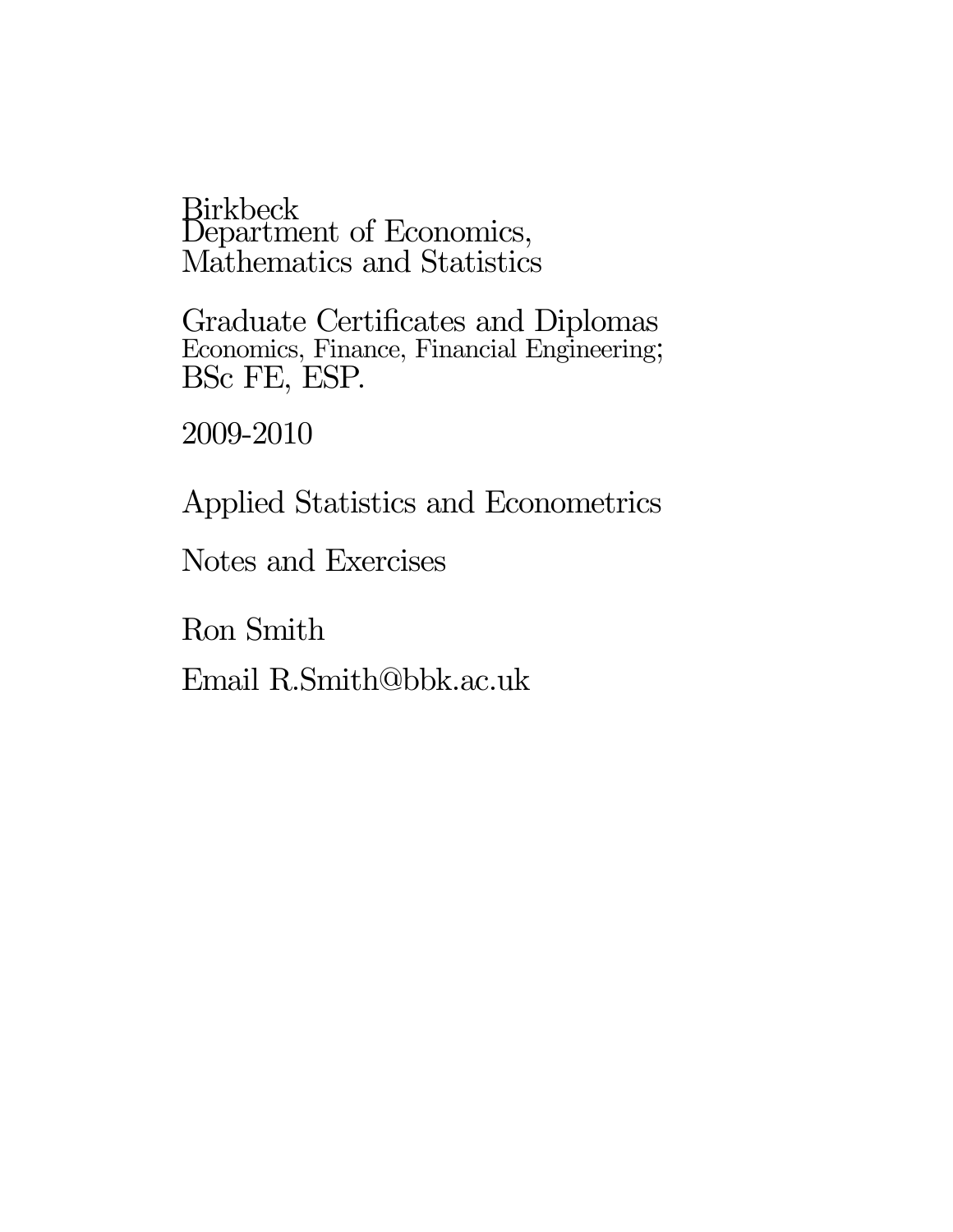# **CONTENTS**

## PART I: COURSE INFORMATION

- 1. Aims, readings and approach
- 2 Class Exercises
- 3. Assessment
- 4. How to do your project
- PART II: NOTES
- 5. Introduction
- 6. Descriptive Statistics
- 7. Economic and Financial Data I: Numbers
- 8. Applied Exercise I: Ratios and descriptive statistics
- 9. Index Numbers
- 10. Probability
- 11. Discrete Random Variables
- 12. Continuous Random Variables
- 13. Economic and Financial Data II: Interest and other rates
- 14. Applied Exercise II: Sampling distributions
- 15. Estimation
- 16. Confidence Intervals and Hypothesis Tests for the mean
- 17. Bivariate Least Squares Regression
- 18. Matrix Algebra & Multiple Regression
- 19. Properties of Least Squares estimates
- 20. Regression Confidence Intervals and Tests
- 21. Economic and Financial Data III: Relationships
- 22. Applied Exercise III: Running regressions
- 23. Dynamics
- 24. Additional matrix results
- 25. Index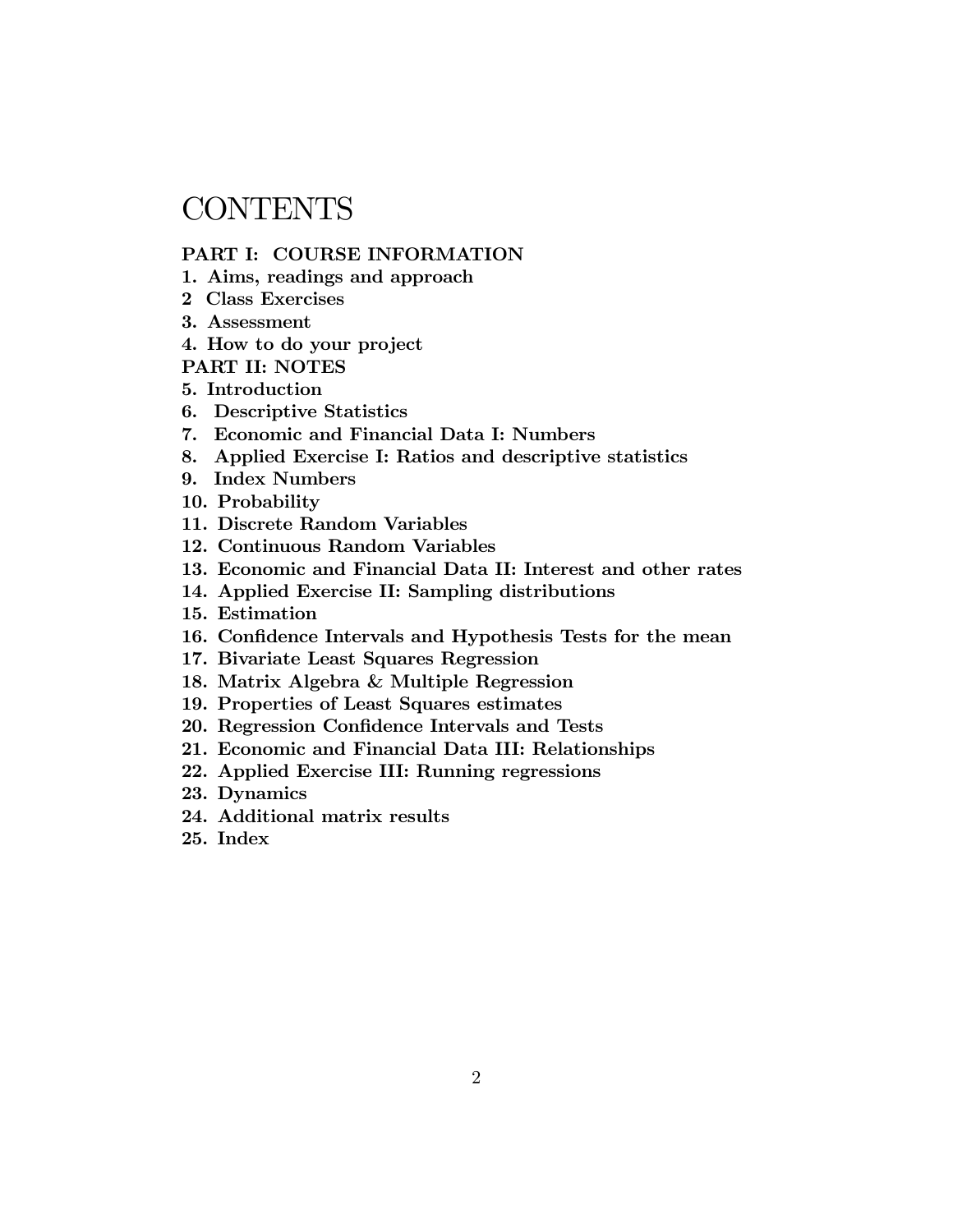# 1. PART I: Course Information

## 1.1. Aims

Economists have been described as people who are good with numbers but not creative enough to be accountants. This course is designed to ensure that you are good with numbers; that you can interpret and analyse economic and financial data and develop a critical awareness of some of the pitfalls in collecting, presenting and using data. Doing applied work involves a synthesis of various elements. You must be clear about why you are doing it: what the purpose of the exercise is (e.g. forecasting, policy making, choosing a portfolio of stocks, answering a particular question or testing a hypothesis). You must understand the characteristics of the data you are using and appreciate their weaknesses. You must use theory to provide a model of the process that may have generated the data. You must know the statistical methods, which rely on probability theory, to summarise the data, e.g. in estimates. You must be able to use the software, e.g. spreadsheets, that will produce the estimates. You must be able to interpret the statistics or estimates in terms of your original purpose and the theory. Thus during this course we will be moving backwards and forwards between these elements: purpose, data, theory and statistical methods. It may seem that we are jumping about, but you must learn to do all these different things together.

Part I of this booklet provides background information: reading lists; details of assessment (70% exam, 30% project) and instructions on how to do your project. Part II provides a set of notes. These include notes on the lectures, notes on economic and financial data, and applied exercises.

Not all the material in this booklet will be covered explicitly in lectures, particularly the sections on economic and Önancial data. But you should be familiar with that material. Lots of the worked examples are based on old exam questions. Sections labelled background contain material that will not be on the exam. If you have questions about these sections raise them in lectures or classes. If you find any mistakes in this booklet please tell me. Future cohorts of students will thank you.

### 1.2. Rough Lecture Outline

These topics roughly correspond to a lecture each, though in practice it may run a little faster or slower.

AUTUMN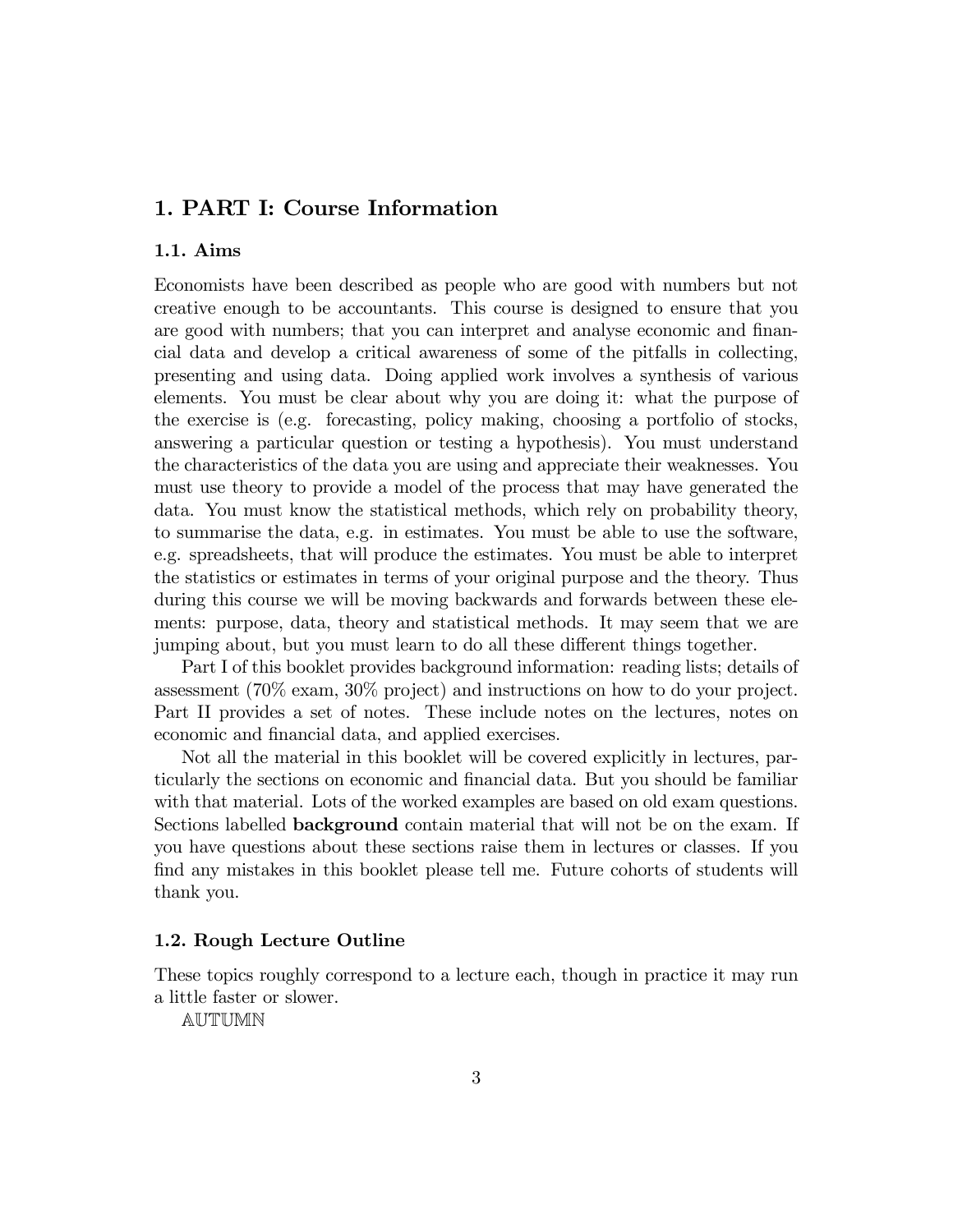1. Introduction

- 2. Descriptive Statistics
- 3. Index Numbers
- 4. Probability
- 5. Random Variables

SPRING

- 1. The normal and related distributions
- 2. Estimation
- 3. Confidence Intervals and Hypothesis Tests
- 4. Bivariate Least Squares Regression
- 5. Matrix Algebra & Multiple Regression
- 6. Properties of Least Squares estimates
- 7. Tests for regressions
- 8. Dynamics
- 9. Applications
- 10. Revison

Tutorial Classes run through the spring term, doing the exercises in section 2.

The sections in the notes on Economic and Financial Data and Applied Exercises, will be used for examples at various points in the lectures. You should work through them, where they come in the sequence in the notes. This material will be useful for class exercises, exam questions and your project.

## 1.3. Learning Outcomes

Students will be able to demonstrate that they can:

- Explain how measures of economic and financial variables such as GDP, unemployment and index numbers such as the RPI and FTSE are constructed, be aware of the limitations of the data and be able to calculate derived statistics from the data, e.g. ratios, growth rates, real interest rates etc.
- Use a spreadsheet to graph data and calculate summary statistics and be able to interpret the graphs and summary statistics.
- Use simple rules of probability involving joint, marginal and conditional probabilities, expected values and variances and use probabilities from the normal distribution.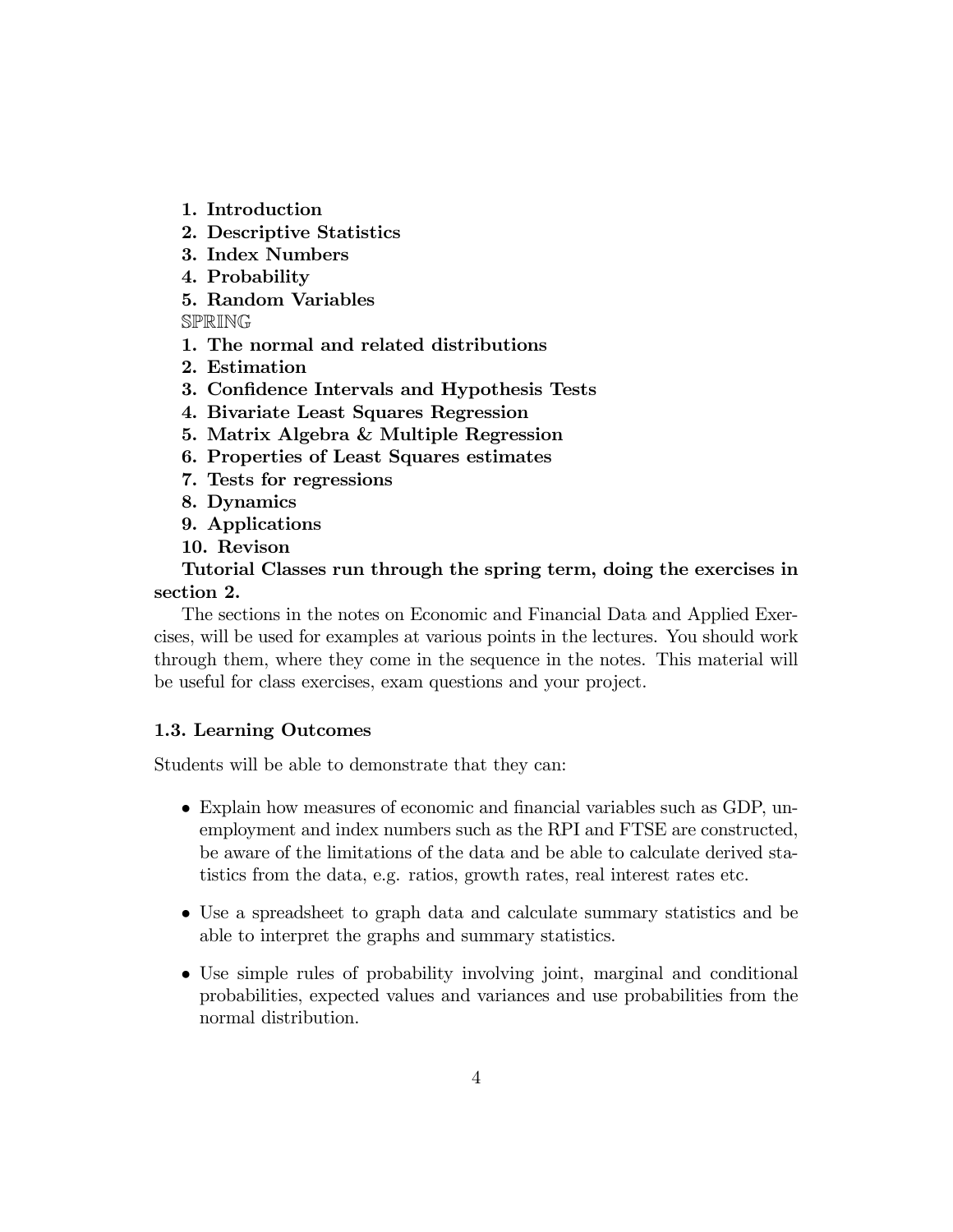- Explain the basic principles of estimation and hypothesis testing.
- Derive the least squares estimator and show its properties.
- $\bullet$  Interpret simple regression output and conduct tests on coefficients.
- Read and understand articles using economic and financial data at the level of the FT or Economist.
- Conduct and report on a piece of empirical research that uses simple statistical techniques.

## 1.4. Your input

To achieve the learning outcomes (and pass the exams) requires a lot of independent work by you. We will assume that you know how to learn and that there are things that we do not have to tell you because you can work them out or look them up for yourself. The only way to learn these techniques is by using them.

- Read these notes.
- Get familiar with economic and financial data by reading newspapers (the FT is best, but Sunday Business sections are good), The Economist, etc. In looking at articles note how they present Tables and Graphs; what data they use; how they combine the data with the analysis; how they structure the article. You will need all these skills, so learn them by careful reading.
- Ensure that you can use a spreadsheet, such as Excel.
- Try to attend all lectures and classes, if you have to miss them make sure that you know what they covered and get copies of notes from other students.
- Do the exercises for the classes in the Spring term in advance. Continuously review the material in lectures, classes and these notes, working in groups if you can.
- Identify gaps in your knowledge and take action to fill them, by asking questions of lecturers or class teachers and by searching in text books. We are available to answer questions during office hours (posted on our doors) or by email.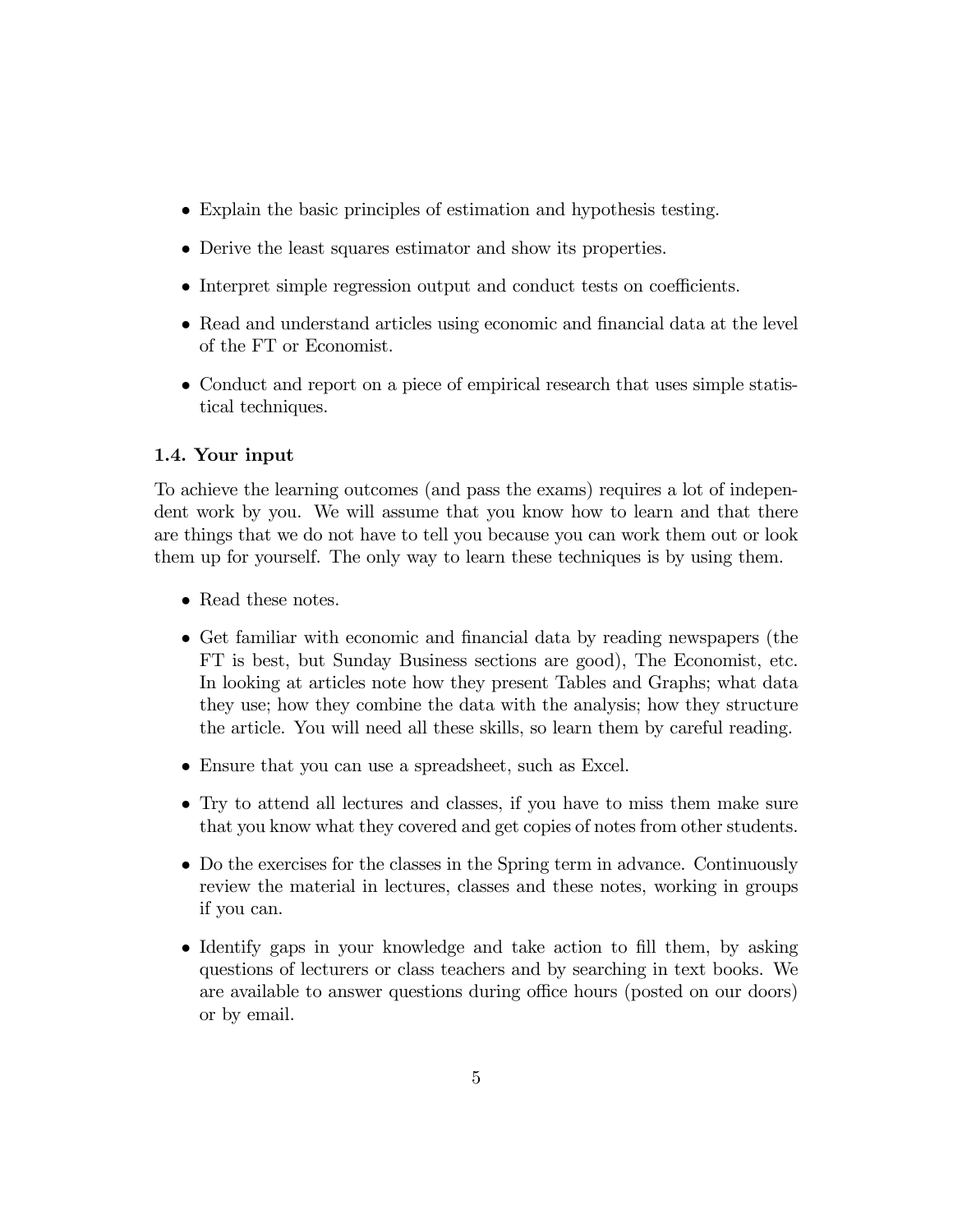- Do the applied exercise (section 8 of the notes) during the first term. We will assume that you have done it and base exam questions on it.
- Start work on your project early in the second term, advice on this is in section 4.

## 1.5. Reading

There are a large number of good text books on introductory statistics, but none that exactly match the structure of this course. This is because we cover in one year material that is usually spread over three years of an undergraduate degree: economic and financial data in the first year, statistics in the second year, and econometrics in the third year. Use the index in the text book to find the topics covered in this course.

These notes cross-reference introductory statistics to Barrow (2009) and the econometrics and more advanced statistics to Verbeek (2008). This is one of the books that is used on the MSc in Economics econometrics course. There are a large number of other similar books, such as Gujarati and Porter (2009) and Stock and Watson (2009).

There are a range of interesting background books on probability and statistics. The history of probability can be found in Bernstein (1996), which is an entertaining read as are other general books on probablility like Gigerenzer (2002), and Taleb (2004, 2007). A classic on presenting graphs is Tufte (1983).

Where economic or financial topics appear in these notes, they are explained. But it is useful to also do some general reading. On economics there are a range of paperbacks aimed at the general reader such as Kay (2004) and Smith (2003). Similarly, there are lots of paperbacks on finance aimed at the general reader. Mandelbrot and Hudson, (2005) is excellent. Mandelbrot a mathematician who invented fractals has done fundamental work on finance since the 1960s. Although he is highly critical of a lot of modern finance theory, he gives an excellent exposition of it. Das (2006) provides an excellent non-technical introduction to derivatives, as well as a lot of funny and often obscene descriptions of what life is actually like in financial markets. Although written before the credit crunch Taleb, Mandlrot and Das all pointed to the danger of such events.

#### References

Barrow, Michael,2009) Statistics for Economics Accounting and Business Studies, 5th edition, FT-Prentice Hall.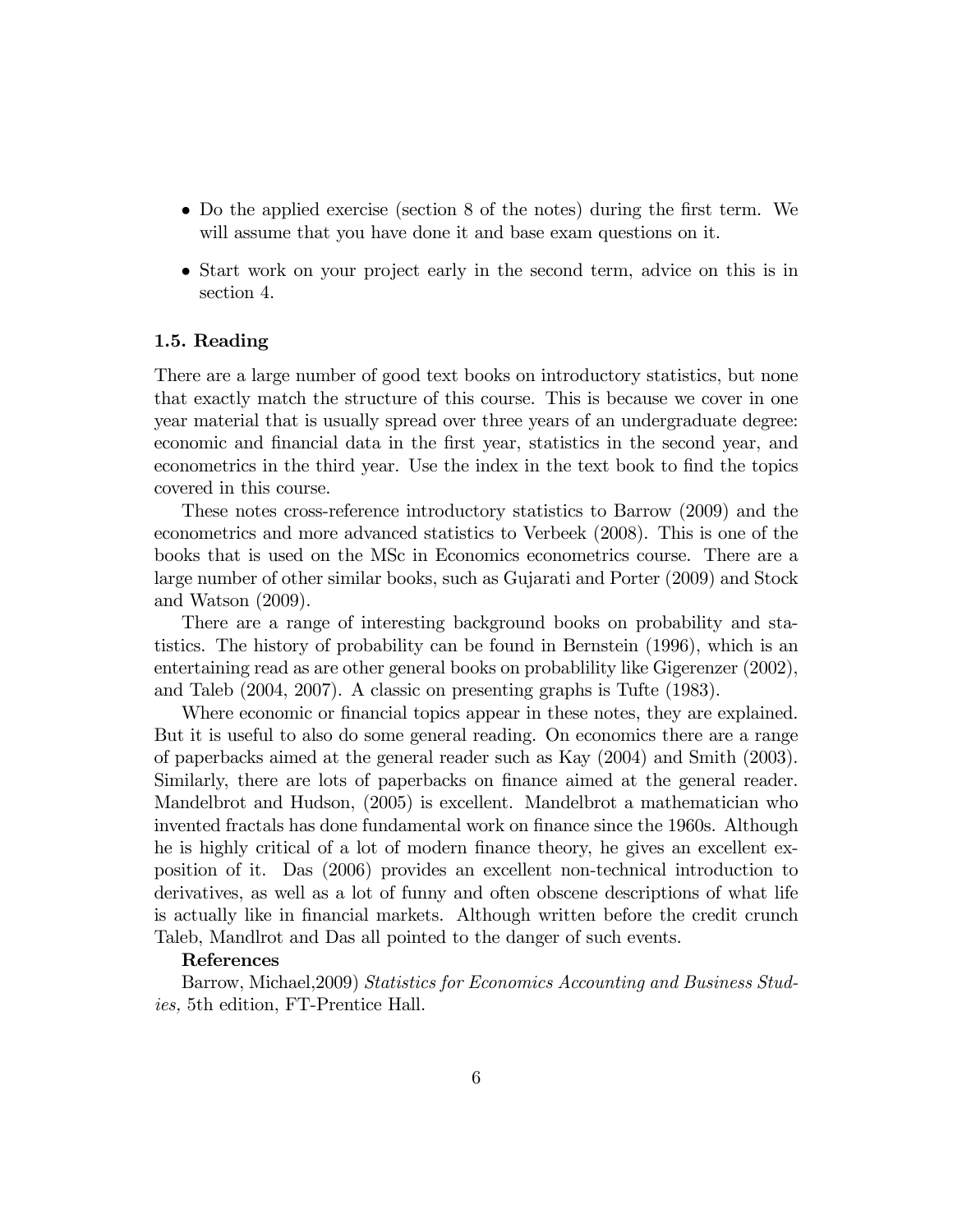Bernstein, Peter L. (1996) Against the Gods, the Remarkable Story of Risk, Wiley.

Das, Satyajit (2006) Traders Guns and Money, Pearson

Gigerenzer, Gerd (2002) Reckoning with Risk, Penguin.

Gujarati D.N. and D.C. Porter, (2009) Basic Econometrics, 5th edition. Mc-Graw Hill

Kay, John (2004) The Truth about Markets, Penguin

Mandelbrot, Benoit and Richard Hudson, (2005) The (Mis) Behaviour of Markets Profile Books

Smith, David (2003) Free Lunch, Profile Books

Stock, J.H. and M.W. Watson (2007) Introduction to Econometrics, 2nd edition, Pearson-Addison Wesley.

Taleb, Nassim Nicholas (2004) Fooled by Randomness: the hidden role of chance in life and in the markets, 2nd edition, Thomson

Taleb, Nassim Nicholas (2007) The Black Swan: The impact of the highly improbable, Penguin.

Tufte, Edward R (1983) The Visual Display of Quantitative Information, Graphics Press

Verbeek, Marno (2008) A guide to modern econometrics, 3rd edition, Wiley.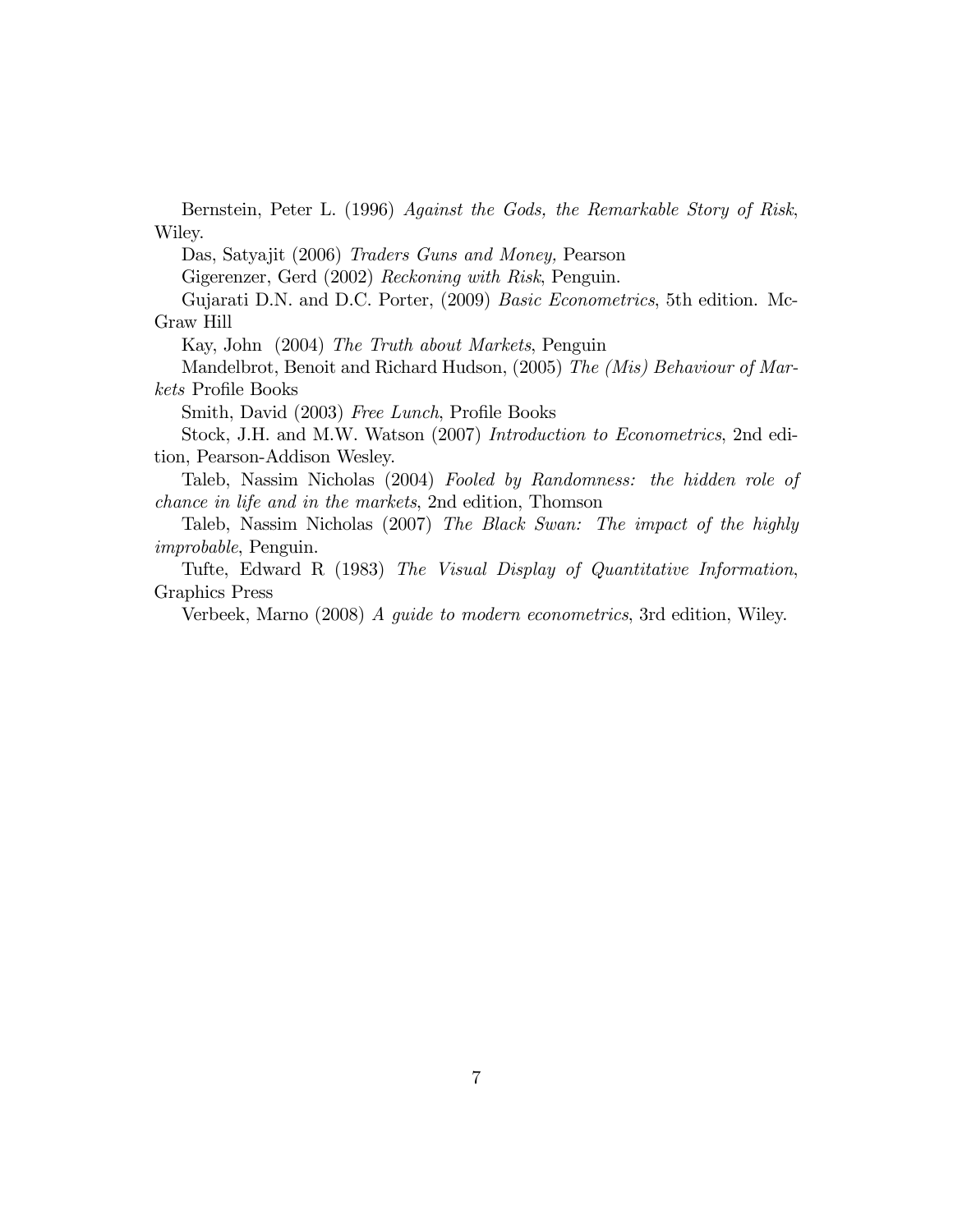# 2. Class exercises Spring term (Many are past exam questions).

#### 2.1. Week 1 Descriptive Statistics

(1) In a speech, Why Banks failed the stress test, February 2009, Andrew Haldane of the Bank of England provides the following summary statistics for the "golden era" 1998-2007 and for a long period. Growth is annual percent GDP growth, inflation is annual percent change in the RPI and for both the long period is 1857-2007. FTSE is the monthly percent change in the all share index and the long period is 1693-2007.

|               | Growth |        | Inflation |                  | FTSE          |      |
|---------------|--------|--------|-----------|------------------|---------------|------|
|               | 98-07  | long   | 98-07     |                  | $long$ 98-07  | long |
| Mean          | 2.9    | 2.0    | 2.8       | 3.1              | $0.2^{\circ}$ | 0.2  |
| <b>SD</b>     | 0.6    | 2.7    | 09        | 5.9              | 4.1           | 4.1  |
| <b>Skew</b>   | 0.2    | $-0.8$ | 0.0       | 1.2 <sub>1</sub> | $-0.8$        | 2.6  |
| Kurtosis -0.8 |        | 22     | $-0.3$    | 3.0              | 3.8           | 62.3 |

 $(a)$  Explain how the mean; standard deviation, SD; coefficient of skewness and coefficient of kurtosis are calculated.

(b) What values for the coefficients of skewness and kurtosis would you expect from a normal distribution. Which of the series shows the least evidence of normality.

(c) Haldane says "these distributions suggest that the Golden Era" distributions have a much smaller variance and slimmer tails" and "many risk management models developed within the private sector during the golden decade were, in effect, pre-programmed to induce disaster miopia.". Explain what he means.

(2) The Önal grade that you get on this course (fail, pass, merit, distinction) is a summary statistic. 40-59 is a pass, 60-69 is a merit, 70 and over is a distinction. In the Grad Dips grade is based on marks (some of which are averages) in 5 elements. Merit or better is the criteria for entering the MSc.

Final overall grades are awarded as follows:

Distinction: Pass (or better) in all elements, with Distinction marks in three elements and a Merit (or better) mark in a fourth.

Merit: Pass (or better) in all elements, with Merit marks (or better) in four elements.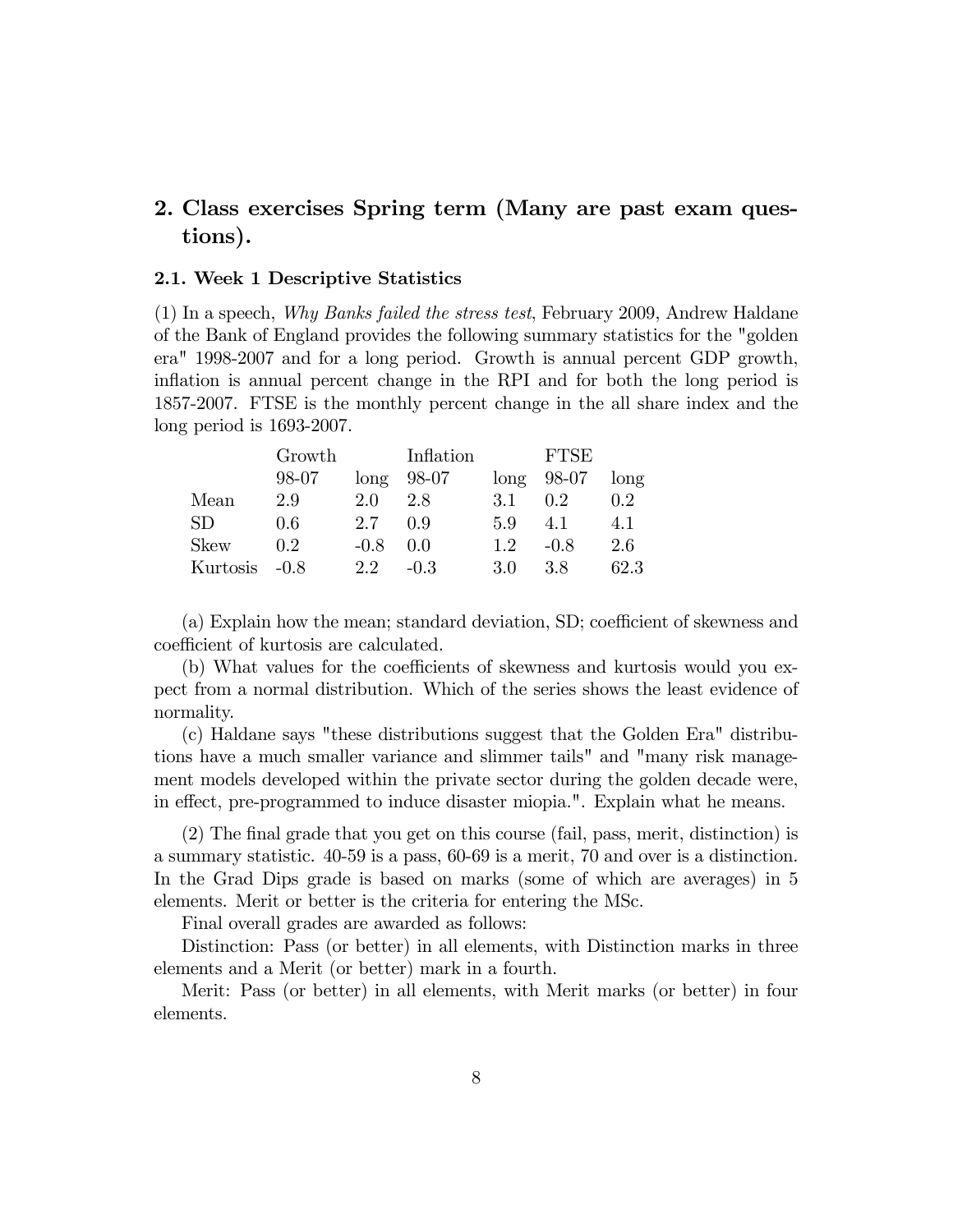Pass: In order to obtain a Pass grade, a student should take all examinations and obtain Pass marks (or better) in at least four elements.

Notice that the grade is not based on averages. This is like the driving test. If you are good on average, excellent on steering and acceleration, terrible on braking, you fail; at least in the UK.

Consider the following four candidates.

|                  |     |      |    | Mac Mic QT AES Opt |    |
|------------------|-----|------|----|--------------------|----|
| $\overline{a}$   | 80  | - 80 | 30 | 80                 | 80 |
| $\mathfrak{b}^-$ | 80  | 80   | 40 | 80                 | 80 |
| $\overline{c}$   | 60  | 60   | 40 | 60                 | 60 |
| $d_{-}$          | -80 | 80   | 80 | 30                 | 30 |

(a) What final grade would each get?

(b) How would rules grades based on mean, median or mode differ.

(c) What explanation do you think there is for the rules? Do you think that they are sensible?

#### 2.2. Week 2 Probability

(1) Show that the variance equals the mean of the squares minus the square of the mean:

$$
N^{-1} \sum_{i=1}^{N} (x_i - \overline{x})^2 = N^{-1} \sum_{i=1}^{N} x_i^2 - (\overline{x})^2
$$

where  $\overline{x} = \sum x_i/N$ .

(2) Suppose you toss a fair coin three times in a row. What is the probability of:

(a) three heads in a row;

(b) a tail followed by two heads.

(c) at least one tail in the three throws.

Hint write out the  $8(2^3)$  possible outcomes and count how many are involved in each case.

(3) Students take two exams A and B. 60% pass A, 80% pass B, 50% pass both.

(a) Fill in the remaining Öve elements of the joint and marginal distributions below, where PA indicates pass A, FB fail B, etc.

(b) What is the probability of a student passing B given that they passed A?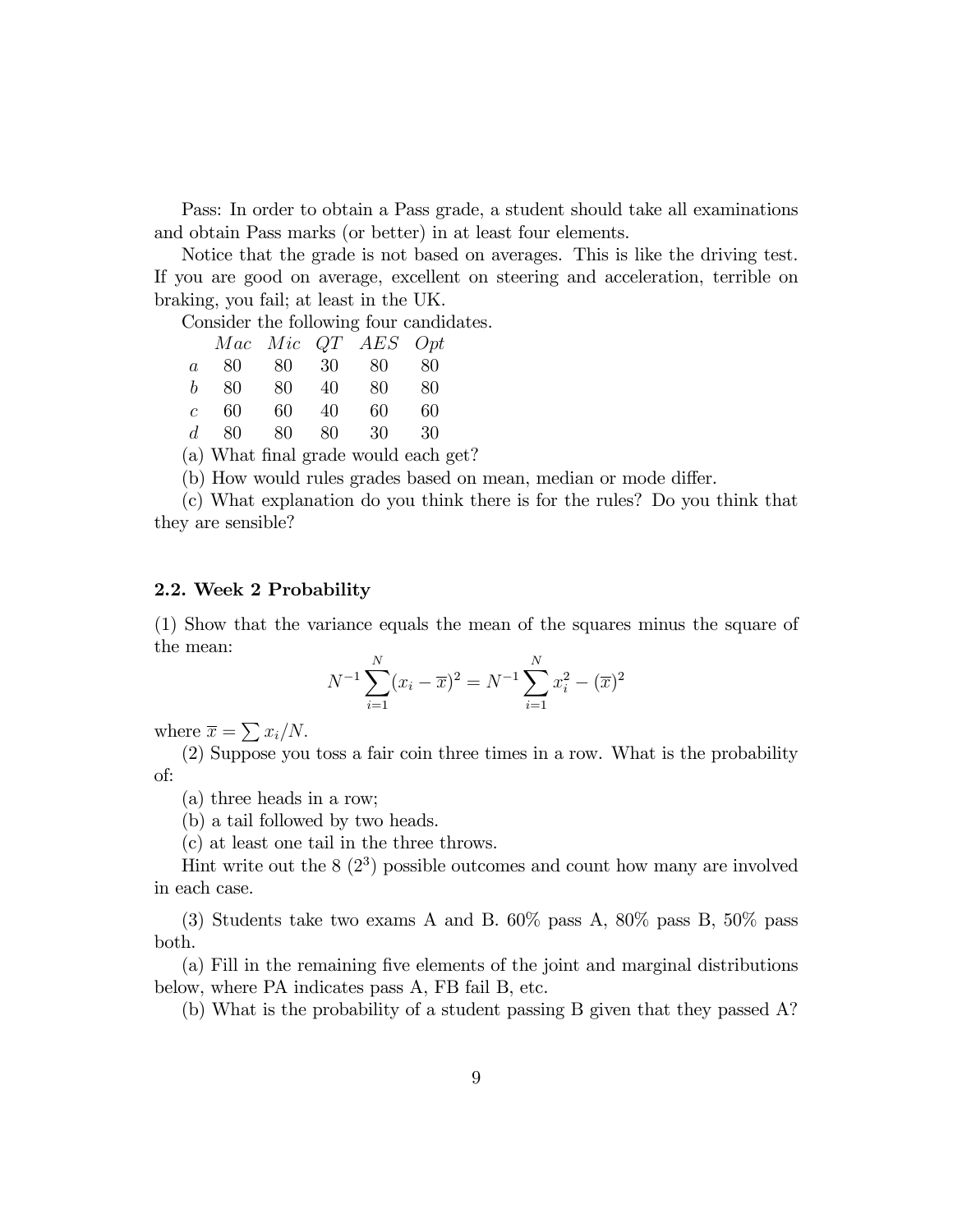(c) Are the two events passing A and passing B (i) mutually exclusive (ii) independent?

|       |    | PA FA | B   |
|-------|----|-------|-----|
| PB 50 |    |       | 80  |
| FB    |    |       |     |
| А     | 60 |       | 100 |

#### 2.3. Week 3 Probability Continued

(1) Consider the following game. A fair coin is tossed until it comes up heads and you get paid  $\mathcal{L}(2^n)$  if it comes up heads on the *n*-th throw. If it comes up heads the first time you get  $\pounds 2$  and the game stops. If it comes up heads, for the first time on the second throw you get  $\pounds4=(2)^2$  and the game stops; and so on. What is the expected value of this game? How much would you personally pay to play it?

(2) Define  $P(A)$  as the probability of event A happening;  $P(B)$  the probability of event B happening;  $P(A \cap B)$  the probability of both A and B happening;  $P(A\cup B)$  the probability of either A or B happening; and  $P(A \mid B)$  the probability of A happening conditional on B already having happened.

- (a) What is  $P(A \cap B)$  if A and B are mutually exclusive.
- (b) What is  $P(A \cap B)$  if A and B are independent?
- (c) What is  $P(A \cup B)$ ?
- (d) Show that

$$
P(A \mid B) = \frac{P(B \mid A)P(A)}{P(B)}.
$$

(3) You are in a US quiz show. The host shows you three closed boxes in one of which there is a prize. The host knows which box the prize is in, you do not. You choose a box. The host then opens another box, not the one you chose, and shows that it is empty. He can always do this. You can either stick with the box you originally chose or change to the other unopened box. What should you do: stick or change? What is the probability that the prize is in the other unopened box?

(4) (Optional). Calculate the probability that two people in a group of size N will have the same birthday. What size group do you need for there to be a 50% chance that two people will have the same birthday? Ignore leap years.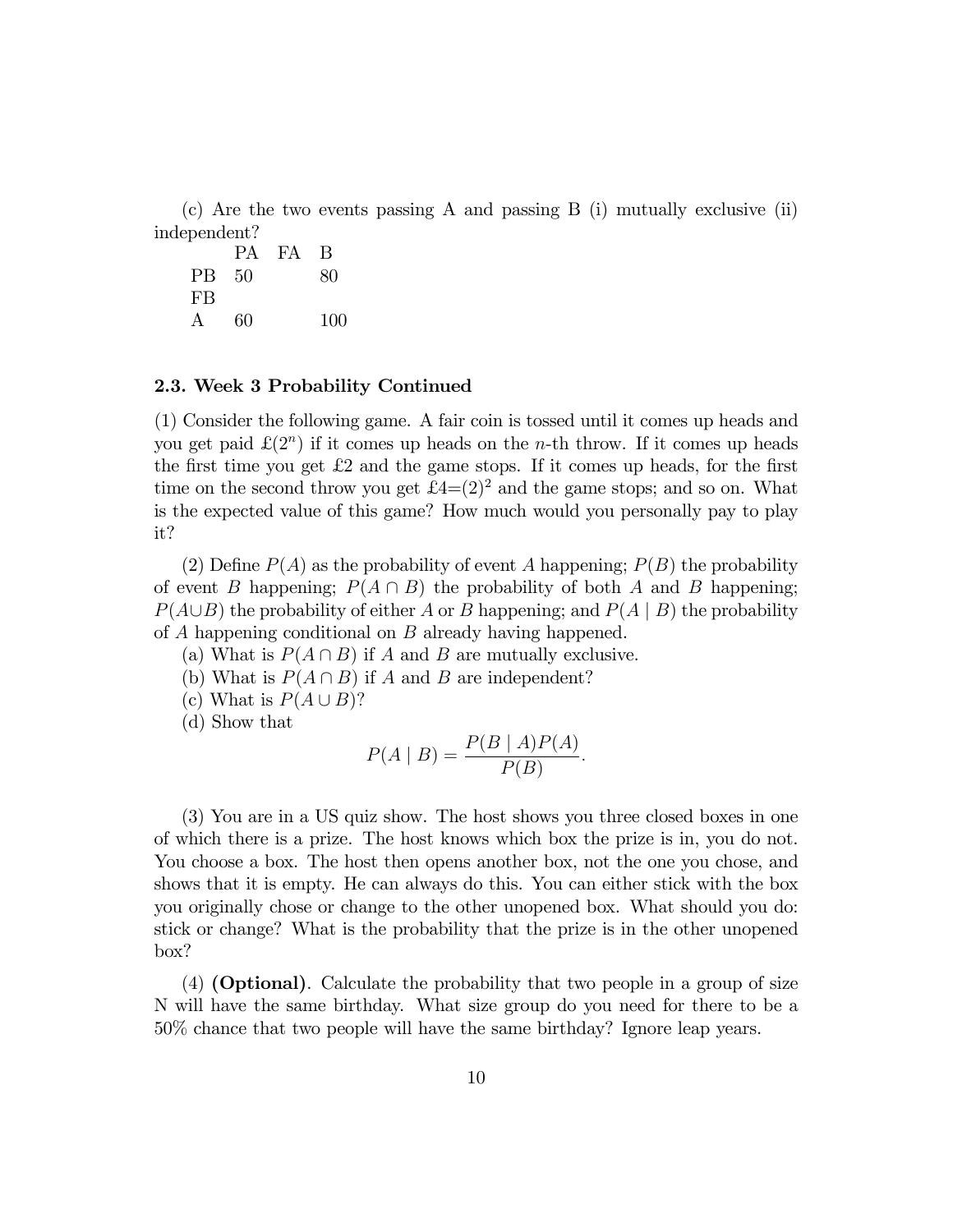Use a spreadsheet for this and work it out in terms of the probability of not having the same birthday. In the first row we are going to put values for N (the number of people in the group), in the second row we are going to put the probability that no two people in a group of that size have the same birthday.

In A1 put 1, in B1 put  $=A1+1$ , copy this to the right to Z1.

In A2 put 1. Now in B2 we need to calculate the probability that two people will NOT share the same birthday. There are 364 possible days, i.e. any day but the first person's birthday, so the probability is 364/365. So put in B2 = $A2*(365-$ A1)/365. Copy this right. Go to C2, the formula will give you  $1 \times (364/365) \times (364/365)$  $(363/365)$ . The third person, has to have birthdays that are different from the first and the second. Follow along until the probability of no two people having the same birthday falls below a half.

#### 2.4. Week 4 Index numbers etc.

(1) UK GDP in current market prices in 1995 was  $\pounds 712,548$ m, while in 1997 it was £801,972m. GDP at constant 1995 market prices in 1997 was £756,144m.

(a) Construct index numbers, 1995=100 for: current price GDP; constant price GDP; and the GDP deflator in 1997.

(b) From these numbers calculate the average annual rate of ináation between 1995 and 1997.

(c) From these numbers calculate the average annual rate of growth between 1995 and 1997.

(d) If the interest rate on two year bonds in 1995 was 10% per annum what would the real per annum interest rate over this period be.

(e) Explain the difference between Gross Domestic Product and Gross National Product.

(f) Explain what Gross Domestic Product measures. What limitations does it have as a measure of the economic wellbeing of a nation.

(2) The Department buys bottles of red wine, white wine and orange juice for its parties. The table below gives prices per bottle and number of bottles for three years. Construct:

(a) an expenditure index using 1995=100;

(b) a party price index (i) using 1995 as a base (Laspeyres), (ii) using 1997 as a base (Paasche);

(c) a quantity index using 1995 as a base.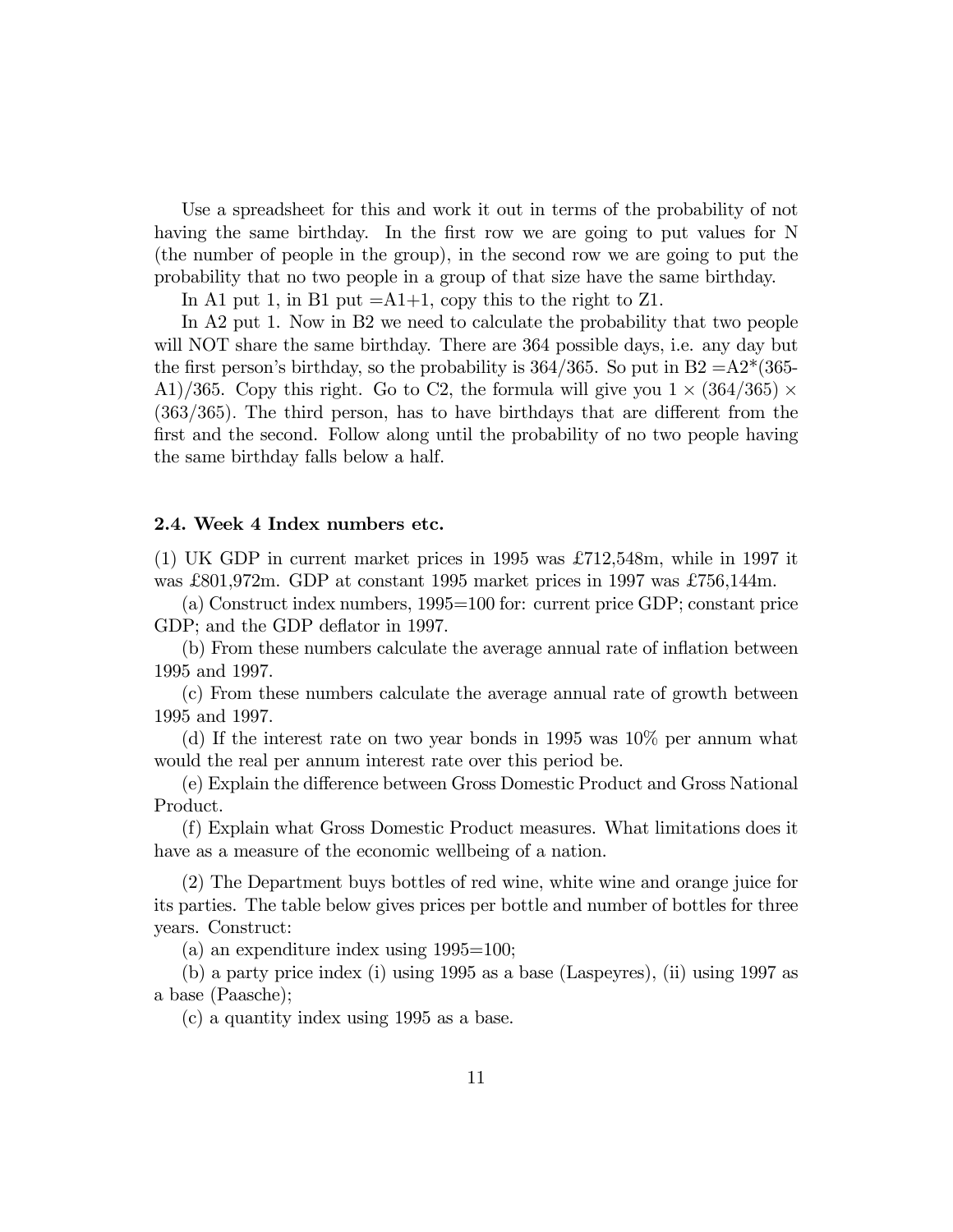|                      | 1995 |              | 1996                 |    | 1997 |    |
|----------------------|------|--------------|----------------------|----|------|----|
|                      | р    |              | р                    |    | р    |    |
| $\operatorname{Red}$ | 3    | $20^{\circ}$ |                      | 15 | 5    | 10 |
| White                |      | 20           |                      | 25 |      | 30 |
| Orange               |      | 10           | $\ddot{\phantom{0}}$ | 10 | 3    | 10 |

#### 2.5. Week 5 Properties of estimators and distributions.

(1) Suppose you have a sample of data,  $Y_i$ ,  $i = 1, 2, ..., N$ , where  $Y \sim IN(\mu, \sigma^2)$ .

:

(a) Explain what  $Y \sim IN(\mu, \sigma^2)$  means.

(b)How would you obtain unbiased estimates of  $\mu$  and  $\sigma^2$ ? Explain what unbiased means.

(c)How would you estimate the standard error of your estimate of  $\mu$ ?

(d) Suppose that the distribution of your sample was not normal but highly skewed. Explain what this means and discuss what other measures of central tendency that you might use.

(2)Marks on an exam are normally distributed with expected value 50 and standard deviation 10.

(a) What proportion of the students get

 $(i) < 30;$ 

(ii) between 30 and 50;

(iii) over 50.

(b) What mark does a student need to get into the top 15%.

(c) In a class of 16, what is the probability that the average mark is greater than 53?

#### 2.6. Week 6 Hypothesis testing and Regression

(1) For a sample of data  $Y_1, Y_2, ..., Y_N$  on a random variable  $Y \sim IN(\mu, \sigma^2)$ .

(a)You want to test the hypothesis that  $\mu$  equals a specified value  $\mu_o$ . How would you test this hypothesis?

(b) Explain Type I and Type II errors. How did you deal with these two types of error in your answer to (a)?

(c) Suppose that you wanted to calculate the probability of observing a value of Y greater than a specified value  $Y_0$ . How would you do this?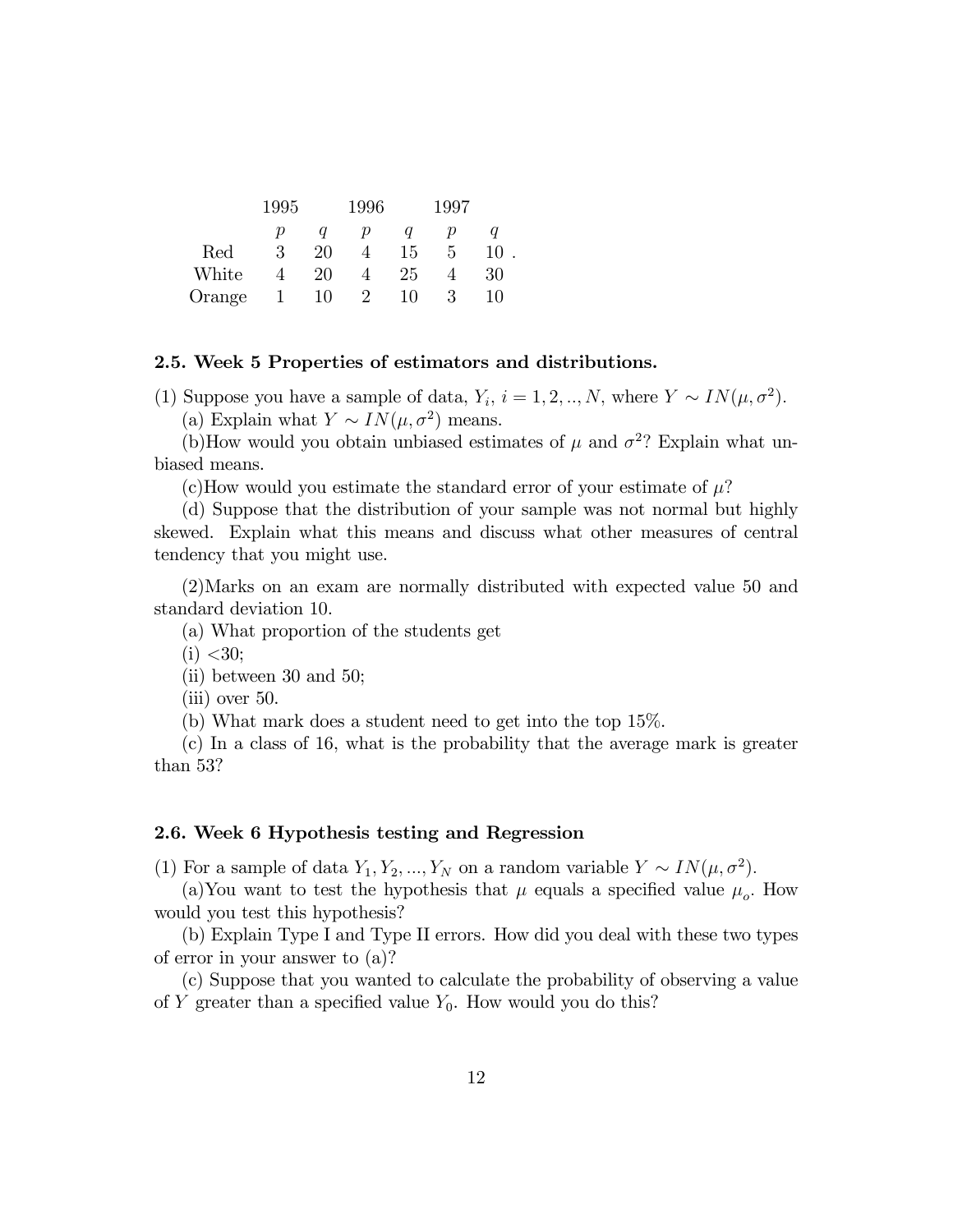(2) Consider the following bivariate regression model:

$$
Y_i = \alpha + \beta X_i + u_i
$$

estimated on a sample of data  $i = 1, 2, ..., N$ , where  $Y_i$  is an observed dependent variable,  $X_i$  is an observed exogenous regressor,  $u_i$  is an unobserved disturbance, and  $\alpha$  and  $\beta$  are unknown parameters.

(a) Derive the least squares estimators for  $\alpha$  and  $\beta$ .

(b) Under what assumptions about  $u_i$  will these least squares estimators be Best Linear Unbiased.

(c) Explain what Best Linear Unbiased means.

(d) Explain what exogenous means.

#### 2.7. Week 7, Regression

It is believed that an energy demand equation takes the form:

$$
q_t = \alpha + \beta y_t + \gamma p_t + \varepsilon_t,
$$

where  $q_t$  is the logarithm of per capita energy demand in year  $t$ ;  $p_t$  the logarithm of real energy prices;  $y_t$  the logarithm of per-capita real GDP;  $\varepsilon_t$  is a well behaved disturbance term. The following estimates (with standard errors in parentheses) were obtained using data for the period  $t = 1974-1990$ .

|           | $\sqrt{2}$          | $\gamma$                        | $R^2$ SER |
|-----------|---------------------|---------------------------------|-----------|
| India     | 1.006               | $-0.068$ 0.38 0.027             |           |
|           | $(0.102)$ $(0.080)$ |                                 |           |
| Indonesia |                     | $1.564$ $-0.488$ $0.52$ $0.034$ |           |
|           | $(0.234)$ $(0.195)$ |                                 |           |
| Korea     |                     | $1.074$ $-0.136$ $0.54$ $0.031$ |           |
|           | $(0.125)$ $(0.189)$ |                                 |           |

SER is the standard error of the regression.

(a) How would you interpret  $\beta$  and  $\gamma$ ?

(b) Explain what  $R^2$  and  $SER$  are and what they tell you. How would you interpret the fact that while Korea has the largest  $R^2$  it does not have the lowest SER?

(c) For Indonesia, test (i) the hypothesis  $\beta = 1$  and (ii) the hypothesis  $\gamma = 0$ .

(d) Interpret the stochastic component of the model. How would you estimate it?

 $(e)$  Suppose that you believed that there was a trend increase in energy efficiency in these countries. How would you adjust the model to allow for this.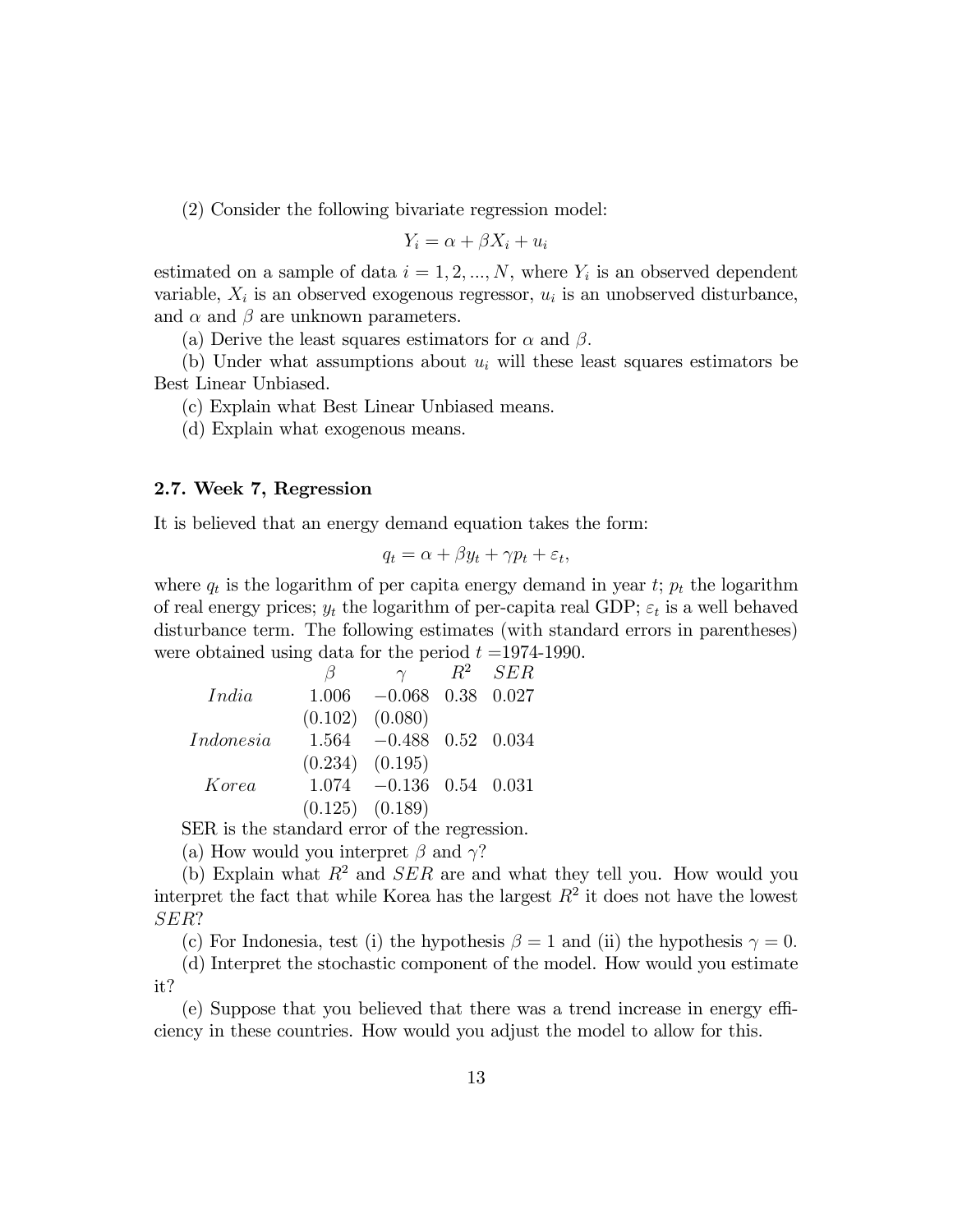#### 2.8. Week 8, Regression

Consider the linear regression model

$$
y = X\beta + u
$$

where y is a  $T \times 1$  vector of observations on a dependent variable, X a full rank  $T \times k$ matrix of observations on a set exogenous variables,  $\beta$  a  $k \times 1$  vector of unknown coefficients, and u an unobserved disturbance with  $E(u) = 0$  and  $E(uu') = \sigma^2 I$ .

- (a) Derive the least squares estimator  $\hat{\beta}$ .
- (b) Derive the variance covariance matrix of  $\hat{\beta}$ .
- (c) Show that  $\widehat{\beta}$  is unbiased.

#### 2.9. Week 9, Regression

The original Phillips curve made the percentage rate of growth of money wages,  $\Delta w_t$  a function of the percentage rate of unemployment  $u_t$ . Subsequently, Friedman and others argued that it should be the rate of growth of expected real wages  $\Delta w_t - \Delta p_t^e$  that was a function of the unemployment rate, where  $\Delta p_t^e$  is the expected rate of inflation. Suppose expected inflation equals actual inflation in the previous year,  $\Delta p_t^e = \Delta p_{t-1}$  and that the rate of growth of wages is a reciprocal function of unempoyment. Then, both the Phillips and Friedman models can be regarded as special cases of:

$$
\Delta w_t = \alpha + \beta (1/u_t) + \gamma \Delta p_{t-1} + \varepsilon_t,
$$

where  $\varepsilon_t$  is assumed to be a well behaved error term. This equation was estimated using UK data for  $t = 1967$  to 1987. The results were:

 $\Delta w_t$  = 3.86 + 7.24 (1/u<sub>t</sub>) + 0.65  $\Delta p_{t-1}$ <br>(2.17) (5.20) (0.15)  $(5.20)$ 

 $R^2 = 0.534, SER = 3.20.$  Standard errors are given in parentheses, SER is the standard error of regression.

(a) What is meant by a well behaved error term.

(b) What predictions for  $\gamma$  are implied by (i) the Phillips 'money wage' theory and (ii) the Friedman 'real wage' theory?

(c) Test the hypothesis that  $\beta = 0$ .

(d) Test the hypotheses (i) that  $\gamma = 0$ ; (ii) that  $\gamma = 1$ .

(e) What would you conclude about the importance of unemployment and inflation expectations in this period.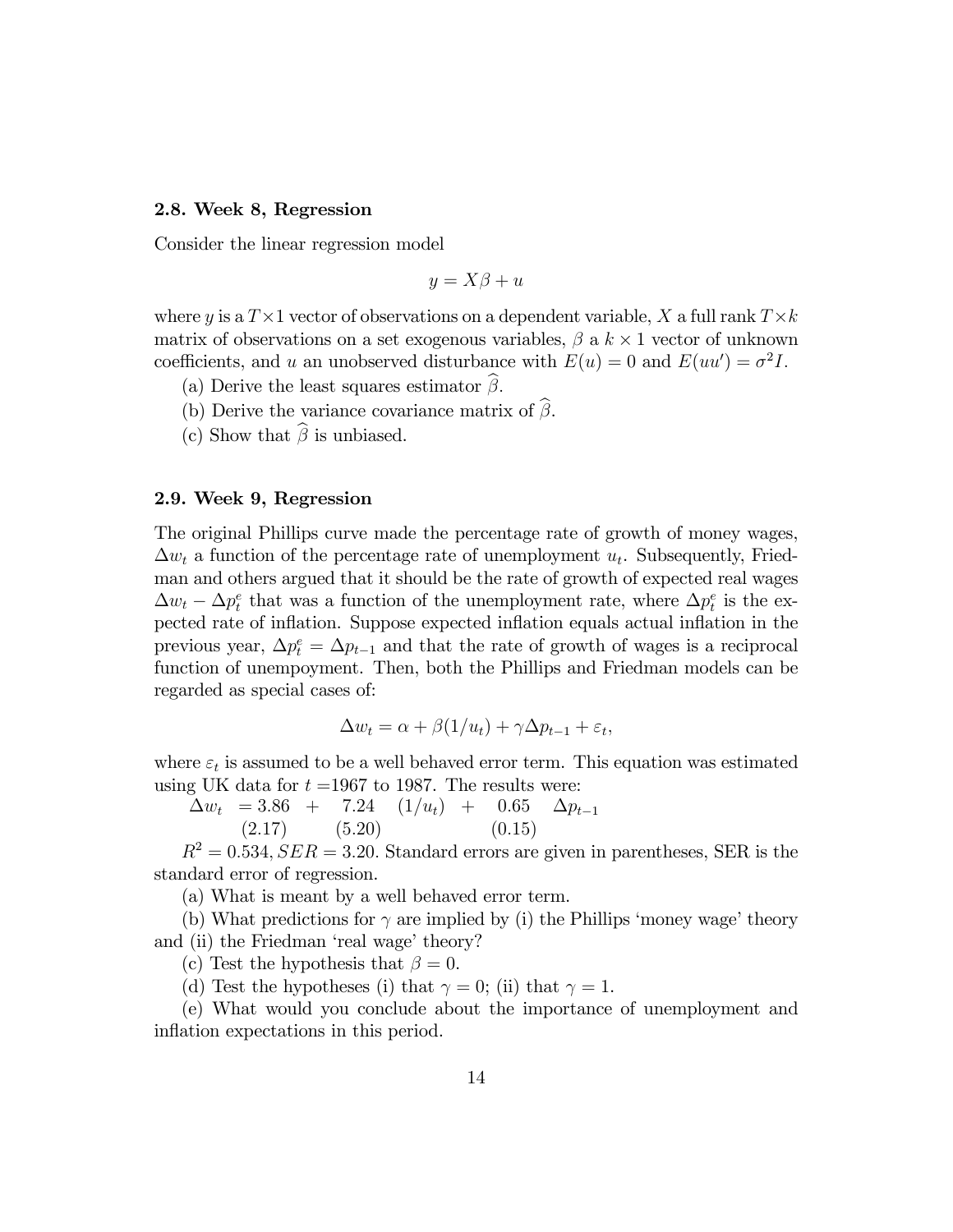#### 2.10. Week 10, Regression.

Using US data on on company earnings,  $E_t$ , and the dividends paid out to shareholders,  $D_t$ , t =1872-1986 the following results were obtained (standard errors in parentheses):

 $D_t = \begin{array}{cccc} 0.011+ & 0.088E_t+ & 0.863D_{t-1} & +\hat{u}_{1t} \\ (0.009) & (0.008) & (0.019) \end{array}$  $(0.009)$   $(0.008)$   $(0.019)$  $R^2 = 0.998$ ,  $SER = 0.074$ .  $\ln D_t = -0.136 + 0.312 \ln E_t + 0.656 \ln D_{t-1} + \hat{u}_{2t}$ <br>  $(0.015) (0.025) (0.029)$  $R^2 = 0.993$ ;  $SER = 0.085$ .

SER is the standard error of regression.

 $(a)$  Test whether the intercepts in each equation are significantly different from zero at the 5% level and interpret them. Do they have sensible values?

(b) It is suggested that the linear equation is a better equation than the logarithmic because it has a higher  $R^2$ . Do you agree with this?

Interpret the role of the lagged dependent variable and calculate the long-run effect of earnings on dividends in each case.

(c) A test for second order serial correlation had a p value of 0.008 in the linear model and 0.161 in the logarithmic model. Explain what second order serial correlation is and why it is a problem. Is it a problem in either of these models?

# Extra questions

1. From observations taken over many years it is found that marks on a particular exam are normally distributed with an expected value of 50 and a variance of 100. For a standard normal distribution  $Pr(Z < z) = 0.6915$  for z=0.5; 0.8413 for z=1; 0.9332 for z=1.5; 0.9772 for z=2.

(a) What is the probability of a student getting below 40 marks on this exam?

(b) What is the probability of a student getting below 30 marks on this exam?

(c) Suppose that in a class of 16 students a new teaching method was used and the average mark in this class was 54. Is this statistically significant evidence, at the  $5\%$  level, that the new method is more effective? Suppose that the average of 54 had been obtained in a class of 36 students, would this have been statistically significant evidence? Assume that the new teaching method did not change the variance.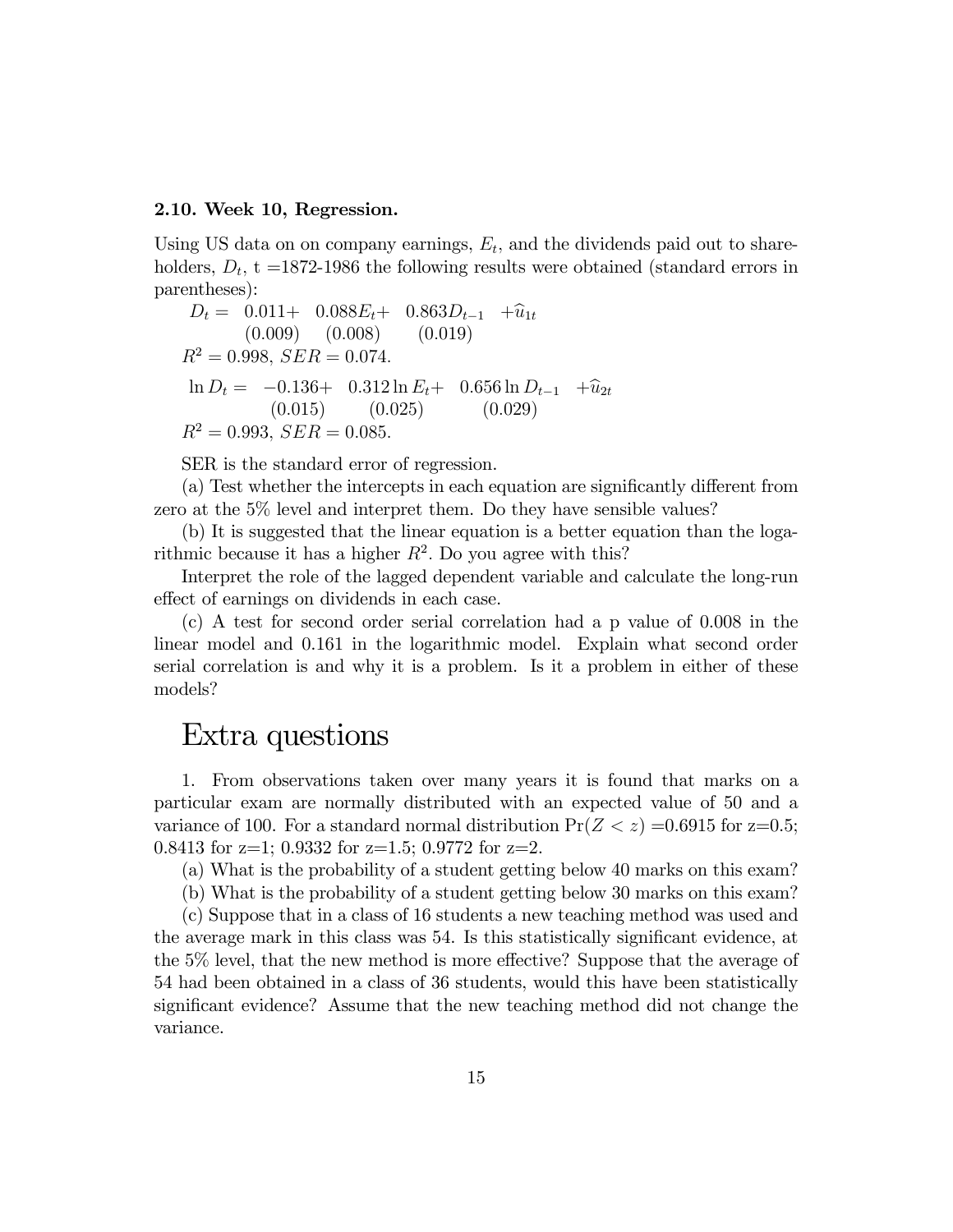(d) Show that the arithmetic mean is an unbiased estimator of the expected value.

(e) Give an example of the type of distribution where the arithmetic mean would not be a good measure of the typical value of a random variable.

2. The following data is taken from Economic Trends Annual Supplement 1999.

| RC<br>$\mathbf C$<br>$\mathbf{V}$ and $\mathbf{V}$ | TBY |
|----------------------------------------------------|-----|
| 494,574 454,171 454,171 6.31<br>1995               |     |
| 485,418 470,622 6.26<br>1996 521,281               |     |
| 517,032 488,936 7.13<br>1997<br>554,641            |     |
| 545,124 505,367 5.63<br>1998<br>565,935            |     |

Y is gross households disposable income at current prices, C is households final consumption expenditure at current prices, RC is consumption expenditure at 1995 prices, TBY is the Treasury Bill Yield in percent.

(a) Calculate a price index for consumption 1995 to 1998, 1995=100.

 $(b)$  Calculate the rate of inflation for 1996, 1997 and 1998.

(c) Calculate the ex post real interest rate for 1995, 1996 and 1997.

(d) Calculate the savings rate for 1995 to 1997.

(e) Does there seem to be any relationship between the savings rate and the real interest rate? What relationship would you expect?

3. Data are available for the quantity of a good consumed  $Q_t$ , real income  $Y_t$ , the price of the good  $P_t$ , and the average of all other prices  $P_t^*$  for years  $t = 1, 2, ..., T$ . The demand function is assumed to take the form

$$
Q_t = A Y_t^{\alpha} P_t^{\beta_1} P^{*\beta_2} e^{u_t}
$$

where  $u_t$  is a random error term.

(a) How would you estimate the parameters by least squares?

(b) How would you interpret the parameters and what signs would you expect for them?

(c) How would you test the hypothesis  $\beta_1 + \beta_2 = 0$ ?

(d) How would you interpret this hypothesis?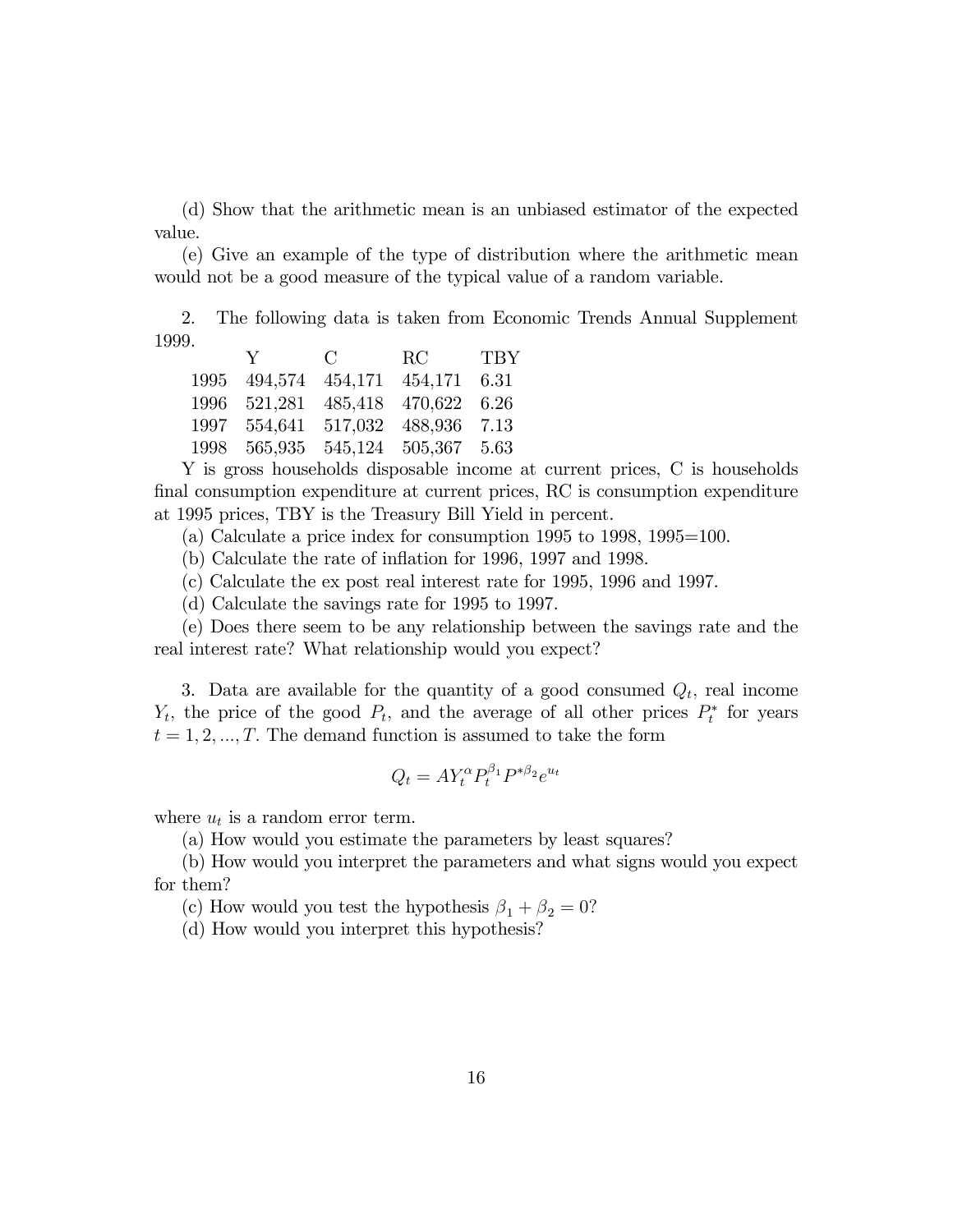#### 2.11. Answers to selected exercises

#### 2.11.1. Week 2, question 1.

Note

$$
(x_i - \overline{x})^2 = x_i^2 + \overline{x}^2 + 2\overline{x}x_i
$$

and that  $\bar{x}$  is a constant, does not vary with i, so  $\sum \bar{x}^2 = N\bar{x}^2$ 

$$
N^{-1} \sum_{i=1}^{N} (x_i - \overline{x})^2 = N^{-1} \sum x_i^2 + N^{-1} N \overline{x}^2 - N^{-1} 2 \overline{x} \sum x_i
$$
  
=  $N^{-1} \sum x_i^2 + \overline{x}^2 - 2 \overline{x}^2$   
=  $N^{-1} \sum x_i^2 - \overline{x}^2$ 

#### 2.11.2. Week 3, question 1.

This is the St Petersburg paradox. The expected value is infinite, but few would pay an inÖnite amount of money to play it. The usual explanation is in terms of the diminishing marginal utility of money, which makes the expected utility of the game less than infinity...

#### 2.11.3. Week 3, question 2.

Suppose you chose A to start with. Consider the two strategies, stick  $S$ , or change C: If the prize is in A, the host can open either box B or C and show it is empty. You win with S, sticking with box A and lose with  $C$ , changing to the box the host left unopened. If the prize is in B, the host has to open box C. You lose with S, win with  $C$ , because you have to change to box B, box C is open. If the prize is in C, the host has to open box B. You lose with  $S$ , win with  $C$  because you change to box C, box B is open: Changing is the optimal strategy since you win 2 times out of three and the probability that the prize is in the other box is 2/3.

It can also be shown by Bayes theorem. Let  $W_A$  be the event that the prize is in box A, etc. Let  $H_A$  be the event that the host opens box A, etc. Suppose you choose box A. The probability that you win the prize if you switch is the probability that the prize is in B and the host opened C plus the probability that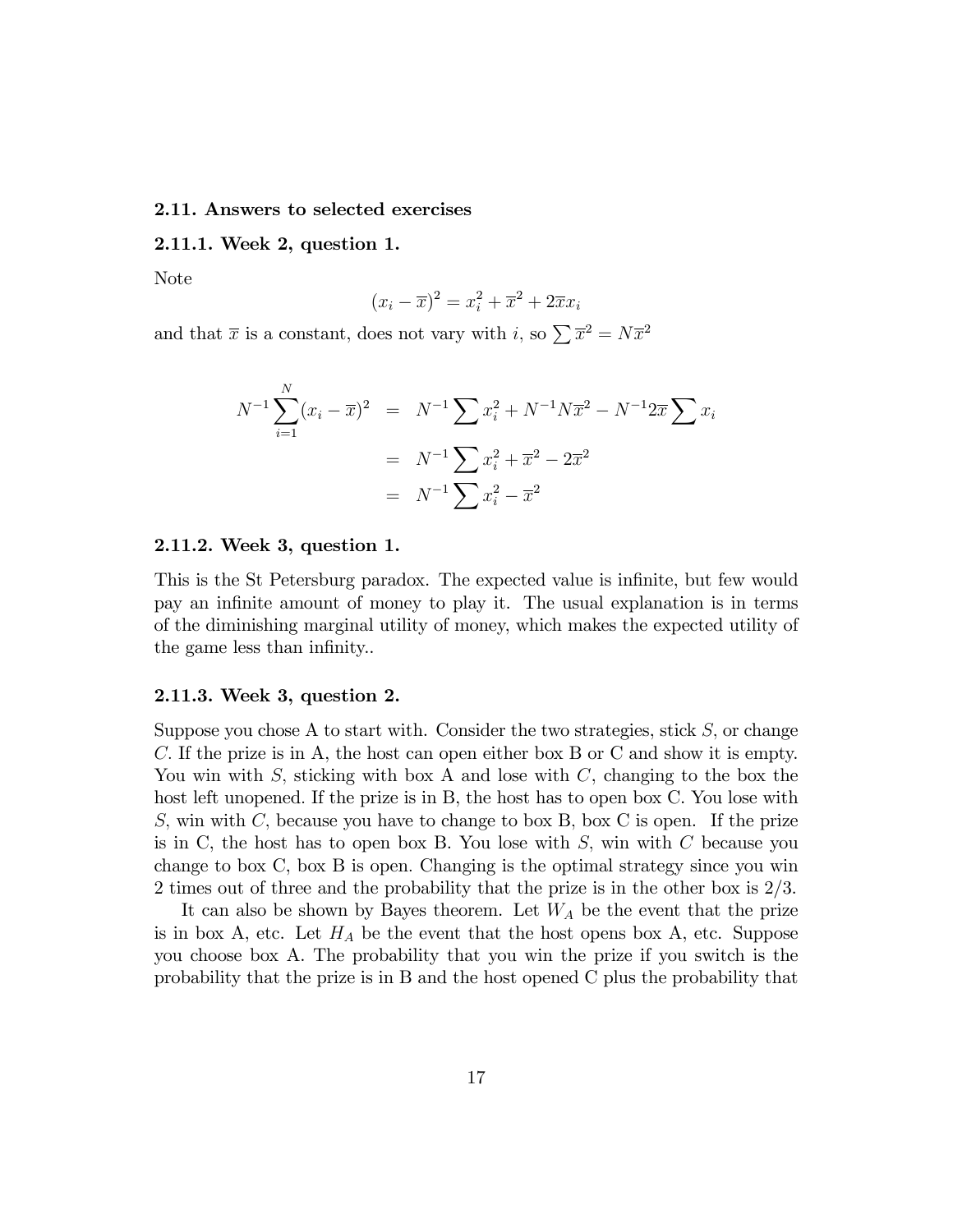the prize is in C and the host opened B

$$
P(W_B \cap H_C) + P(W_C \cap H_B)
$$
  
=  $P(W_B)P(H_C | W_B) + P(W_C)P(H_B | W_C)$   
=  $\frac{1}{3} \times 1 + \frac{1}{3} \times 1 = \frac{2}{3}$ 

The second line folows from the definition of conditional probabilities. This formula might seem complicated, but it appears in a very popular work of teenage fiction: The curious incident of the dog in the night-time, by Mark Haddon, Random House, 2003.

#### 2.11.4. Week 7.

(a)  $\beta$  is the income elasticity of demand for energy,  $\gamma$  is the price elasticity.

(b)  $R^2 = 1 - \sum \widehat{\epsilon}_t^2$  $\sum_{t}^{2}(\sum(q_{t}-\overline{q})^{2}; \, SER = \sqrt{\sum \widehat{\varepsilon}_{t}^{2}})$  $t^2/T - k$  where  $k = 3$  here.  $R<sup>2</sup>$  measures the fit relative to the variance of the dependent variable, the SER just measures the fit. The rankings would only necessarily be the same if all the dependent variables had the same variance.

(e) Include a time trend

$$
q_t = \alpha + \beta y_t + \gamma p_t + \delta t + \varepsilon_t,
$$

#### 2.11.5. Week 10

(a) Intercept of the linear equation has t ratio  $0.011/0.009=1.22$  not significantly different from zero. Intercept in log equation has t ratio  $-0.136/0.015=9.06$  significantly different from zero. The intercepts measure different things in the two equations. See (c) below.

(b) No, the  $R<sup>2</sup>$  cannot be compared because the dependent variables are different.

 $(c)$  The lagged dependent variable captures the effect that firms smooth dividends and only adjust them slowly in response to earnings changes. The long run relations are

$$
D = \frac{0.011}{1 - 0.863} + \frac{0.088}{1 - 0.863}E
$$
  
= 0.080 + 0.642E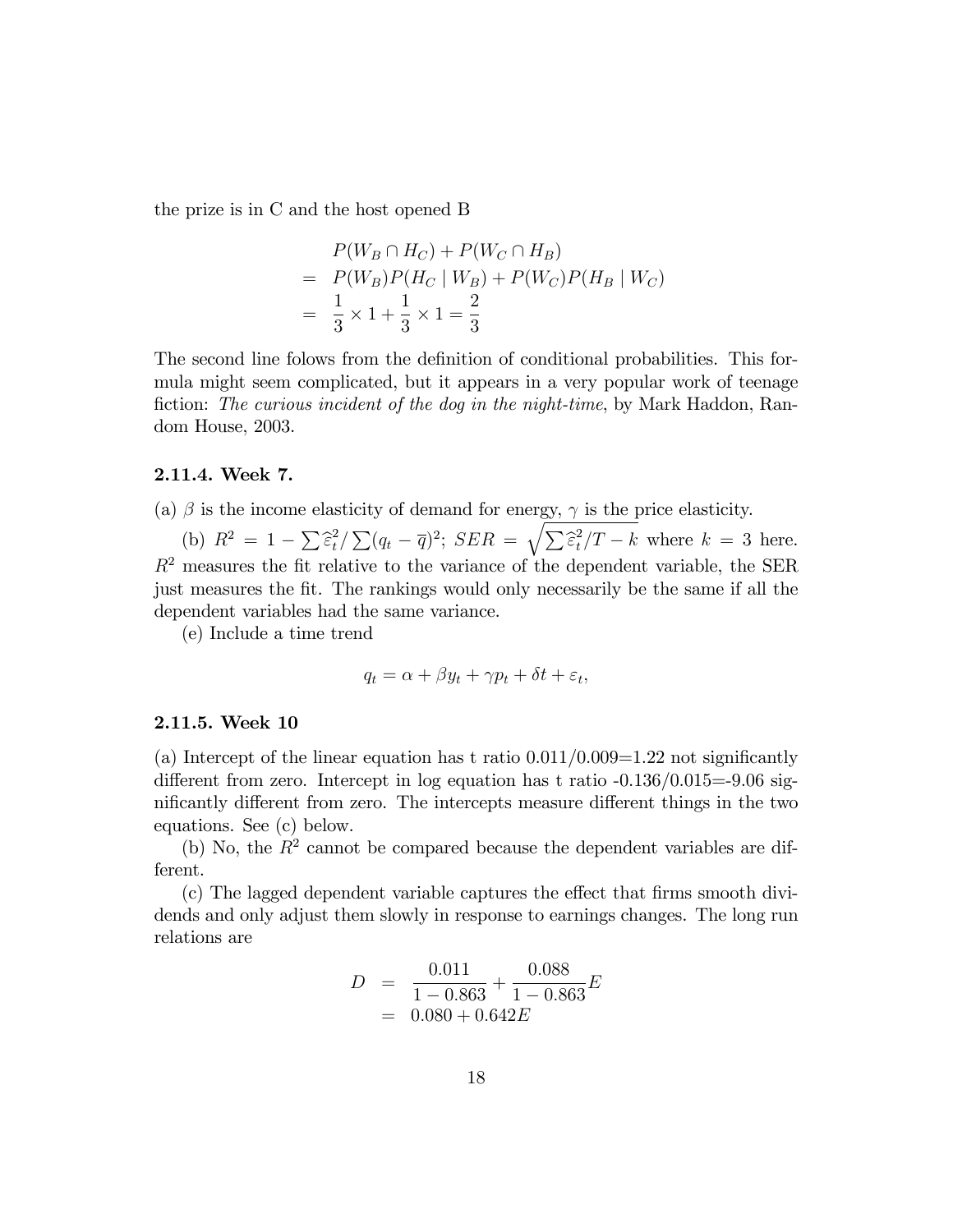$$
\ln D = \frac{-0.136}{1 - 0.656} + \frac{0.312}{1 - 0.656} \ln E
$$

$$
= -0.395 + 0.91 \ln E
$$

In the case of the linear model the long-run intercept should be zero, dividends should be zero when earnings are zero, in the logarithmic case it is a constant of proportionality  $\exp(-0.395) = 0.67$  so the long-run is

$$
D = 0.67 E^{0.91}.
$$

(d) Second order serial correlation is a relation between the residuals of the form

$$
u_t = \rho_1 u_{t-1} + \rho_2 u_{t-2} + e_t
$$

It is a problem because it indicates the model is likely to be misspecified. The linear model p value indicates that there is serial correlation  $p<0.05$ , the logarithmic model p value indicates that there is probably not serial correlation,  $p > 0.05$ , at the 5% level.

#### 2.11.6. Answers to Extra questions

1.a  $(40-50)/10=1$ ,  $P(Z<-1)=P(Z>1)=1-P(Z<1)=1-0.8413=0.1587$ 1.b  $(30-50)/10=2$ ,  $P(Z<-2)=1-P(Z<2)=1-0.9772=0.0228$ 1.c Test statistic for N=16,  $\sqrt{N} = 4$ 

$$
\frac{54 - 50}{10/4} = 1.6
$$

This is not significantly different from zero at the  $5\%$  level. For N=36

$$
\frac{54-50}{10/6} = 3.6
$$

This is significantly different from zero at the  $5\%$  level.

1d Suppose  $E(X) = \mu$  then  $X_i = \mu + u_i$  with  $E(u_i) = 0$ 

$$
\overline{X} = N^{-1} \sum_{i=1}^{N} X_i = N^{-1} \sum_{i=1}^{N} (\mu + u_i) = \mu + N^{-1} \sum_{i=1}^{N} u_i
$$

so

$$
E(\overline{X}) = \mu + E(N^{-1} \sum_{i=1}^{N} u_i) = \mu.
$$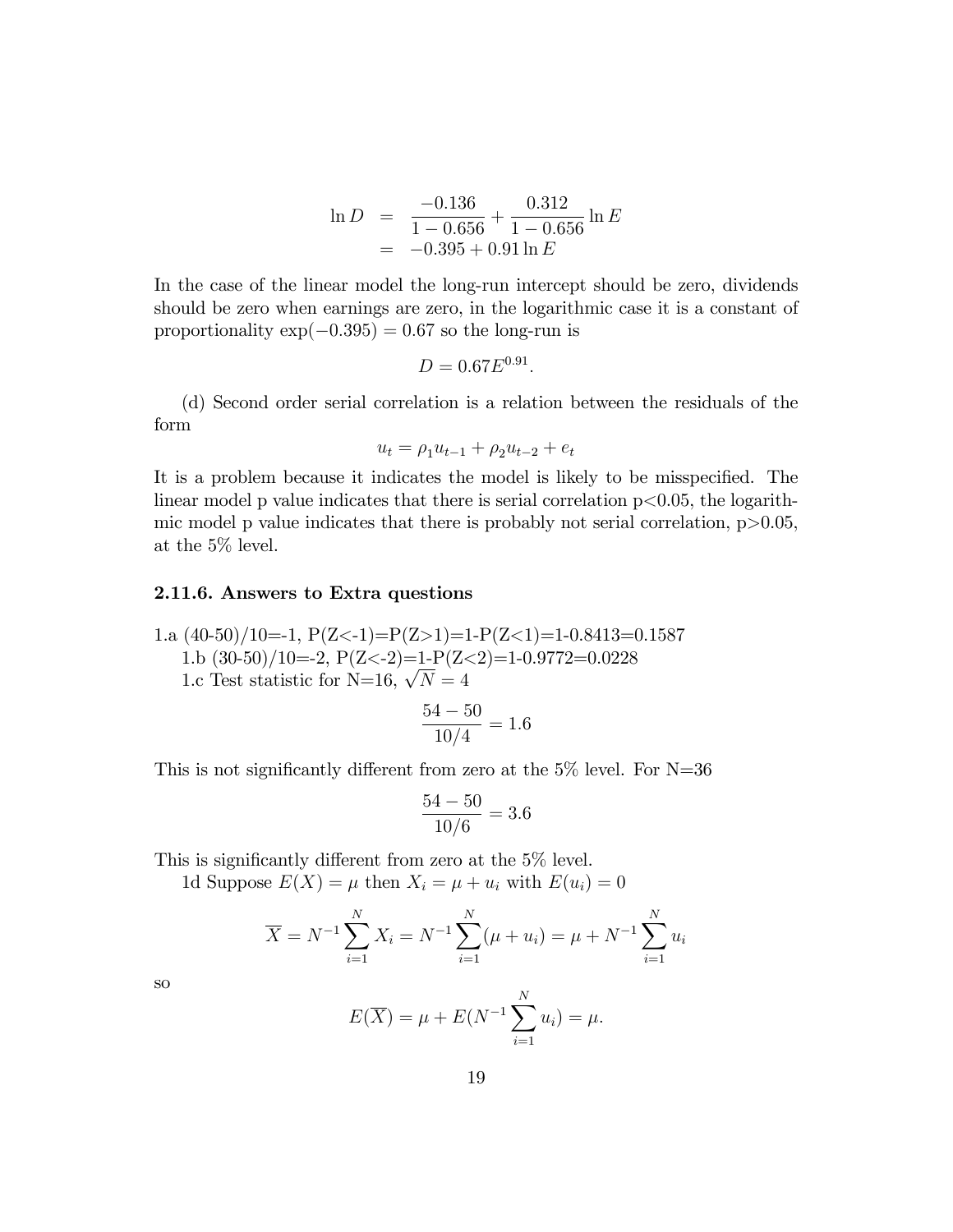1e In any very skewed distribution, such as income, the average can be very different from the typical, so the mode $\leq$ median $\leq$ mean.

2.a The price index for consumption is  $P_t = 100 \times C_t / RC_t$ , Inflation is  $I_t =$  $100 \times (P_t - P_{t-1})/P_{t-1}$ , the ex post real interest rate is  $RIR = TBR_t - I_{t+1}$  the Savings Rate is  $SR = 100(1 - C/Y)$ . Thus<br>Year  $P_t$   $I_t$   $RIR$   $SR$ 

 $I_t$  RIR SR 1995 100 3:21 8:16 1996 103:1 3:1 3:76 6:88 1997 105:7 2:5 5:03 6:78 1998 107:9 2:1

The real interest rate is rising, while the savings rate is falling, the opposite of what one might expect.

3. (a) First take logarithms then estimate by LS.

(b) The income elasticity of demand  $\alpha > 0$  (for a normal good); the own price elasticity  $\beta_1 < 0$  (not a Giffen good); the cross price elasticity with all other goods  $\beta_2 > 0$  (it cannot be a complement with all other goods).

(c) Reparameterise the estimated equation as

$$
\ln Q_t = a + \alpha \ln Y_t + \beta_1 (\ln P_t - \ln P_t^*) + (\beta_2 - \beta_1) \ln P_t^* + u_t
$$

and conduct a t test on the hypothesis that the coefficient of  $\ln P_t^*$  is zero.

(d) Only relative prices matter.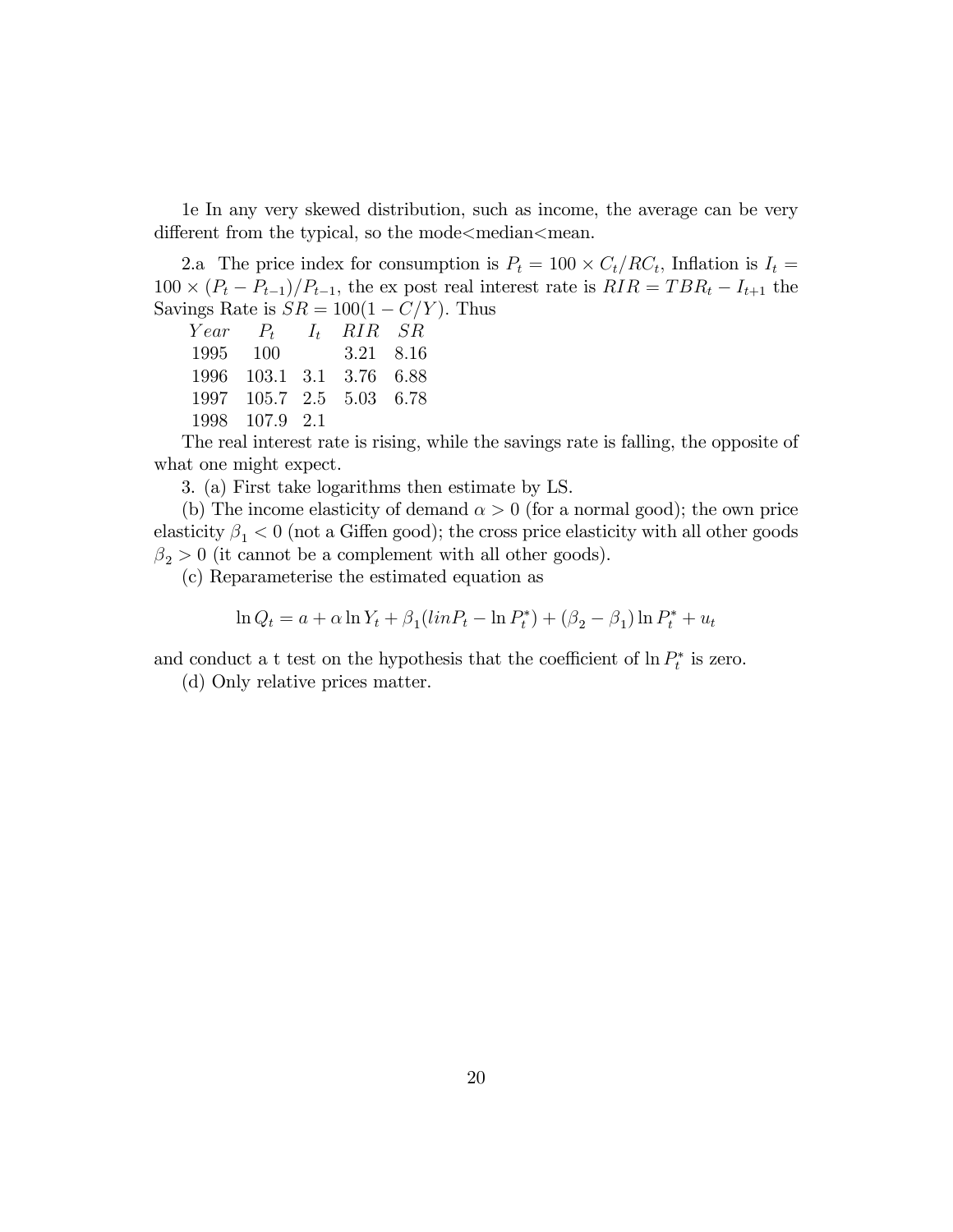## 3. Assessment and specimen exam.

#### 3.1. Assessment

Assessment is 70% on the exam, 30% on the empirical project submitted in mid May. You should read the advice on doing the project fairly early in the course to get the general idea of what we are looking for and then refer back to it regularly as you do your project.

The exam will have six questions, the first three questions are in Section A the last three questions are in Section B and are more applied. You must do three questions: at least one from each section and one other. The questions will be about:

- 1. Least Squares, e.g. deriving the least squares estimator and its variance covariance matrix, proving that it is unbiased Estimator, etc. This will be the only question that requires matrix algebra.
- 2. Interpretation of statistics associated with regression, e.g.  $R^2$ , standard error of regression, diagnostic tests like the Durbin-Watson statistics and the effects of the failures of the various assumptions.
- 3. Hypothesis testing, e.g. explain the basis of tests applied either to means or regression coefficients.
- 4. Economic and Önancial data, this will involve calculations, e.g. of index numbers, growth rates, ratios, derived measures and some interpretation.
- 5. Interpretation of regression results given to you in the question.
- 6. Probability and distributions, e.g. being able to use the basic rules of probability; given the mean and variance for a normal distribution, calculate the probability of various events happening, etc.

Before 2004 there were separate exams for Applied Finance and Statistics and Applied Economics and Statistics. Examples of question 1 can be found on AFS, though not AES papers; examples of question 4 can be found on AES but not AFS papers. Examples of the other questions appear in both.

The 2004 exam, with answers is given below.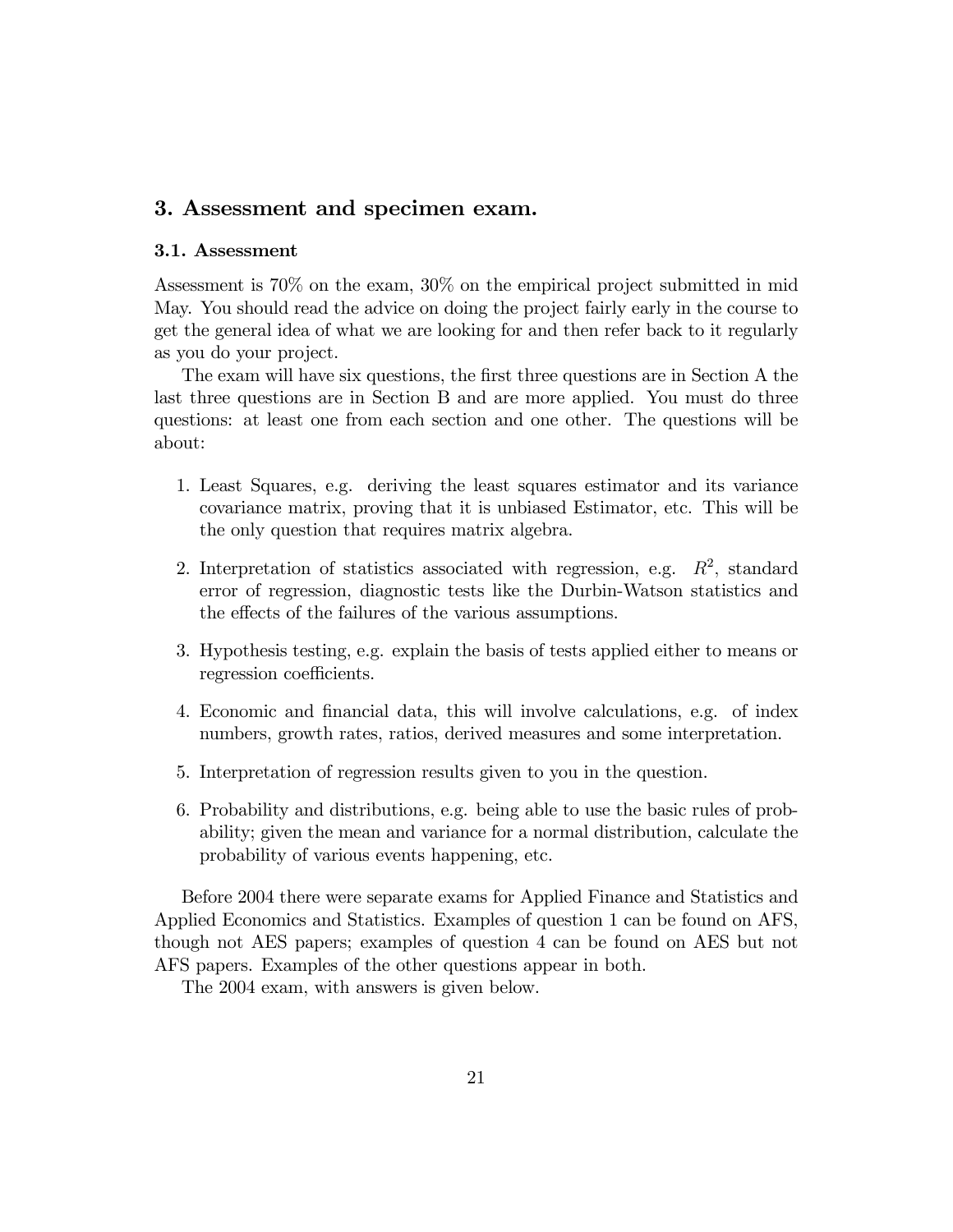#### 3.2. Specimen Exam (2004)

Answer THREE Questions, at least one from each section and one other. All questions are weighted equally.

## SECTION A

1. Consider the model:

$$
y_t = \beta_1 + \beta_2 x_{2t} + u_t
$$

 $t = 1, 2, ..., T$  where  $y_t$  are observations on a dependent variable and  $x_{2t}$  observations on a non-stochastic independent variable,  $u_t$  is an unobserved disturbance, with  $E(u_t) = 0$ ;  $\beta_1$  and  $\beta_2$  are unknown parameters.

(a) Set out the system of T equations in matrix form  $y = X\beta + u$  where y and u are  $T \times 1$  vectors, X is a  $T \times 2$  matrix, and  $\beta$  is a  $2 \times 1$  vector.

(b) How would you express the sum of squared residuals  $\sum_{t=1}^{T} u_t^2$  in matrix form. Show that this is a function of  $\beta$ .

(c) Show that the Least squares estimator of  $\beta$  is given by

$$
\widehat{\beta} = (X'X)^{-1}X'y.
$$

(d) Show that  $\widehat{\beta}$  is unbiased, i.e.  $E(\widehat{\beta}) = \beta$ .

2. US data 1971-1999 were used to estimate a relationship between the rate of interest  $R_t$  and the rate of inflation  $\pi_t$ ,

$$
R_t = \alpha + \beta \pi_t + u_t.
$$

The least squares estimates (with standard errors in parenthesese) were

$$
R_t = \begin{array}{cc} 6.37 & +0.33\pi_t & +\hat{u}_t \\ (0.66) & (0.10) \end{array}.
$$

The standard error of regression,  $s = 2.75$ , the coefficient of determination  $R^2 =$ 0.29, and the Durbin Watson Statistic  $DW = 0.63$ .

(a) Explain what  $\hat{u}_t$  measures.

(b) Explain what  $R^2$ , Standard Error of the Regression and Durbin Watson statistic measure and what they tell you about this regression.

(c) Interpret the estimates of  $\alpha$  and  $\beta$ . What do they tell you about the relationship between inflation and interest rates?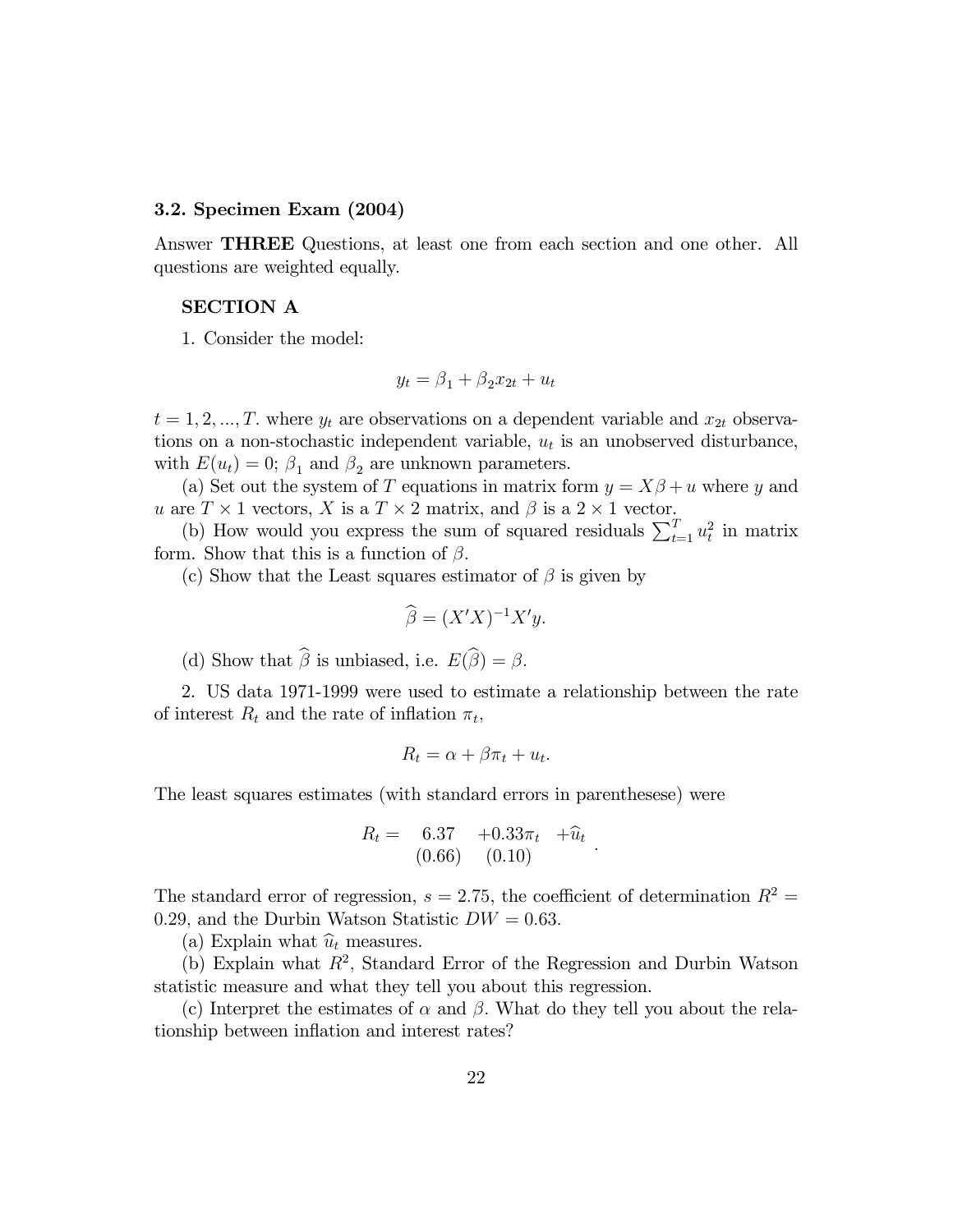(d) What assumptions are required for least squares to give good estimates.

(3) Using information in question 2, and assuming that the 95% critical value for a t test is  $\pm 2$  :

(a) Test the hypotheses  $\alpha = 0$  and  $\beta = 1$  at the 5% level.

(b) Explain why the hypothesis  $\beta = 1$  might be interesting to test.

(c) Explain what Type I and Type II errors are. What is the probability of Type I error in your test in part (a).

(d) Give a 95% confidence interval for  $\hat{\beta}$ . Explain what a confidence interval is.

#### SECTION B

4. The following data were taken from Economic Trends, February 2004.

|                                               | NDY RDY RPI CPI HP TBY |  |  |
|-----------------------------------------------|------------------------|--|--|
| 2000 654, 649 654, 649 170.3 105.6 87.7 5.69  |                        |  |  |
| 2001 700, 538 685, 263 173.3 106.9 95.1 3.87  |                        |  |  |
| 2002 721, 044 696, 224 176.2 108.3 111.2 3.92 |                        |  |  |

NDY is nominal household disposable income in current prices; RDY is real household disposable income in constant 2000 prices;  $RPI$  is the retail price index, 1987=100; CPI is the consumer price index, 1996=100;  $HP$  is a house-price index; TBY is the Treasury Bill Yield a short term interest rate expressed as percent per annum.

(a) Calculate the price index (implicit deáator) for disposable income.

(b) Calculate the rate of inflation for 2001-2 for disposable income,  $RPI$ ,  $CPI$ , and HP: Comment on the relation between them.

(c) Suppose that you owned a house, whose price increased at the average rate, and had a 100% mortgage paying the Treasury Bill Rate on the mortgage, what would be the real return on owning the house over 2001-2.

(d) The RPI includes housing prices in its measure of ináation, the CPI does not. Should house prices be included in inflation measures?

5. You have data on average earnings by age and education in the US in 1991 for 30 groups of men,  $i = 1, 2, ..., N$ . Define  $w_i$  the logarithm of earnings,  $A_i$  age in years (divided by 100),  $E_i$  years (divided by 100) of education. It is suggested that an appropriate model is:

 $w_i = \alpha + \beta_1 A_i + \beta_2 E_i + \gamma_1 A_i^2 + \gamma_2 A_i E_i + u_i.$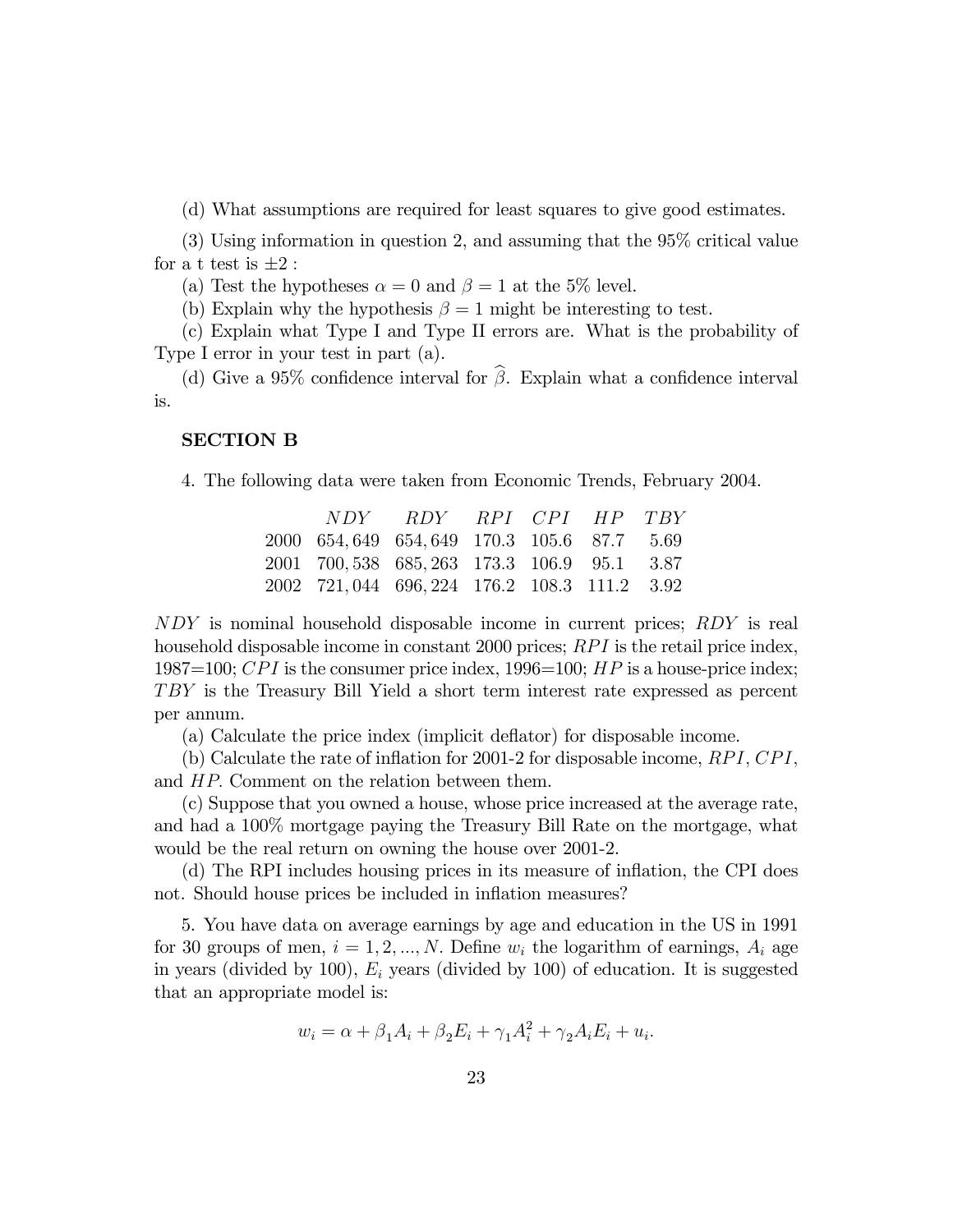The estimated coefficients, with their standard errors in parentheses are:

 $w_i$  = 7.46 +6.6A<sub>i</sub> +9.0E<sub>i</sub> -6.7A<sub>i</sub><sup>2</sup> +4.1A<sub>i</sub>E<sub>i</sub>  $(0.19)$   $(0.62)$   $(1.01)$   $(0.56)$   $(1.95)$ 

 $R^2 = 0.99$ ,  $SER = 0.05$ .

(a) What is the stochastic component in this model? How would you interpret it?

(b) Explain the role of the  $A_i^2$  term?

(c) Comment on these results. Are the signs what you would expect?

(d) Given these estimates of the parameters at what age do men with zero and twenty years of education earn the maximum amount? Are these sensible numbers?

6. Suppose that you have a machine for Ölling 1 kilogram bags of sugar. The machine is set so that the weight of a bag should be a normally distributed random variable with an expected value of 1005g and a standard deviation of 2g. For a random variable Z with a standard normal, the cumulative probabilities are:

 $z$  0 0.33 0.5 1 1.5 2 2.5  $P(Z < z)$  0.5 0.6293 0.6915 0.8413 0.9332 0.9772 0.9938

(a) Expain what  $P(Z \leq z)$  tells you.

(b) What is the probability that a bag of sugar will weight (i) less than 1000g (ii) between  $1004q$  and  $1006q$ ?

(c) You take a sample of 16 bags of sugar, which have a mean of 1004g: What is (i) the standard error of the mean and (ii) the probability of getting a sample mean of 1004g or less?

(d) On the basis of this estimate of the mean would you conclude that the machine was still working correctly?

(e) How would you investigate whether the variance of the machine might have increased?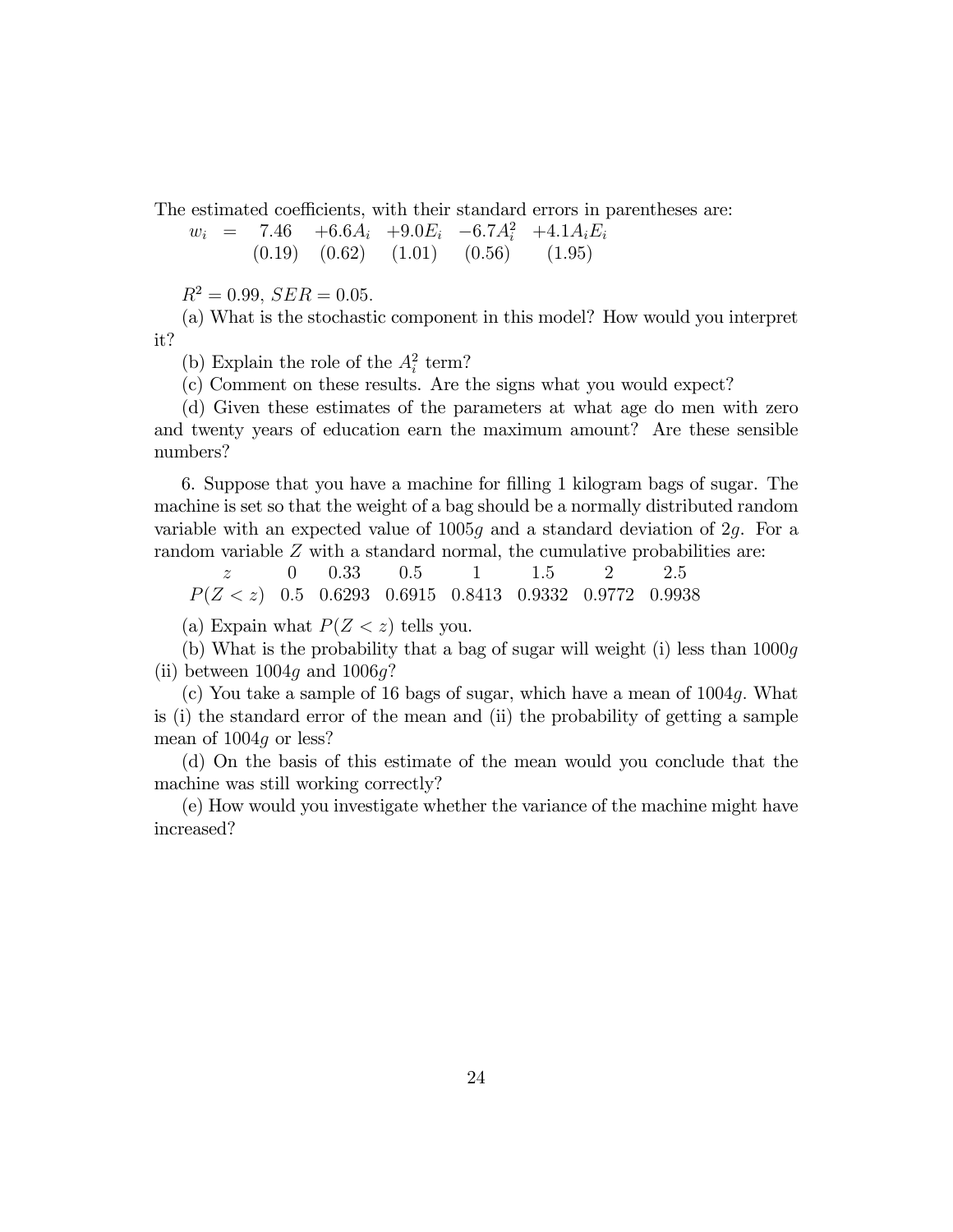# 3.3. Answers

Question 1 (a).

$$
\left[\begin{array}{c} y_1 \\ \ldots \\ y_T \end{array}\right] = \left[\begin{array}{ccc} 1 & x_{21} \\ \ldots & \ldots \\ 1 & x_{2T} \end{array}\right] \left[\begin{array}{c} \beta_1 \\ \beta_2 \end{array}\right] + \left[\begin{array}{c} u_1 \\ \ldots \\ u_T \end{array}\right]
$$

(b).  $u'u = (y - X\beta)'(y - X\beta) = y'y + \beta'X'X\beta - 2\beta'X'y$ , which is clearly a function of  $\beta$ .

(c).

$$
\frac{\partial u'u}{\partial \beta} = 2X'X\beta - 2X'y = 0
$$
  

$$
X'X\beta = X'y
$$
  

$$
\widehat{\beta} = (X'X)^{-1}X'y
$$

(d)

$$
\widehat{\beta} = (X'X)^{-1}X'(X\beta + u)
$$

$$
= \beta + (X'X)^{-1}X'u
$$

$$
E(\widehat{\beta}) = \beta + (X'X)^{-1}X'E(u)
$$

$$
E(\widehat{\beta}) = \beta
$$

since  $E(u) = 0$  and X is non-stochastic.

## Question 2

(a) In  $R_t = \hat{\alpha} + \beta \pi_t + \hat{u}_t$ ;  $\hat{u}_t$  is the estimated residual, the difference between the actual and predicted value of  $R_t$ .

(b)  $R^2 = 1 - \sum \hat{u}_t^2 / \sum (R_t - \overline{R})^2$  gives the proportion of the variation in the dependent variable explained by the regression, 29% in this case so quite low.

 $s = \sqrt{\sum \hat{u}_t^2/T - 2}$  is a measure of the average error, 2.75 percentage points in this case, quite a large error in predicting the interest rate;

 $DW = \sum \Delta \hat{u}_t^2 / \sum \hat{u}_t^2$  is a test for serial correlation, it should be close to two, so at  $0.63$  this regression suffers from severe positive serial correlation.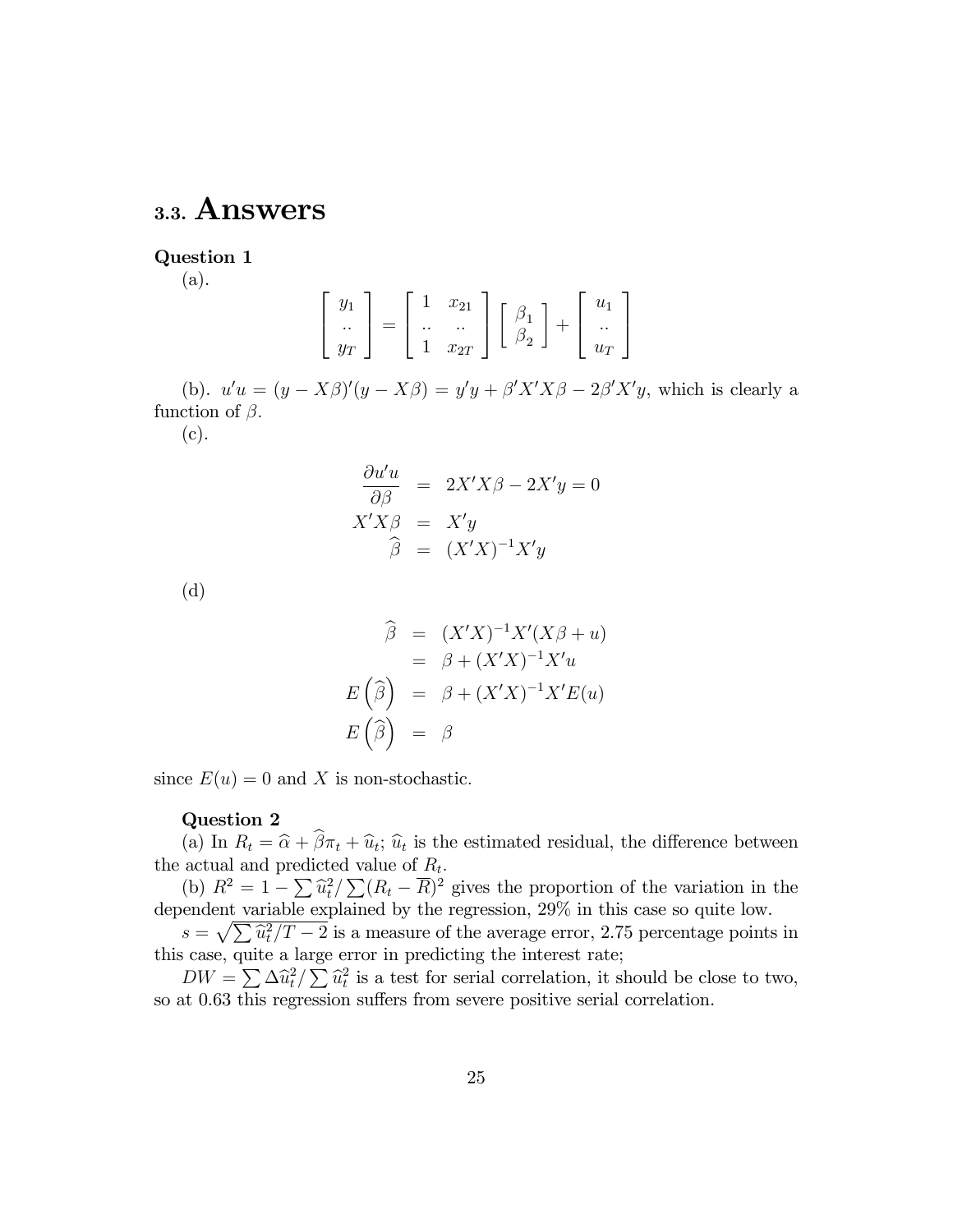(c)  $\alpha$  is the value the interest rate would take if inflation were zero, interest rates would be  $6.37\%$ ;  $\beta$  is the effect of inflation on interest rates: a 1 percentage point increase in inflation raises interest rates by 0.33 percentage points.

(d) In the model;

the regressors should be exogenous, uncorrelated with the errors,  $E(\pi_t u_t) = 0$ , the regressors should not be linearly dependent, the variance of  $\pi_t$  not equal zero, in the case of a single regressor.

The disturbances should have

expected value (mean) zero,  $E(u_t) = 0$ , be serially uncorrelated,  $E(u_t u_{t-s}) = 0, s \neq 0$ with constant variance,  $E(u_t^2) = \sigma^2$ .

#### Question 3

(a)  $t(\alpha = 0) = 6.37/0.66 = 9.65$  reject the hypothesis that  $\alpha$  equals zero;  $t(\beta = 1) = (0.33 - 1)/0.10 = -6.7$  reject the hypothesis that  $\beta$  equals one.

(b) If the real interest rate is constant plus a random error (Fisher Hypothesis)  $I_t = I + u_t$  then  $R_t = I + \pi_t + u_t$  then in the regression  $\alpha = I$  and  $\beta = 1$ .

(c) Type I error is rejecting the null when it is true, Type II error is accepting the null when it is false. The probability of type I error in (a) is 5%.

(d). The 95% confidence interval is  $0.33 \pm 2 \times 0.10$  i.e. the range 0.13 to 0.53. We are 95\% confident that this range covers the true value of  $\beta$ .

## Question 4

|                          |                        | (a) Deflator is the ratio $NDY/RDY$      |  |
|--------------------------|------------------------|------------------------------------------|--|
|                          |                        | $NDY$ $RDY$ $Ratio \times 100$           |  |
|                          | 2000 654, 649 654, 649 | <b>100</b>                               |  |
| 2001 700, 538 685, 263   |                        | 102.3                                    |  |
| 2002 721,044 696,224     |                        | 103.6                                    |  |
| $(b)$ Inflation, 2001-2: |                        |                                          |  |
|                          |                        | DY=1.27%, RPI=1.67%; CPI=1.31; HP=16.92. |  |

Massive house price boom, RPI slightly higher than CPI or DY.

(c). Real return is capital gain on house prices, less interest cost, less rate of inflation. Using CPI (others are acceptable) $= 16.92\times3.92\times1.31\times11.69\%$ .

(d) Yes even if you own your own home and have paid off your mortgage there is an implicit rental cost of home ownership and this will increase when house prices increase.

#### Question 5.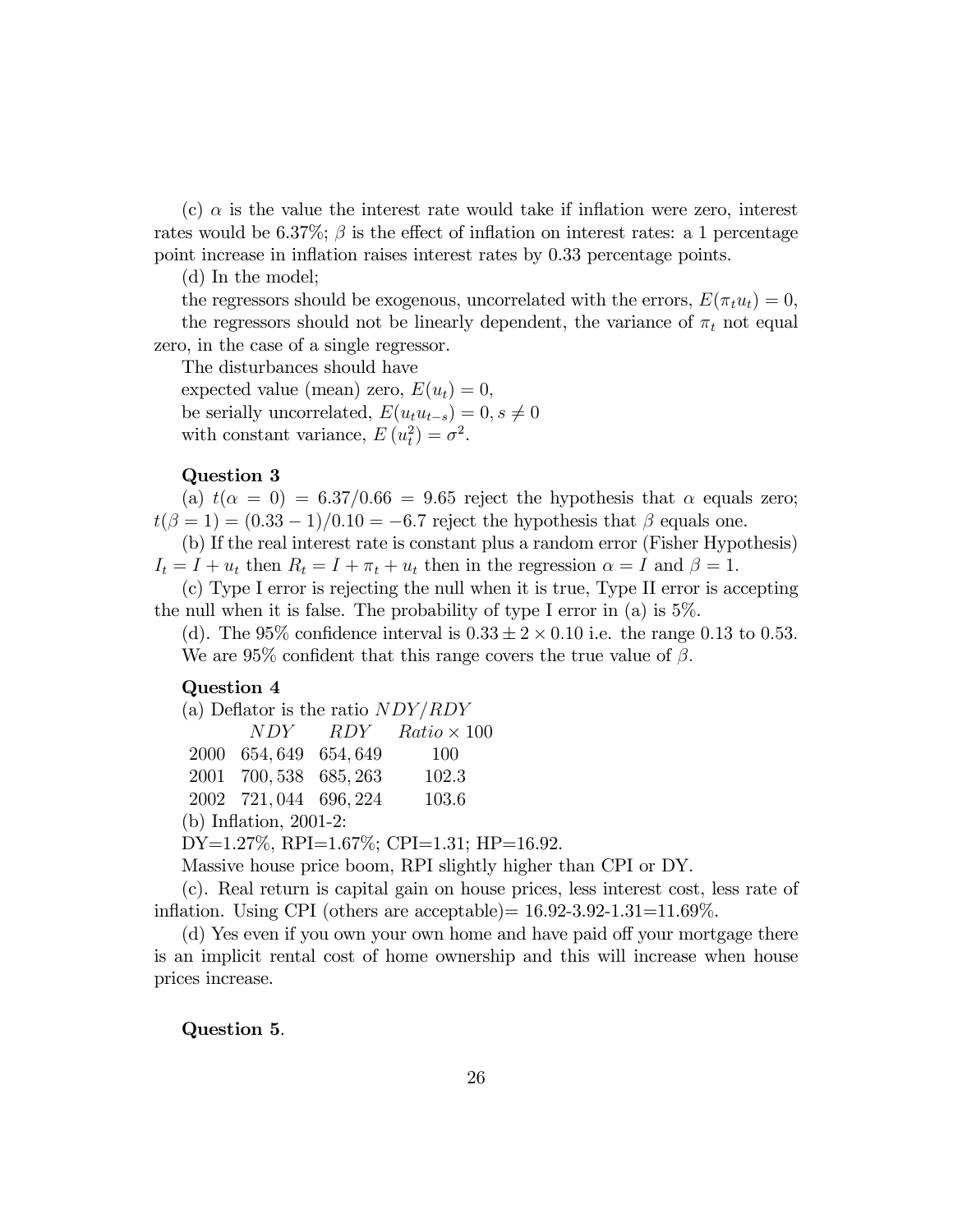(a) The stochastic component is  $u_i$  it is the bit of log earnings not explained by the regressors, will reflect unmeasured ability etc.

(b) We would expect earnings to rise and then fall with age, the quadratic terms captures this feature.

(c) Yes. For earnings to rise and fall with age, we need  $\beta_1 > 0$  and  $\gamma_1 < 0$ . You earn more with better education so  $\beta_2 > 0$ . The positive coefficient on the interaction term  $\gamma_2$  makes peak earnings later for more highly educated men, which is likely.

(d) To get the maximum

$$
\frac{\partial w}{\partial A} = \beta_1 + 2\gamma_1 A + \gamma_2 E = 0
$$
  
\n
$$
A = -(2\gamma_1)^{-1}(\beta_1 + \gamma_2 E)
$$
  
\n
$$
= 0.0746(6.6 + 4.1E)
$$
  
\n
$$
= 0.49 + 0.31E
$$

note  $A_i$  and  $E_i$  are divided by 100.

For  $E_i = 0$  max w = 100x0.49=49 years,.

For  $E_i = 0.2$  w=100x(0.49+0.31x0.2)=55 years.

Although the idea of somebody with zero years of education is unlikely, these are plausible values for peak earning age.

#### Question 6.

(a) The probability that a random variable Z takes a value less than a particular value z.

(b)

(i)  $z=(1000-1005)/2=2.5$ .  $P(z<2.5)=1-P(z<2.5)=1-0.9938=0.0062=0.06\%$ , roughly one chance in 200

(ii)  $z=(1004-1005)/2=0.5$ .  $P(-0.5.$ 

(c) (i) standard error of the mean is  $2/\sqrt{16} = 2/4 = 0.5$ ;

(ii)  $P(Z < 1004)$ : z= $(1004-1005)/0.5=$ -2.  $P(z < -2)=1-P(z < 2)=1-0.9772=0.0228$ , 2.28%.

(d) From c(ii) the probability of getting this value or less is 2.28%, which is a small number, so it is probably not working correctly. This is not needed for the answer but if you wanted to test at the 5% level the null hypothesis that it was working properly ( $\mu = 1005$ ), you would need to be careful whether the alternative was  $\mu \neq 1005$ , in which case there would be 2.5% in each tail; or  $\mu < 1005$ , in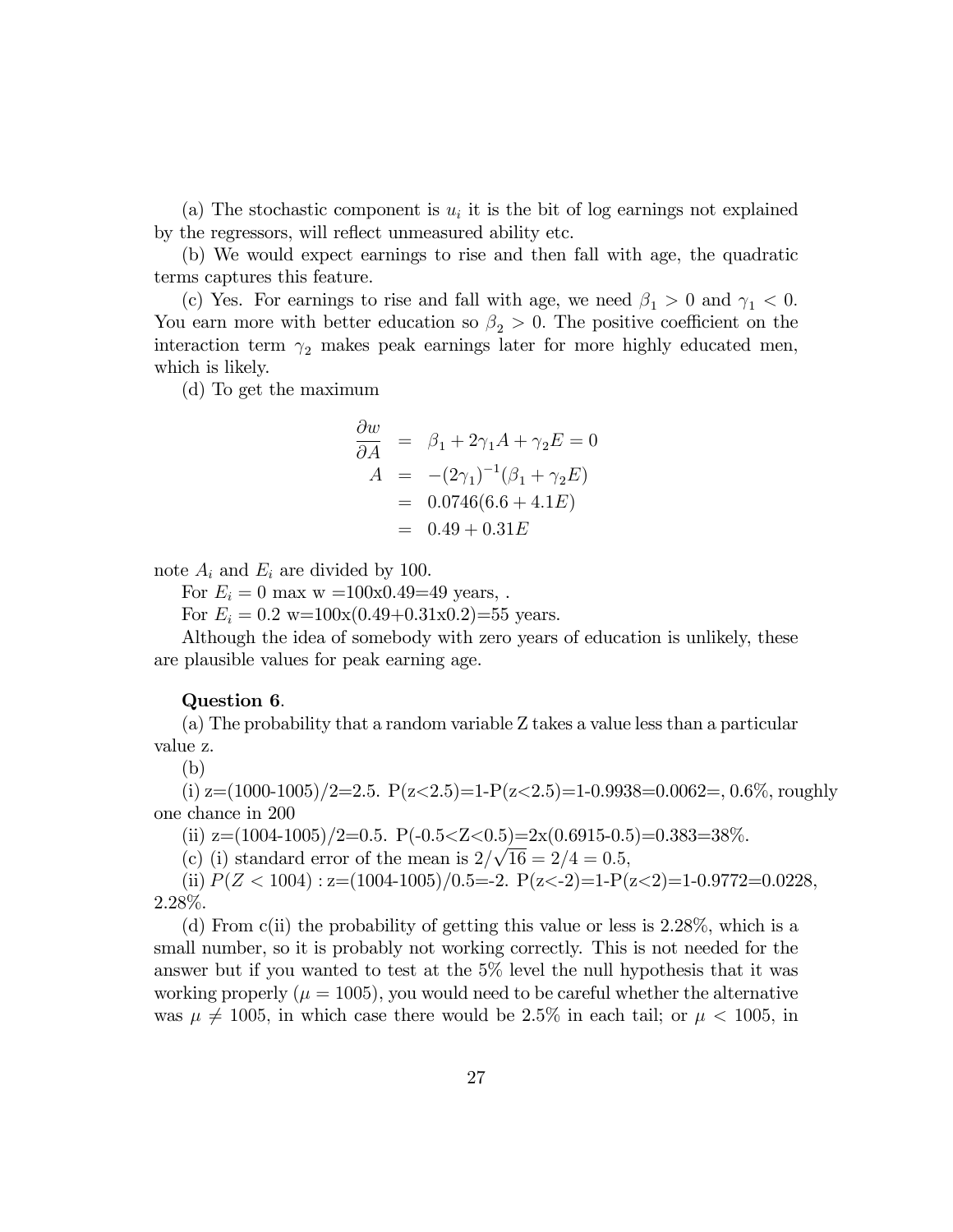which case there would be  $5\%$  in the lower tail. Since the probability is less than 2.5%, you would reject either on a two tailed or one tail test.

(e) Estimate the sample variance from your sample of 16  $s^2 = (16-1)^{-1} \sum_{i=1}^{n} (x_i (\overline{x})^2$ , to check whether the variance seemed to have increased from 4. This is not needed for the answer but you would use a variance ratio F test.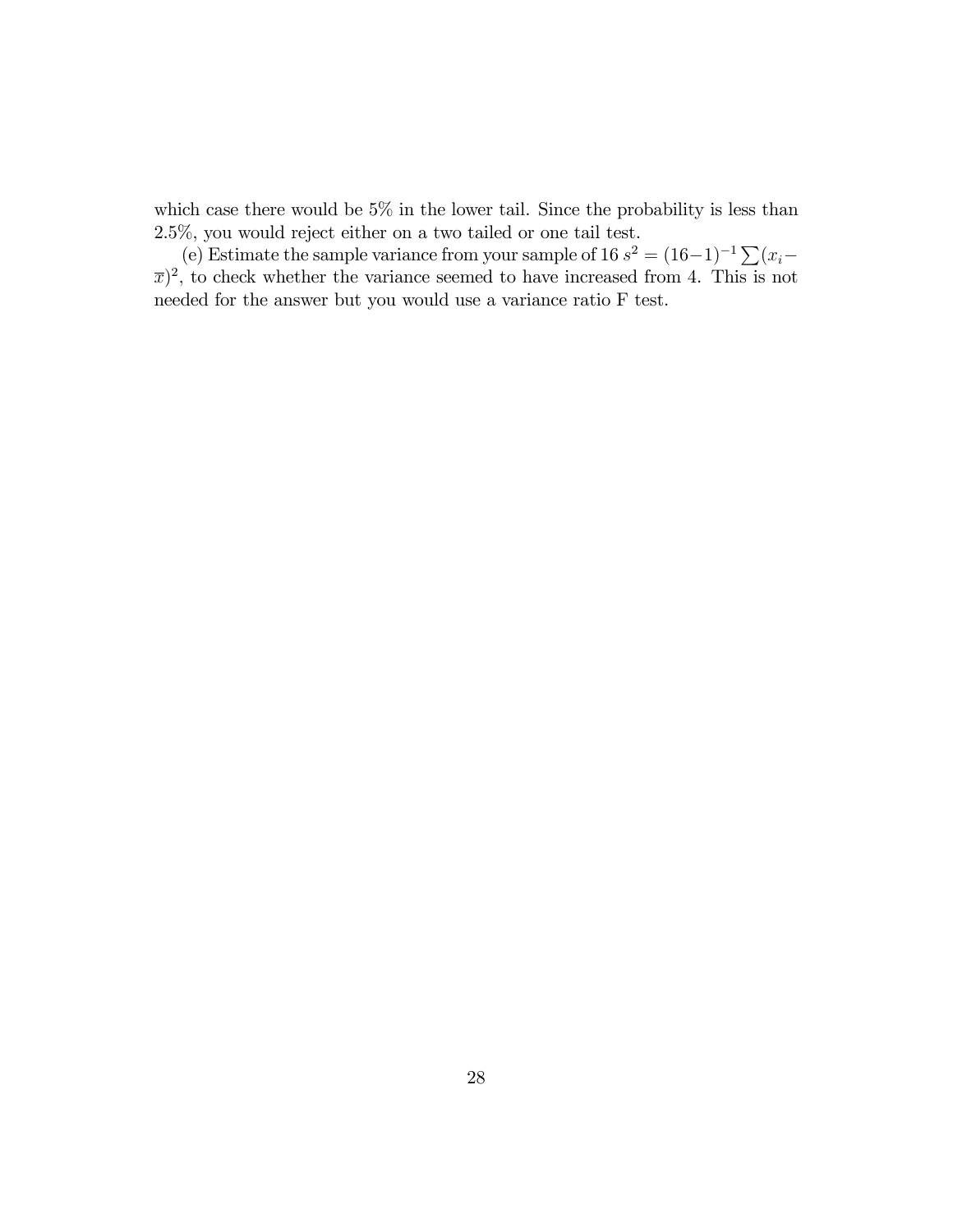## 4. Doing Your Project

To do your project you need to choose a topic and collect some data; do some statistical analysis (e.g. graphs, summary statistics); draw some conclusions and write up your results clearly in a standard academic style in less than 3,000 words. The project will count for 30% of the total marks for the course and must be submitted in mid May. This is to test your ability to collect and interpret data, not a test of the material covered in this course, e.g. you do not need to do regressions or give text-book material on statistical procedures.

You must submit a hard-copy version of the project, with an electronic copy of the data (e.g. on CD). We will not return your project, which we keep on file for writing references, etc. Make a copy for your own use. We do not show projects to anyone but the examiners. This is to allow students to use confidential data from work.

Keep safe backup copies of your data and drafts of your text as you work (college computers are a safe place). We are very unsympathetic if you lose work because it was not backed up properly. If you lose work, it was not backed up properly.

#### 4.1. BASIC RULES

Email a project project proposal to Ron Smith by the end of the second week in March. Your proposal should be less than 100 words. It should have (1) your name; (2) your course (3) an indicative title (4) a brief description of the data you are going to use and where you will get it and (5) a short indication of the questions you might investigate. You must check that the data are actually available, you cannot do your project without data. You can change your topic subsequently if you run into difficulties.

Submit your project to the Department Office by the deadline of in the middle of the third term. Refer to the College rules on late submission of work.

Length: 3,000 words maximum (excluding graphs, tables, appendices, title page and abstract, but including everything else). Do not exceed this upper limit: part of the exercise is to write up your results briefly.

Your project must be typed, securely stapled and have page numbers. Do not put it in a binder or folder. You must attach a disk, CD or USB stick with your data in an envelope labelled with your name and course, Örmly attached to your report (eg by stapling to the last page). The data must be in a form that allows us to replicate what you have done, e.g. in a file from a standard program.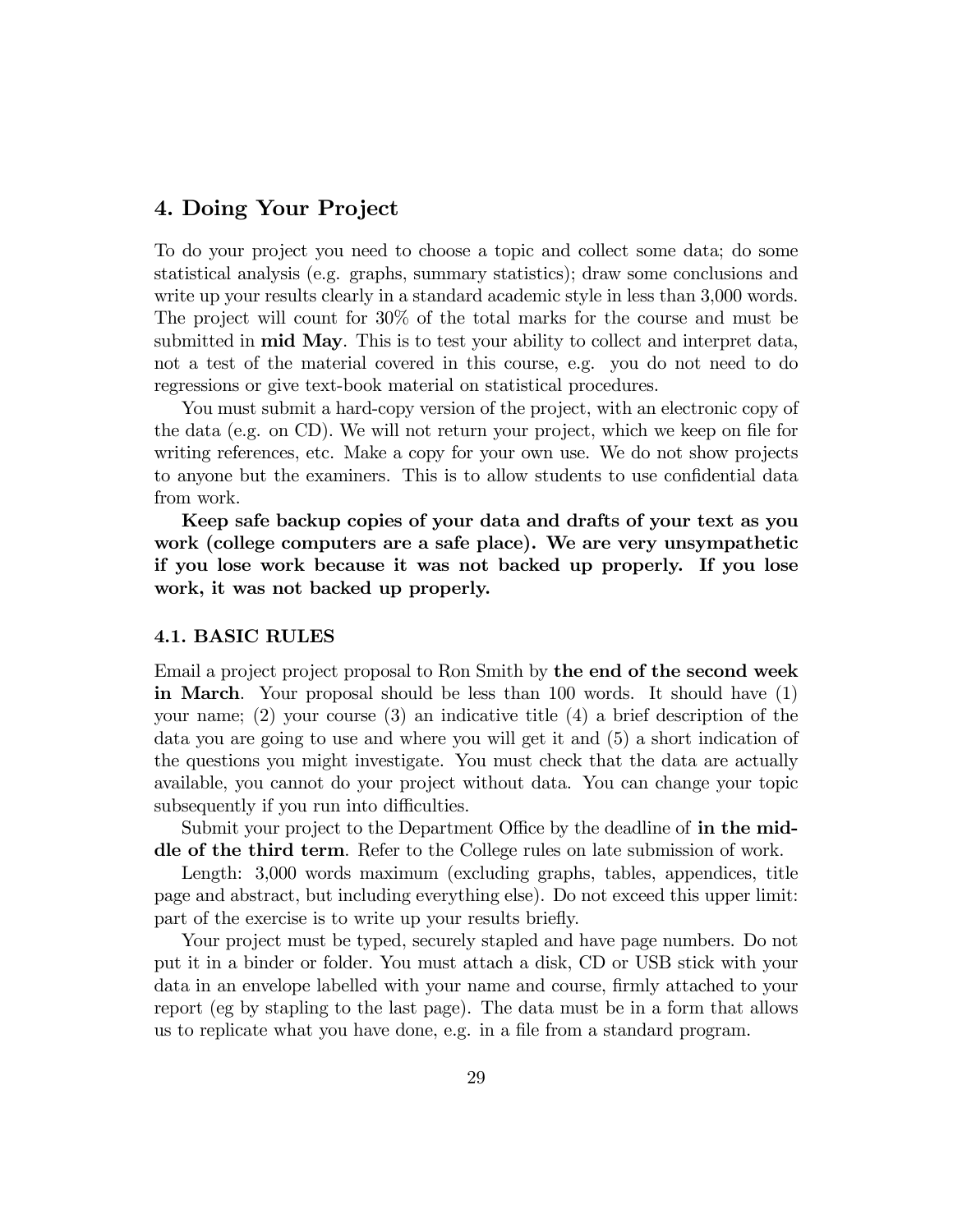The first page should be a title page with the following information:

- The course title and year (eg GDE ASE Project 2010)
- Title of project
- Your name
- An abstract: maximum length 100 words
- The number of words in the project
- The programs you used

You must graph the data (line graphs, histograms or scatter diagrams) All graphs and tables must have titles and be numbered You must have a bibliography

You must detail the sources of your data and provide it.

The project must be your own work. You can discuss it with friends or colleagues and it is a good idea for students to read and comment on each others work but it must be your work which you submit. Plagiarism is a serious offence (see the section in the course handbook).

#### 4.2. HOW WE WILL ASSESS YOUR WORK

The criteria are listed below. We do not assign fixed weights to them, you can trade them off, but be aware of diminishing returns.

Writing. You will not get any credit unless we can understand what you have done. We look for clear organisation of the piece as a whole; clear writing of individual paragraphs and sentences; logical arguments and careful use of evidence. Check your spelling and grammar. We have set a short word limit so make every word count.

Scholarly conventions. Are sources of ideas and quotations properly acknowledged. Is there a list of references? Are data sources properly documented? Is the project written in an academic (as opposed to, say, journalistic) style? If you do it on a topic related to your work, remember the style may have to be different from that appropriate at work. Copy the styles of articles in economics journals.

**Originality/interest.** Most topics can be made interesting if presented sufficiently well, but it is harder to Önd something interesting to say about a standard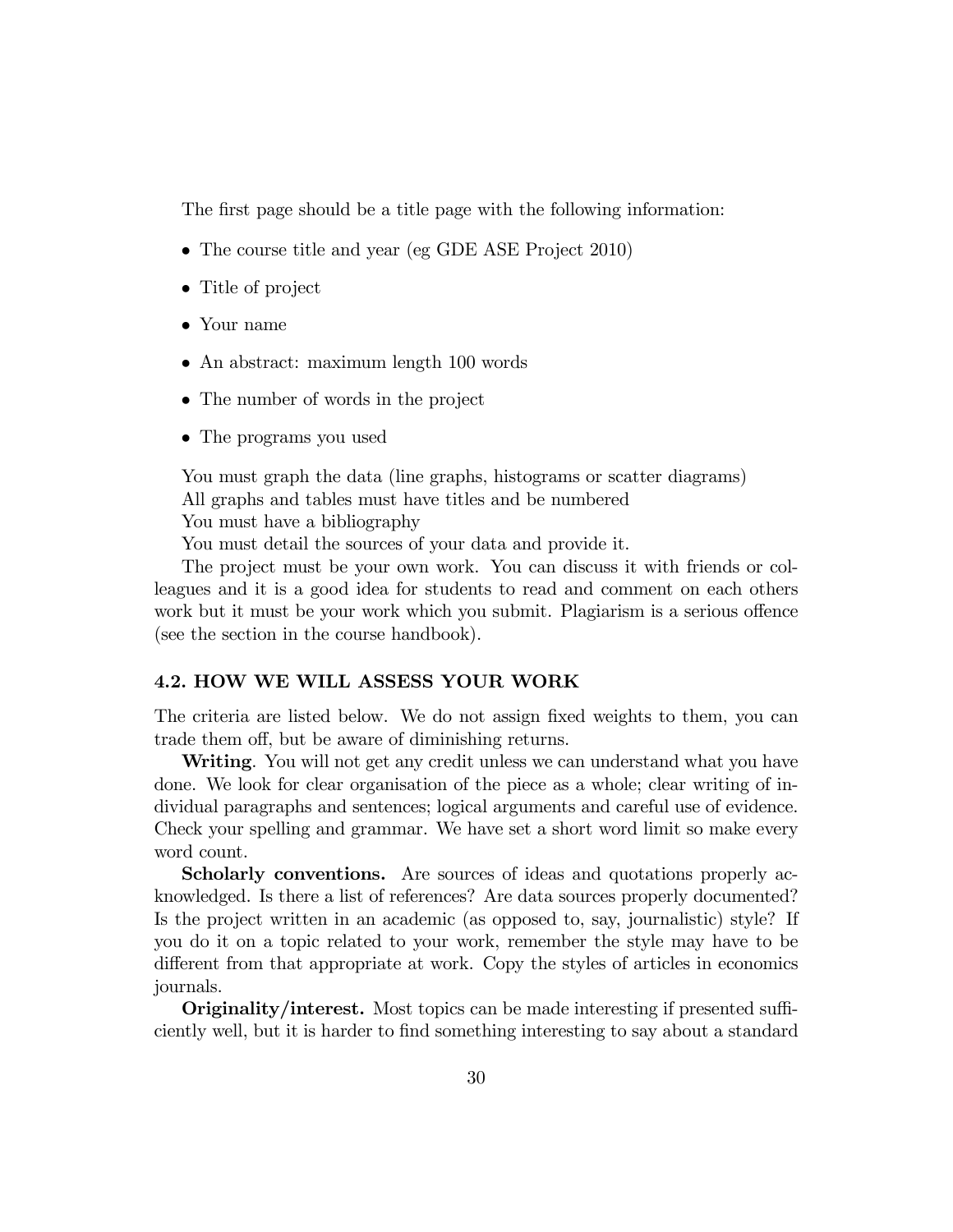topic, such as CAPM or the aggregate consumption function, than about a slightly more unusual topic. We get bored reading over 100 projects, try to make yours memorable.

Analysis. Does your work indicate a good understanding of the relevant context, e.g. economics, institutions? Have you brought appropriate concepts, e.g. economic or finance theory, to bear on your work? Can you develop a logical argument and use evidence effectively to support your argument? Did you answer the question you posed? Are you clear about the direction of causality?

Data collection/limitations. Have you collected appropriate data (given time limitations)? Have you taken reasonable care to check the raw data and derived variables? Do you understand what your data actually measure? Are you aware of the limitations of your data? You will receive some credit for any unusual amount of work you have put into collecting data. Unless you have experience in designing surveys, do not conduct a survey to collect data.

Data summary and presentation. Have you computed appropriate derived variables? Have you noticed apparently anomalous observations? Do you demonstrate the ability to summarize and present data in a clear and effective way?

Statistical Methods. Have you used appropriate statistical methods? Use the simplest technique that will answer your question. Have you qualified any conclusions that you have drawn? e.g. pointed out that the sample size is small or that you have been unable to control for certain factors, etc. Beware of using advanced statistical techniques that you do not understand; you will be penalised for any mistakes you make in their use.

Interpretation. How well have you interpreted your data? Have you borne its limitations in mind when interpreting it? Does your interpretation reveal understanding of the relevant concepts?

### 4.3. CHOOSING A TOPIC

You can do your project on anything that involves interpreting data, it does not have to be narrowly economic or financial. The topic may come from your work, issues that have come up in the course, items in the news, or anything that interests uou. Often choice of topic is prompted by the data available.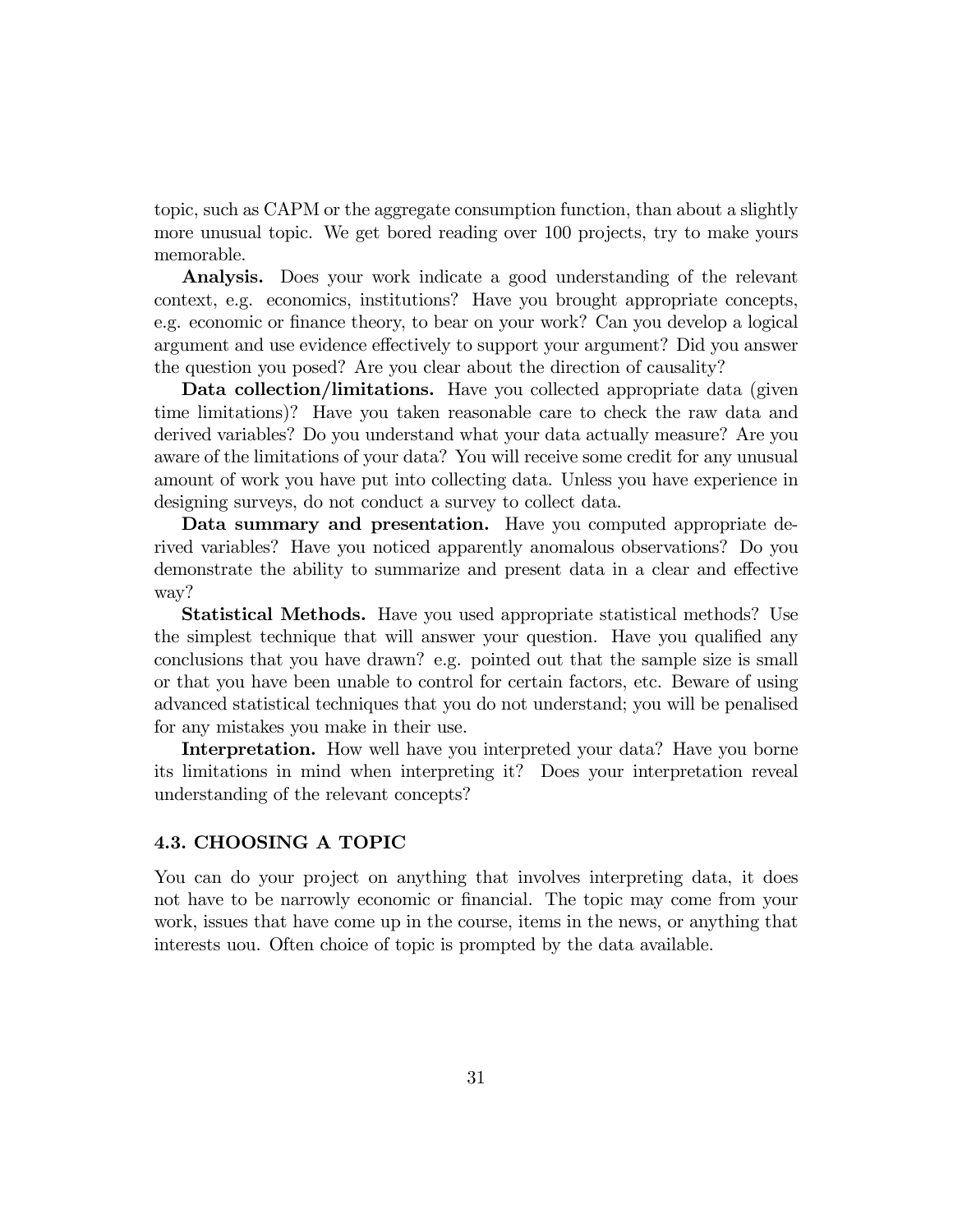## 4.4. DATA

Barrow Ch. 9 discusses data. You must give us a copy of the data you have used. If you need to use confidential work-related data, we can provide a letter to your employer explaining that it will be kept confidential. You should choose a topic on which you can find data without too much effort. If you cannot make substantial progress in finding data in 2-3 hours systematic search, either in the library or over the internet, you should probably change your topic. There is a vast amount of statistics available on the Web from governments, central banks, international organisations (IMF, OECD or World Bank). Also check Birkbeck eLibrary, statistical databases; datastream is available in the library. The main UK source is the Office of National Statistics, US Data is available on the Federal Reserve Economic Database and the Bureau of Economic Analysis. Try Google or other search engines: just type the topic you are interested in and then data, e.g. "Road Traffic Deaths Data" got various sites with international data on road traffic deaths.

Check your data, no matter where it comes from. Errors (eg a decimal point in the wrong place) can cause havoc if you miss them. Check for units, discontinuities and changes in definitions of series (e.g. unification of Germany). Check derived variables as well as the raw data. Calculating the minimum, maximum and mean can help to spot errors. Carry out checks again if you move data from one type of file to another.

## 4.5. WHAT YOUR REPORT SHOULD LOOK LIKE

Your project report should tell a story, with a beginning, a middle and an end. It is a story about your investigation not part of your autobiography. The following structure is a suggestion, adapt it to suit your question. Look at the structure used in section 7.7, which describes UK growth and inflation.

## 4.5.1. ABSTRACT

Here you must summarize your project in 100 words or less. Many journals print abstracts at the start of each paper, copy their form

## 4.5.2. INTRODUCTION.

Explain what you are going to investigate, the question you are going to answer, and why it is interesting. Say briefly what sort of data you will be using (eg.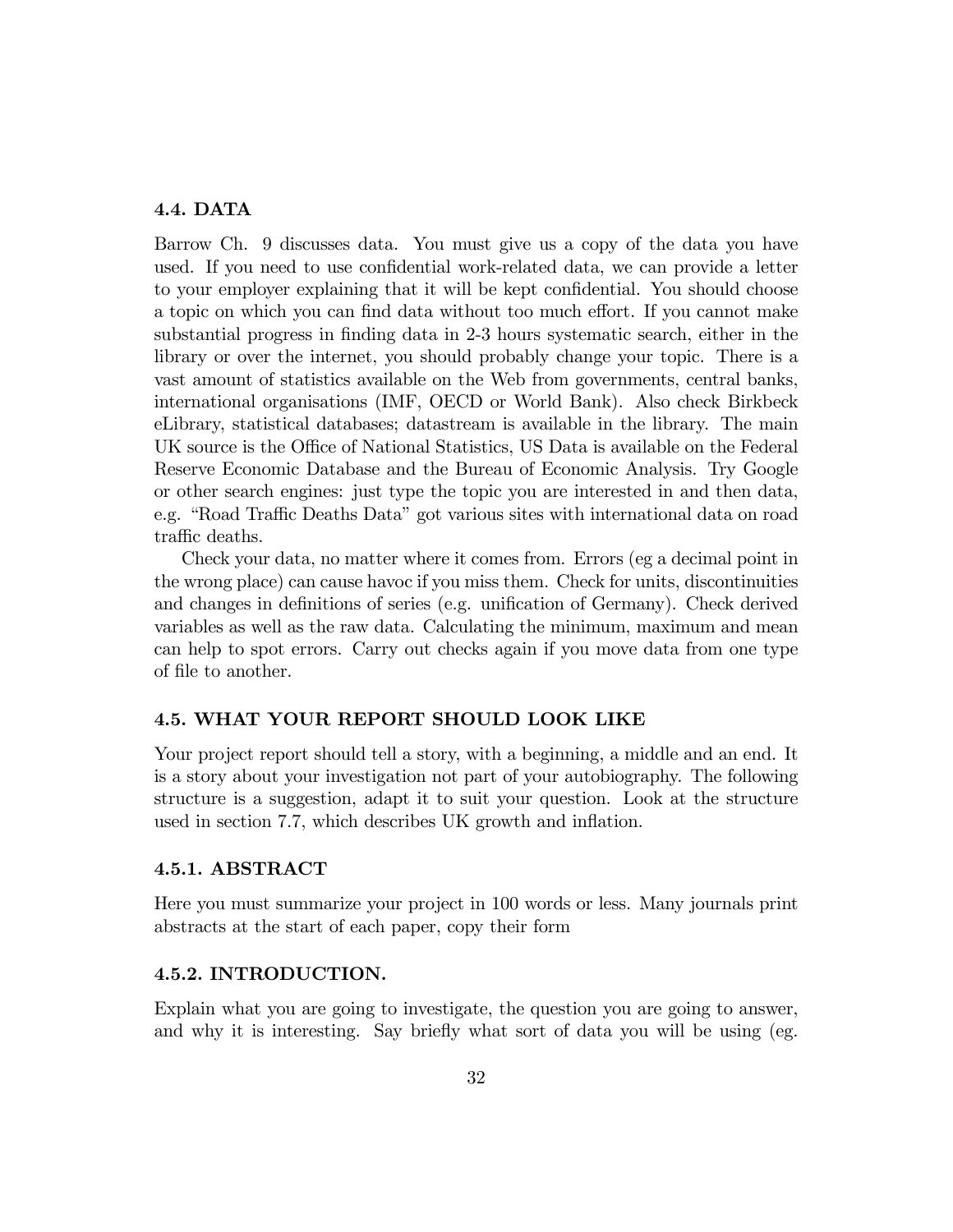quarterly UK time-series 1956-2009 in section 7.7). Finish this section with a paragraph which explains the organization of the rest of your report.

## 4.5.3. BACKGROUND

This section provides context for the analysis to follow, discusses any relevant literature, theory or other background, e.g. explanation of specialist terms. Do not give standard textbook material; you have to tell us about what we do not know, not what we do know. On some topics there is a large literature on others there will be very little. The library catalogue, the EconLit database and the library staff can help you to find literature.

In many cases, this section will describe features of the market or industry you are analyzing. In particular, if you are writing about the industry in which you work, you should make sure you explain features of the industry, or technical terms used in it, which may be very well known to everyone in it, but not to outsiders.

## 4.5.4. DATA

Here you should aim to provide the reader with enough information to follow the rest of the report, without holding up the story line. Details can be provided in an appendix. You should discuss any peculiarities of the data, or measurement difficulties. You may need to discuss changes in the definition of a variable over time.

## 4.5.5. ANALYSIS

The background should guide you in suggesting features of the data to look at, hypotheses to test, questions to ask. You must have tables and graphs describing the broad features of the data. In the case of time series data these features might include trends, cycles, seasonal patterns and shifts in the mean or variance of the series. In the case of cross-section data they might include tables of means and standard deviations, histograms or cross-tabulations. In interpreting the data, be careful not to draw conclusions beyond those that are warranted by it. Often the conclusions you can draw will be more tentative than you would like; data limitations alone may ensure this. Do not allow your emotional or ethical responses to cloud your interpretation of what you find in the data.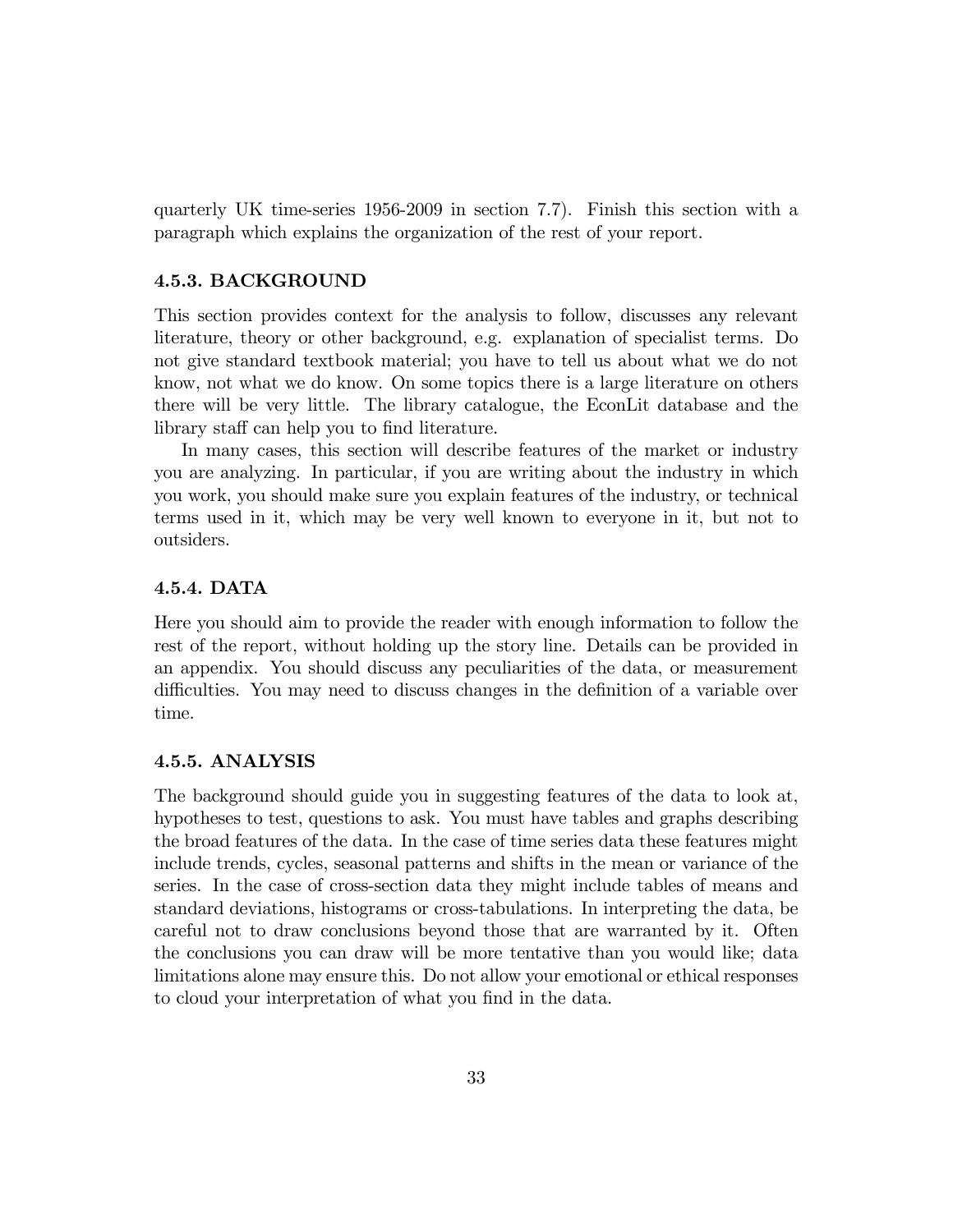If you run regressions, report: the names of variables (including the dependent variable); number of observations and definition of the sample; coefficents and either t-ratios, standard errors or p values; R-squared (or R-bar-squared); standard error of the regression; and any other appropriate test statistics such as Durbin-Watson for time-series.

## 4.5.6. SUMMARY AND CONCLUSIONS.

What are the main findings of your work, the answers to the questions you posed in the introduction? How must your findings be qualified because of the limitations of the data or the methods of analysis you have employed? Do they have policy implications (public or private)? Do you have suggestions for further work?

## 4.5.7. BIBLIOGRAPHY

You must give a bibliographic citation for any work referred to in the text, follow the Harvard system, used in section 1.5.

#### 4.5.8. APPENDICES

You must have a data appendix, giving precise definitions of variables, and details of the sources. The guiding principle is that you should provide enough detail to enable the reader to reproduce your data. Give the data in electronic form attached to the project.

#### 4.6. Good luck

You can learn a lot by doing your project. The skills you can develop in data analysis, interpretation and presentation are valuable in the labour market; and having a project to show a potential employer can be useful in getting a job. Doing your project can also be a very enjoyable experience. The more care you take with it, the more you will learn, and the more fun you will have.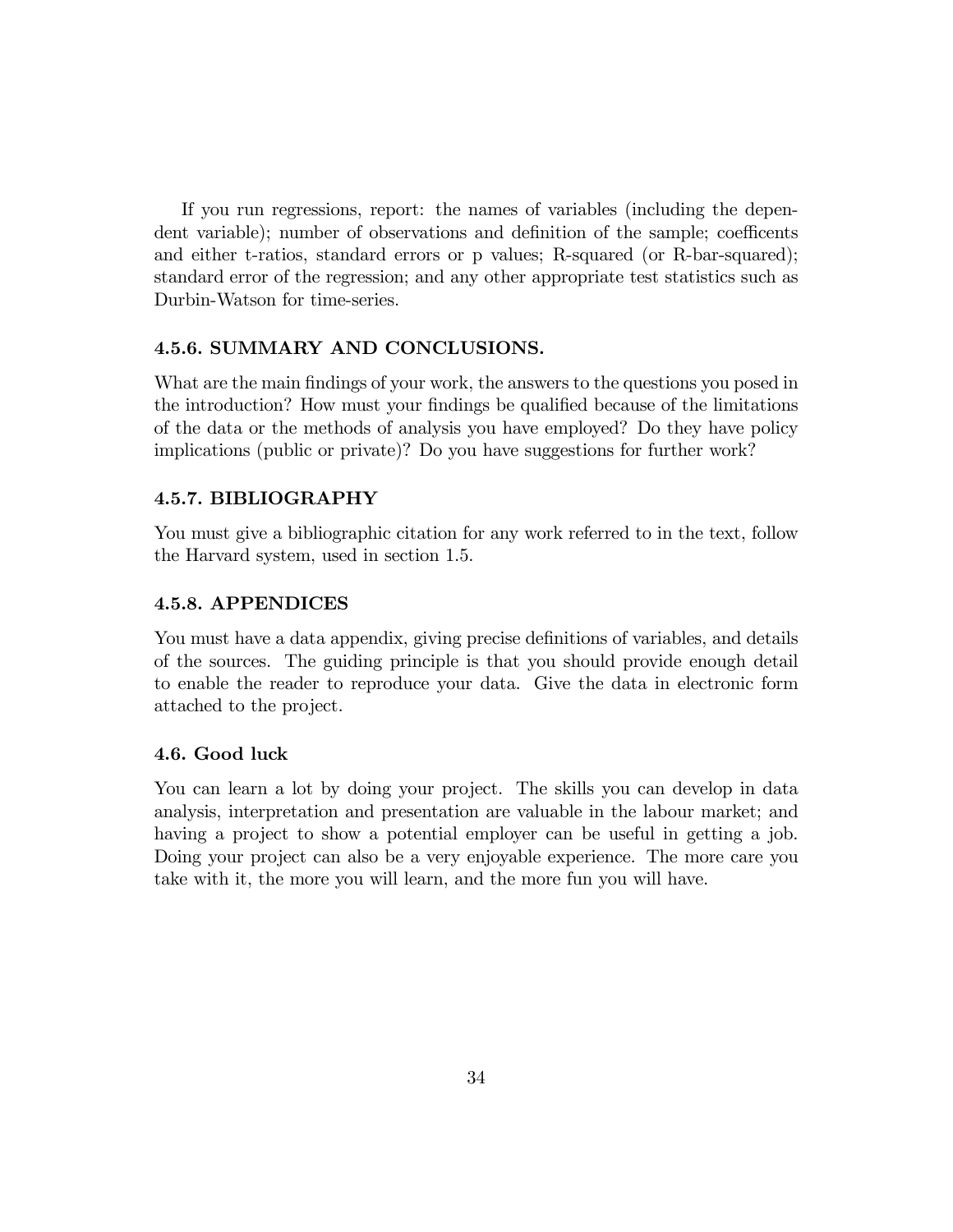# 5. PART II: NOTES

The word Statistics has at least three meanings. Firstly, it is the data themselves, e.g. the numbers that the Office of National Statistics collects. Secondly, it has a technical meaning as measures calculated from the data, e.g. an average. Thirdly, it is the academic subject which studies how we make inferences from the data.

Descriptive statistics provide informative summaries (e.g. averages) or presentations (e.g. graphs) of the data. We will consider this type of statistics Örst. Whether a particular summary of the data is useful or not depends on what you want it for. You will have to judge the quality of the summary in terms of the purpose for it is used, different summaries are useful for different purposes.

Statistical inference starts from an explicit probability model of how the data were generated. For instance, an empirical demand curve says quantity demanded depends on income, price and random factors, which we model using probability theory. The model often involves some unknown parameters, such as the price elasticity of demand for a product. We then ask how to get an estimate of this unknown parameter from a sample of observations on price charged and quantity sold of this product. There are usually lots of different ways to estimate the parameter and thus lots of different estimators: rules for calculating an estimate from the data. Some ways will tend to give good estimates some bad, so we need to study the properties of different estimators. Whether a particular estimator is good or bad depends on the purpose.

For instance, there are three common measures (estimators) of the typical value (central tendency) of a set of observations: the arithmetic mean or average; the median, the value for which half the observations lie above and half below; and the mode, the most commonly occurring value. These measure different aspects of the distribution and are useful for different purposes. For many economic measures, like income, these measures can be very different. Be careful with averages. If we have a group of 100 people, one of whom has had a leg amputated, the average number of legs is 1.99. Thus 99 out of 100 people have an above average number of legs. Notice, in this case the median and modal number of legs is two.

We often want to know how dispersed the data are, the extent to which it can differ from the typical value. A simple measure is the *range*, the difference between the maximum and minimum value, but this is very sensitive to extreme values and we will consider other measures below.

Sometimes we are interested in a single variable, e.g. height, and consider its average in a group and how it varies in the group? This is univariate statistics,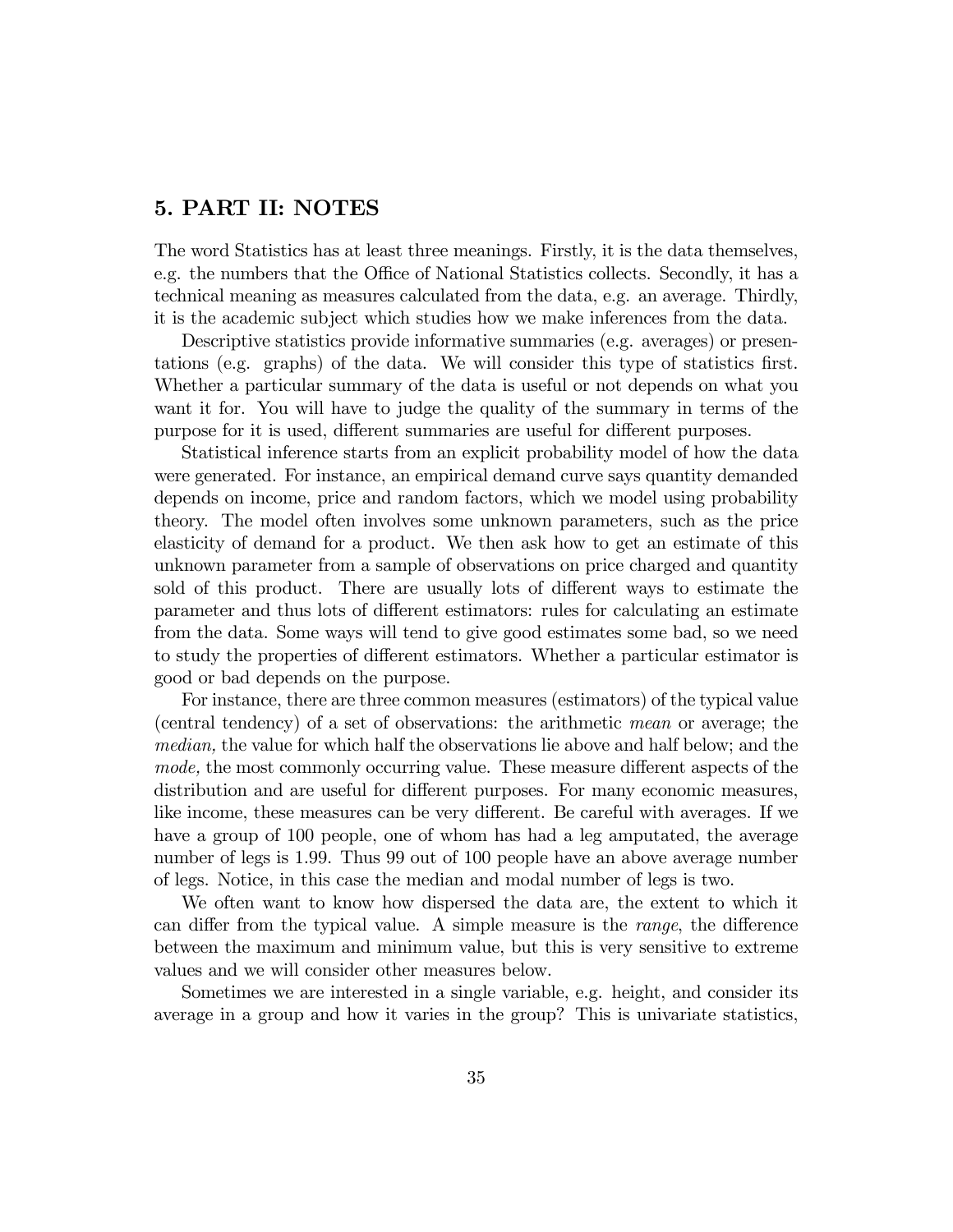to do with one variable. Sometimes, we are interested in the association between variables: how does weight vary with height? or how does quantity vary with price? This is multivariate statistics, more than one variable is involved and the most common models of association between variables are correlation and regression, covered below.

A model is a simplified representation of reality. It may be a physical model, like a model airplane. In economics, a famous physical model is the Phillips Machine, now in the Science Museum, which represented the flow of national income by water going through transparent pipes. Most economic models are just sets of equations. There are lots of possible models and we use theory (interpreted widely to include institutional and historical information) and statistical methods to help us choose the best model of the available data for our particular purpose. The theory also helps us interpret the estimates or other summary statistics that we calculate.

Doing applied quantitative economics or finance, usually called econometrics, thus involves a synthesis of various elements. We must be clear about why we are doing it: the purpose of the exercise. We must understand the characteristics of the data and appreciate their weaknesses. We must use theory to provide a model of the process that may have generated the data. We must know the statistical methods which can be used to summarise the data, e.g. in estimates. We must be able to use the computer software that helps us calculate the summaries. We must be able to interpret the summaries in terms of our original purpose and the theory.

#### 5.1. Example: the purpose of AA guns

The booklet contains a lot of examples, a number of which are not from economics or Önance, because the issues are often simpler in other areas. This example is to illustrate the importance of interpreting statistical summaries in terms of purpose. At the beginning of World War II, Britain fitted some merchant ships with anti-aircraft (AA) guns. A subsequent statistical analysis showed that no German planes had ever been hit by merchant AA guns and it was decided to remove them. However, before this was done another statistical analysis showed that almost none of the AA equipped ships had been hit by bombs from German aircraft, whereas large numbers of those without AA had been hit. This was the relevant statistic and the AA guns were kept on merchant ships. Although the guns did not hit the bombers, but they kept the bombers further away from the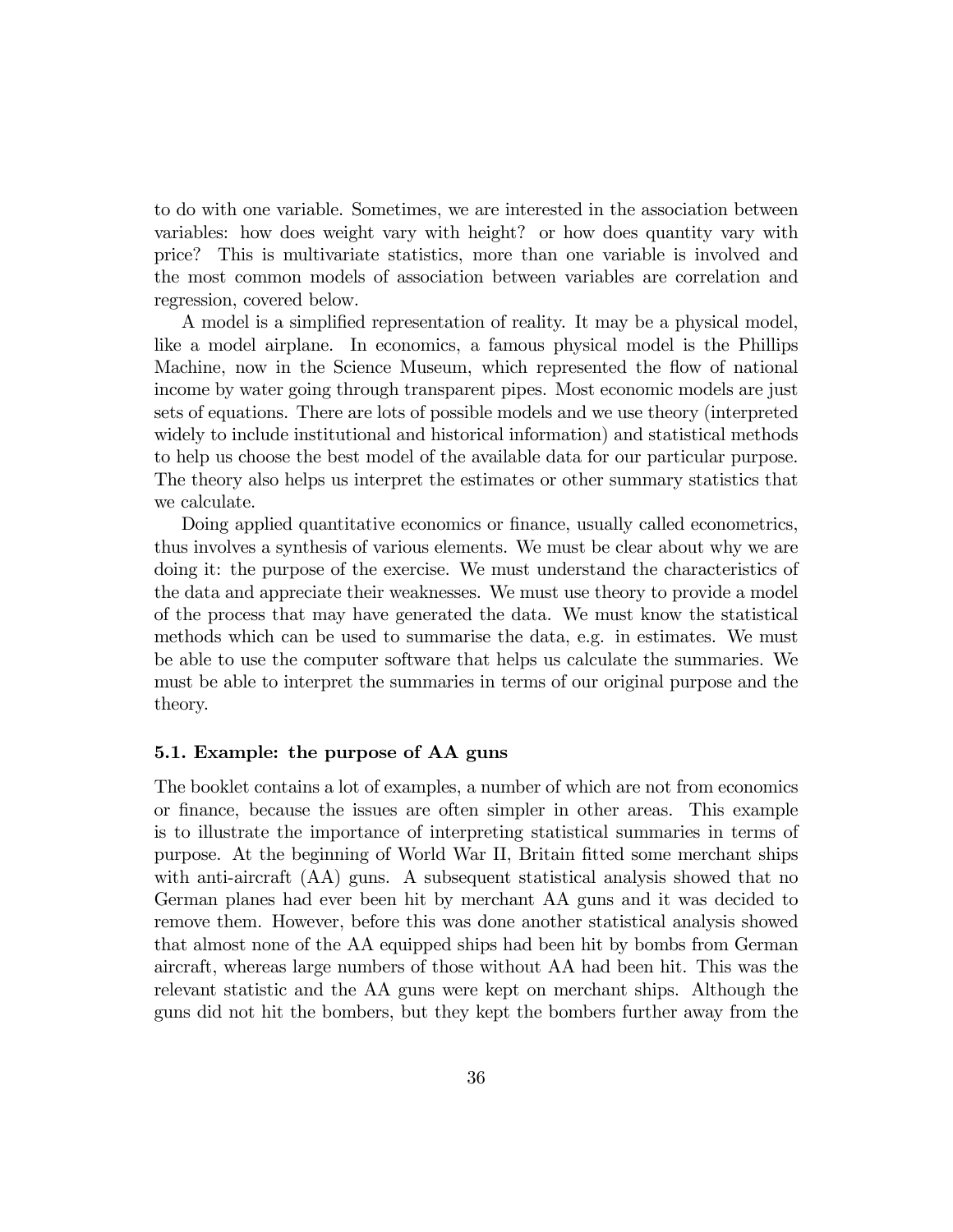ships, reducing the probability of them damaging the ships. Other examples of this sort of use of statistics in World War II can be found in The Pleasures of Counting, T.W. Korner, Cambridge University Press, 1996.

#### 5.2. Example: the Efficient Market model.

A simple and very powerful model in economics and finance is the random walk

$$
y_t = y_{t-1} + \varepsilon_t.
$$

This says that the value a variable takes today, time  $t$ , is the value that it had yesterday, time  $t-1$ , plus a random shock,  $\varepsilon_t$ . The shock can be positive or negative, averages zero and cannot be predicted in advance. Such shocks are often called 'White noise'. To a first approximation, this is a very good description of the logarithm of many asset prices such as stock market prices and foreign exchange rates, because markets are quite efficient: the change in log price (the growth rate)  $\Delta y_t = y_t - y_{t-1} = \varepsilon_t$  is random, unpredictable. Suppose that people knew something that will raise the price of a stock tomorrow, they would buy today and that will raise the price of the stock today. Any information about the future that can be predicted will be reflected in the price of the stock now. So your best estimate of tomorrowís price is todayís price. What will move the price of the stock will be new, unpredicted, information. The random shock or error  $\varepsilon_t$ represents that unpredictable information that changes prices. Most of our models will involve random shocks like  $\varepsilon_t$ . Sometimes a firm will report a large loss and its stock price will go up. This is because the market had been expecting even worse losses, which had been reflected in the price. When reported losses were not as bad as expected the price goes up. Whether the efficient market hypothesis is strictly true is a subject of controversy, but it is an illuminating first approximation.

If the variable has a trend, this can be allowed for in a random walk with drift

$$
y_t = \alpha + y_{t-1} + \varepsilon_t.
$$

Then the variable increases on average by  $\alpha$  every period. If the variable is a logarithm,  $\alpha$  is the average growth rate. This is a parameter of the model, which we we will want to estimate from data on  $y_t$ . Parameters like  $\alpha$  and random errors or shocks like  $\varepsilon_t$  will play a big role in our analysis.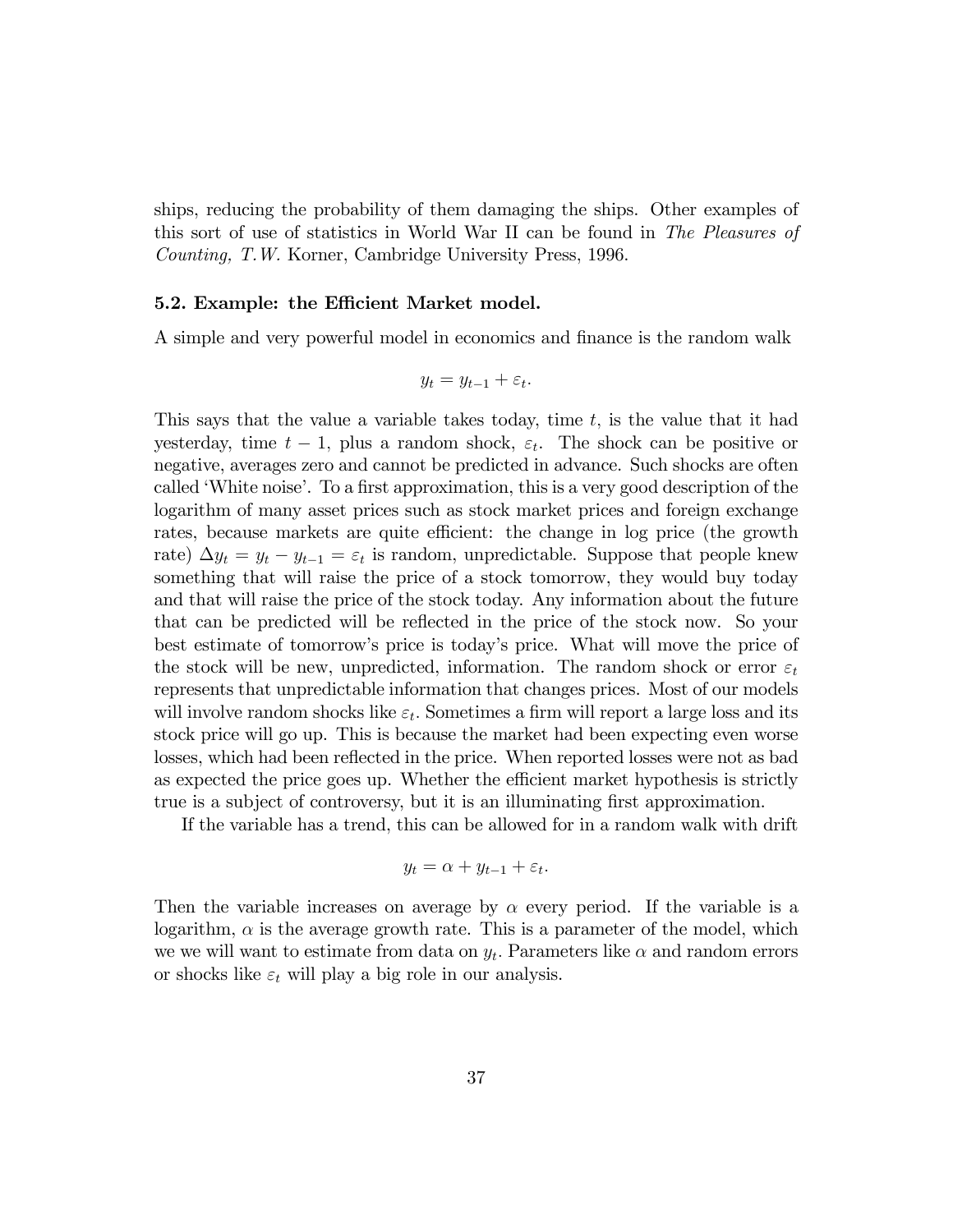## 5.3. Notation

It is very convenient to express models in mathematical notation, but notation is not consistent between books and the same symbols means different things in different disciplines. For instance,  $Y$  often denotes the dependent variable but since it is the standard economic symbol for income, it often appears as an independent variable. It is common to use lower case letters to indicate deviations from the mean, but it is also common to use lower case letters to denote logarithms. Thus  $y_t$  could indicate  $Y_t - \overline{Y}$  or it could indicate  $\ln(Y_t)$ . The logarithm may be written  $\ln(Y_t)$  or  $\log(Y_t)$ , but in empirical work natural logarithms, to the base e, are almost always used. The number of observations in a sample is sometimes denoted T for time series and sometimes N or n for cross sections.

In statistics we often assume that there is some true unobserved parameter and wish to use data to obtain an estimate of it. Thus we need to distinguish the true parameter from the estimate. This is commonly done in two ways. The true parameter, say the standard deviation, is denoted by a Greek letter, say  $\sigma$ , and the estimate is denoted either by putting a hat over it,  $\hat{\sigma}$ , said 'sigma hat' or by using the equivalent latin letter, s. In many cases we have more than one possible estimator (a formula for generating an estimate from the sample) and we have to distinguish them. This is the case with the standard deviation, there are two formulae for calulating it, denoted in these notes by  $\hat{\sigma}$  and s. However, books are not consistent about which symbol they use for which formula, so you have to be careful.

The Greek alphabet is used a lot. It is given below, with the upper case letter, lower case, name and example.

 $A \alpha$  alpha;  $\alpha$  often used for intercept in regression.

 $B \beta$  beta;  $\beta$  often used for regression coefficients and a measure of the risk of a stock in finance.

 $\Gamma \gamma$  gamma.

 $\Delta \delta$  delta; used for changes,  $\Delta y_t = y_t - y_{t-1}$ ;  $\delta$  often rate of depreciation.

 $E \in \text{or } \varepsilon$  epsilon;  $\varepsilon$  often error term.

 $Z \zeta$  zeta.

H  $\eta$  eta;  $\eta$  often elasticity.

 $\Theta$   $\theta$  theta;  $\Theta$  sometimes parameter space;  $\theta$  often a general parameter.

I  $\iota$  iota.

 $K \kappa$  kappa.

 $\Lambda$   $\lambda$  lambda;  $\lambda$  often a speed of adjustment.

M  $\mu$  mu;  $\mu$  often denotes expected value or mean.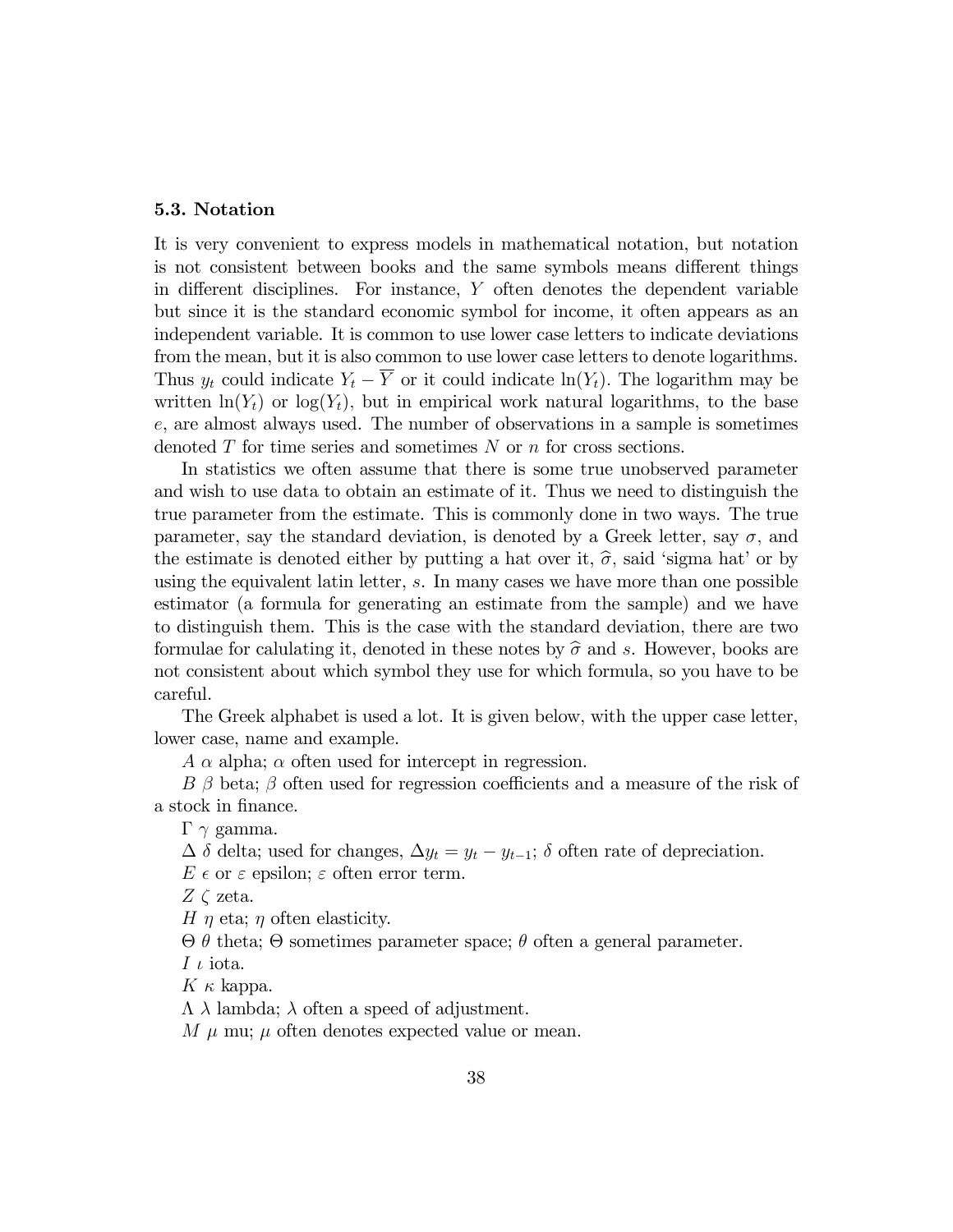$N \nu$  nu.

 $E \xi$  xi.

O o omicron.

 $\Pi \pi$  pi; (ratio of circumference to diameter) often used for inflation.  $\Pi$  is the product symbol:  $\prod y_i = y_1 \times y_2 \times ... \times y_n$ .

 $P \rho$  rho;  $\rho$  often denotes autocorrelation coefficient.

 $\Sigma \sigma$  sigma;  $\sigma^2$  usually a variance,  $\sigma$  a standard deviation,  $\Sigma$  is the summation operator, also sometimes used for a variance covariance matrix.

 $T \tau$  tau.

 $\Upsilon$  v upsilon.

 $\Phi \phi \varphi$  phi;  $\Phi(y)$  sometimes normal distribution function;  $\phi(y)$  normal density function.

 $X \chi$  chi;  $\chi^2$  distribution.

 $\Psi \psi$  psi.

 $\Omega \omega$  omega;  $\Omega$  often a variance covariance matrix.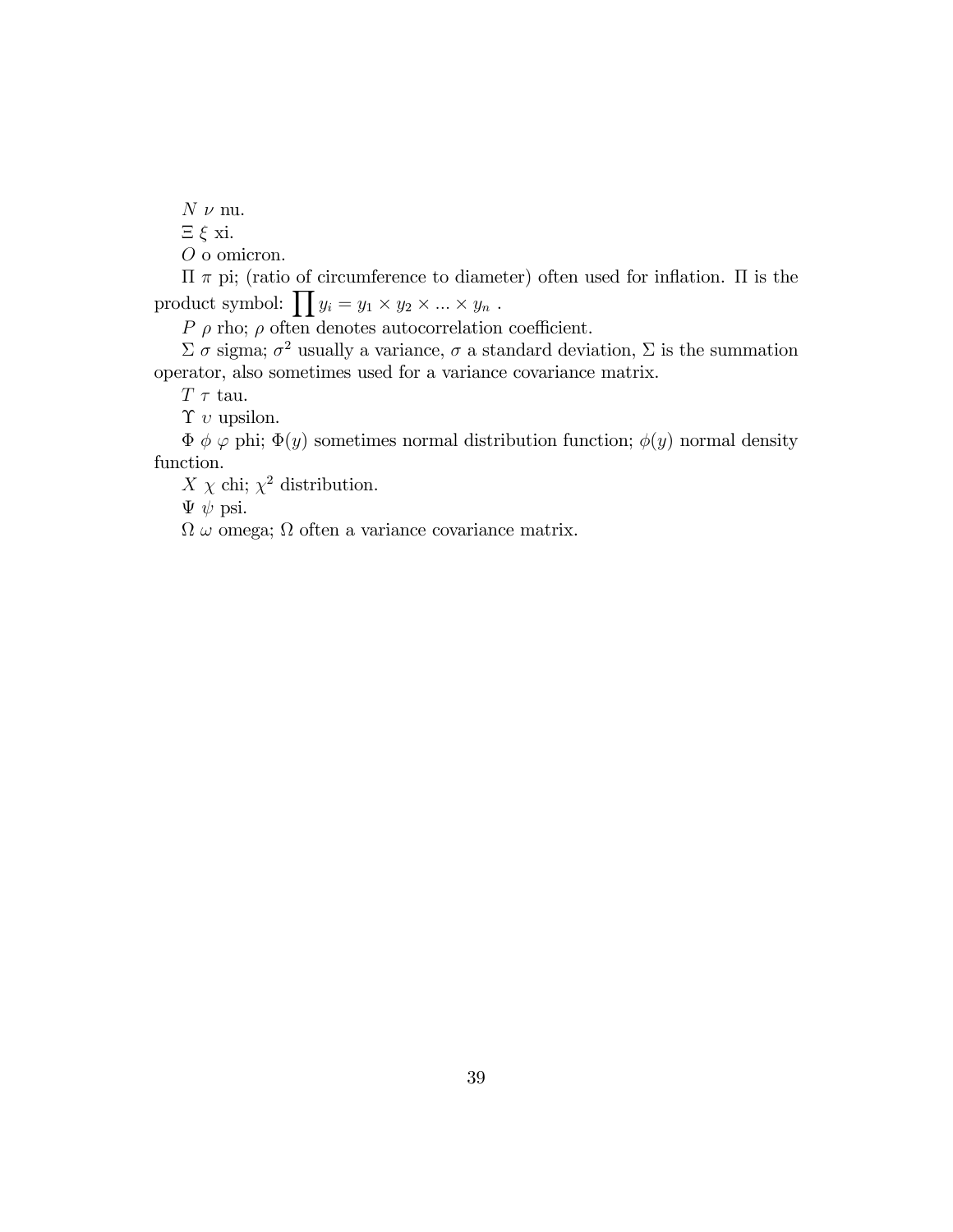# 6. Descriptive statistics

Data tend to come in three main forms:

-time-series, e.g. observations on annual ináation in the UK over a number of years;

-cross-section, e.g. observations on annual ináation in di§erent countries in a particular year; and

-panels e.g. observations on ináation in a number of countries in a number of years.

Time-series data have a natural order, 1998 comes after 1997; cross-section data have no natural order; the countries could be ordered alphabetically, by size or any other way.

The data are usually represented by subscripted letters. So the time-series data on inflation may be denoted  $y_t$ ,  $t = 1, 2, ..., T$ . This indicates we have a sequence of observations on inflation running from  $t = 1$  (say 1961) to  $t = T$  (say 1997) so the number of observations  $T = 37$ . For a set of countries, we might denote this by  $y_i$ ,  $i = 1, 2, ..., N$ . Where, if they were arranged alphabetically,  $i = 1$  might correspond to Albania and  $i = N$  to Zambia. Panel data would be denoted  $y_{it}$ , with a typical observation being on inflation in a particular country  $i$ , say the UK, in a particular year,  $t$ , say 1995, this gives TN observations in total. We will use both T and N to denote the number of observations in a sample.

Graphs are generally the best way to describe data. There are three types of graph economists commonly use. Firstly, for time-series data, we use a line graph, plotting the series against time. We can then look for trends (general tendency to go up or down); regular seasonal or cyclical patterns; outliers (unusual events like wars or crises). Secondly, we can plot a histogram, which gives the number (or proportion) of observations which fall in a particular range. Thirdly we can plot one variable against another to see if they are associated, this is a scatter diagram or X-Y Plot. Barrow Chapter 1 has lots of examples.

## 6.1. Summary Statistics

We will use algebra, particularly the summation operator, to describe operations on data. The formulae may look complicated, but they are just a set of instructions. Suppose we have a series of numbers: 2,4,6,8, which we denote,  $x_1, x_2, x_3, x_4$ ;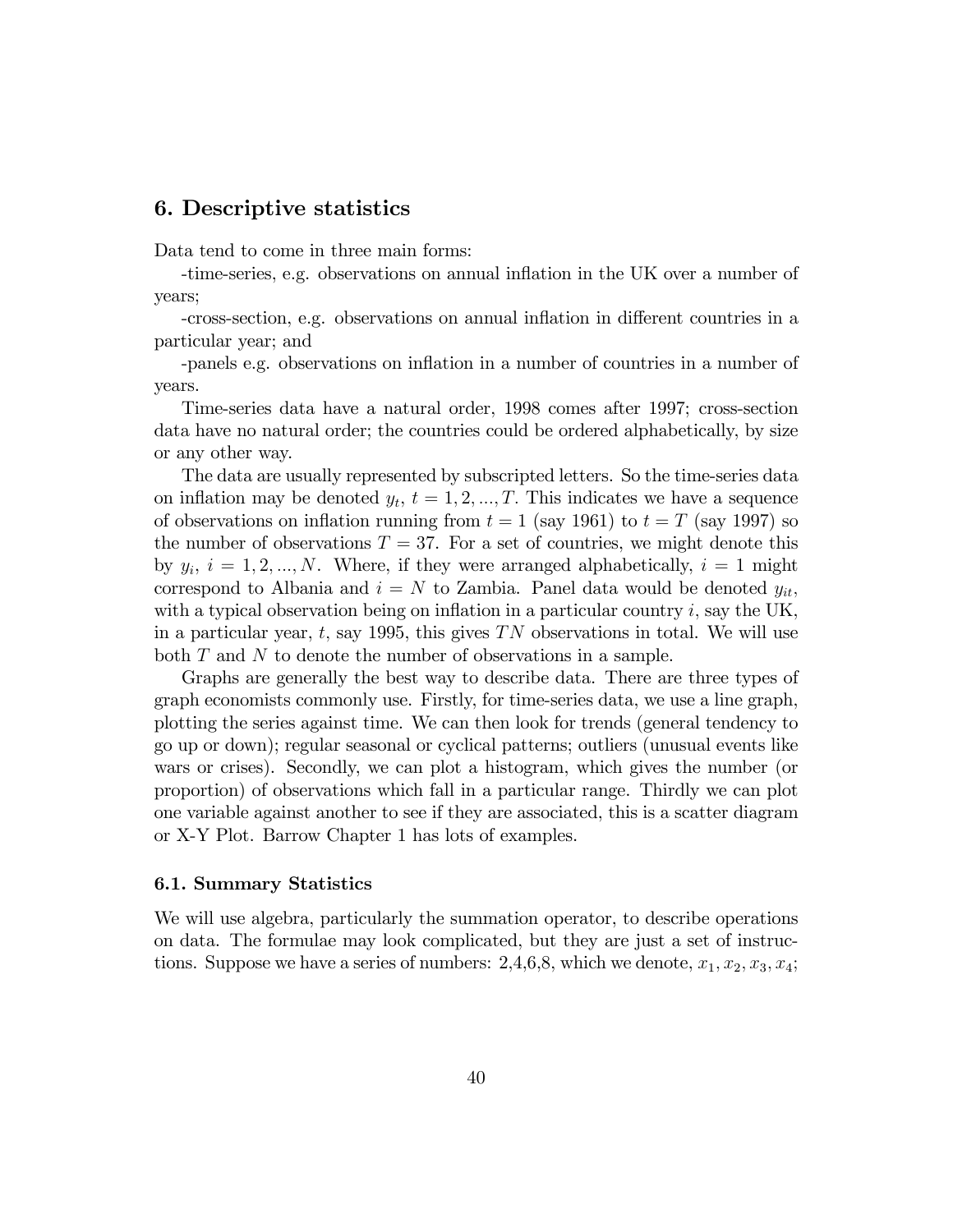$x_i, i = 1, 2, ..., N$ , where  $N = 4$ . The sum of these is 20, which we denote

$$
\sum_{i=1}^{N} x_i = 2 + 4 + 6 + 8 = 20
$$

this simply says add together the N elements of  $x$ . If we multiply each number by a constant and add a constant to each number to create  $y_i = a + bx_i$ , then

$$
\sum_{i=1}^{N} y_i = \sum_{i=1}^{N} (a + bx_i) = Na + b \sum_{i=1}^{N} x_i.
$$

In the example above for  $a = 1, b = 2$ , then  $y_i = 5, 9, 13, 17$ , with sum 44, which is the same as  $4 \times 1 + 2 \times 20$ .

## 6.1.1. The mean, a measure of central tendency or typical value

The arithmetic mean (average) of  $x_i$ , usually denoted by a bar over the variable, said 'x bar', is defined as

$$
\overline{x} = \sum_{i=1}^{N} x_i / N.
$$

In this example, it is  $20/4=5$ . The formula just says add up all the values and divide by the number of observations. There are other sorts of mean. For instance, the geometric mean is the  $N<sup>th</sup>$  root of the product of the numbers

$$
GM(x) = \sqrt[N]{x_1 \times x_2 \times ... \times x_N}
$$

and can be calculated as the exponential (anti-log) of the arithmetic mean of the logarithms of the numbers, see Barrow P54.

### 6.1.2. The variance and standard deviation, measures of dispersion

The variance, often denoted  $\sigma^2$ , and standard deviation (square root of the variance,  $\sigma$ ) measure how dispersed or spread out the observations are. The variance is more convenient for mathematical derivations, but in applied work always use the standard deviation. The standard deviation is in the same units as the original variable. If a variable is normally distributed two thirds of the observations will fall in the range of the mean plus and minus one standard deviation and 95%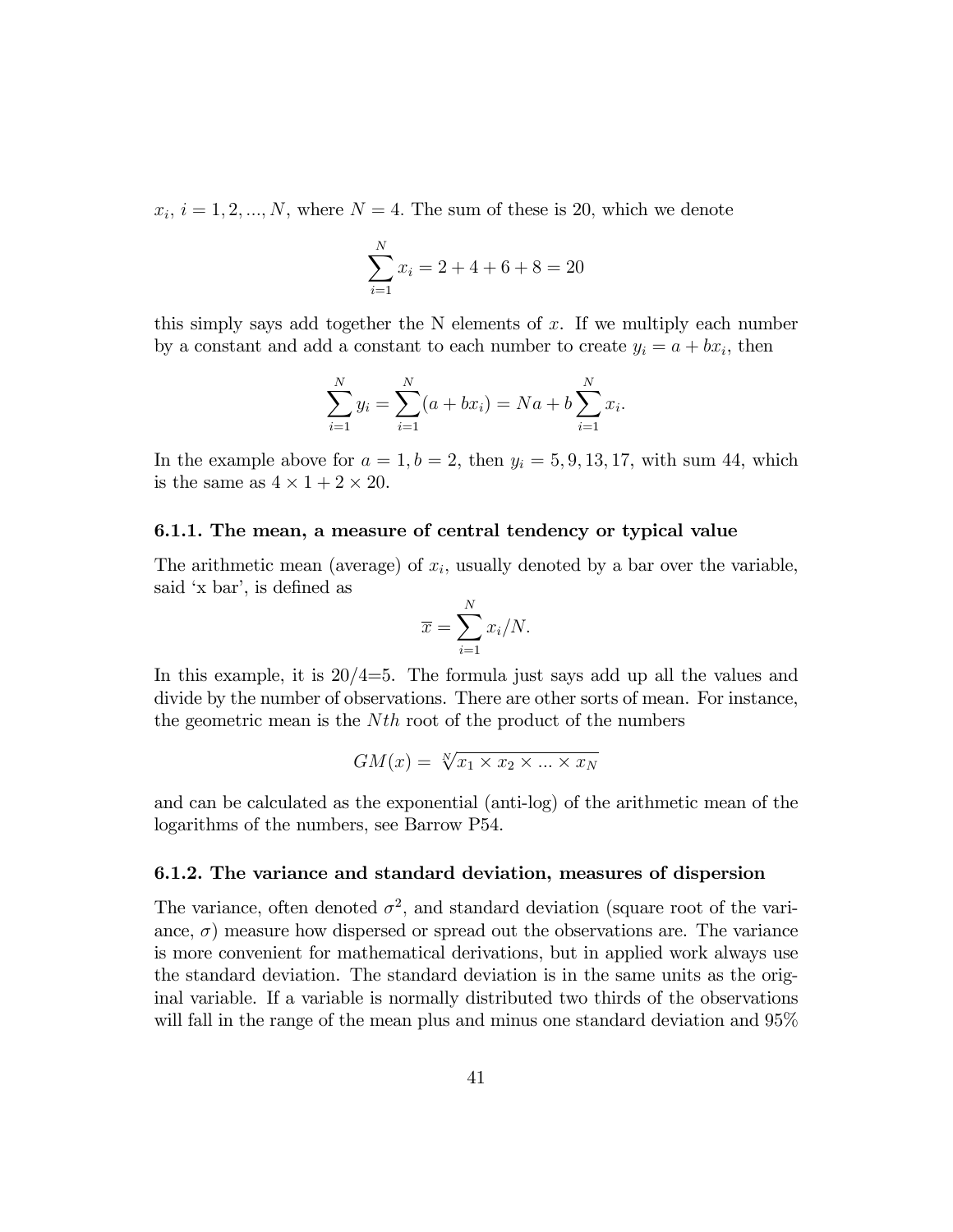of the observations will lie in the range the mean plus or minus two standard deviations.

One estimator of the variance of  $x_i$ , (sometimes called the population variance) is

$$
\widehat{\sigma}^2 = \sum_{i=1}^N (x_i - \overline{x})^2 / N.
$$

Notice here we distinguish between the true value  $\sigma^2$  and our estimate of it  $\hat{\sigma}^2$ . This formula gives a set of instructions. It says take each of the observations and subtract the mean,  $(x_i-\overline{x});$  square them  $(x_i-\overline{x})^2$ ; add them together  $\sum_{i=1}^N (x_i-\overline{x})^2$ and divide them by the number of observations, 4 in this case:  $\sum_{i=1}^{N} (x_i - \overline{x})^2/N =$  $20/4 = 5.$ 

| İ,  | $x_i$         |      | $x_i - \overline{x} \quad (x_i - \overline{x})^2$ |
|-----|---------------|------|---------------------------------------------------|
| 1   | $\mathcal{P}$ | $-3$ | Q                                                 |
| 2   |               | -1   |                                                   |
| 3   | հ             | -1   | 1                                                 |
| 4   | 8             | З    | Q                                                 |
| sum | 20            |      | 20                                                |

In this case both the Mean and the Variance are 5. The standard deviation,  $SD(x) = \hat{\sigma}$  is the square root of the variance: 2.24 in this case.

Another estimator of the variance of  $x_i$ , (sometimes called the sample variance) is

$$
s^{2} = \sum_{i=1}^{N} (x_{i} - \overline{x})^{2} / (N - 1).
$$

We discuss the difference between  $\hat{\sigma}^2$  and  $s^2$  below.

## 6.1.3. Covariance and correlation, measures of association

The covariance, which is used to measure association between variables is

$$
Cov(x, y) = \sum_{i=1}^{N} (x_i - \overline{x})(y_i - \overline{y})/N.
$$

The Covariance will be positive if high values of  $x$  are associated with high values of y, negative if high values of x are associated with low values of y. It will be zero is there is no linear relationship between the variables. The covariance can be difficult to interpret, so it is often standardised to give the correlation coefficient,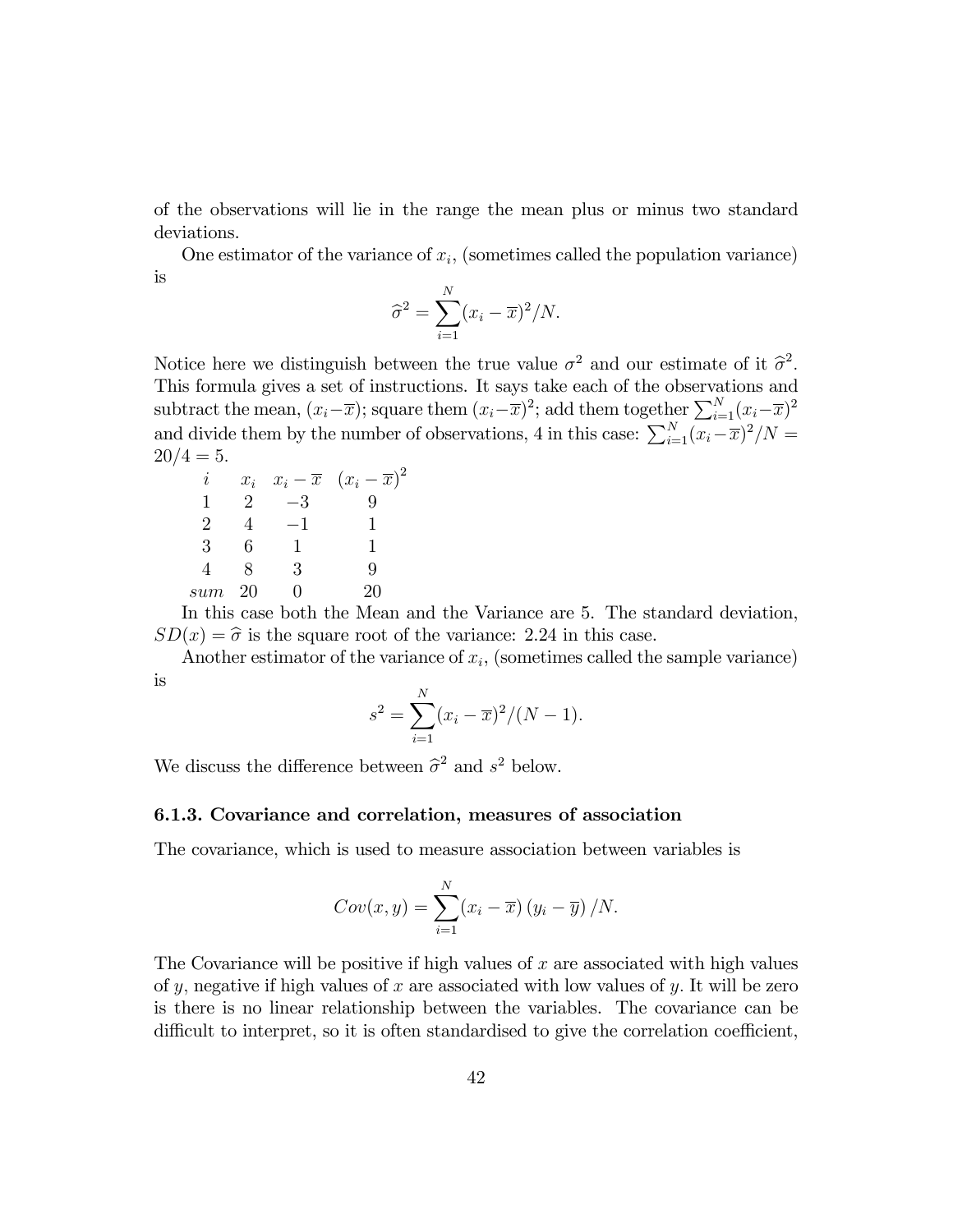by dividing the covariance by the product of the standard deviations of the two variables.

$$
r = \frac{Cov(x, y)}{SD(x)SD(y)}
$$

The correlation coefficient lies between plus and minus one,  $-1 \le r \le 1$ . A correlation coefficient of  $-1$  means that there is an exact negative linear relation between the variables, +1 an exact positive linear relation, and 0 no linear relation. Correlation does not imply causation. Two variables may be correlated because they are both caused by a third variable.

### 6.1.4. Standardised data

Data are often standardised by subtracting the mean and dividing by the standard deviation (the square root of the sample variance),

$$
z_i = \frac{x_i - \overline{x}}{\sigma}.
$$

This new variable,  $z_i$ , has mean zero and variance (and standard deviation) of one. Notice the correlation coefficient is the covariance between the standardised measures of  $x$  and  $y$ .

## 6.1.5. Moments

A distribution is often described by:

- its moments, which are  $\sum_{i=1}^{N} x_i^r/N$ . The mean  $\overline{x} = \sum_{i=1}^{N} x_i^r/N$  is the first moment,  $r = 1$ .
- its centred moments  $\sum_{i=1}^{N}(x_i-\overline{x})^r/N$ . The variance,  $\sigma^2 = \sum_{i=1}^{N}(x_i-\overline{x})^2/N$ is the second centred moment,  $r = 2$ . The first centred moment,  $\sum_{i=1}^{N} (x_i \overline{x})/N = 0.$
- its standardised moments  $\sum_{i} z_i^r/N$ , where  $z_i = (x_i \overline{x})/s$ . The third standardised moment,  $r = 3$ , is a measure of whether the distribution is symmetrical or skewed. The fourth standardised moment,  $r = 4$ , is a measure of kurtosis (how fat the tails of the distribution are). For a normal distribution, the coefficient of skewness  $\sum z_i^3/N$  is zero, and the coefficient of kurtosis  $\sum z_i^4/N$  is 3.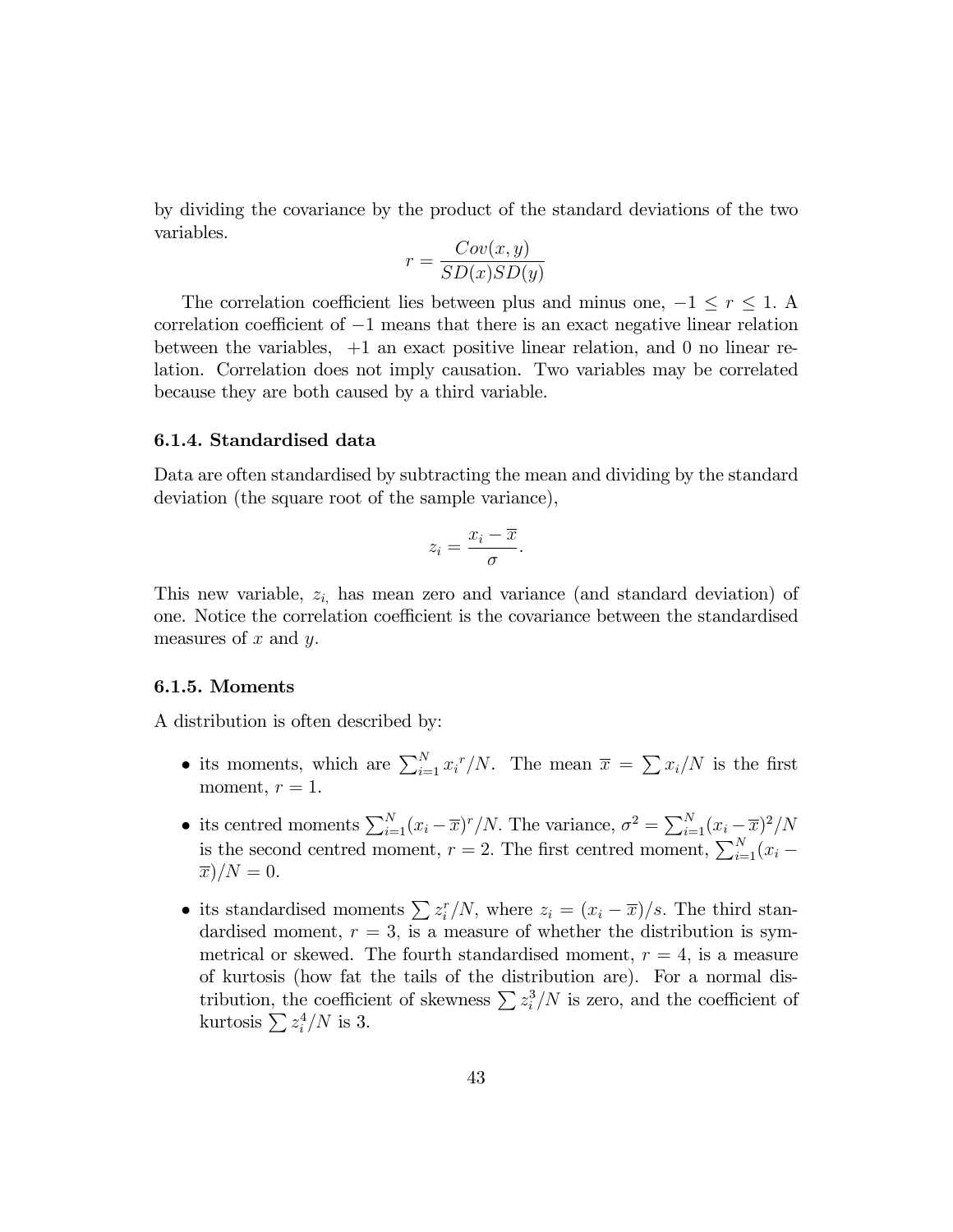Some distributions do not have moments. The average (mean) time to get a PhD is not defined since some students never finish, though the median is defined, the time it takes  $50\%$  to finish.

## 6.2. Example, averages and reversals

Suppose a firm has two factories one in the low wage north, where it employs mainly male staff, and the other in the high wage south, where it employs mainly females. In both it pays males more than females. The Table below gives the number of male staff,  $NM$ , the male wage,  $WM$ , the number of females,  $NF$  and the female wage  $WF$ .

|   | NΜ     | WМ  | VF  | WF  |
|---|--------|-----|-----|-----|
|   | 200    | 350 | 50  | 300 |
| S | $50\,$ | 500 | 200 | 450 |

The average male wage is  $(200 \times 350 + 50 \times 500)/(200 + 50) = 380$ . The average female wage is  $(50 \times 300 + 200 \times 450)/(50 + 200) = 420$ . Despite paying men more than women at both factories, the average female wage is higher than the average male wage, because it is employing more women in the high wage south. This reversal is know as Simpson's paradox, though he was not the first to note it.

#### 6.3. Example, Do Economists agree?

It is said that when you get two economists together, you will get three opinions; because one will say 'on the one hand  $\dots$ , on the other hand  $\dots$ '. In June 2004 the BBC sponsored a survey of the views of the Society of Business Economists (www.sbe.co.uk) on the trend in UK house prices over the next three years. 225 members replied. They had to choose from various ranges, so they could not say ëon the one hand they might go up, but on the other hand they might go downí.

The percentages  $f(x_i)$  choosing each range,  $x_i$ , for expected growth in house prices were

| $f(x_i)$ |
|----------|
|          |
|          |
|          |
|          |
|          |
|          |

There are two modes: roughly a quarter think prices will go up by between 5 and 15% and a quarter think prices will fall by up to 10%. The median (half above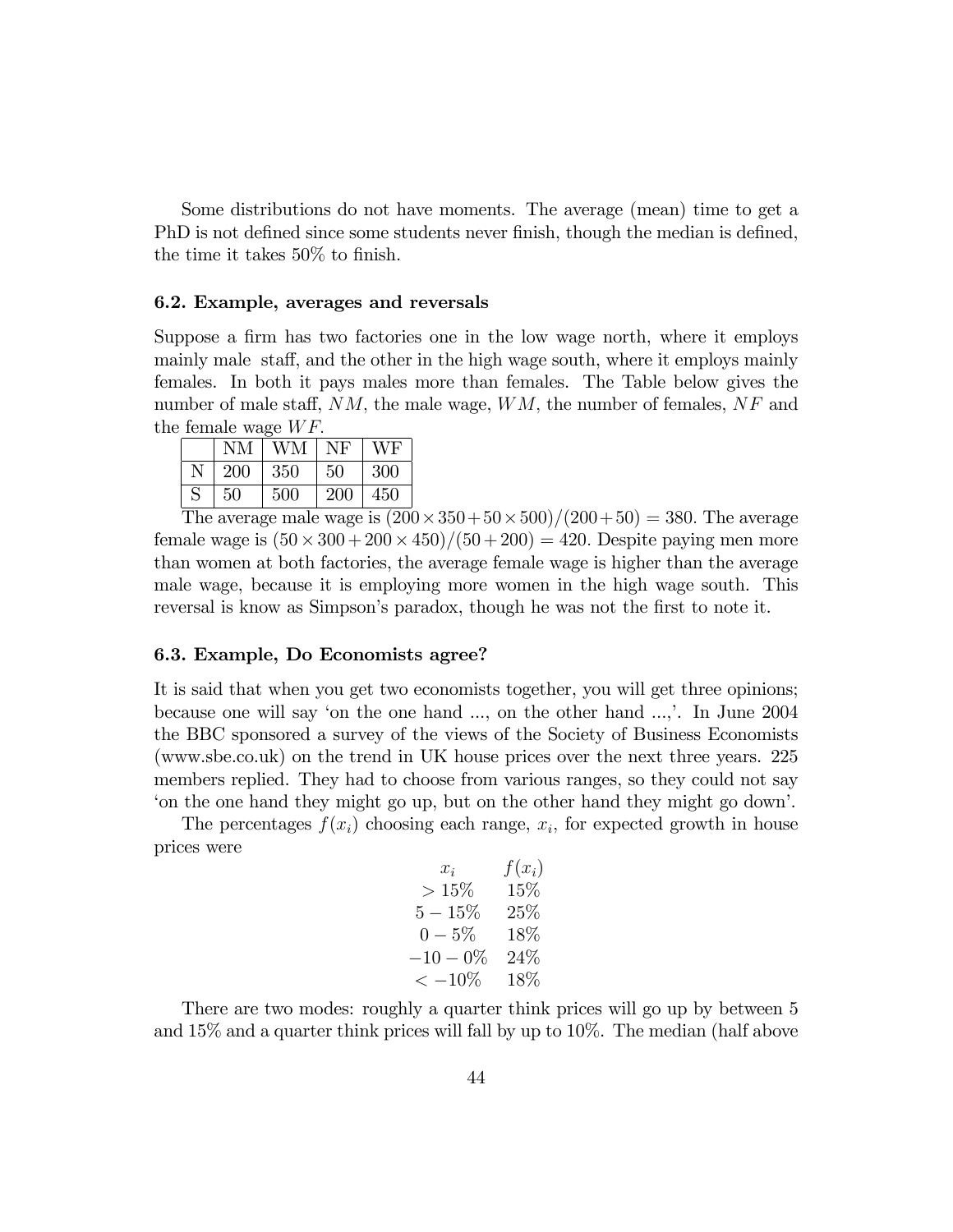and half below) falls in the range 0 to 5%. The distribution is broadly symmetric. To calculate means and variances, we need to assign values to the ranges, which is inevitably arbitrary to some extent. We will use mid-points of closed ranges, e.g. the mid point of 5-15% is 10%; and for the open ranges treat more than 15% as 20%, and less than -10% as -15%. This gives the values  $X_i$  below. We also give  $p_i$  the proportions in each range, percentages divided by 100.

We cannot use our standard formula for the mean, so we need to adjust it. See Barrow p27. Call the total number of respondents,  $N = 225$ . Call the number who responded in each range  $N_i$ . So the number in the lowest range (who reponded that they would fall by more than  $10\%, N_1 = 0.18 * 225 = 40.5$ . The percentages are rounded, which is why it is not an integer. We could calculate the mean by multiplying the the value of each answer by the number who gave that value, adding those up over the 5 ranges and dividing by the total number, but it is easier to calculate, if we rewrite that formula in terms of the proportions.

$$
\overline{X} = (\sum_{i=1}^{5} N_i X_i) / N = \sum_{i=1}^{5} \left( \frac{N_i}{N} \right) X_i = \sum_{i=1}^{5} p_i X_i.
$$

We can do the same thing for calculating the variance, giving

$$
\sigma^2 = \sum_{i=1}^5 p_i (X_i - \overline{X})^2.
$$

So in the table, we give the values  $X_i$ ; the proportions  $p_i$  (note they sum to one); calculate the product  $p_i X_i$ , then sum these to get  $X = 2.05$ . Then we calculate  $(X_i - \overline{X})$  and  $p_i(X_i - \overline{X})$  (note these sum to zero). Then multiply  $p_i(X_i - \overline{X})$  by  $(X_i - \overline{X})$  to get  $p_i(X_i - \overline{X})^2$ . We sum these to get the variance. The calculations are given below.

| $X_i$ | $p_i$       |                   |          |           | $p_i X_i$ $(X_i - \overline{X})$ $p_i (X_i - \overline{X})$ $p_i (X_i - \overline{X})^2$ |
|-------|-------------|-------------------|----------|-----------|------------------------------------------------------------------------------------------|
| 20    | 0.15        | 3                 | 17.95    | 2.6925    | 48.330375                                                                                |
| 10    | 0.25        | 2.5               | 7.95     | 1.9875    | 15.800625                                                                                |
| 2.5   |             | $0.18$ 0.45       | 0.45     | 0.081     | 0.03645                                                                                  |
|       |             | $-5$ 0.24 $-1.2$  | $-7.05$  | $-1.692$  | 11.9286                                                                                  |
|       |             | $-15$ 0.18 $-2.7$ | $-17.05$ | $-3.069$  | 52.32645                                                                                 |
| Sum   | $1 \t 2.05$ |                   | 2.25     | $\bigcup$ | 128.4225                                                                                 |

Since the variance  $\sigma^2 = 128.4225$  the standard deviation, its square root is  $\sigma = 11.33.$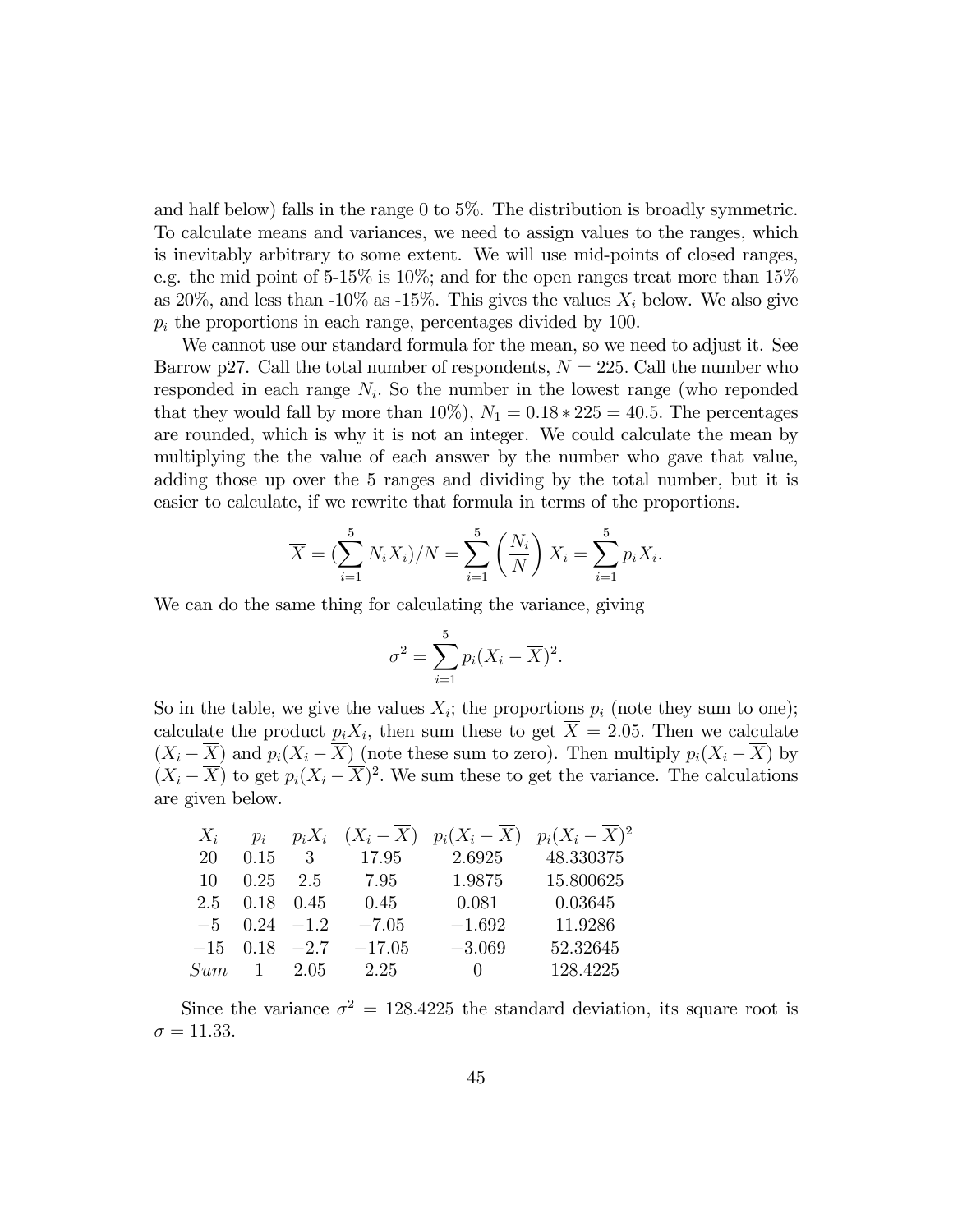To summarise the mean forecast of SBE respondents was for house price growth of 2.05, with a standard deviation of  $11.33 = \sqrt{128.4225}$ , which indicates the large range of disagreement. The mean falls in the same range as the median, which also indicates that the distribution is fairly symmetric, but it is bimodal with about a quarter thinking prices will rise between 5 and 15%, and a quarter thinking that they would fall by up to 10%.

In June 2004 when the survey was conducted, the average house price in the UK according to the Nationwide Building Society was £151,254. In June 2007, three years later, it was  $\pounds 184,074$ ; a rise of  $22\%$ , though prices subsequently fell and in June 2009 it was £156,442.

#### 6.4. Background Example: risk and return

When judging whether a particular investment, e.g. buying the shares of a particular company) is worthwhile you need to try and judge the expected return (dividends plus capital gain for an equity stock) and the expected risk. Although the past is not always a reliable guide to the future, we use past data to try and get estimates of likely future risk and return. The variance (or standard deviation) of the returns on a stock are the standard way of measuring the risk or volatility of a share. You want to have a higher mean return but if you are risk averse you would like a lower variance: given the choice of two stocks with the same expected return, you would choose the one with the lower variance. Riskier stocks pay higher returns. One measure that reflects both is the Sharpe Ratio:

$$
\frac{R_i - R}{\sigma_i}
$$

the ratio of the difference between the mean return on the stock from the risk free rate of interest to the standard deviations of the stock's returns. There are a range of other financial performance measures that combine risk and return.

You can reduce risk by diversifying your portfolio, holding more than one share. Suppose there are two stocks, with mean returns  $\mu_1$  and  $\mu_2$ , variances  $\sigma_1^2$ and  $\sigma_2^2$ , and covariance between them of  $\sigma_{12}$ . Suppose you form a Portfolio with share w in stock one and  $(1 - w)$  in stock two. The mean return on the portfolio is

$$
\mu_p = w\mu_1 + (1 - w)\mu_2
$$

the variance of the portfolio is

$$
\sigma_p^2 = w^2 \sigma_1^2 + (1 - w)^2 \sigma_2^2 + 2w(1 - w)\sigma_{12}.
$$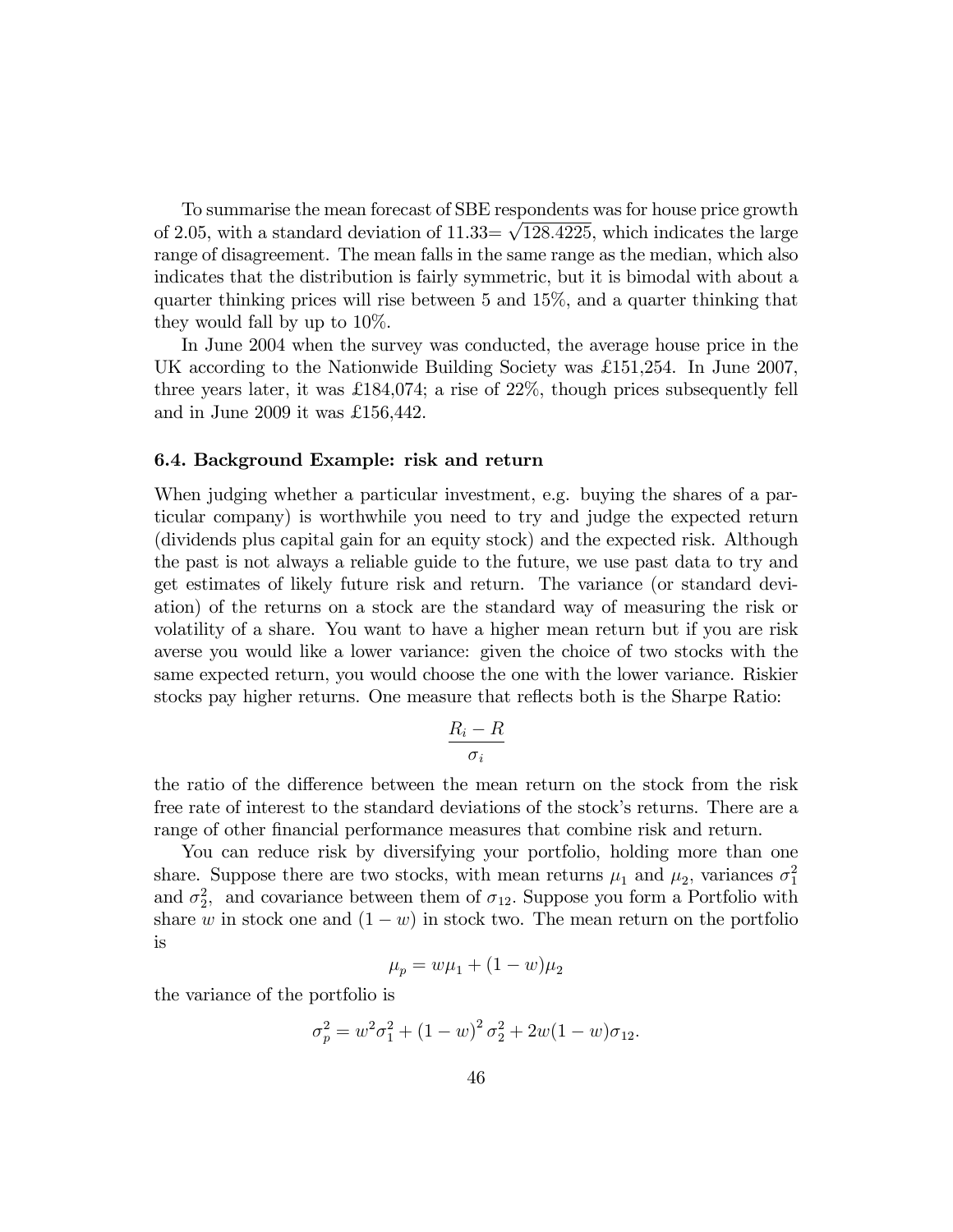Therefore, if the covariance between the stocks is negative, the portfolio will have a smaller variance: when one stock is up, the other is down. Even if the covariance is zero there are gains from diversification. Suppose  $\sigma_1^2 = \sigma_2^2 = \sigma^2$  and  $\sigma_{12} = 0$ . Then

$$
\sigma_p^2 = w^2 \sigma^2 + (1 - w)^2 \sigma^2
$$
  
= 
$$
(1 + 2(w^2 - w)) \sigma^2
$$

since  $w < 1$ , then  $w^2 < w$  and the second term is negative, making  $\sigma_p^2 < \sigma^2$ .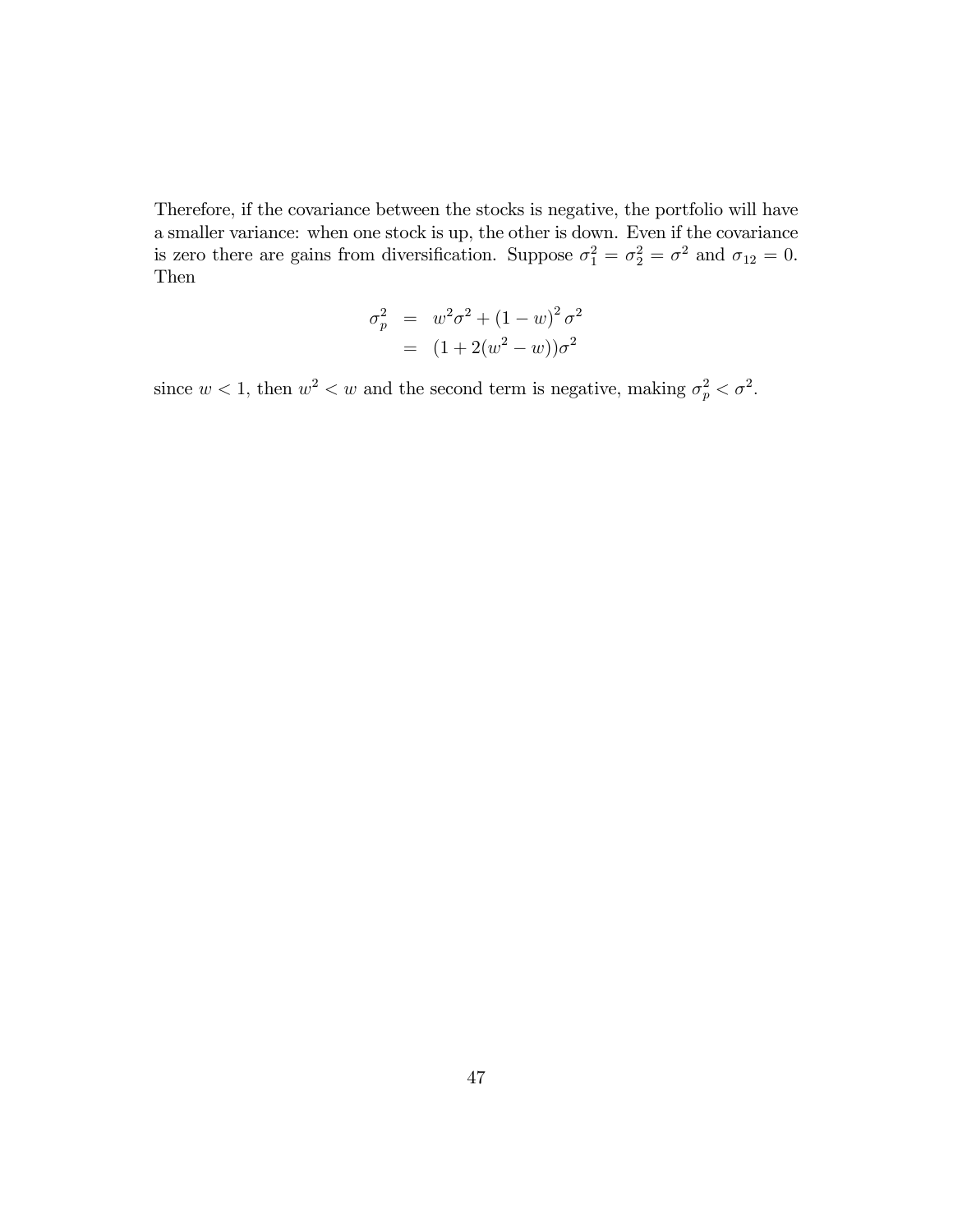# 7. Economic and Financial Data I: numbers and graphs

### 7.1. Tables and Calculations

Data will typically come in a Table, either electronic or hard-copy. When constructing your own tables, make sure you put a Title, full definitions of the variables, the units of measurement and the source of the data. Be clear on the units of measurement and get a feel for the orders of magnitudes: what are typical values, what is the range (the highest and lowest values). When comparing series or graphing them together make sure they are in comparable units.

Consider the following table.

Gross National Product (billions of constant 1995 US\$), Population (millions), Military Expenditure (billions of constant 1995 US\$) and the number in the armed forces (thousands) in Developed and Developing Countries, 1985 and 1995.

|        | 1995   |
|--------|--------|
|        |        |
| 21190  | 23950  |
| 4184   | 7010   |
|        |        |
| 1215.7 | 1151.5 |
| 3620.8 | 4520.0 |
|        |        |
| 1100.8 | 667.8  |
| 230.0  | 196.7  |
|        |        |
| 11920  | 7667   |
| 16150  | 15120  |
|        | 1985   |

Source World Military Expenditures and Arms Transfers, US Arms Control and Disarmament Agency. The developed group includes 33 high per-capita income countries, the rest of the world is developing.

Gross National Product, GNP, and Gross Domestic Product are two different measures of the output of a country. GNP includes production by the nationals of the country, GDP includes the production within the boundary of the country whether by nationals or foreigners. The difference is net property income from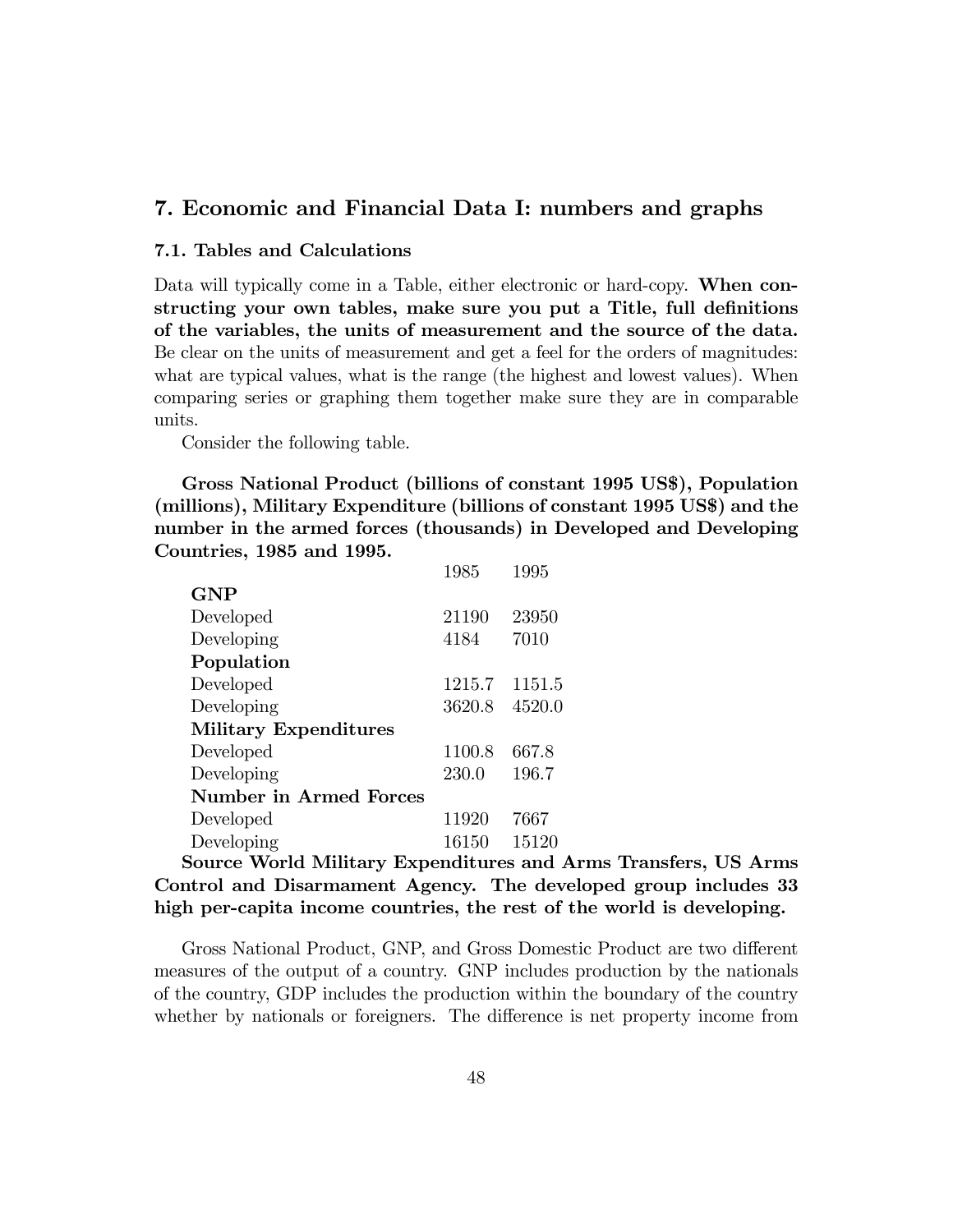abroad. The definition of Population is straightforward, though it can be difficult to count everybody. Number in the armed forces can raise problems of definition in countries with para-military units like the French Gendarmerie, are they armed forces or not? Defining what should be included in military expenditure also raises difficulties and many countries are secretive about what they spend on the military. There are quite large margins of error on all these numbers. Many economic measures are only ROMs (rough orders of magnitude) others are WAGs (wild arsed guesses).

From this table we can calculate derived measures like (a) per-capita income, GNP per head, by dividing GNP by population for the world as a whole and for the developed and developing countries (we would have to calculate the world totals) (b) the average annual growth rate of population or per-capita income (GNP per head) between 1985 and 1995; (c) the percentage share of military expenditure in GDP (d) the number of people in the armed forces per 1000 population for the world as a whole and for the developed and developing countries in 1985 and 1995.

When doing these calculations, it is crucial to be careful about units. These variables are all measured in different units and ratios will depend on the units of the numerator and denominator. Expressing the units as powers of 10 is often useful.  $1 = 10^0$ ;  $10 = 10^1$ ;  $100 = 10^2$ ;  $1,000,000 = 10^6$ . The power gives you the number of zeros after the one.

GNP and Military Expenditure are measured in US billions, thousand millions,  $10^9$  1995 US\$, so the military expenditure GDP ratio is a proportion. For developed countries in 1985 it is  $1100.8/21190 = 0.0519$  to convert to percent multiply by 100, 5.19% of GNP was devoted to the military.

Population is measured in millions,  $10^6$ ; the number in the armed forces in thousands,  $10<sup>3</sup>$ . Divide the number in the armed forces by population for developed countries in 1985 it is  $11920/1215.7 = 9.8$ . This is in units of the numerator divided by the denominator:  $10^3/10^6 = 10^{3-6} = 10^{-3}$ ; one per thousand. Thus there are roughly 10 members of the armed forces per thousand population in the developed countries in 1985; about 1% of the population.

GNP per capita is GNP  $(10^9)$  divided by population  $(10^6)$  so is  $(10^3)$  so the 1985 figure for developed countries  $21190/1215 = 17.44$ , is measured in thousands  $(10<sup>3</sup>)$ . Thus average income in the developed world in 1985 in 1995 dollars was about \$17,500 compared the figure for the developing world to  $4184/3620.8$  = 1:155; \$1155:

The growth rate in GNP for the developed countries  $1985$  to  $1995$  is  $(23950 -$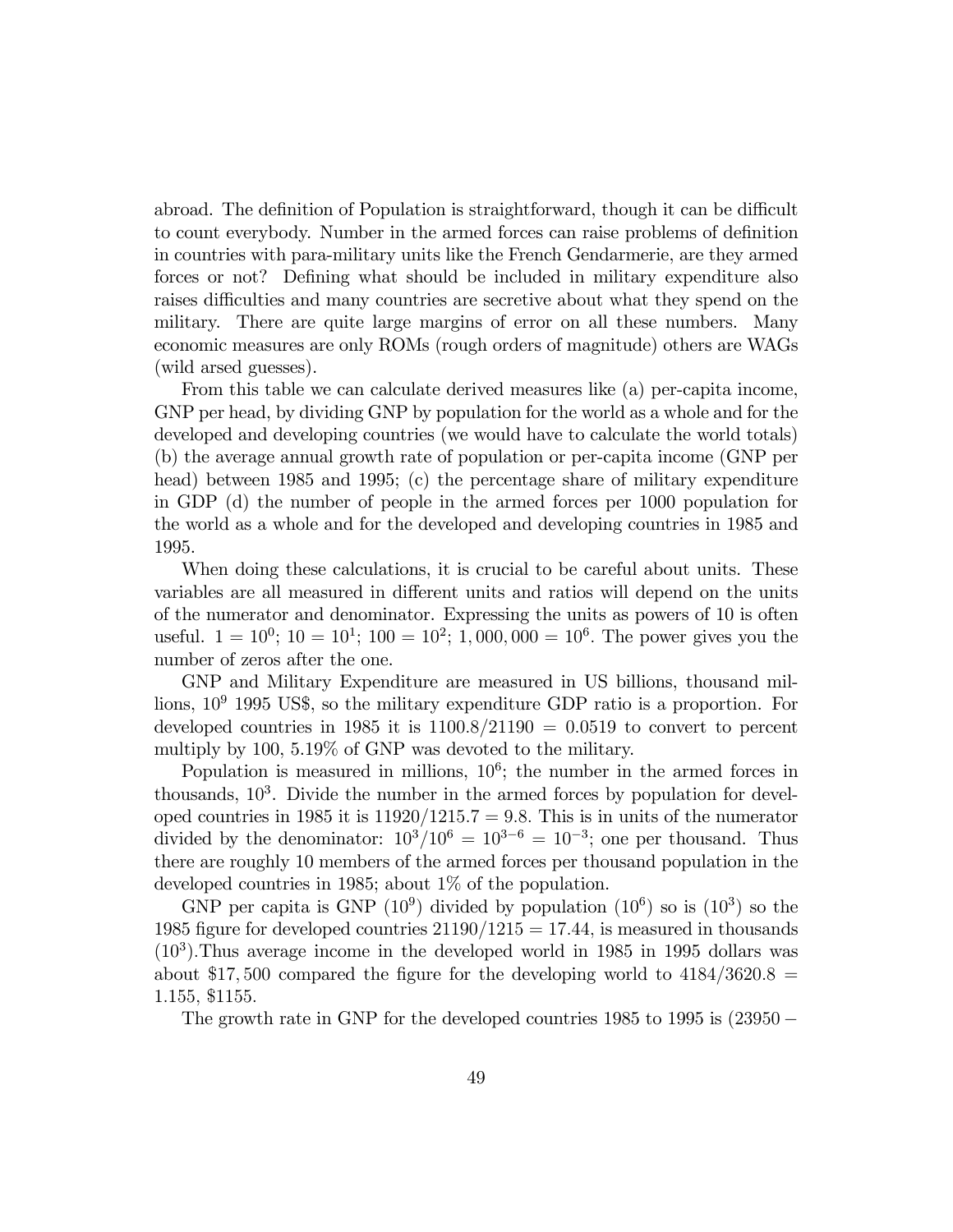$21190)/21190 = 23950/21190 - 1 = 0.13, 13\%$  over ten years, roughly 1.3% per annum. Notice whether growth rates are expressed as proportions (0:13) or percentages (13%) and the period they are calculated over.

# 7.2. Graphs

Graphs are usually the most revealing way to present data. See examples in 7.7. For time-series data the starting point is a line graph, just a plot over time. If you want to plot more than one series on the graph to see if they move together, make sure that they are of the same scale. Do not put too many series on the same graph. When you look at a time-series graph look for trends (steady upward, or less often downward, movement in the series); seasonal patterns (if it is quarterly or monthly data); cycles, periods of boom or recession spreading over a number of years; outliers which look out of line with the other numbers. Outliers may be produced by unusual events (wars, Önancial crises, etc) or they may just be mistakes in the data.

Scatter diagrams plot one series against another and are typically used to investigate whether there is an association between two variables. Look to see how close the association is, whether it is positive or negative, whether there are outliers which do not fit into the standard pattern.

Histograms, or frequency distributions, are pictures which give the number (or proportion) of the observations that fall into particular ranges. We will use these extensively in lectures. Look to see whether the distribution is unimodal or bimodal; whether it is skewed; how dispersed it is and whether there are outliers.

# 7.3. Transformations

In many cases, we remove the effects of trends, changes in price levels etc. by working with either growth rates, or with ratios. In economics and finance certain ratios tend to be reasonably stable (i.e. not trended). An example is the Average Propensity to Consume (the ratio of Consumption to Income) or the Savings Ratio. Since income equals savings plus consumption  $Y = S + C$ , the average propensity to consume equals one minus the savings rate  $APC = C/Y = 1-S/Y$ . Where Y is income, S savings, C consumption,  $SR$  savings ratio,  $APC$  average propensity to consume.  $SR$  and  $APC$  can be expressed either as proportions as here or multiplied by 100 to give percent. In finance, we work with ratios like the Price-Earnings Ratio or the Dividend Yield. Notice these ratios can be compared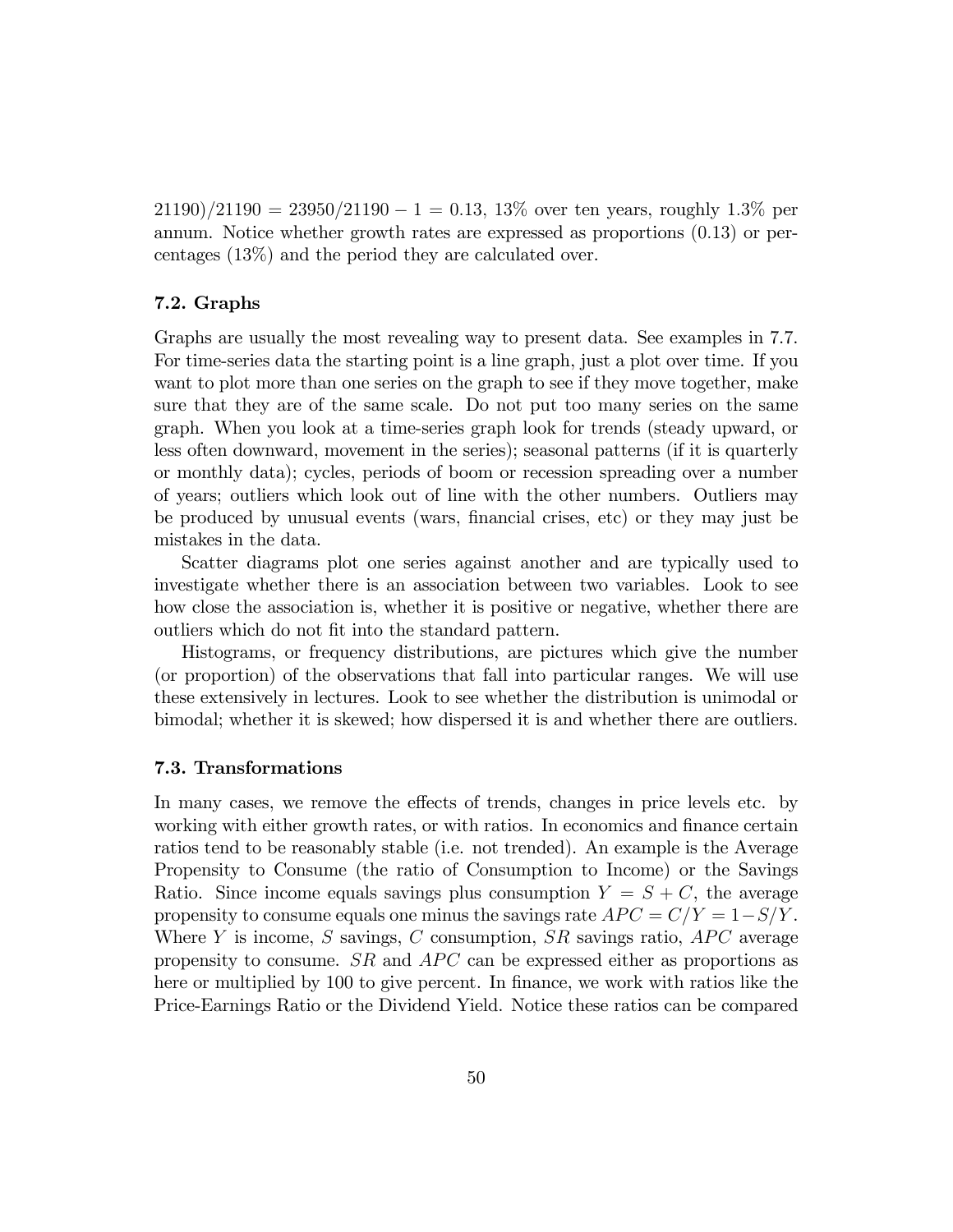across countries, because the units of currency in the numerator and denominator cancel.

Theory will often tell you what variables to construct, e.g.

-Real Interest Rates equal to the nominal ordinary interest rate minus the (expected) rate of inflation;

-real exchange rate, the nominal exchange rate times the ratio of foreign to domestic price indexes;

-the velocity of circulation, the ratio of nominal GDP to the money supply.

#### 7.4. National Accounts

The output of an economy is usually measured by Gross Domestic Product, GDP, or sometimes Gross National Product, GNP. These measures are part of a system of National Accounts, which start from the identity that output equals expenditure equals income. Anything produced, output, is sold to somebody, and is then their expenditure, and the money generated by the sale is paid to somebody, it is their income. Expenditure is made up of consumption  $C_t$ , plus investment  $I_t$ , plus government spending on goods and services (i.e. excluding government expenditure on transfer payments)  $G_t$ , plus exports  $X_t$ , minus imports  $M_t$ . Income is made up of wages  $W_t$  plus profits  $P_t$ . In any period:

$$
Y_t = C_t + I_t + G_t + X_t - M_t = W_t + P_t.
$$

Output produced but not sold, left in the warehouse is treated as a change in inventories part of investment by Örms. Investment includes Gross Domestic Fixed Capital Formation and acquisition of inventories. Although, in principle, output, expenditure and income are identically equal, in practice because of measurement errors, they are not and 'balancing items' are added to make them match. Coverage can be national (by the citizens of the country) or domestic (within the boundaries of the country). The difference between Gross National Income and Gross Domestic Product is net income (recipts less payments) from the rest of the world. The measures can be gross of the depreciation of capital stock or net of it. Be careful about Gross and Net measures, since it is often not clear from the name what is being netted out. The measure can be at the prices actually paid (market prices) or what the producers actually receive (factor cost) the difference is indirect taxes less subsidies. The UK national accounts conventions are based on the European System of Accounts 1995 and are published in the Blue Book.

GDP or other national income aggregates measure marketed outputs and there are lots of activities that are left out. These include domestic activities (household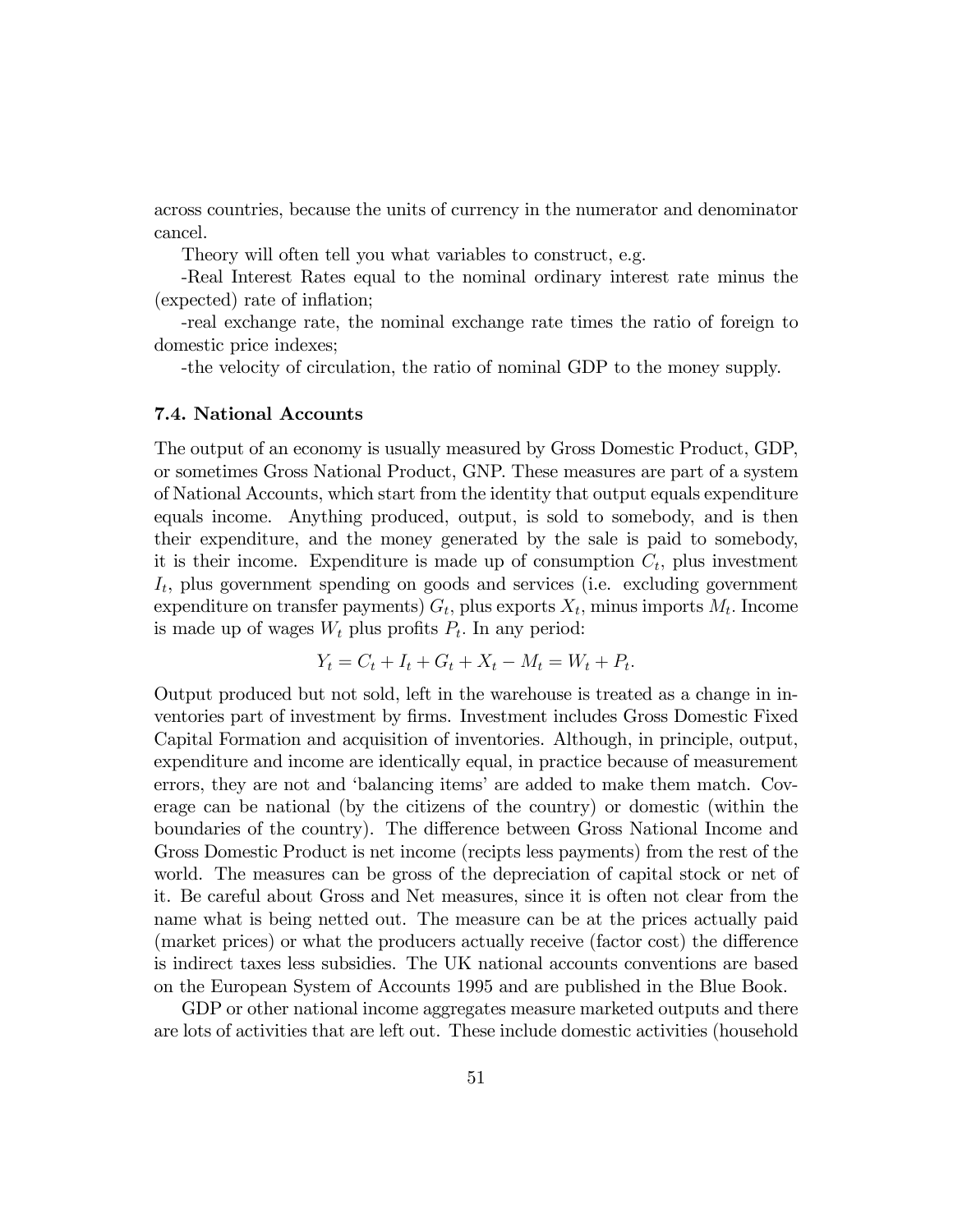production), environmental impacts, illegal activities, etc. If there is an increase in crime which leads to more security guards being hired and more locks Ötted, this increases GDP. There are various attempts to adjust the totals for these effects although, so far, they have not been widely adopted. You should be aware of the limitations of GDP etc as measures. There is a good discussion of the issues and alternatives in the Report by the Commission on the Measurement of Economic and Social Progress (2009) available on www.stiglitz-sen-fitoussi.fr.

The accounts are divided by sector. The private sector covers firms (the corporate sector usually divided into Önancial and non-Önancial) and households; the public sector covers general government (which may be national or local) and sometimes state owned enterprises, though they may be included with the corporate sector; the overseas sector covers trade. Corresponding to the output, expenditure and income flows, there are financial flows between sectors. Define  $T_t$  as taxes less transfer payments. The total  $Y_t - T_t$  factor income minus taxes plus transfer payments (e.g. state pensions or unemployment benefit) is known as disposable income. Subtract  $T_t$  from both sides of the income-expenditure identity

$$
Y_t - T_t = C_t + I_t + G_t - T_t + X_t - M_t
$$

note that savings  $S_t = Y_t - T_t - C_t$ . Move  $C_t$  and  $I_t$  to the left hand side to give:

$$
(S_t - I_t) = (G_t - T_t) + (X_t - M_t)
$$
  

$$
(S_t - I_t) + (T_t - G_t) + (M_t - X_t) = 0
$$

the three terms in brackets represent what each sector - private, public, overseas needs to borrow or lend and total borrowing must equal total lending. If savings is greater than investment, the private sector has a surplus of cash which it can lend to the public or overseas sector. They sum to zero because for every borrower there must be a lender.

## 7.5. Unemployment

We often have a theoretical concept and need to provide an 'operational' definition, a precise set of procedures which can be used by statistical offices, to obtain measures. This raises questions like what is the best operational measure and how well does it correspond to the particular theoretical concept. Unemployment is a case in point. There are a number of different theoretical concepts of unemployment and a number of different ways of measuring it.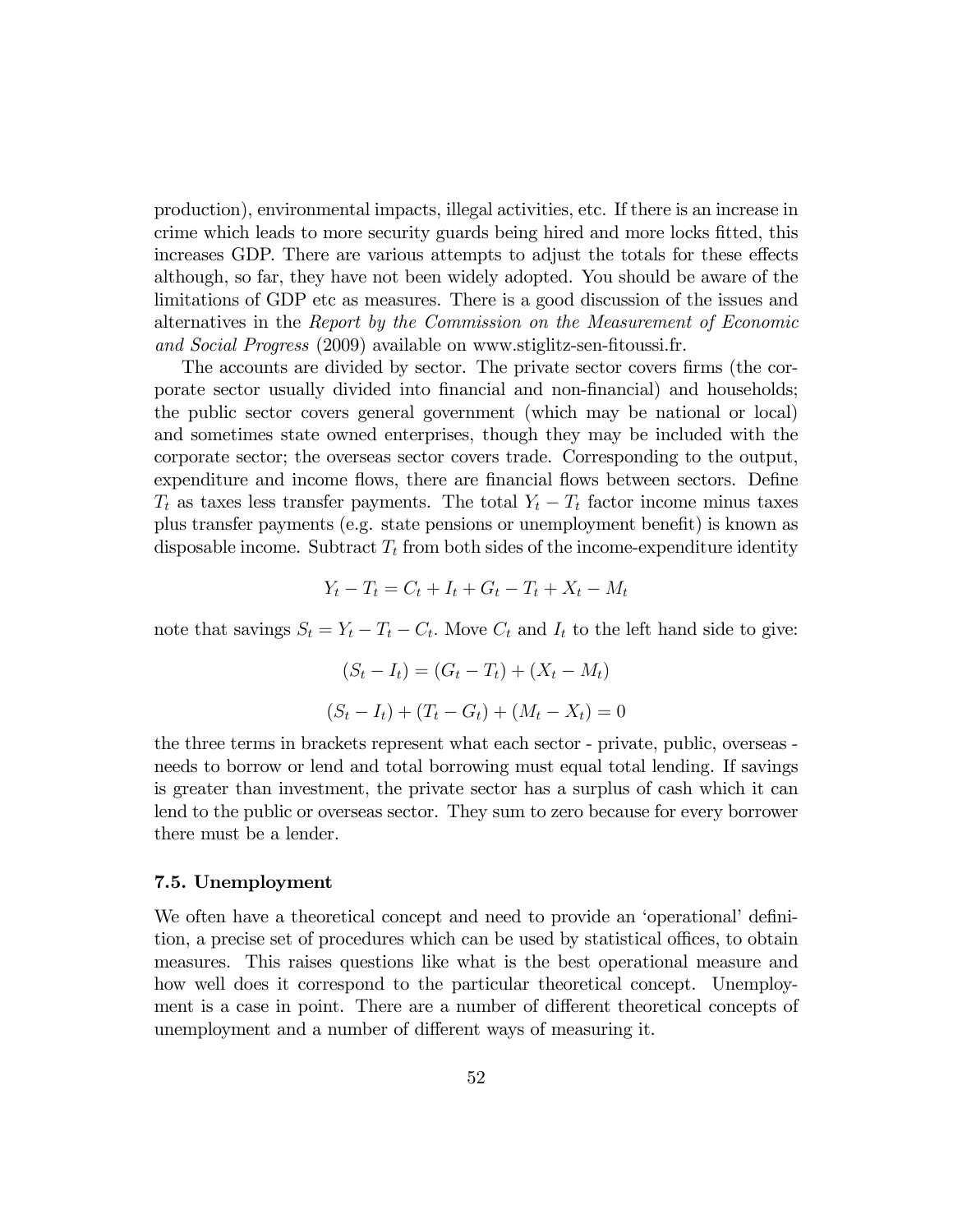Do you think the following people are unemployed:

a student looking for a summer job who cannot find one;

a 70 year old man who would take a job if one was offered;

a mother looking after her children who would take a job if she could find good child care;

an actor 'resting' between engagements;

someone who has been made redundant and will only accept a job in the field they previously worked in for the same or better salary?

One method is the 'Claimant count', i.e. the number who are registered unemployed and recieving benefit. But this is obviously very sensitive to exact political and administrative decisions as to who is entitled to receive benefit.

An alternative is a survey, which asks people of working age such questions as (i) are you currently employed; if not

(ii) are you waiting to start a job; if not

(iii) have you looked for work in the last four weeks.

Those in category (iii) will be counted as unemployed.

#### 7.6. Example: real interest rates

World War I ended in November 1918. The table below gives data on the percentage unemployment rate  $U$ ; the Retail Price Index 1963=100,  $RPI$ ; the yield on 3 month Treasury Bills, R; (these were not issued during the war); GDP per capita in 1913 prices Y; and the dollar-sterling exchange rate,  $\frac{1}{2}$  (sterling was not convertible during the war); for 1918-1922.

|           |     | Year U RPI R Y $\frac{1}{2}\mathcal{L}$ |  |             |
|-----------|-----|-----------------------------------------|--|-------------|
| 1918      | 0.8 | 42 54                                   |  |             |
| 1919 2.1  |     | - 56                                    |  | 3.5 48 4.42 |
|           |     | 1920 2.0 52 6.2 47 3.66                 |  |             |
| 1921 12.9 |     | 47 4.6 42 3.85                          |  |             |
|           |     | 1922 14.3 38 2.6 44 4.43                |  |             |

(a) Calculate the ináation rate and the growth rate of per capita income 1919- 1922.

(b) Calculate the ex post real interest rate 1919-1922?

(c) Explain the difference between an ex ante and an ex post real interest rate.

(d) Use the data to evaluate the proposition: "Post war monetary policy was strongly contractionary in order to deflate the economy so that sterling could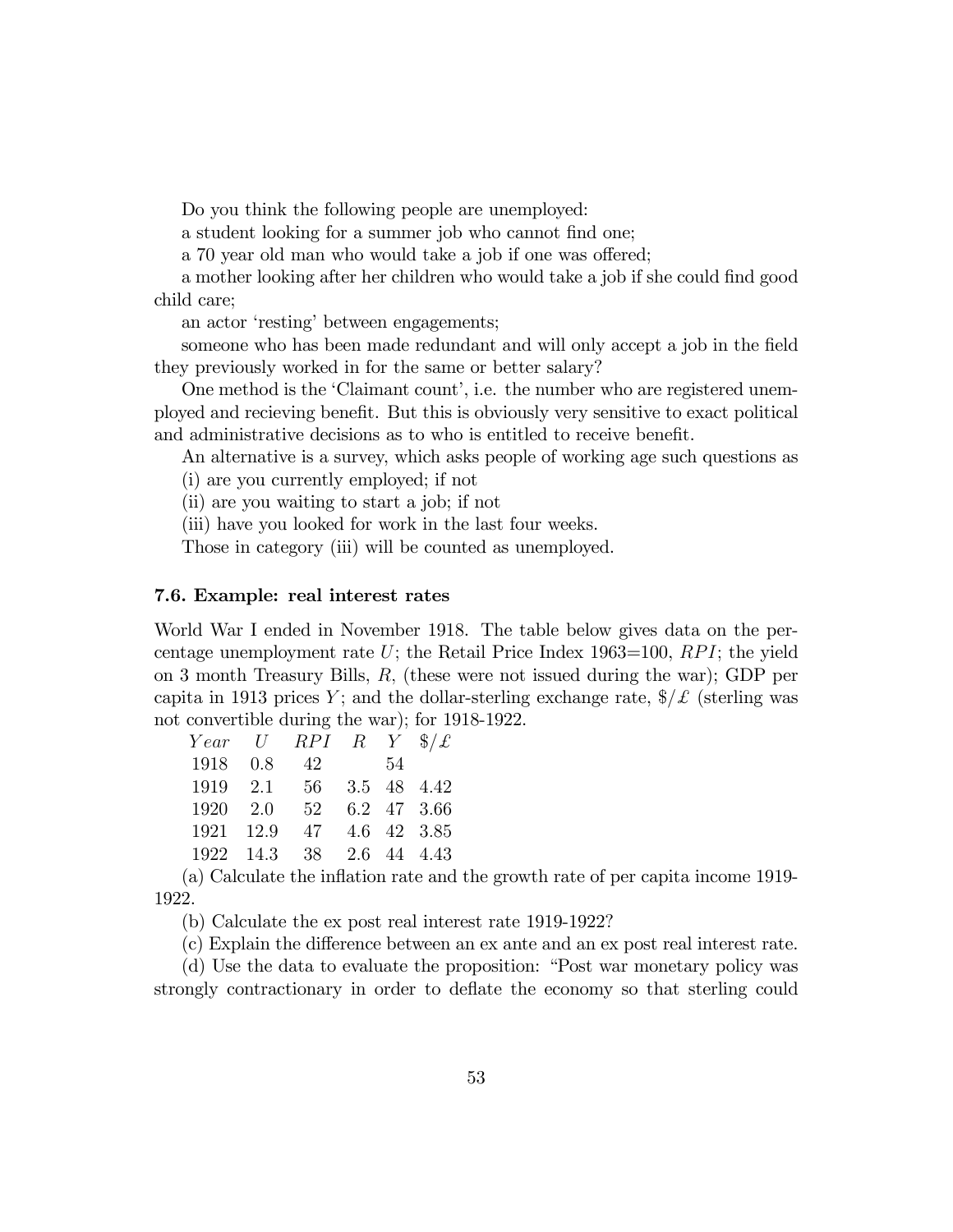return to gold at its pre-war parity of 4.87. The consequence was continued recession and mass unemployment."

| $\operatorname{Answer}$ |                                                |         |         |      |      |
|-------------------------|------------------------------------------------|---------|---------|------|------|
|                         | Year Growth% INF% EARIR EPRIR $\frac{1}{2}$ /£ |         |         |      |      |
| 1918                    |                                                |         |         |      |      |
| 1919                    | $-11$                                          | 33.3    | $-29.8$ | 10.6 | 4.42 |
| 1920                    | $-2$                                           | $-7.1$  | 13.3    | 15.8 | 3.66 |
| 1921                    | $-11$                                          | $-9.6$  | 14.2    | 23.7 | 3.85 |
| 1922                    | 5.                                             | $-19.1$ | 21.7    |      | 4.43 |
|                         |                                                |         |         |      |      |

(a) Growth is  $100(Y_t/Y_{t-1} - 1)$ . For 1919 it is  $100((48/54) - 1) \approx -11\%$ , per capita income fell by over 10%, and continued falling till 1921. This fall produced rising unemployment. Inflation is calculated as the percentage change in the RPI. Prices were rising between 1918 and 1919, but then fell giving negative inflation, deflation. Between 1919 and 1922 prices fell by almost a third.

(b) If you lend £1 at  $15\%$  for a year you get £1.15 at the end of the year, but if prices rise at  $10\%$ , over the year what you can buy with your £1.15 has fallen, the real rate of return is only  $5\% = 15\% \cdot 10\%$ . This is the expost (from afterwards) rate, using the actual inflation over the time you lend. So the ex post real interest rate for 1919 is EPRIR= $3.5 - (-7.1) = 10.6$ .

(c) When you lend the money you do not know what the rate of ináation will be, the ex ante (from before) rate is the interest rate minus the expected rate of future inflation. In many cases the expected rate of inflation can be approximated by the current rate of inflation, which you know, so the ex ante real interest rate is the nominal interest rate minus the current rate of ináation. So the ex ante real interest rate is  $\text{EARIR}=3.5 - 33.3 = -29.8$ . At the beginning the ex ante real rate was negative because inflation was higher than the nominal interest rate, subsequently with quite high nominal rates and deflation (negative inflation) real rates became very high.

(d) The statement is true; the combination of sharply reduced military spending and high real interests rate caused deflation (falling prices), falling output, rising unemployment and after 1920 a strengthening of the exchange rate. The Chancellor of the Exchequer, Winston Churchill returned sterling to the gold standard at its pre-war parity in 1925. Keynes blamed this policy for the depression of the early 1920s.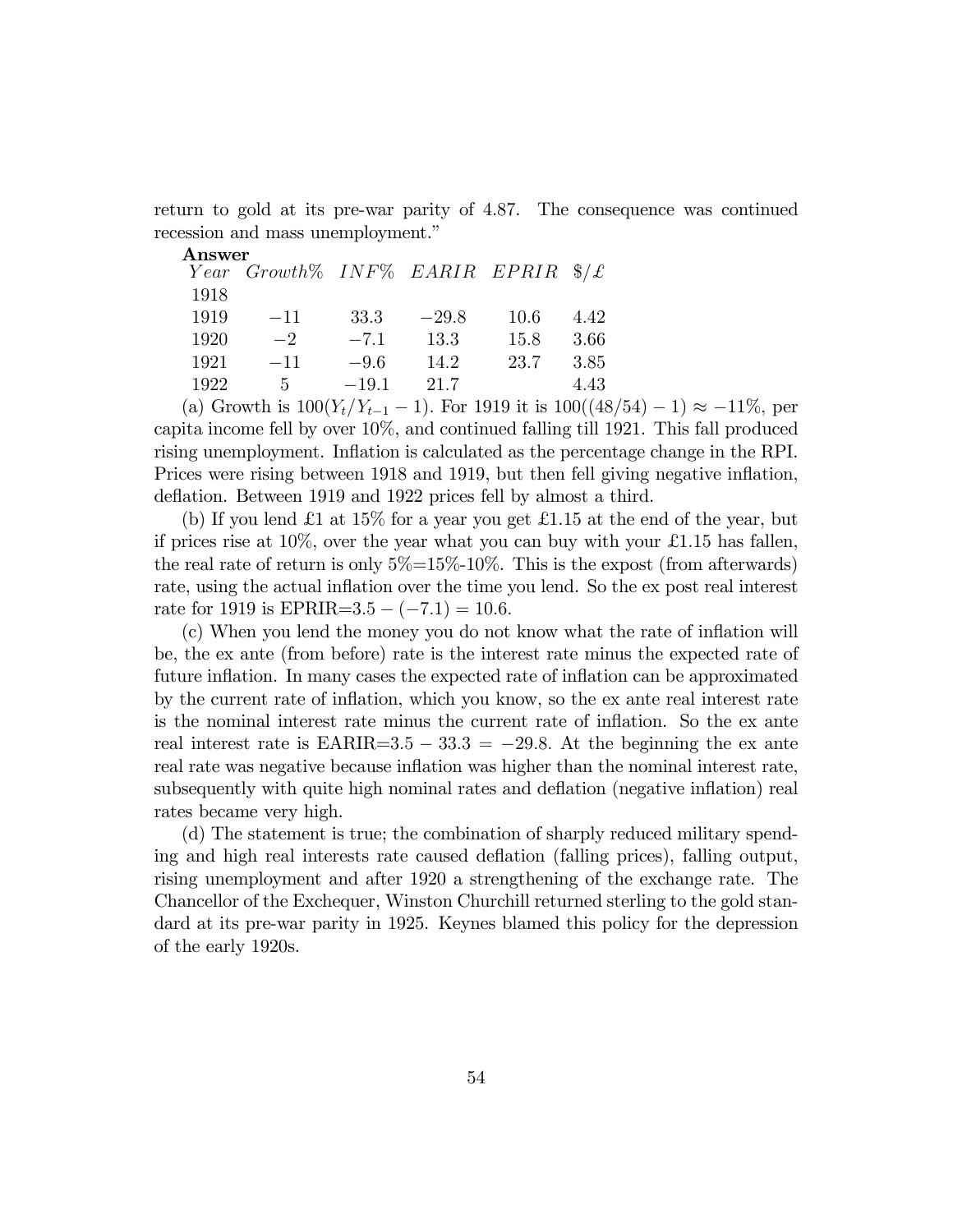## 7.7. Example: Were the nineties and noughties NICE?

### 7.7.1. Introduction

Mervyn King, the Governor of the Bank of England, described the UK economic environment at the end of the 20th century and the beginning of the 21st century as NICE: non-ináationary, consistently expanding. Subsequently it became VILE: volatile inflation, less expansion. This example uses descriptive statistics and graphs to compare UK growth and inflation over the period 1992-2007, with their earlier behaviour to see how nice this period was.

## 7.7.2. Data

The original series, from the Office of National Statistics, are for 1955Q1-2009Q2,  $Q_t$  = Gross Domestic Product, chained volume measure, constant 2003 prices, seasonally adjusted (ABMI) and 1955Q1-2009Q1  $E_t =$  Gross Domestic Product at market prices: Current price: Seasonally adjusted (YBHA). The price index, the GDP deflator, is  $P_t = E_t/Q_t$ . Growth (the percentage change in output),  $g_t$ , and inflation (the percentage change in prices),  $\pi_t$ , are measured over the same quarter in the previous year as:

$$
g_t = 100 * (\ln(Q_t) - \ln(Q_{t-4}))
$$
  

$$
\pi_t = 100 * (\ln(P_t) - \ln(P_{t-4})).
$$

Such annual differences smooth the series and would remove seasonality if they were not already seasonally adjusted. Notice that by taking the four quarter change, whereas the data for ouput and prices starts in 1955Q1, the data for growth and inflation only starts in 1956Q1.

## 7.7.3. Line graphs

The broad pattern of UK economic events can be seen from the from the line graphs below for the time series of growth and ináation. UK economic policy since World War II can be described as a search for targets. Initially the target was the balance of payments to support a fixed exchange rate. Then with the end of the Bretton Woods system of fixed exchange rates in the early 1970s, there was a shift to monetary targets to control inflation, a shift which became more pronounced with the election of Mrs Thatcher in 1979. However, the monetary aggregates proved very unstable and there was a switch to exchange rate targets in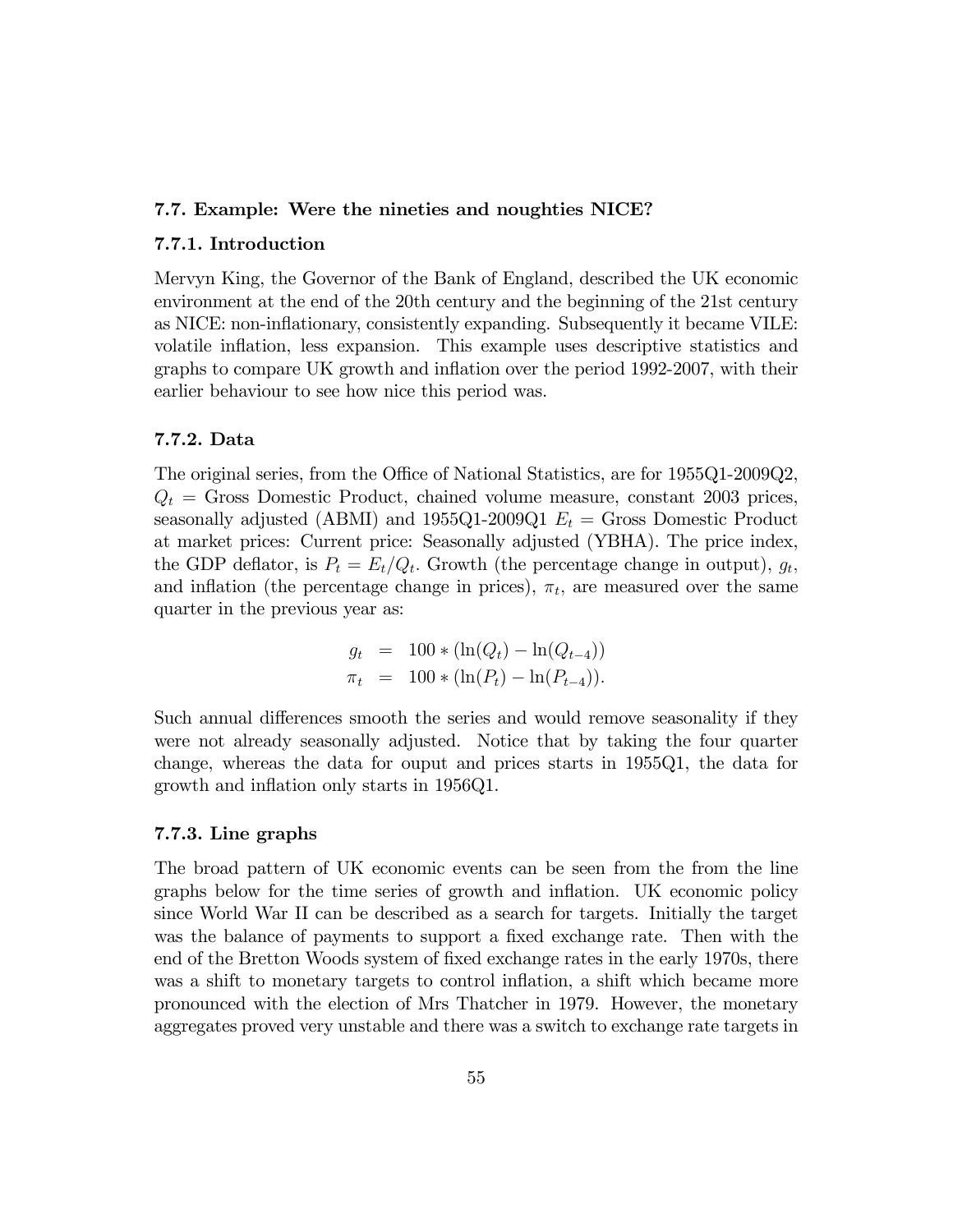the middle 1980s, culminating in joining the European Exchange Rate Mechanism. With the ejection of sterling from the ERM in September 1992, inflation targets were adopted. The Bank of England was given independent responsibility for targetting inflation, when the Labour Government was elected in 1997. This history is reflected in the graphs for growth and inflation below. The "stop-go" pattern of the 1950s and 1960s is obvious, then there is a peak when growth reached almost 10% during the "Barber Boom".of the early 1970s following the collapse of the Bretton Woods system of fixed exchange rates. Anthony Barber was the conservative Chancellor at the time. The first oil price shock of 1973 following the Arab-Israeli war sent the economy into deep recession, with growth negative in most quarters between 1974Q1 and 1975Q4. During 1976 the UK had to borrow from the IMF. Growth recovered in the later 1970s, before a further recession in the early 1980s following the second oil price shock after the Iranian revolution and Mrs Thatcher's monetarist policies. Growth recovered in the later 1980s with the boom under Nigel Lawson, the Conservative Chancellor, then sank into recession again in the early 1990s, possibly worsened by the Öxed exchange rate required by membership of the European Exchange Rate Mechanism. The UK left the ERM in September 1992 and adopted inflation targetting, with independence of the Bank of England in 1997. There was then a period of relative stability, before the effects of the 2007 Credit Crunch began to impact on the economy. Output fell by 5.8% in the year up to 2009Q2, the lowest observed in this sample; but the 2009 figures are likely to be revised as more data becomes available.

Inflation was fairly low, below  $10\%$ , though volatile during the 1960s and 1970s. In the mid 1970s it shot up to almost 25%, before falling back to almost 10%, then rising again over 20% following the election of Mrs Thatcher in 1979. It then came down below 5%, with a burst in the late 1980s and early 1990s, before stabilising at a low level subsequently. There are a number of different measures of inflation, CPI, RPI etc., and they show slightly different patterns from the GDP deflator used here.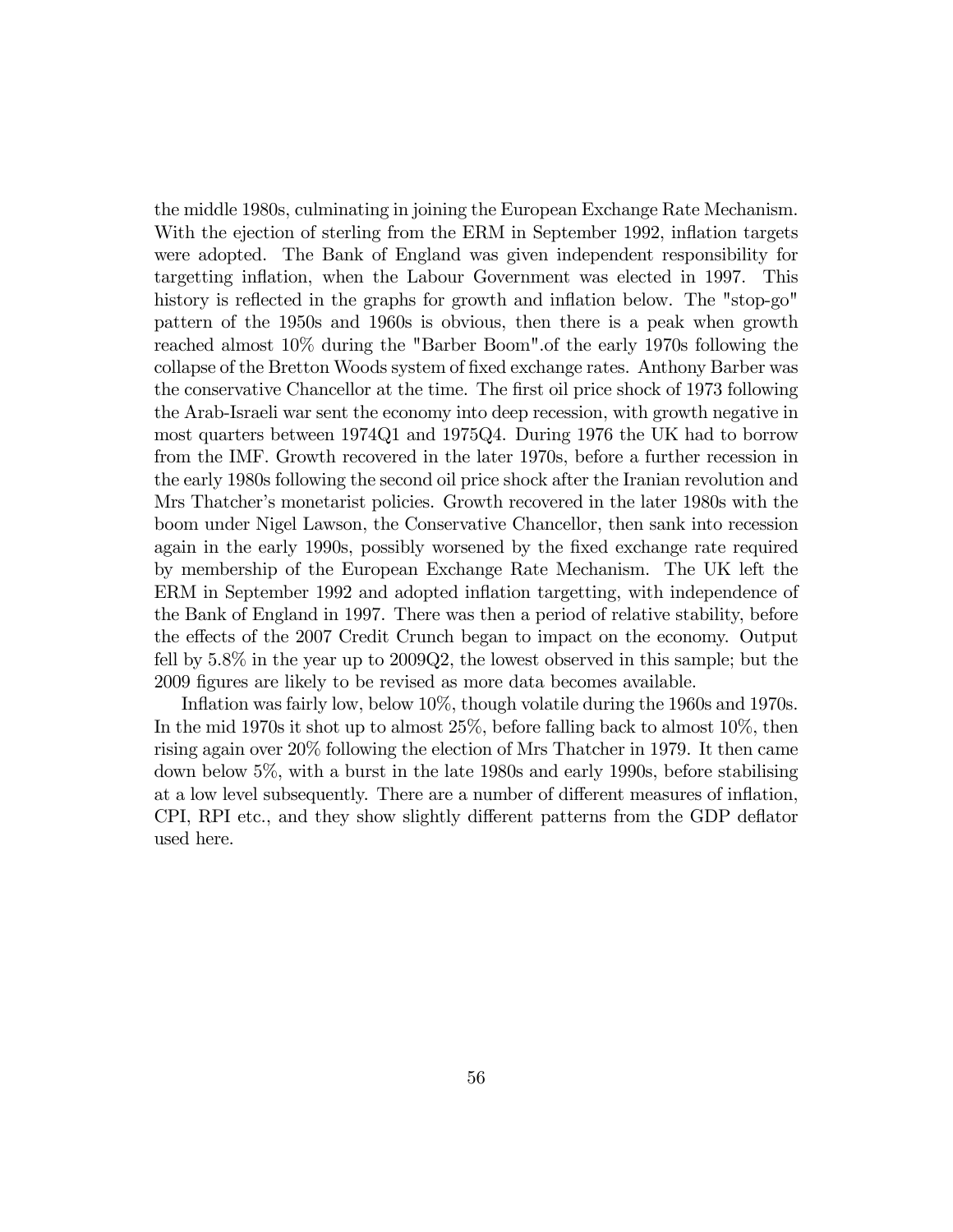

INFLATION

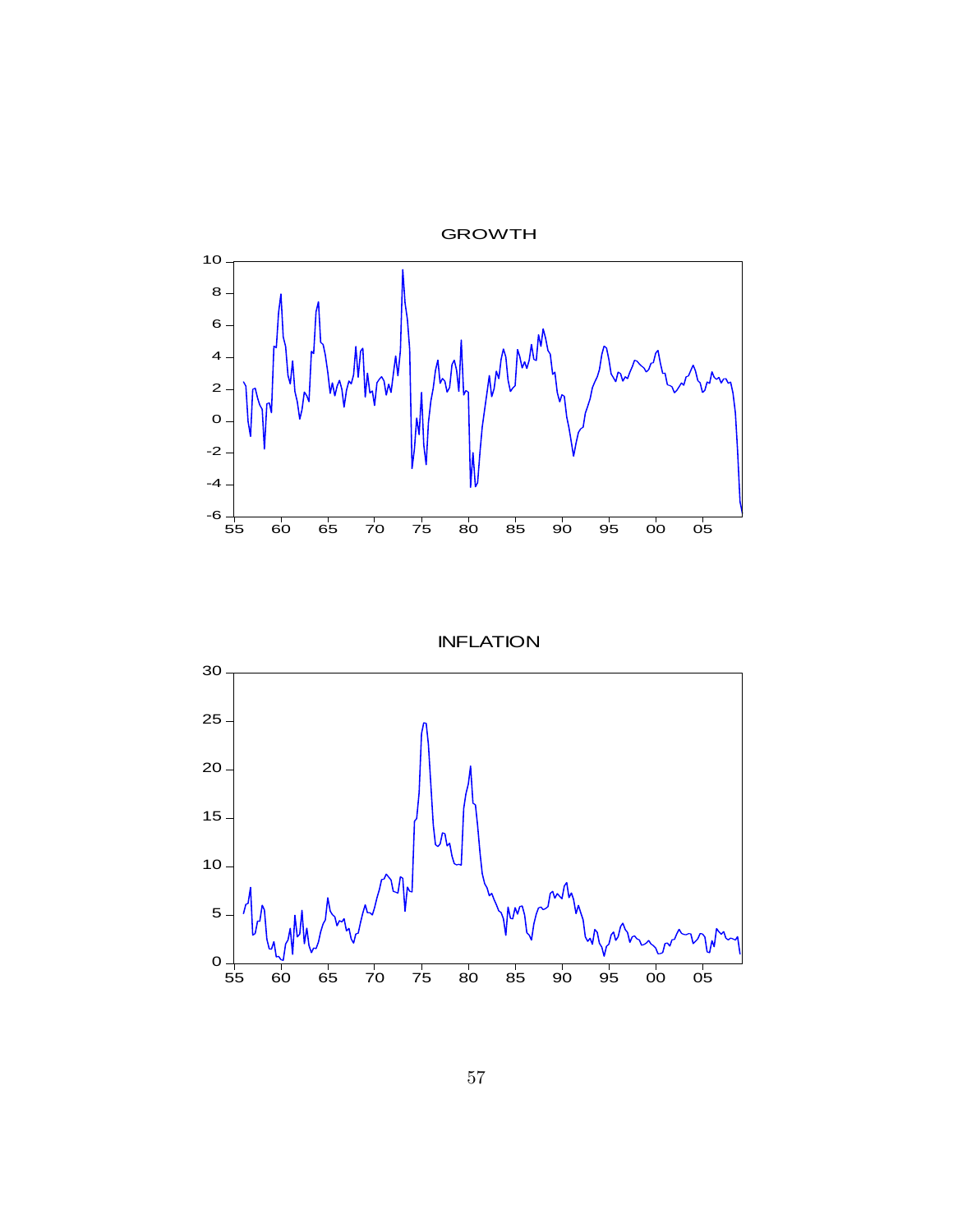

### 7.7.4. Frequency distributions.

The histograms and summary statistics which describe the distribution of growth and inflation for the whole period are next shown. An average growth rate of about 2.5%, seems to be a long-term feature of the British economy, the mode is between 1.5-3%. The distribution is not quite normal, with a slight negative skew and slightly fatter tails than a normal distribution. If a random variable is normally distributed, the coefficient of skewness should be zero and the coefficient of kurtosis 3. The Jarque-Bera statistic, which is distributed as  $\chi^2(2)$ , tests whether the skewness and kurtosis are significantly different from these values. The p value, probability of the null hypothesis of normality being true, indicate that the hypothesis that growth is normal is rejected. If growth was normally distributed one would be very unlikely to observe a value of -5.8% as in 2009Q2, which is almost 4 standard deviations from the mean. Inflation is even less normal than growth as the larger value of the J-B statistic indicates and is strongly positively skewed as both the difference between the mean and the median and the coefficient of skewness show. The average of around  $5\%$  is not really typical of the whole period, the mode is between 2% and 3%.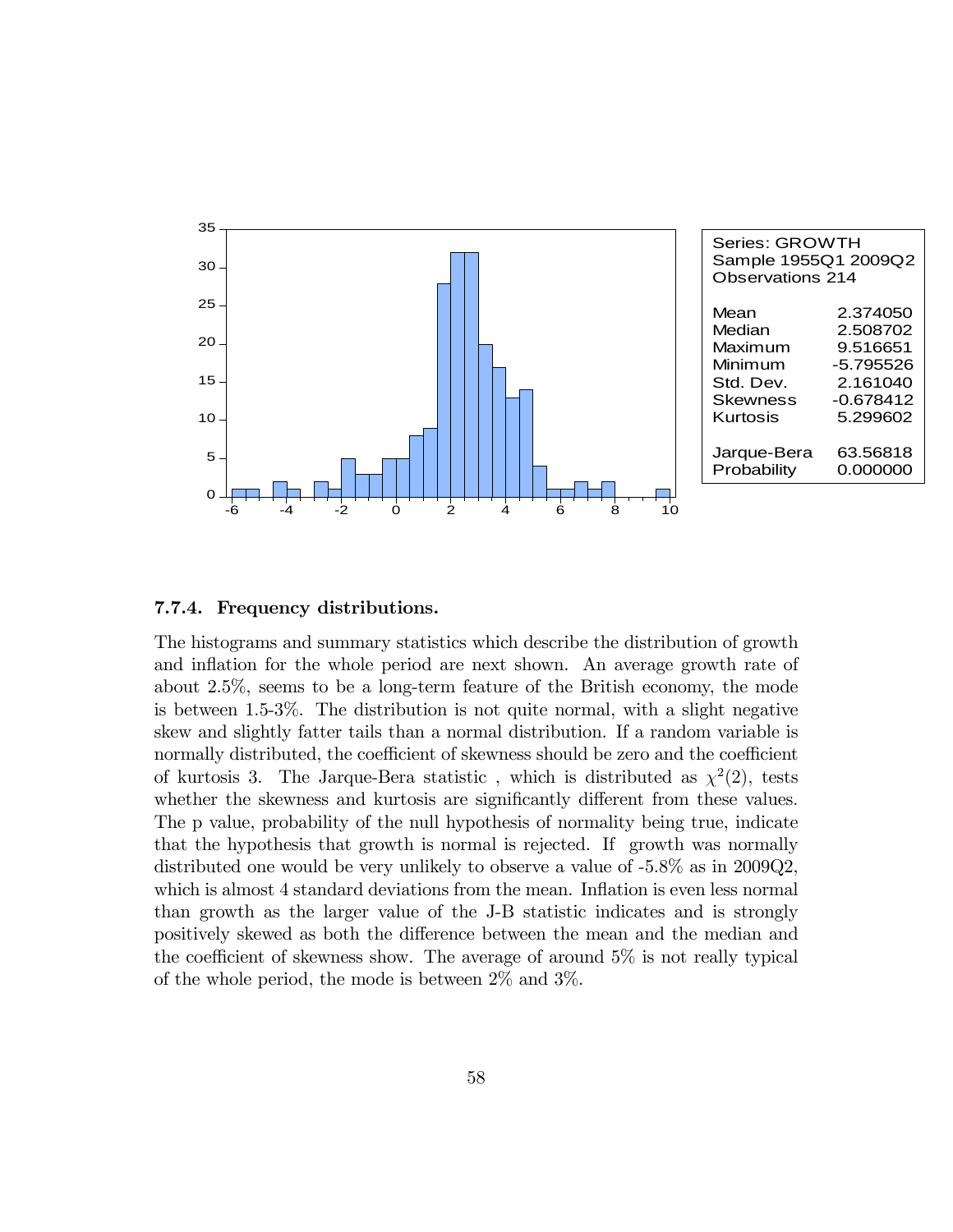

# 7.7.5. The relationship between growth and inflation

The scatter diagram below plots inflation against growth for the whole period. There is a negative relationship, the correlation is -0.4, but it is not close, and the association comes mainly from the periods of crisis, with high inflation and low growth in the top left hand quadrant of the scatter. Any relationship between output and ináation is complicated by slow adjustment and the ináuence of other factors. Notice that the patterns described by the graphs in this section are specific to this period and to the UK; other countries and other periods may show other features.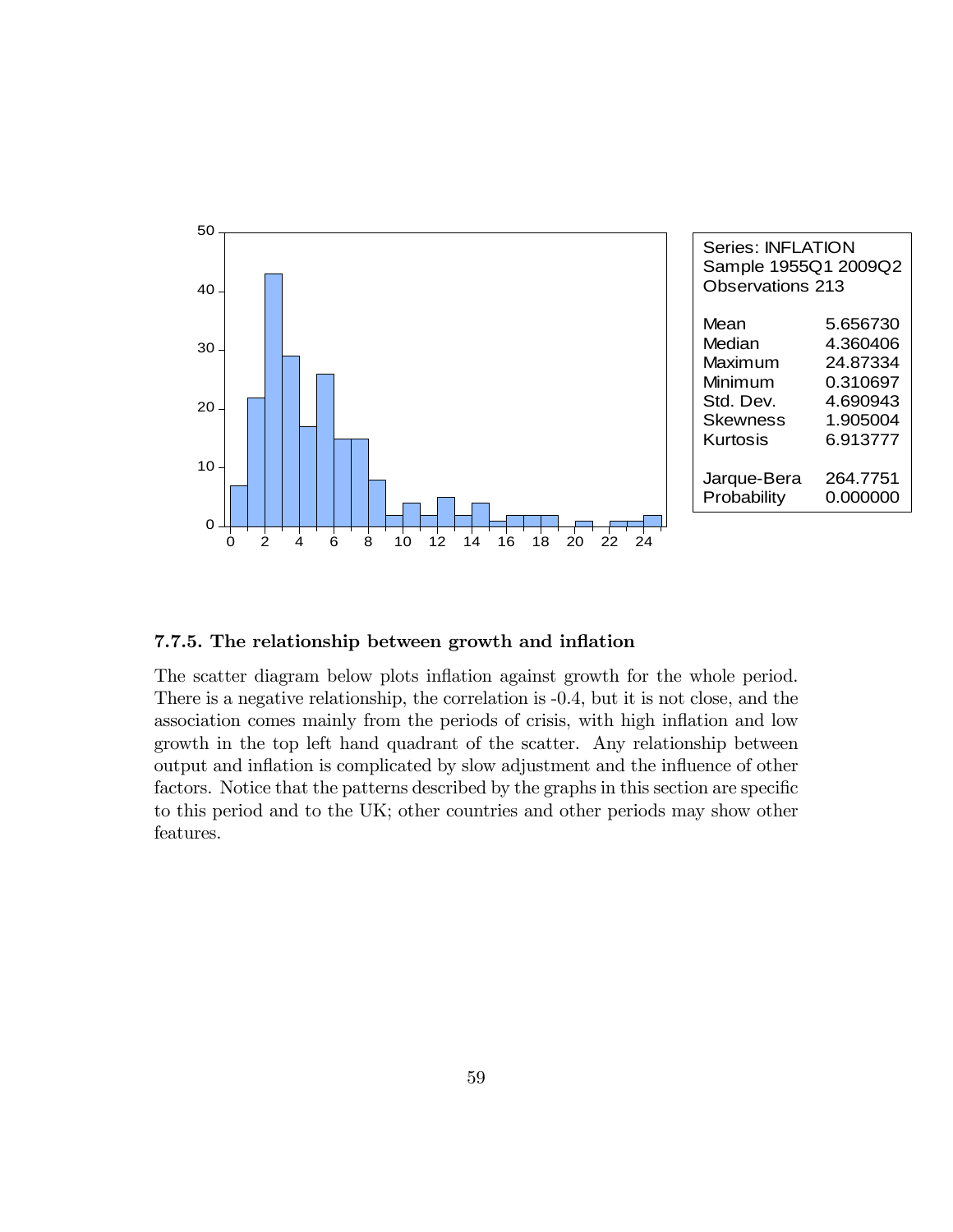

GROWTH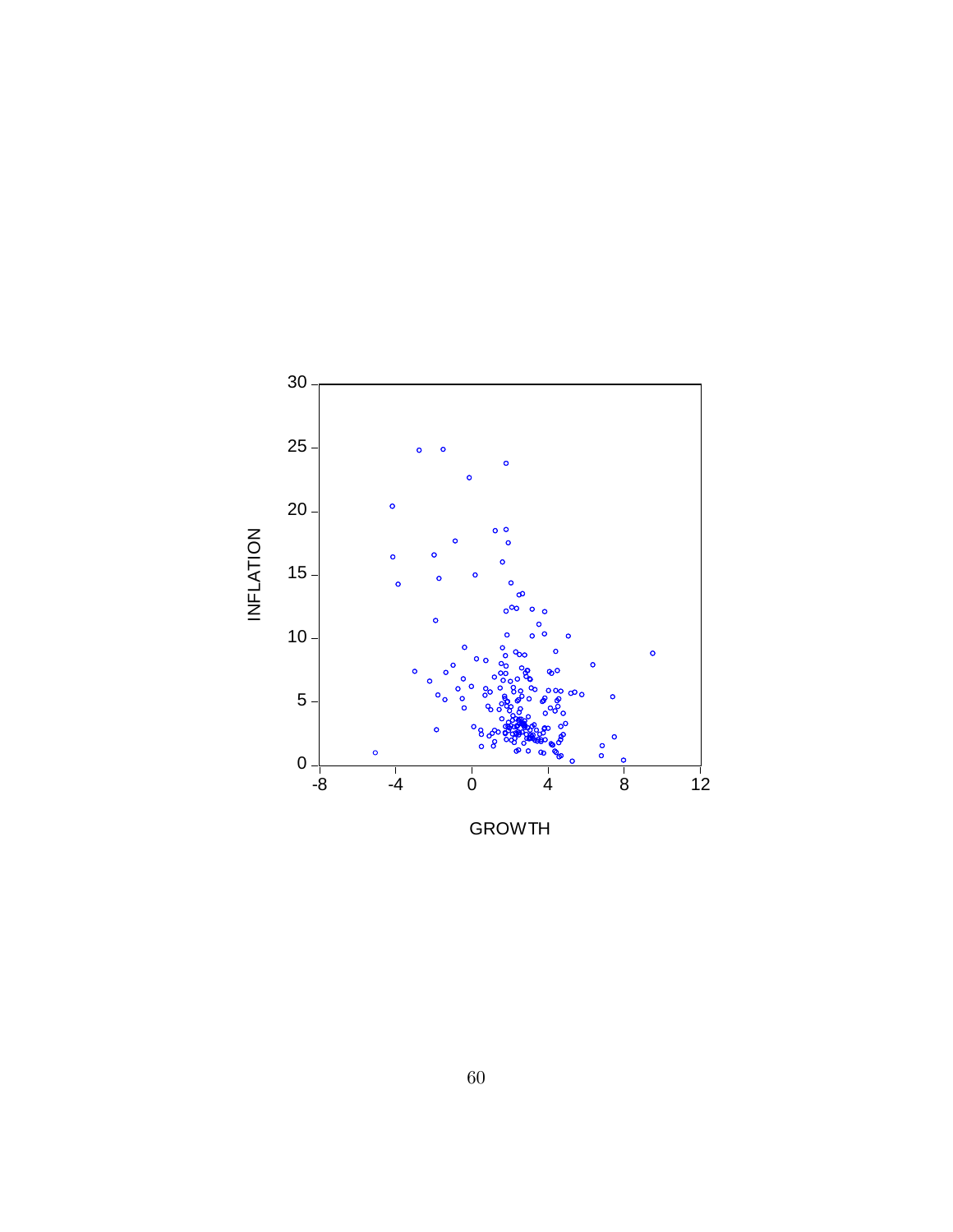#### 7.7.6. Differences between periods

We shall divide the sample into period A, the 37 years 1956-1992, and period B the 15 years 1993-2007. The table gives mean, median, standard deviation, coefficients of skewness and kurtosis and the number of observations for growth and inflation over these two periods Relative to the first period, inflation was much lower and much less volatile, while growth was slightly higher and much less volatile in the second period. The standard error of mean growth in period A is  $2.3/\sqrt{148} \approx 0.18$  and in period B is  $0.7/\sqrt{60} \approx 0.0.09$ . So the 95% confidence interval for the period A mean growth is  $2.3 \pm 2(0.18)$ , that is 2.66 to1.94, while that for period B is  $2.9 \pm 2(0.09)$  that is 3.08 to 2.72. They do not overlap.

### Growth and inflation, A: 1956-1992, B: 1993-2007

|         | Infl           |        | $G_r$          |     |
|---------|----------------|--------|----------------|-----|
| periods | $\overline{A}$ | B      | $\overline{A}$ | B   |
| Mean    | 7.1            | 2.5    | 2.3            | 2.9 |
| Median  | 5.8            | 2.5    | 2.2            | 2.9 |
| St. Dev | 5.0            | 0.7    | 2.3            | 0.7 |
| Skew    | 1.5            | $-0.2$ | $-0.2$         | 0.4 |
| Kurt    | 5.4            | 2.7    | 3.8            | 3.0 |
| NObs    | 148            | 60     | 148            | 60  |

## 7.7.7. Conclusion

Compared to previous (and subsequent?) history, the period 1993-2007 was nice. From being high and volatile, inflation became low and stable. Growth was slightly higher and much less volatile. Although there was an economic cycle 1997-2007, it was less pronounced than in earlier years. Thus there is some basis for the claim by Gordon Brown, Chancellor then Prime Minister, to have abolished boom and bust. Whether this was a matter of luck or good policy remains a matter of debate, as does whether the easy-money policy of these years contributed to the subsequent financial crisis. This "Great Moderation" was not confined to the UK, but seems to have been a general feature of many advanced economies. There were global economics shocks over this period: the Asian crisis of 1997-8; the Russian default and the LTCM crisis of 1998; the dot.com boom and bust of 2001; the gyrations in the oil price, which went from around \$10 in 1998 to \$147 in 2008; and the 9/11 attacks and the wars in Iraq and Afghanistan. But despite these shocks, there was smooth non-inflationary growth in the UK, as in many economies. Whether the Great Moderation was merely a transitory interlude of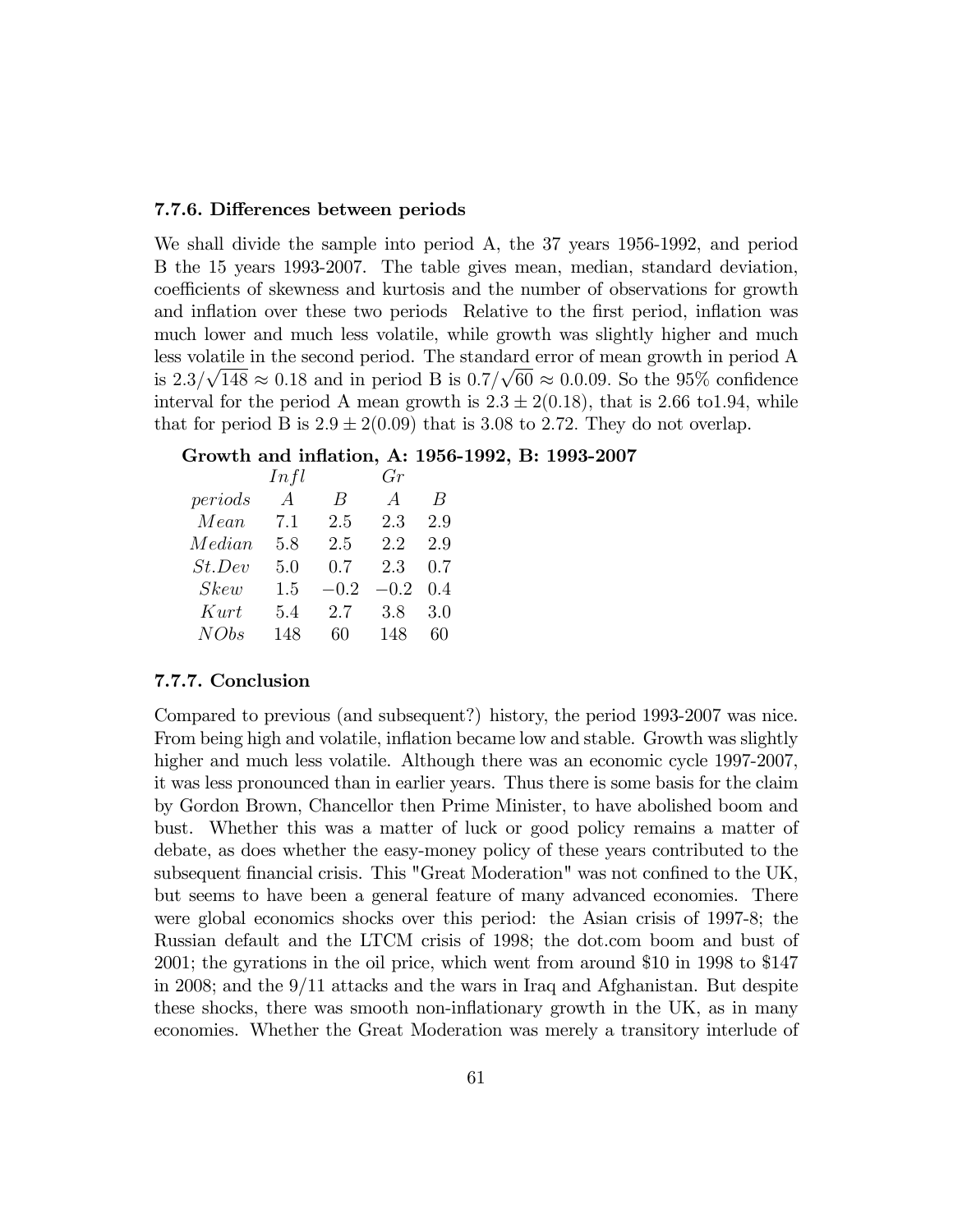stability in a crisis-prone system remains to be seen, as the warning on financial products says: past performance is not necessarily a guide to the future.

# 8. Applied exercise I: Ratios and descriptive statistics

This exercise is to be done on your own. We will assume that you have done this exercise and are familiar with this material, so we can set exam questions using it. It will be started in the spreadsheet class. The data are available on the ASE web page. They were constructed by Robert J. Shiller, updating the series in Robert J Shiller, Market Volatility, MIT Press 1989. His later book, Irrational Exhuberance,Princeton University Press 2000 is a good description of the stock market bubble at the end of the twentieth century. At the end of this data, January 2000, the S&P was 1425, it peaked in March 2000 at 1527 He got timing of his publication right, since it then fell sharply and was around 1000 in late August 2003, with a 2003 low as of then of 800 (taken from FT World Markets at a glance table). Check what it has done since; bubbles (when prices shoot up to unsustainable levels) and financial crises (when they return to normal) are recurrent features of the system.

## 8.1. Data

This will be in an Excel file called Shiller.xls. Copy this file to your own directory and when you have finished the exercise copy the new file to your own disk using a new name.

In the file, rows 2 to 131, contain US data from  $1871$  to  $2000$ ; row 1 contains headings:

A-YEAR

B-NSP: Stock Price Index (Standard & Poors composite S&P) in current prices (Nominal terms), January figure.

C-ND: Dividends per share in current prices, average for the year.

D-NE: Earnings per share in current prices, average for the year.

E-R: Interest rate, average for the year.

F-PPI: The producer price index, January figure, 1967 average=100.

The letters A to F indicate the columns in the spreadsheet. Note 2000 data are missing for ND, NE, R.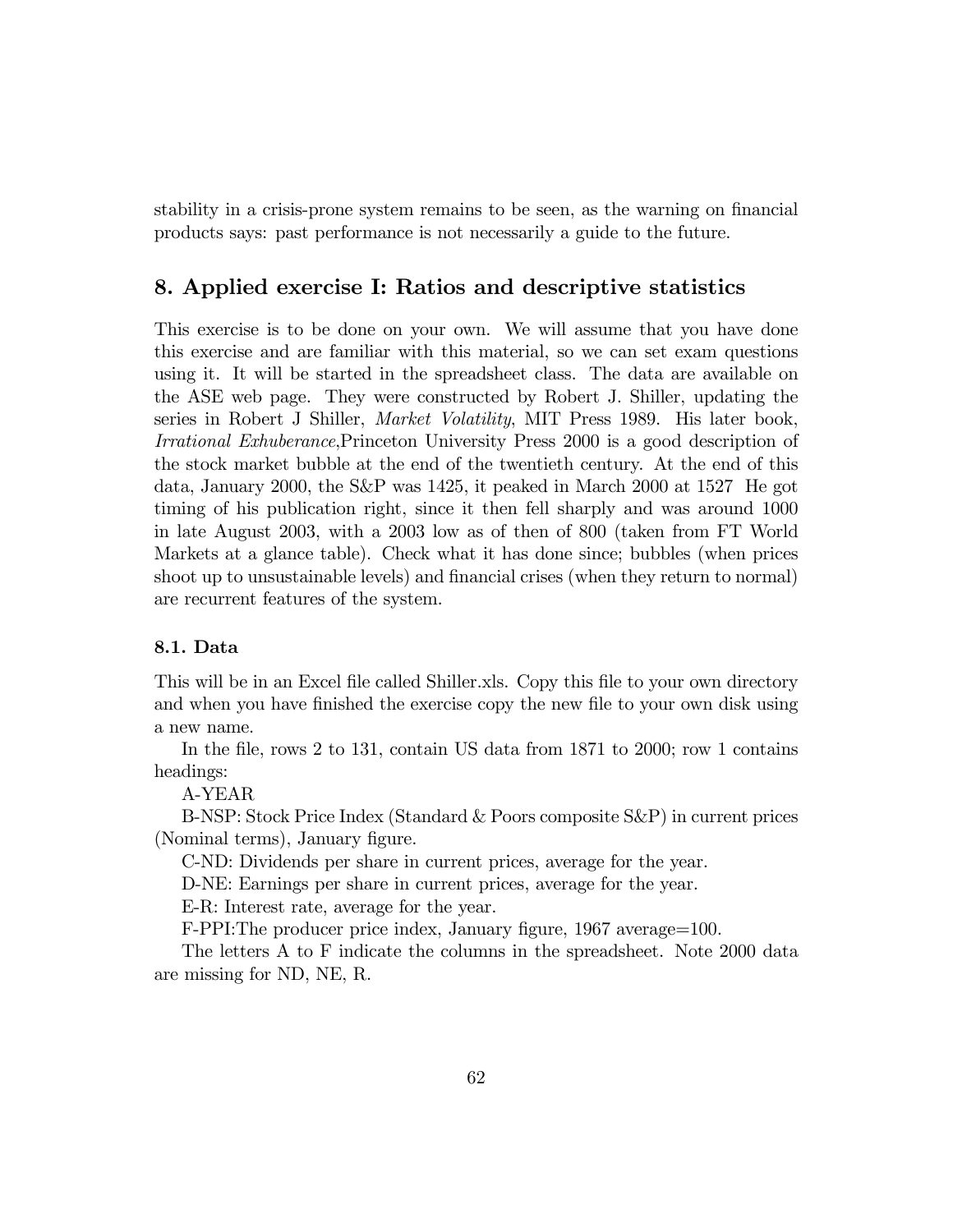#### 8.2. Transformations: ratios, growth rates, correcting for inflation, etc.

In column G construct the (backwards) Price Earnings Ratio. Type PER in cell G1 as a heading. Put  $=B3/D2$  in cell G3. Copy this down for the rest of the years ending in G131. The price earnings ratio is a measure of the underlying value of a share, how much you have to pay to buy a stream of earnings.

Highlight the data for PER over G3:G131. Use Chart wizard (on toolbar) and choose a line graph, top left sub-type, choose next and go to next. Comment on the picture. Can you identify the Stock Market Booms of the late 1920s and 1990s. What happened next in both cases? What other features of the data can you see?

In the same way, create the following new variables for the period 1872 to 1999, i.e. rows 3 to 130, with the variable name at the top:

H- Dividend Yield: DY (Type DY in cell H1 and type the formula  $=C3/B3$ in cell H3 and copy down)

I-Capital Gain: CG (type CG in I1) type the formula  $=(B4-B3)/B3$  in I3 and copy down

J-Inflation:INF= $(F4-F3)/F3$  type formula in J3

K-Real Return on equities: RRE=H3+I3-J3

L- Real Interest Rate  $\text{RIR} = \left(\text{E3}/100\right)$ -J3.

Notice that these are proportions, e.g. numbers like 0.05. This corresponds to 5%. Why do we subtract the rate of ináation to get the real return, whereas we would divide the stock price index by the price level to get the real stock price index? Why do we divide the interest rate by 100? Plot inflation. Notice how we have matched the dates, e.g. in defining inflation, we have had to take account of the fact that the price index is a January figure.

#### 8.3. Graphing Real Returns on Equities

We now want to analyse real return on equities (i.e. dividends plus capital gains less inflation) over the period 1872-1999 and compare it with the real interest rate. First we will do it graphically. Highlight K3:L130, click chart wizard, choose line graph and view real returns and the real interest rate. There is a lot of volatility from year to year in the RRE and the range is large: from about  $-0.5$  to  $+0.5$ . Over this period, you could have made or lost almost 50% of your investment in exceptional years. The real interest rate is much less volatile. Go to cell J132 type in mean, then K132 and type in  $=\text{AVERAGE}(\text{K3:K130})$ . Go to J 133 type in SD, then K133 and type in  $=\text{STDEV}(K3:K130)$ . Copy these two cells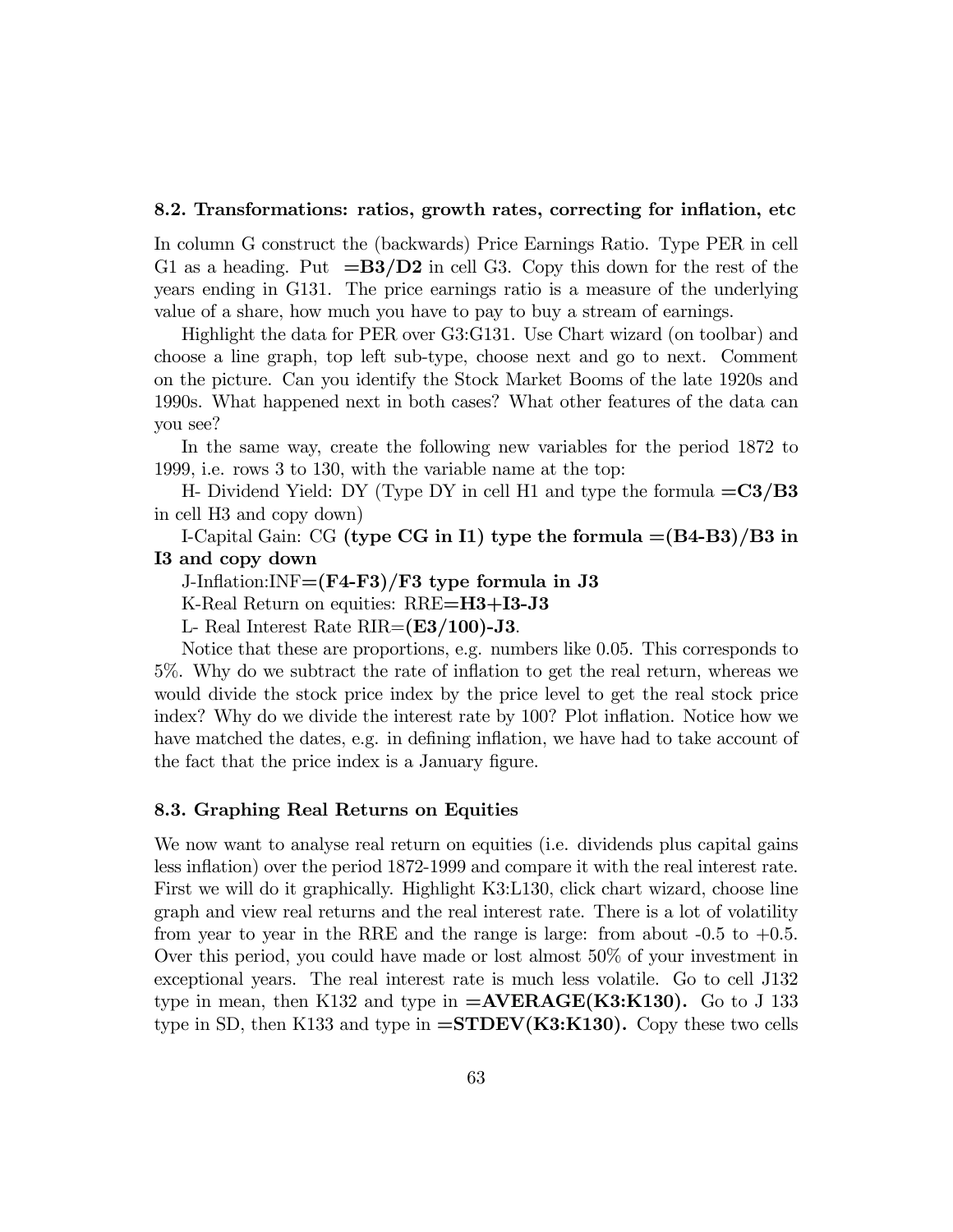to L132 and 133. You now have the mean (average) and the (unbiased estimate of) the standard deviation for the real return on equities and the real interest rate. The mean real return on equities is much higher than that from the interest rate. This is known as the equity premium. But the risk on equities, measured by the standard deviation, is also much higher. Calculate the average real return on equities, 1872-1990 and 1991-1999.

## 8.4. More Descriptive Statistics

We want to calculate descriptive statistics for the array K3:J130. Following the principles above construct the following table for RRE and RIR. Only the figures for RRE are given below.

| line |                 | K                       | <b>RRE</b> |
|------|-----------------|-------------------------|------------|
| 132  | Mean            | $=$ AVERAGE(RR)         | 0.088      |
| 133  | SD              | $=$ STDEV(RR)           | 0.184      |
| 134  | <b>MIN</b>      | $=$ QUARTILE(k3:k130,0) | $-0.448$   |
| 135  | $25\%$          | $=$ QUARTILE(k3:k130,1) | $-0.021$   |
| 136  | <b>MEDIAN</b>   | $=$ QUARTILE(k3:k130,2) | 0.091      |
| 137  | 75%             | $=$ QUARTILE(k3:k130,3) | 0.219      |
| 138  | <b>MAX</b>      | $=$ QUARTILE(k3:k130,4) | 0.514      |
| 139  | <b>SKEW</b>     | $=$ SKEW(k3:k130)       | $-0.389$   |
| 140  | <b>KURTOSIS</b> | $=$ KURT $(k3:k130)$    | 0.296      |

You can also use the descriptive statistics command in data analysis to get most of these.

## 8.5. Interpretation of spreadsheet summary statistics

Call the series  $y_t$ ,  $t = 1, 2, ..., T$ . Above we calculate the mean:

$$
\overline{y} = \sum_{i=1}^{T} y_i / T
$$

the unbiased 'sample' standard deviation, SD:

$$
s = \sqrt{\sum_{i=1}^{T} (y_t - \overline{y})^2 / (T - 1)}
$$

The amount  $T-1$  is known as the degrees of freedom.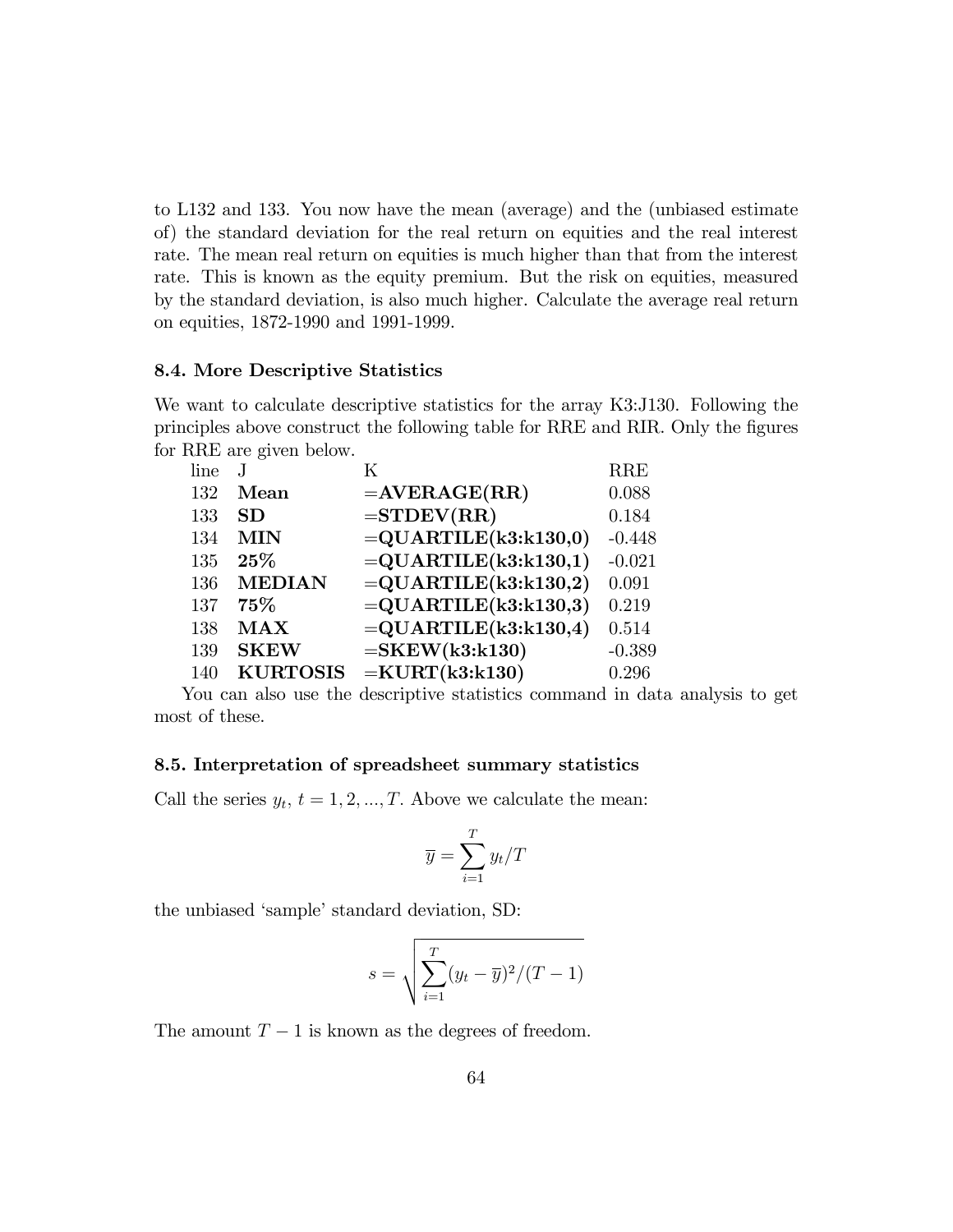Then we calculate the minimum value; the value which 25% of the observations lie below; the median, the value which 50% of the observations lie below; the value which  $75\%$  of the observations lie below; and the maximum. These are known as Quartiles. Excel also allows you to calculate percentiles: the value for which  $x\%$ lie below, for any x: Returns were negative in over 25% of the years. The median is very similar to the mean which suggests that the distribution is symmetric. The range of real returns is very large, between minus 50% and plus 50%.

The measure of skewness is roughly

$$
\frac{1}{n}\sum_{i=1}^T\left(\frac{(y_t-\overline{y})}{s}\right)^3.
$$

the standarised third moment. In fact Excel makes degrees of freedom adjustments, similar to the sample standard deviation above. If the distribution is symmetrical, the measure of skewness should be zero. In this case, it is pretty near zero.

The measure of (excess) kurtosis is roughly

$$
\frac{1}{n}\sum_{i=1}^{T}\left(\frac{(y_t-\overline{y})}{s}\right)^4-3.
$$

if the distribution is normal the expected value of the first term (the fourth standardised centred moment) is three, so values around zero indicate a roughly normal distribution. You can get exact definitions from HELP, STATISTICAL FUNC-TIONS, SKEW & KURT.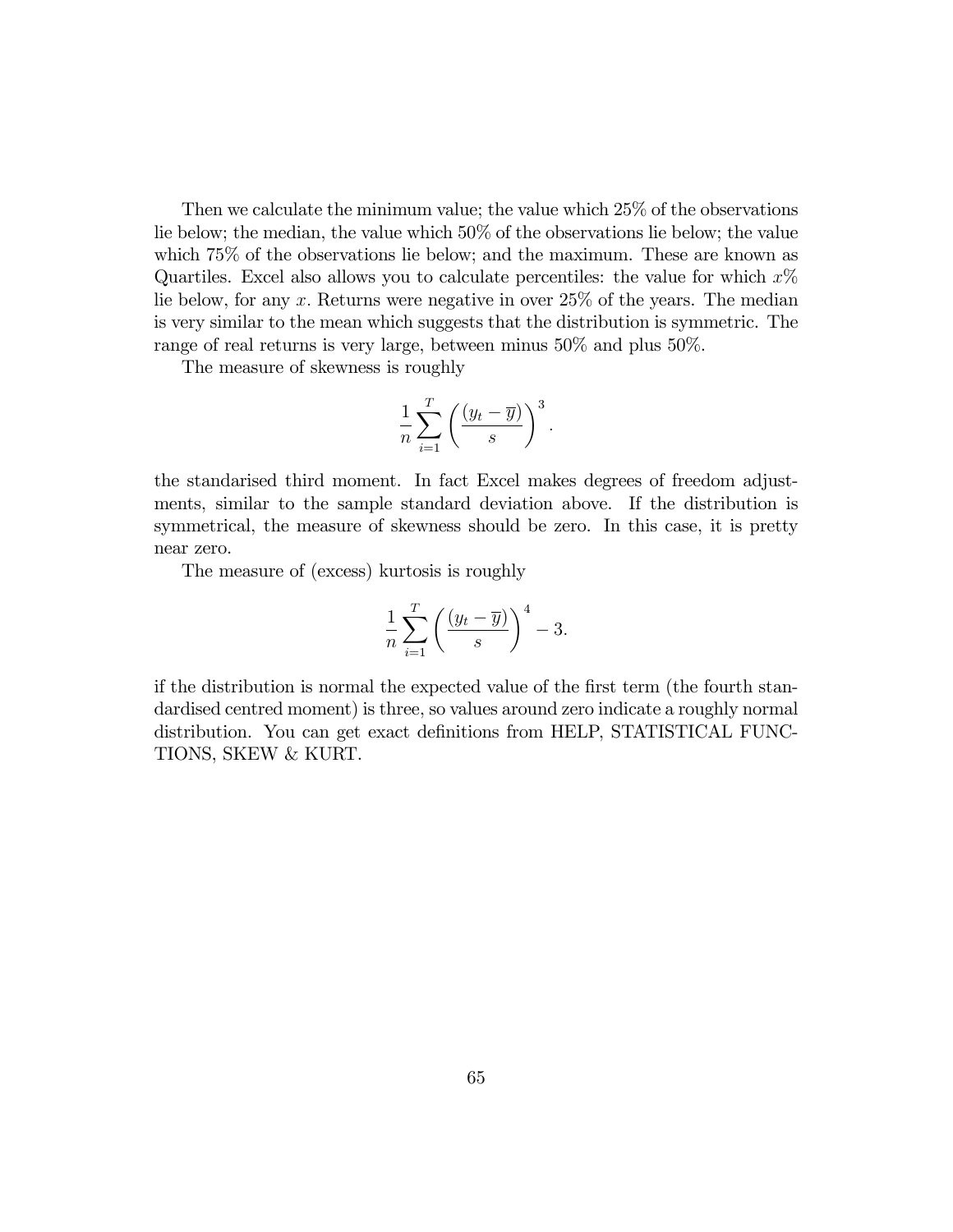# 9. Index Numbers

## 9.1. Introduction

Inflation, the growth rate of the price level, is measured by percentage change in a price index:

$$
INF_t = 100 * (P_t - P_{t-1})/P_{t-1} = 100 * \{(P_t/P_{t-1}) - 1\} \approx 100 * (\ln P_t - \ln P_{t-1})
$$

where  $P_t$  is a price index. There are a lot of different price indexes. In the past the Bank of England had a target for inflation in the Retail Price Index excluding mortgage interest payments (which go up when interest rates are raised) RPIX of 2.5%. In 2004 this was replaced by a 2% target for ináation in the Consumer Price Index, CPI. This was previously known as the Harmonised Index of Consumer Prices HICP, the type of index the European Central Bank uses. There are two main differences. One is in the method of construction. RPI uses arithmetic means, CPI uses geometric means. This difference makes the RPI run about  $0.5\%$ higher, hence the reduction in target from 2.5% to 2%. The other is that the CPI excludes housing. In August 2003 RPIX was 2.9%, CPI 1.3%, most of the difference accounted by the high rate of UK housing inflation, while in May 2009 the CPI was at  $+2.2\%$  and the RPI at  $-1.1\%$ , deflation, not inflation, because of falling house prices. The RPI and CPI measure consumer prices, the GDP deflator, another price index used in section 7.7, measures prices in the whole economy.

Distinguish between the price level and the rate of inflation. When the inflation rate falls, but is still positive, prices are still going up, just at a slower rate. If inflation is negative, prices are falling. Suppose the Price Index was 157 in 1995 and 163 in 1996, then the rate of ináation is 3.82%. Notice that this can also be expressed as a proportion, 0.0382. In many cases, we will calculate the growth rate by the change in the logarithm, which is very close to the proportionate change for small changes, e.g.  $< 0.1$ , i.e.10%. We usually work with natural logs to the base e, often denoted by LN rather than LOG, sometimes used just for base 10. Price indexes are arbitrarily set at 100, or 1, in some base year, so the indexes themselves cannot be compared across countries. The index can be used to compare growth relative to the base year if they all have the same base year, e.g. 1990=100 for all countries.

If the inflation rate rises from  $3\%$  to  $6\%$  it has risen by three percentage points. It has not risen by three percent, in fact it has risen by 100%. If something falls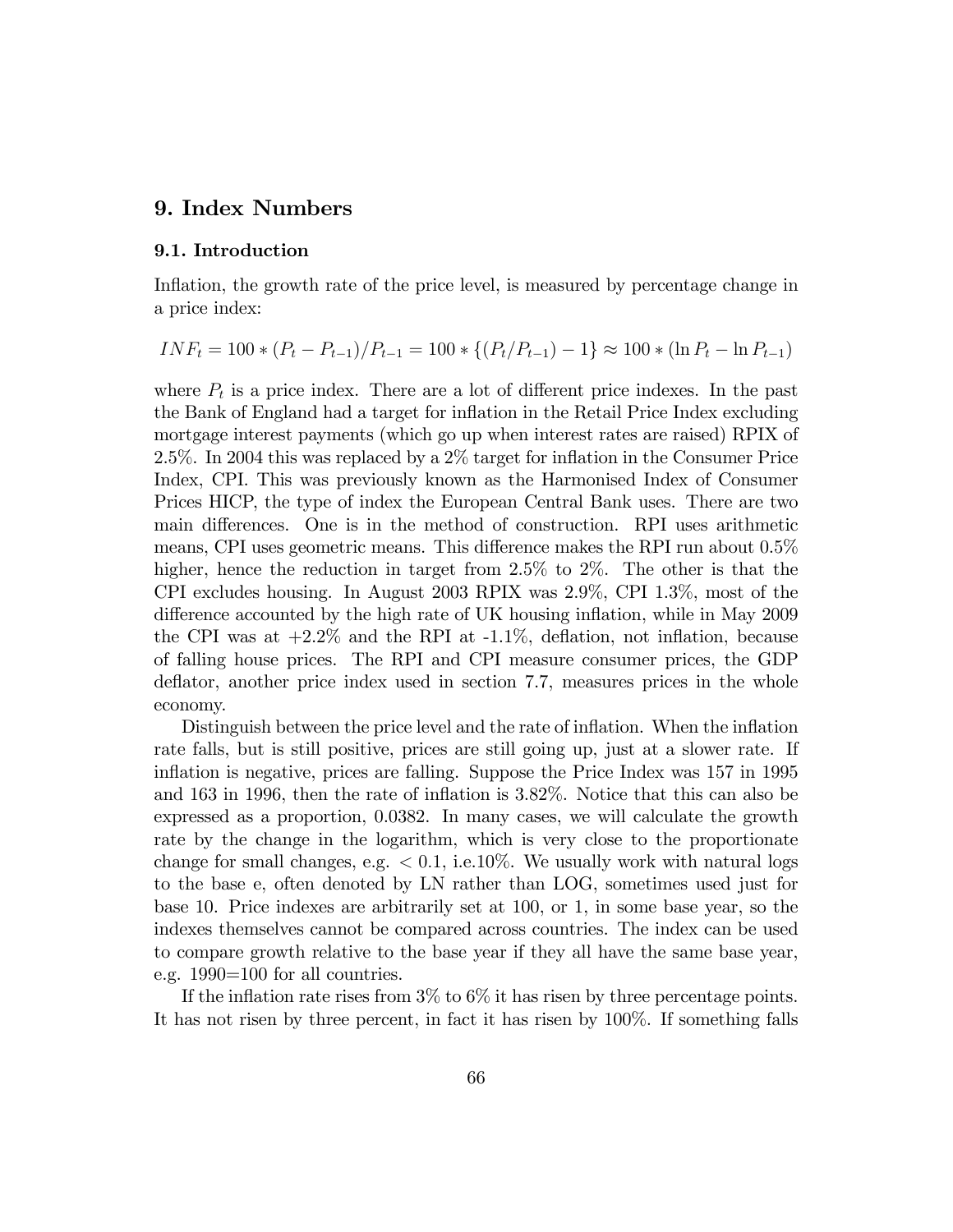by 50% and then rises by 50%, it does not get back to where it started. If you started at 100, it would fall to 50, then rise by 50% of 50, 25, to get to 75.

#### 9.2. Prices and Quantities, Real and nominal variables

Suppose that a firm buys 2 million barrels of oil in 2003 at \$35 a barrel and one million in 2004 at \$40 a barrel, we can denote the price in 2003 as  $P_t$ , and the price in 2004 as  $P_{t+1}$  both measured in dollars. Similarly the quantities are  $Q_t$  and  $Q_{t+1}$ , both measured in million barrels. Total expenditure on oil in each year is  $E_t = P_t Q_t$  and  $E_{t+1} = P_{t+1} Q_{t+1}$ , both measured in million dollars.

$$
\begin{array}{ccc}\nP_t & Q_t & E_t \\
t & 35 & 2 & 70 \\
t+1 & 40 & 1 & 40\n\end{array}
$$

The change in expenditure from \$70 $m$  to \$40 $m$ , reflects both a 14.3 $\%$  increase in price and a 50% fall in quantity. Notice that we need only two of the three pieces of information in the table for each year. Above knowing price and quantity we could work out expenditure. If we knew expenditure and quantity we could always work out price as  $P_t = E_t/Q_t$ . If we knew expenditure and price, we could work out quantity as  $Q_t = E_t/P_t$ .

Often we work with logarithms, where the proportionate change in expenditure can be decomposed into the sum of proportionate changes in price and quantity

$$
\Delta \ln E_t = \ln E_t - \ln E_{t-1}
$$
  
=  $(\ln P_t + \ln Q_t) - (\ln P_{t-1} + \ln Q_{t-1})$   
=  $(\ln P_t - \ln P_{t-1}) + (\ln Q_t - \ln Q_{t-1})$   
=  $\Delta \ln P_t + \Delta \ln Q_t$ 

Notice that the formulae would be more complicated if we worked with the original values

$$
\Delta E_t = P_t Q_t - P_{t-1} Q_{t-1}
$$
  
=  $(P_{t-1} + \Delta P_t)(Q_{t-1} + \Delta Q_t) - P_{t-1} Q_{t-1}$   
=  $P_{t-1} Q_{t-1} + P_{t-1} \Delta Q_{t-1} + Q_{t-1} \Delta P_{t-1} + \Delta P_{t-1} \Delta Q_{t-1} - P_{t-1} Q_{t-1}$   
=  $P_{t-1} \Delta Q_{t-1} + Q_{t-1} \Delta P_{t-1} + \Delta P_{t-1} \Delta Q_{t-1}.$ 

The change in quantity measured at last years prices, plus the change in prices measured at last years quantities plus an interaction term. The easiest way to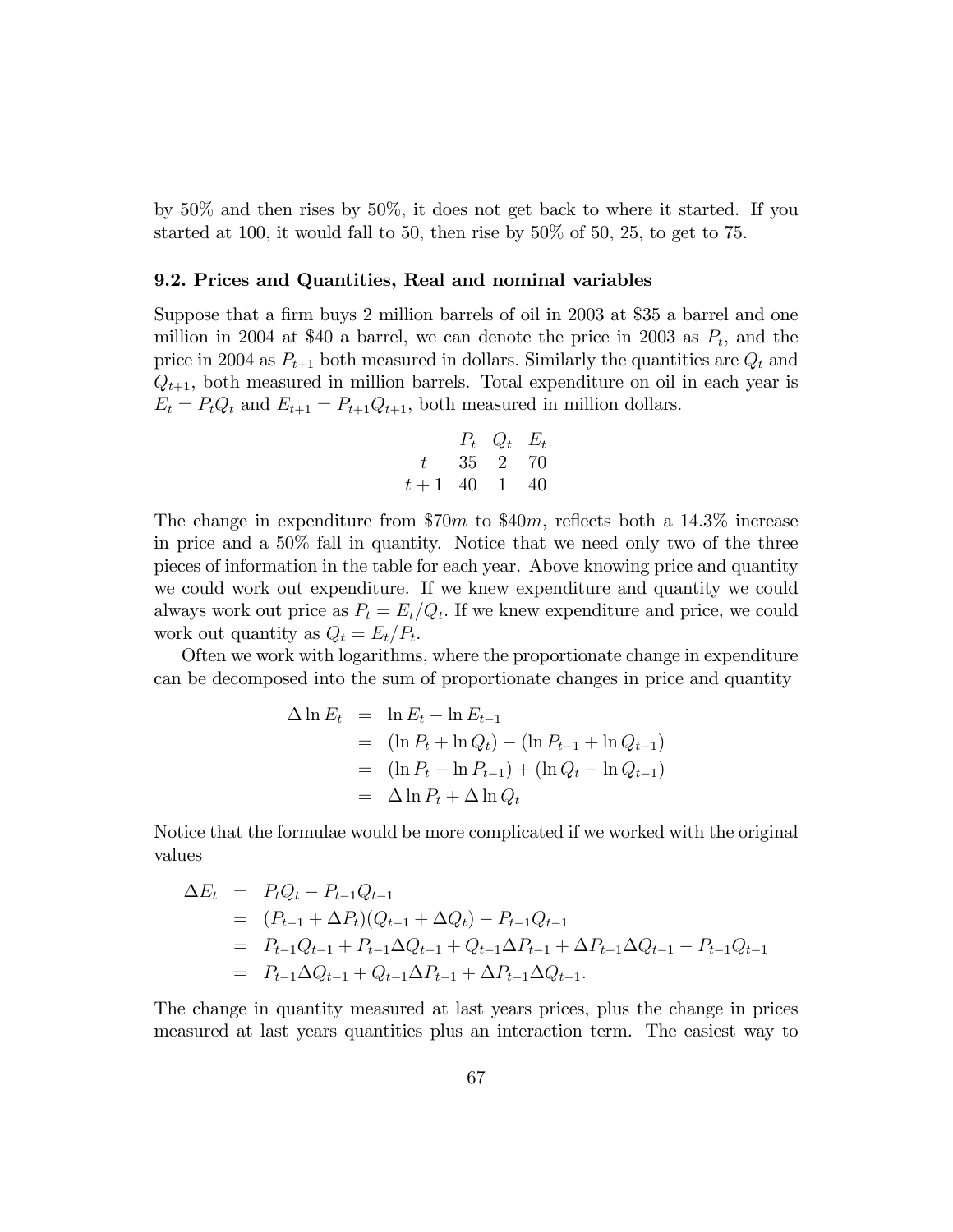present this is on a graph with price and quantity on the two axes. Revenue is then the area of the rectangle, price times quantity. Draw the two rectangles for years t and  $t-1$ . The difference between their areas will be made up of the three components of the final equation.

Most of the time, we are not dealing with a single good, but with aggregates of goods, so that total expenditure is the sum of the prices times the quantities of the different goods,  $i = 1, 2, ..., N$  whose prices and quantities change over time.

$$
E_t = \sum_{i=1}^n p_{it} q_{it}.
$$

This is like your supermarket receipt for one week, it lists how much of each item bought at each price and the total spent. To provide a measure of quantity, we hold prices constant at some base year, 0, say 2000 and then our quantity or constant price measure is

$$
Q_t = \sum_{i=1}^n p_{i0} q_{it}.
$$

Monetary series can be either in nominal terms (in the current prices of the time, like expenditures) or in real terms (in the constant prices of some base year to correct for ináation, to measure quantities). To convert a nominal series into a real series it is divided by a price index. So if we call nominal GDP  $E_t$  and real GDP  $Q_t$ , and the price index  $P_t$  then  $E_t = P_t Q_t$ . So given data on nominal (current price) GDP and a price index we can calculate real (constant price) GDP as  $Q_t = Y_t/P_t$ , where  $P_t$  is the value of a price index. Alternatively if we have data on current price (nominal) and constant price (real) GDP, we can calculate the price index (usually called the implicit deáator) as the ratio of the current to constant price series:  $P_t = Y_t/Q_t$ .

Most statistical sources only give two of the three of the possible series, nominal, real, price, assuming (somewhat implausibly) that users will know how to calculate the third from the other two.

## 9.3. Price Indexes

Suppose we wish to measure how the prices of a set of goods,  $i = 1, 2, ..., N$  have moved over time,  $t = 0, 1, 2, ..., T$ , (e.g. 1990,1991,1992). We observe the prices,  $p_{it}$  and quantities,  $q_{it}$  of each good in each year. Total expenditure on all goods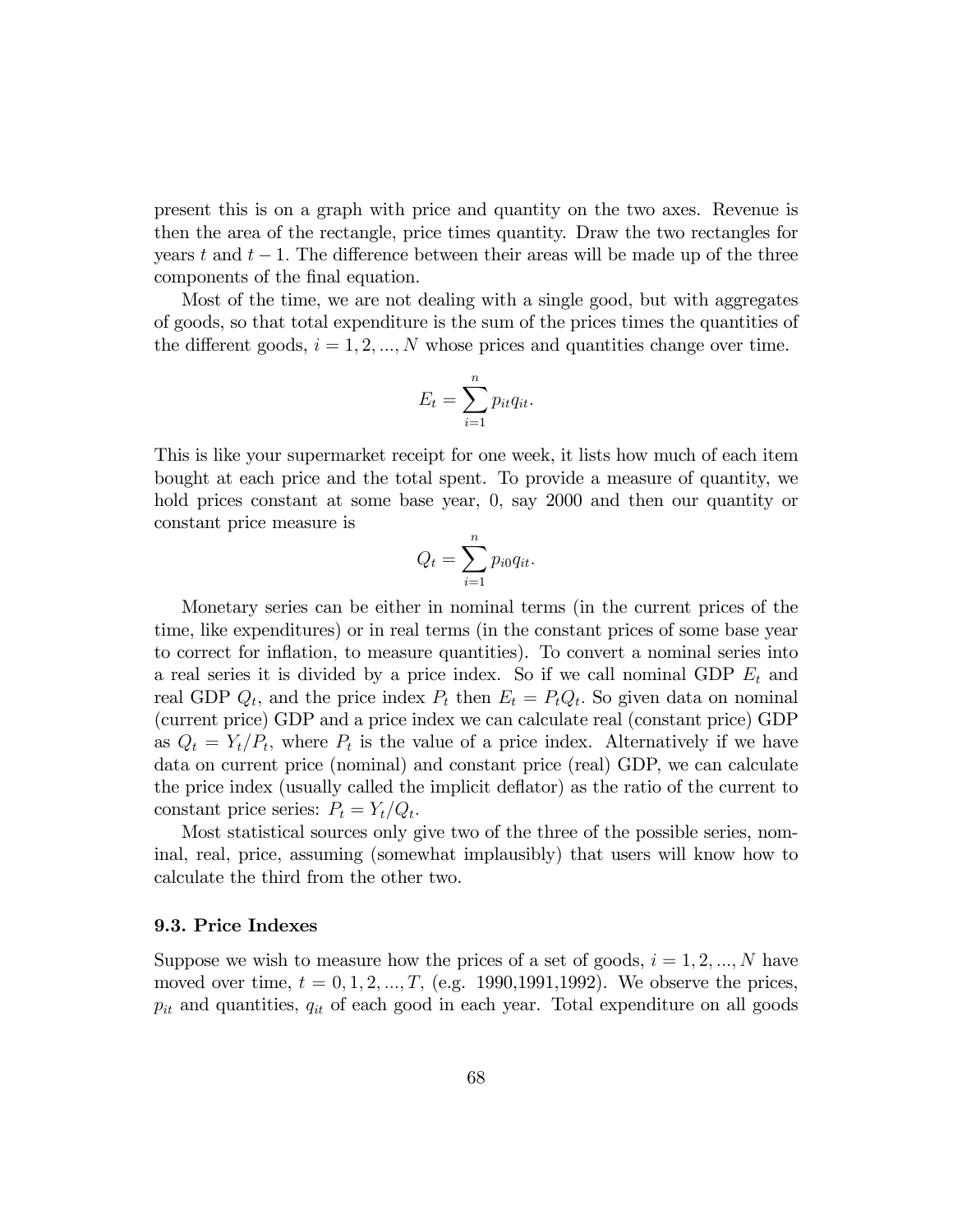in year t, e.g. current price GDP, is  $E_t = \sum_{i=1}^{N} p_{it} q_{it}$ . We could also express this as an index, relative to its value in some base year:

$$
E_t^I = \frac{\sum_{i=1}^{N} p_{it} q_{it}}{\sum_{i=1}^{N} p_{i0} q_{i0}}
$$

here the index would be 1 in the base year, usually they are all multiplied by 100 to make them 100 in the base year. If the base is 100, then  $E_t^I - 100$  gives the percentage change between the base year and year t. Index numbers are 'unit free'. This is an expenditure index.

A constant price series would measure quantities all evaluated in the same base year prices. Suppose we used year zero, then the constant price measure of quantity would be

$$
Q_t = \sum_{i=1}^N p_{i0} q_{it}.
$$

Constant price GDP was a measure of this form, where the base year was changed every five years or so. Recently this fixed base approach has been relaced by a moving base called a chain-weighted measure.

We can construct a price index as the ratio of the expenditure series to the constant price series (in the case of GDP, this would be called the GDP deflator)

$$
P_t^1 = \frac{E_t}{Q_t} = \frac{\sum_{i=1}^N p_{it} q_{it}}{\sum_{i=1}^N p_{i0} q_{it}}.
$$

It measures prices in year t relative to prices in year zero, using quantities in year t as weights. Where  $t = 0$ ,  $P_t^1 = 1$ . The index always equals 1 (or 100) in its base year. This is a price index.

We could also use quantities in year zero as weights, and this would give a different price index.

$$
P_t^2 = \frac{\sum_{i=1}^N p_{it} q_{i0}}{\sum_{i=1}^N p_{i0} q_{i0}}.
$$

Notice that these will give different measures of the price change over the period 0 to t. In particular, for goods that go up (down) in price, quantities in year t are likely to be lower (higher) than in year 0. Indexes that use beginning of the period values as weights are called Laspeyres indexes, those that use end of period values are called Paasche indexes. There are a range of other ways we could calculate price indexes; chain indexes use moving weights. Apart from the problem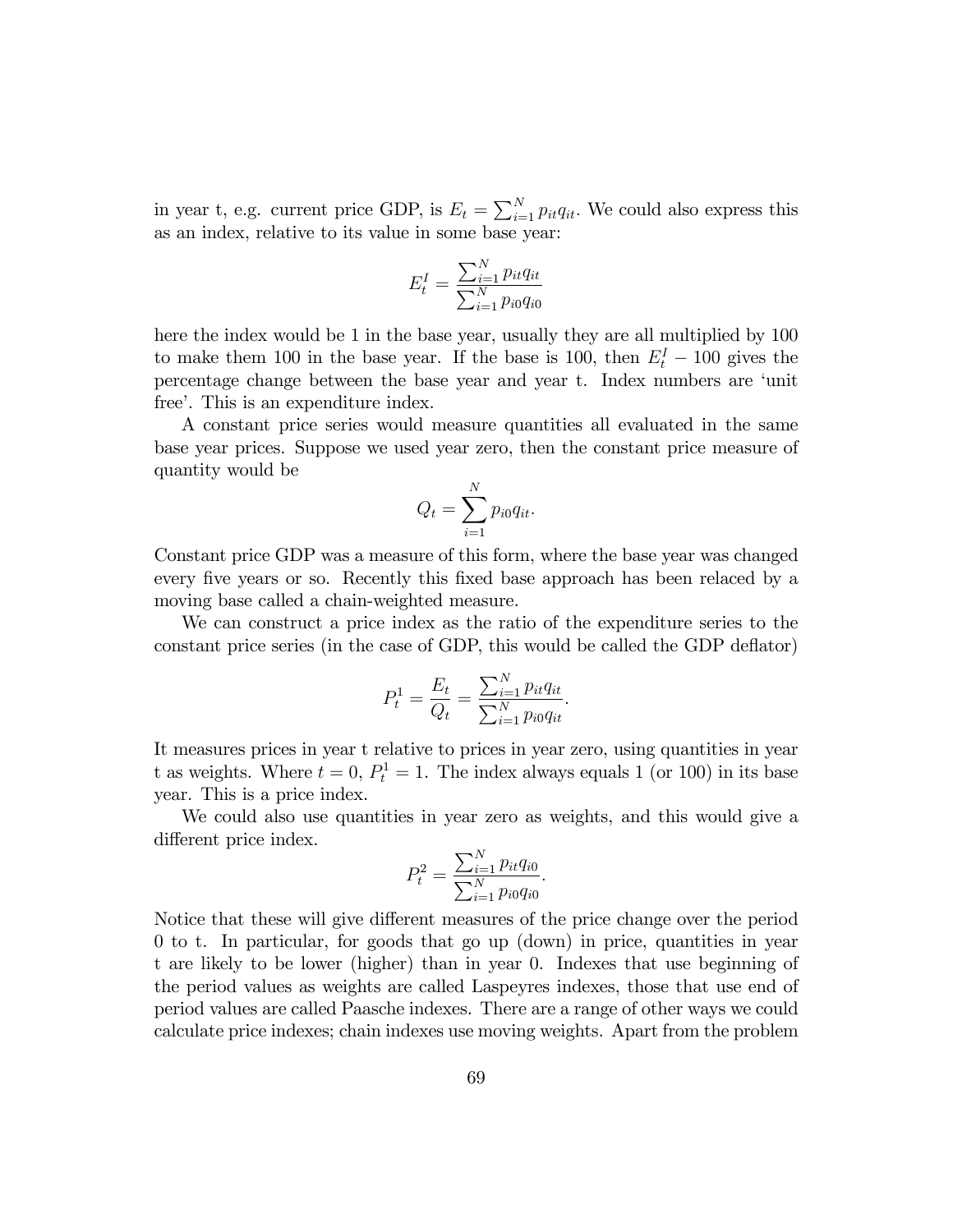of choosing an appropriate formula, there are also problems of measurement; in particular, measuring the quantities of services supplied, accounting for quality change and the introduction of new goods. Barrow Chapter 2 discusses index numbers.

You will often find that you have overlapping data. For instance, one edition of your source gives a current price series and a constant price series in 1980 prices for 1980 to 1990; the second gives you a current price series and a constant price series in 1985 prices for 1985 to 1995. This raises two problems. Firstly the current price series may have been revised. Use the later data where it is available and the earlier data where it is not. Secondly, you have to convert the data to a common price basis. To convert them, calculate the ratio in 1985 (the earliest year of the later source) of the 1985 constant price series to the 1980 constant price series; then multiply the earlier 1980 price series by this ratio to convert the 1980 constant price series to 1985 constant prices. If the two estimates of the current price series for 1985 were very different, you would also have to adjust for the ratio of the current price series.

### 9.3.1. Example Substitution

In 2000 a company bought 10 computers at £2000 each and 20 software licenses at £1000 each. In 2001 it bought 20 computers at £1000 each and 10 software licenses at £2000 each.

(a) What were its total computing costs in each year?

(b) What would have been its total computing costs in each year (i) if it had bought the 2000 quantities (ii) if it had bought the 2001 quantities?

 $(c)$  Use the estimates in  $(b)$  to calculate two measures of inflation  $(i)$  using 2000 quantities as weights and (ii) using 2001 quantities as weights.

(d) Comment on your results.

# Answer

This example is a little extreme to indicate the effects substitution can have on the measurement of inflation.

(a) Total expenditure was £40,000 in both years:  $2000=(10\times2000+20\times1000)$ ;  $2001 = (20 \times 1000 + 10 \times 2000).$ 

(b) (i) Using 2000 quantitities and 2000 prices, expenditure in 2000 would have been £ 40,000, which it was. Using 2000 quantities and 2001 prices expenditures in 2001 would have been  $(10 \times 1000 + 20 \times 2000) = 50,000$  (ii) Similarly using 2001 quantities, 2000=50,000 and 2001=40,000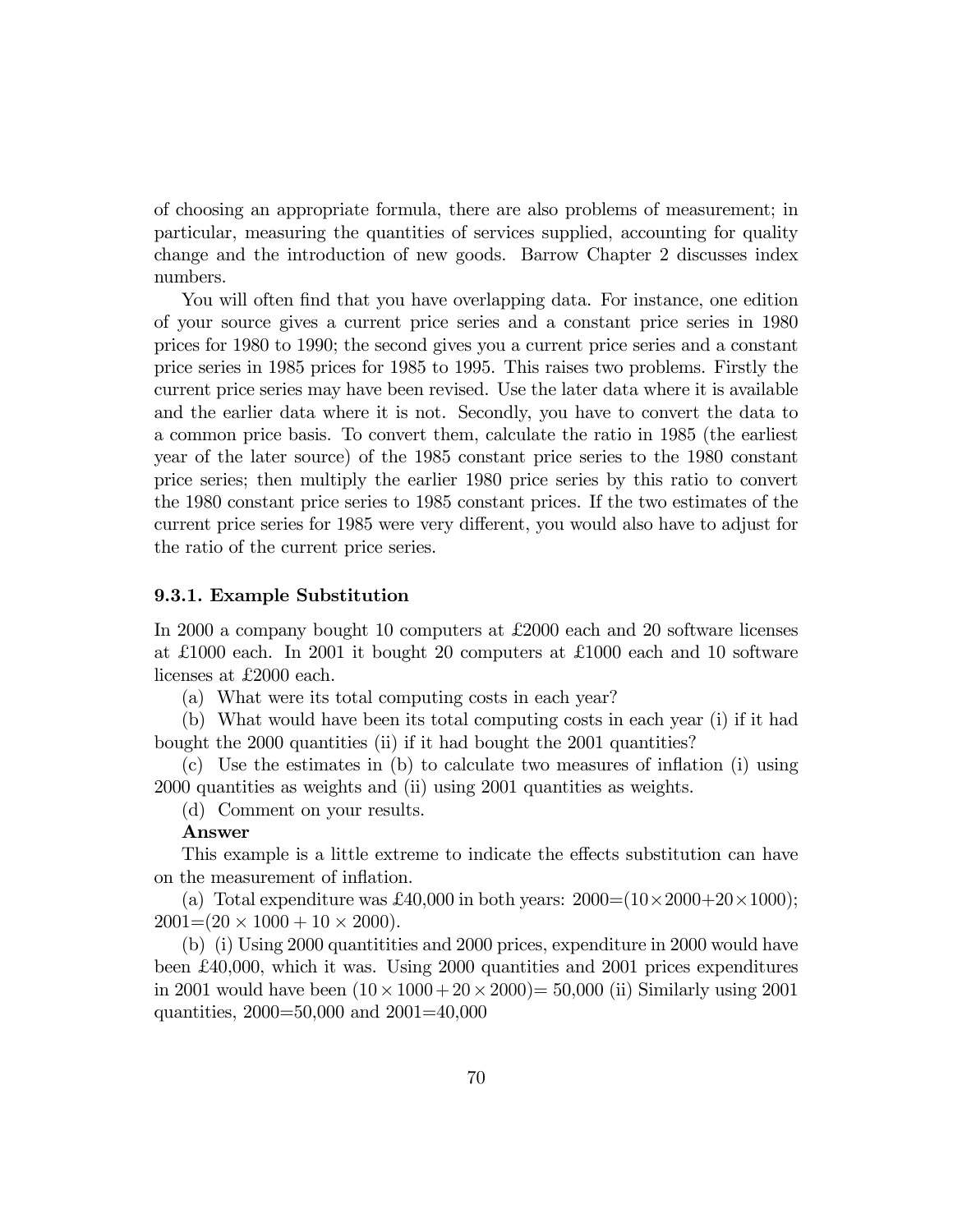(c) Using 2000 quantities as weights inflation is  $25\% = 100(50,000/40,000-1)$ , using 2001 quantities as weights inflation is  $-20\% = 100(40,000/50,000-1)$ .

(d) Because of demand responses to price (the Örm bought more hardware which had fallen in price and less software which had risen in price), base weighted measures tend to overestimate inflation  $(+25%)$  and terminal weighted measures tend to underestimate it  $(-20\%)$ . The truth lies somewhere in between.

#### 9.3.2. Example House Prices

There are a number of different indexes of house-prices, which can show very different trends. A major difference is the stage of the transaction at which they measure the price. Some measure the asking price of houses put on the market. This provides early information, but they may sell for more or less than the initial asking price. The Building Society series are based on mortgage approvals, again this may not reflect the final price and about  $25\%$  of houses are paid for in cash and are not captured in these series since their purchase does not require a mortgage. Other series use surveys of completions (when the sale is completed). The Land Registry figure is based on when the transaction is registered, and covers the final price for all housing transactions. The gap between the house being put on the market and the transaction registered can be over six months. The indexes also differ in (a) whether they adjust for the mix of transactions; in unadjusted series average price will jump if there is the sale of a very expensive house (b) how often they are published and how long it takes to publish the data (c) whether they are seasonally adjusted. House prices are usually compared to average earnings, with a normal 20th century UK ratio about 3.5. In the 21st century the ratio rose higher than any previous peak, before dropping back.

#### 9.3.3. Example Stock market indexes

See section 8 for the measurement of the returns on equities using the Standard & Poors (S&P) index. Here we will consider the measurement of average market return.

The most obvious definition of the value of the stock market is the total value of all the stocks quoted (the sum over firms of the price per share times the number of shares issued by the firm)  $\sum_{i=1}^{N} V_{it}$ , where there are N firms, with values  $V_{it}$ . This is scaled by the value in some base year to construct an index. This is how the S&P 500 is calculated. On this measure between  $t = 0$ , (31/3/00) and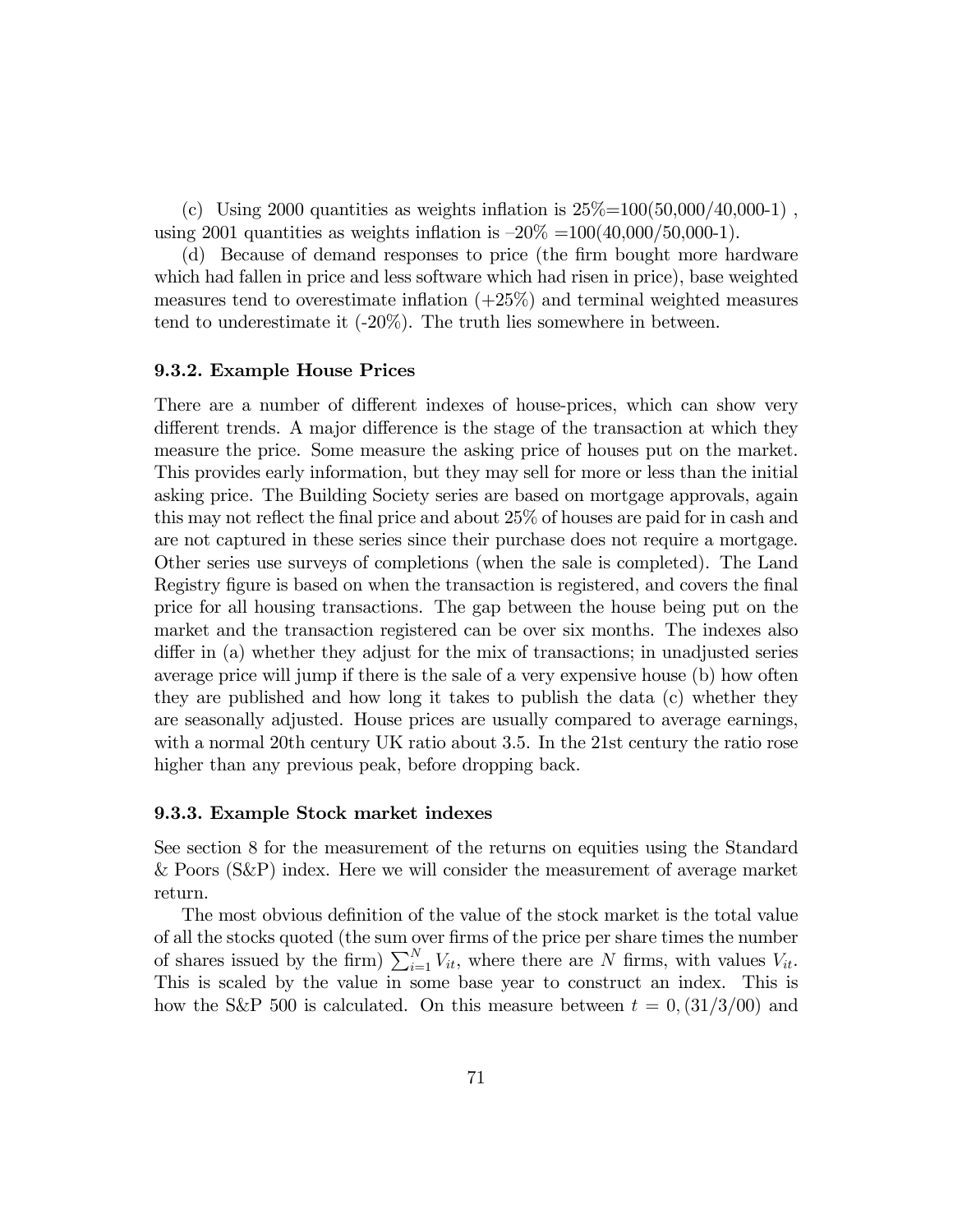$t = T$ ,  $\left(\frac{31}{7}\right)$  the S&P index fell 30.5%:

$$
R_1 = \frac{\sum_{i=1}^{N} V_{iT} - \sum_{i=1}^{N} V_{i0}}{\sum_{i=1}^{N} V_{i0}} = -0.305.
$$

An alternative measure is to take the average of the returns on the individual stocks:

$$
R_2 = \sum_{i=1}^{N} \left( \frac{V_{iT} - V_{i0}}{V_{i0}} \right) / N = 0.12.
$$

Over the same period this measure shows an increase of 12%. A third measure, using a geometric average shows a fall of 18% (New York Times 31/8/03 B6).

 $R_2$  is an equally weighted average of the individual stock's returns,  $R_1$  is weighted by their size. To see this note that

$$
1 + R_1 = \frac{\sum_{i=1}^{N} V_{iT}}{\sum_{i=1}^{N} V_{i0}} = \sum_{i=1}^{N} \left[ \frac{V_{iO}}{\sum_{i=1}^{N} V_{i0}} \right] \frac{V_{iT}}{V_{i0}}
$$

where the terms in  $\left[.. \right]$  are the weights, the share of the market accounted for by firm i, in the base year. In  $1 + R_2$  each of the weights is just  $1/N$ .

Most indexes are weighted by market capitalisation, but other forms of weighting are becoming more widespread, e.g. 'fundamental indices', which use measures like the firms revenues.

#### 9.3.4. Example Index linked weapons contracts

Weapons procurement contracts often cover long periods, because it takes many years to develop and get them into production. Eurofighter/Typhoon, which only entered service in 2004, was started in the early 1980s. In such contracts it is common to link the agreed price to inflation, the issue then becomes which index to use. On the EH101 helicopter, the prime contractor, IBM at the time proposed a simple materials and fuels index (essentially an output price index). The UK Ministry of Defence insisted on the use of a combined costs index reflecting input costs including labour. Because of productivity growth output price indexes grow more slowly than input cost indexes. The National Audit Office, in its report Accounting for Inflation in Defence Procurement, para 2.25, December 1993, calculated that had the MOD used the index suggested by IBM, rather than the one it had insisted on, it could have saved itself £95 million or about  $6\%$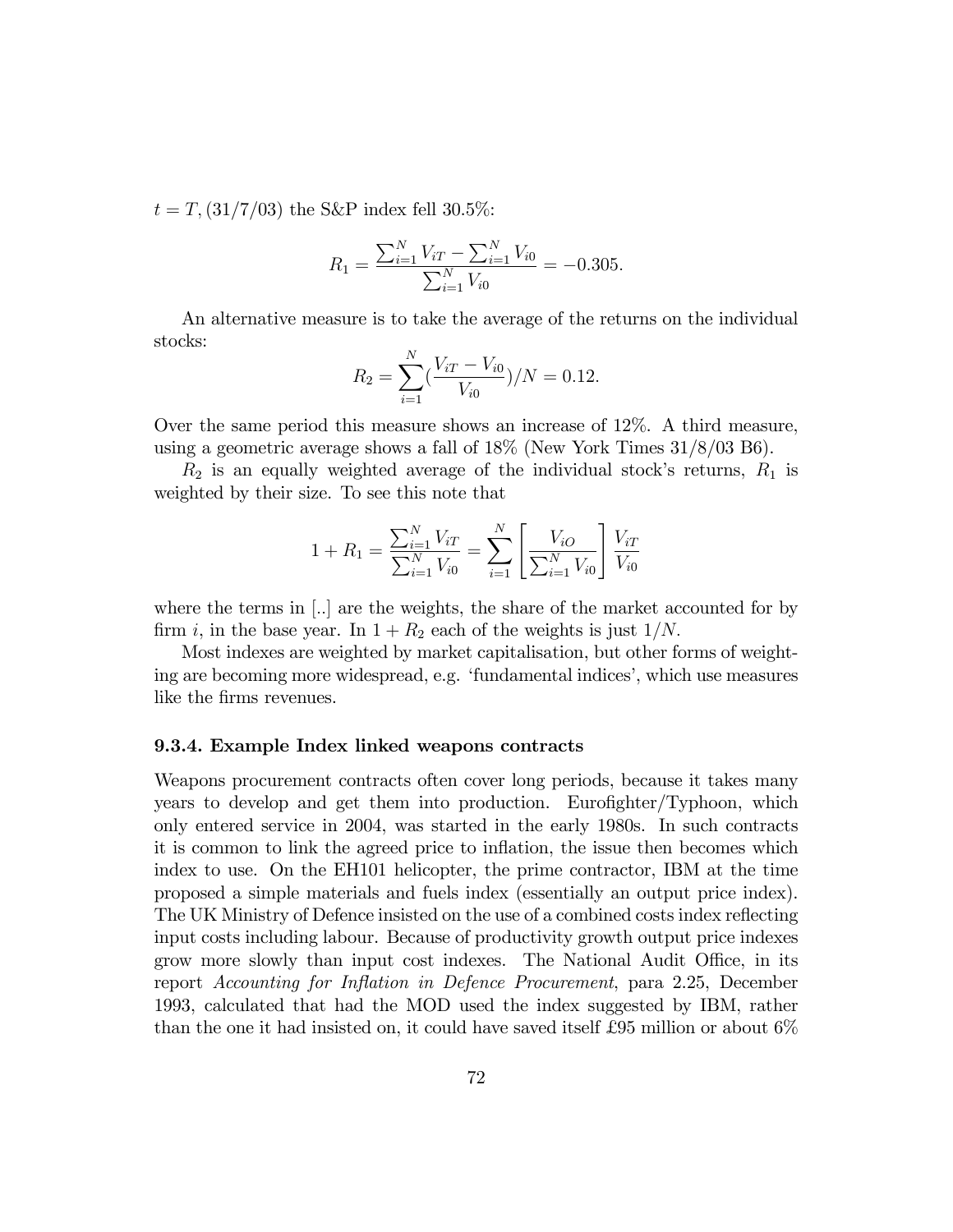of the contract price over the lifetime of the contract. This particular over-spend got very little publicity because most journalists and MPs tend to fall asleep once index numbers are mentioned.

To see the relation between prices and wages, write the total value of sales (price times quantity) as a markup on labour costs, wages times number employed

$$
P_t Q_t = (1 + \mu) W_t E_t
$$

prices are then a mark-up on unit labour costs

$$
P_t = (1 + \mu)W_t E_t/Q_t
$$

and noting that productivity is output per worker  $Q_t/E_t$ 

$$
\ln P_t = \ln(1+\mu) + \ln W_t - \ln(Q_t/E_t)
$$

so if mark-ups are constant, output price inflation is the rate of growth of wages minus the rate of growth of productivity:

$$
\Delta \ln P_t = \Delta \ln W_t - \Delta \ln (Q_t/E_t)
$$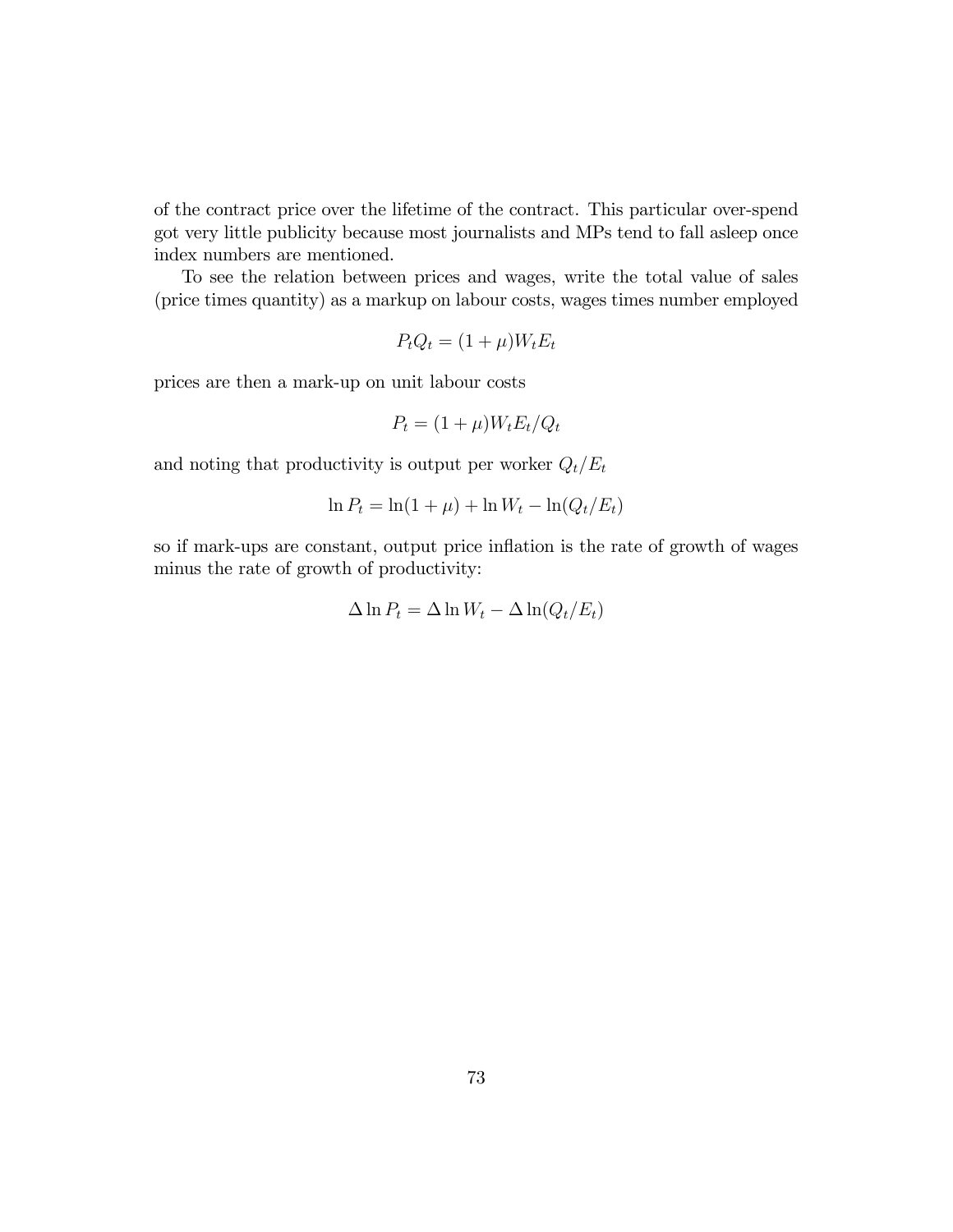## 10. Probability

#### 10.1. Introduction

We need to analyse cases where we do not know what is going to happen: where there are risks, randomness, chances, hazards, gambles, etc. Probabilities provide a way of doing this. Some distinguish between (a) risk: the future is unknown but you can assign probabilities to the set of possible events that may happen; (b) uncertainty: you know the set of possible events but cannot assign probabilities to them; and (c) unawareness where you cannot even describe the set of possible events, what US Defense Secretary Donald Rumsfeld called the unknown unknowns, the things you do not even know that you do not know about. People seem to have difficulty with probabilities and it is a relatively recent branch of mathematics, Nobody seems to have regarded probabilities as things that could be calculated before about 1650 (after calculus) and the axiomatic foundations of probability theory were only provided in the 1930s by the Russian Mathematician Kolmogorov.

Probabilities are numbers between zero and one, which represent the chance of an event happening. Barrow chapter 2 discusses them. If an event is certain to happen, it has probability one; if an event is certain not to happen, it has probability zero. It is said that only death and taxes are certain, everything else is uncertain. Probabilities can either represent degrees of belief, or be based on relative frequency, the proportion of times an event happens. So if in past horse races the favourite (the horse with the highest probability, the shortest odds o§ered by bookmakers) won a quarter of the time, you might say the probability of the favourite winning was 0.25; this is a relative frequency estimate. Alternatively you could look at a particular future race, study the history (form) of the horses and guess the probability of the favourite in that race winning, this is a degree of belief estimate. You bet on the favourite if your estimate of the probability of the favourite winning is greater than the bookmakers estimate, expressed in the odds o§ered; the odds are the ratio of the probability to one minus the probability. There is a large literature on the economics and statistics of betting. Notice that although the probabilities of the possible events should add up to one (it is certain that some horse will win the race), the implied probabilities in the odds offered by bookmakers do not. That is how they make money on average. There are also systematic biases. For instance, the probability of the favourite winning is usually slightly better than the bookmaker's odds suggest and the the probability of an outsider slightly worse. This favourite-longshot bias has been noted for over 60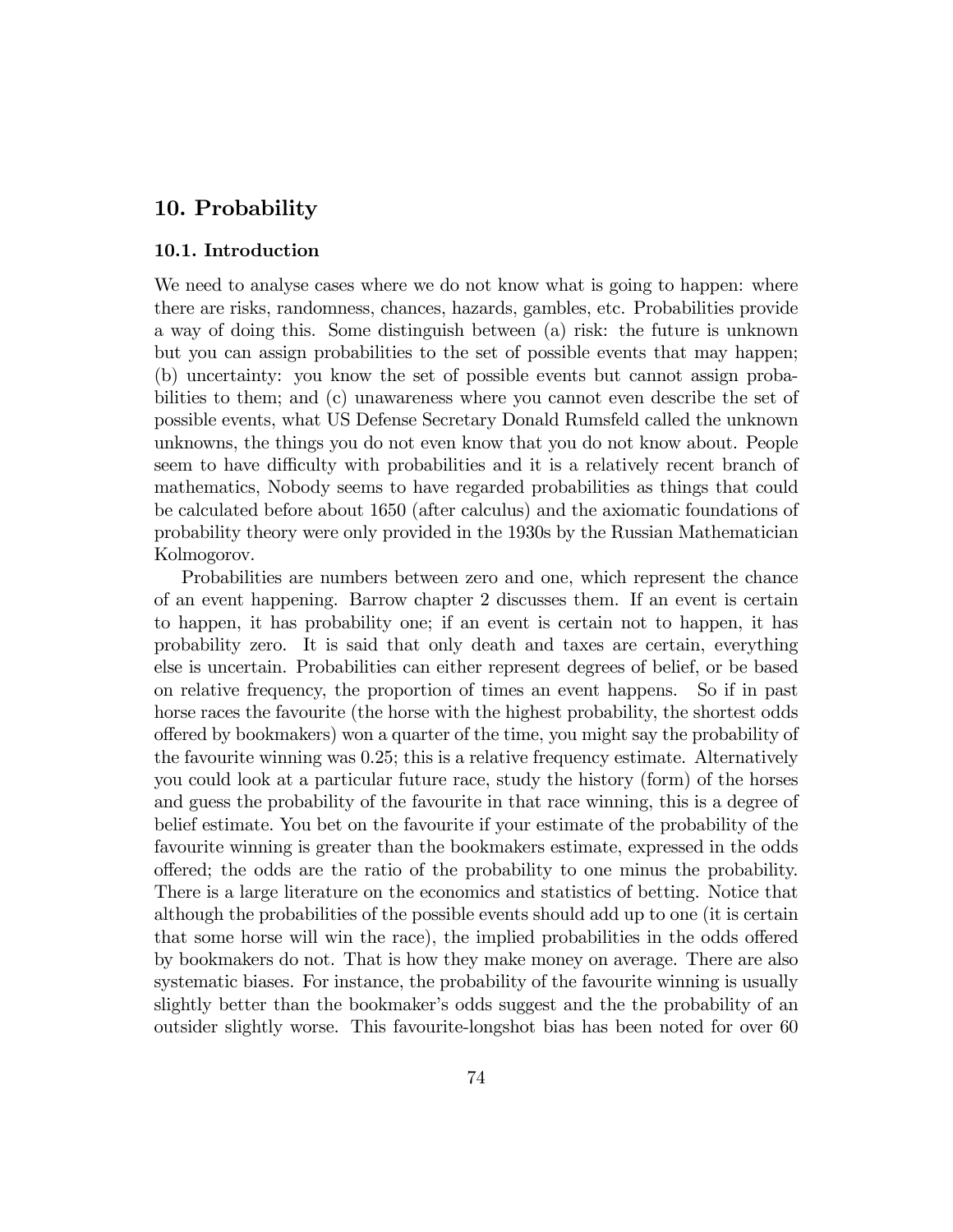years in a variety of horse-races, but its explanation is still subject to dispute.

If you throw a dice (one dice is sometimes known as a die) there are six possible outcomes, 1 to 6, and if the die is fair each outcome has an equal chance; so the probability of any particular number is  $1/6$ . On one throw you can only get one number, so the probability of getting both a 3 and a 4 on a single throw is zero, it cannot happen. Events which cannot both happen (where the probability of both happening is zero) are said to be mutually exclusive. For mutually exclusive events, the probability of one or the other happening is just the sum of their probabilities, so the probability of getting either a 3 or a 4 on one throw of a dice is  $1/6+1/6=2/6=1/3$ .

Suppose two people, say A and B, each throw a dice the number B gets is independent of the number A gets. The result of  $A$ 's throw does not influence B's throw. The probability of two independent events happening is the product of their probabilities. So the probability of both A and B getting a 3 is  $1/6 \times 1/6 =$  $1/36$ . There are 36 (6<sup>2</sup>) possible outcomes and each are equally likely. The 36 outcomes are shown in the grid below, with the six cases where A and B get an equal score shown in bold. So there is a probability of  $6/36 = 1/6$  of a draw. We can also use the grid to estimate the probability of A getting a higher score than B. These events correspond to the 15 events above the diagonal, so the probability of A winning is  $15/36 = 5/12$ ; the probability of B winning is also  $5/12$  and the probability of them getting an equal score, is  $1/6 = 2/12$ . Notice the 3 events (A wins, B wins, a draw) are mutually exclusive and their probabilities sum to one,  $12/12$ .

|    |                  | $1\quad 2\quad 3\quad 4\quad 5\quad 6$ |  |                  |
|----|------------------|----------------------------------------|--|------------------|
| 1  |                  | $\mathbf{x}$ x x x x                   |  | $\boldsymbol{x}$ |
|    |                  | 2 $x \times x \times x$                |  | $\boldsymbol{x}$ |
|    |                  | $3 \quad x \quad x \quad x \quad x$    |  | $\boldsymbol{x}$ |
| 4  |                  | $x \quad x \quad x \quad x$            |  | $\boldsymbol{x}$ |
| 5. |                  | $x \quad x \quad x \quad x \quad x$    |  |                  |
|    | $\boldsymbol{x}$ | $x \quad x \quad x$                    |  | $\mathbf x$      |

When events are not mutually exclusive, one has to allow for the probability of both events happening. This seems to have been first pointed out by Bernouilli in his Ars cojectandi in 1713, with a gruesome example. "If two persons sentenced to death are ordered to throw dice under the condition that the one who gets the smaller number of points will be executed, while he who gets the larger number will be spared, and both will be spared if the number of points are the same,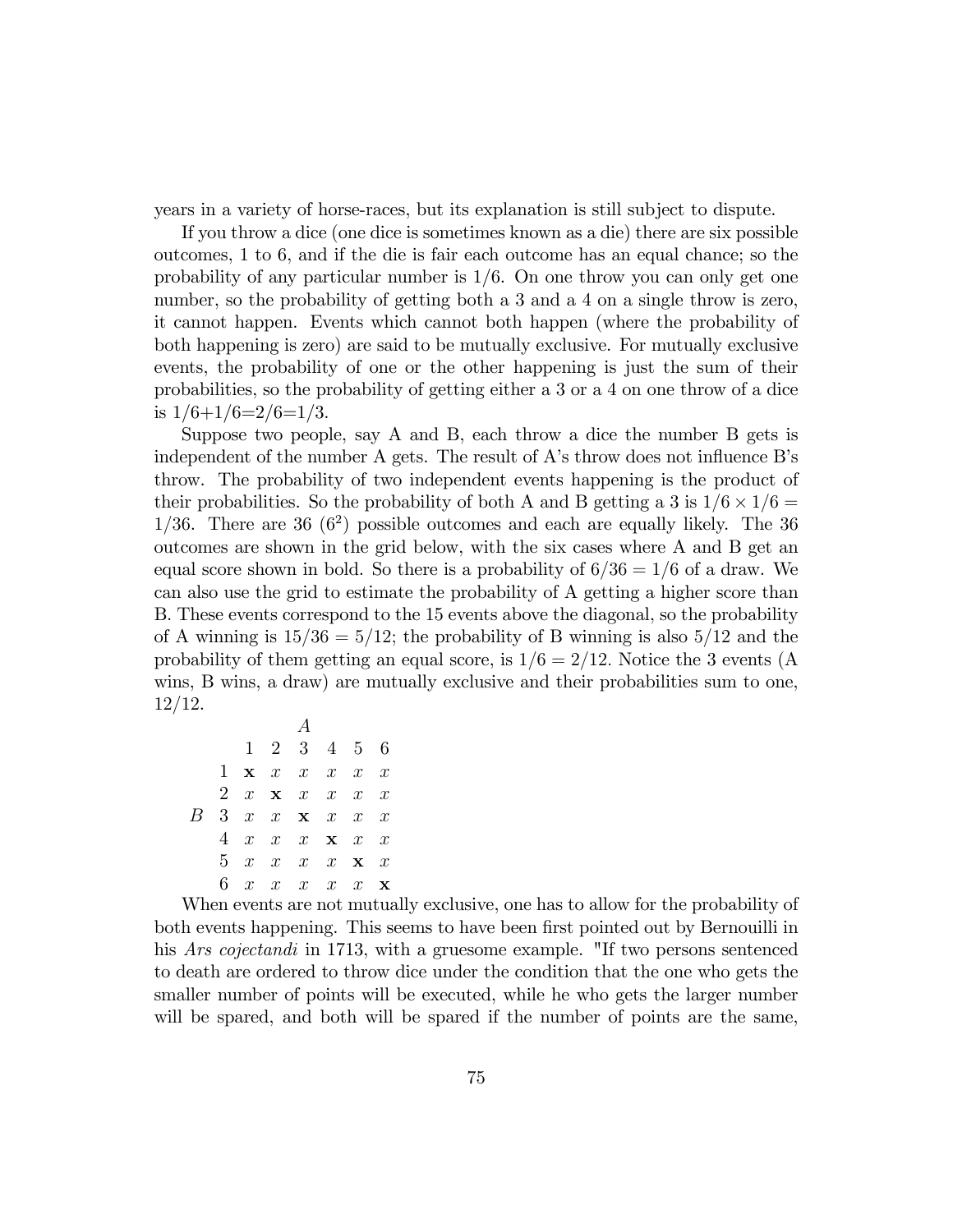we find that the expectation of one of them is  $7/12$ . It does not follow that the other has an expectation of  $5/12$ , for clearly each of them has the same chance, so the second man has an expectation of  $7/12$ , which would give the two of them of them an expectation of 7/6 of life, i.e. more than the whole life. The reason is that there is no outcome such that at least one of them is not spared, while there are several in which both are spared."<sup>1</sup> A will win  $5/12$  times, draw  $2/12$ times, so survives  $7/12$  times. Similarly for B. The probability of at least one surviving is the sum of the probability of each surviving minus the probability of both surviving:  $5/6+5/6-1/6=1$ . The probability of both has to be substracted to stop double counting. Check that the probability of getting either a 3 or a 4 on two throws of a dice is  $1/3 + 1/3 - 1/9 = 20/36$ . Notice this is different from the probability of getting either a 3 or a 4 on both throws of the dice, which is  $(1/3)^2 = 1/9$ . You must be careful about exactly how probability events are described.

#### 10.2. Some rules

Denote the probability of event A happening as  $P(A)$ . Then the probability of event A not happening is  $1-P(A)$ . This is called the complement of A, sometime written A. If event A is certain to happen  $P(A) = 1$ . If event A cannot happen  $P(A) = 0$ . Denote both events A **AND** B happening as  $P(A \cap B)$  (the intersection); this is often known as the joint probability. If the events are mutually exclusive they cannot happen together so  $P(A\cap B) = 0$ . Denote the probability of event A **OR** event B happening as  $P(A \cup B)$  (the union). Then as we saw above with the dice:

$$
P(A \cup B) = P(A) + P(B) - P(A \cap B).
$$

The probability of A or B equals the probability of A plus the probability of B minus the probability of both A and B happening. Notice that if the events are mutually exclusive,  $P(A \cap B) = 0$  so  $P(A \cup B) = P(A) + P(B)$ . If the events are independent the joint probability, i.e. the probability of both happening; is

$$
P(A \cap B) = P(A) \times P(B).
$$

The probability of A happening given that event B has happened is called a conditional probability and is given by:

$$
P(A \mid B) = \frac{P(A \cap B)}{P(B)}.
$$
\n(10.1)

<sup>&</sup>lt;sup>1</sup>Quoted by Ian Hacking, *The emergence of probability*, p144.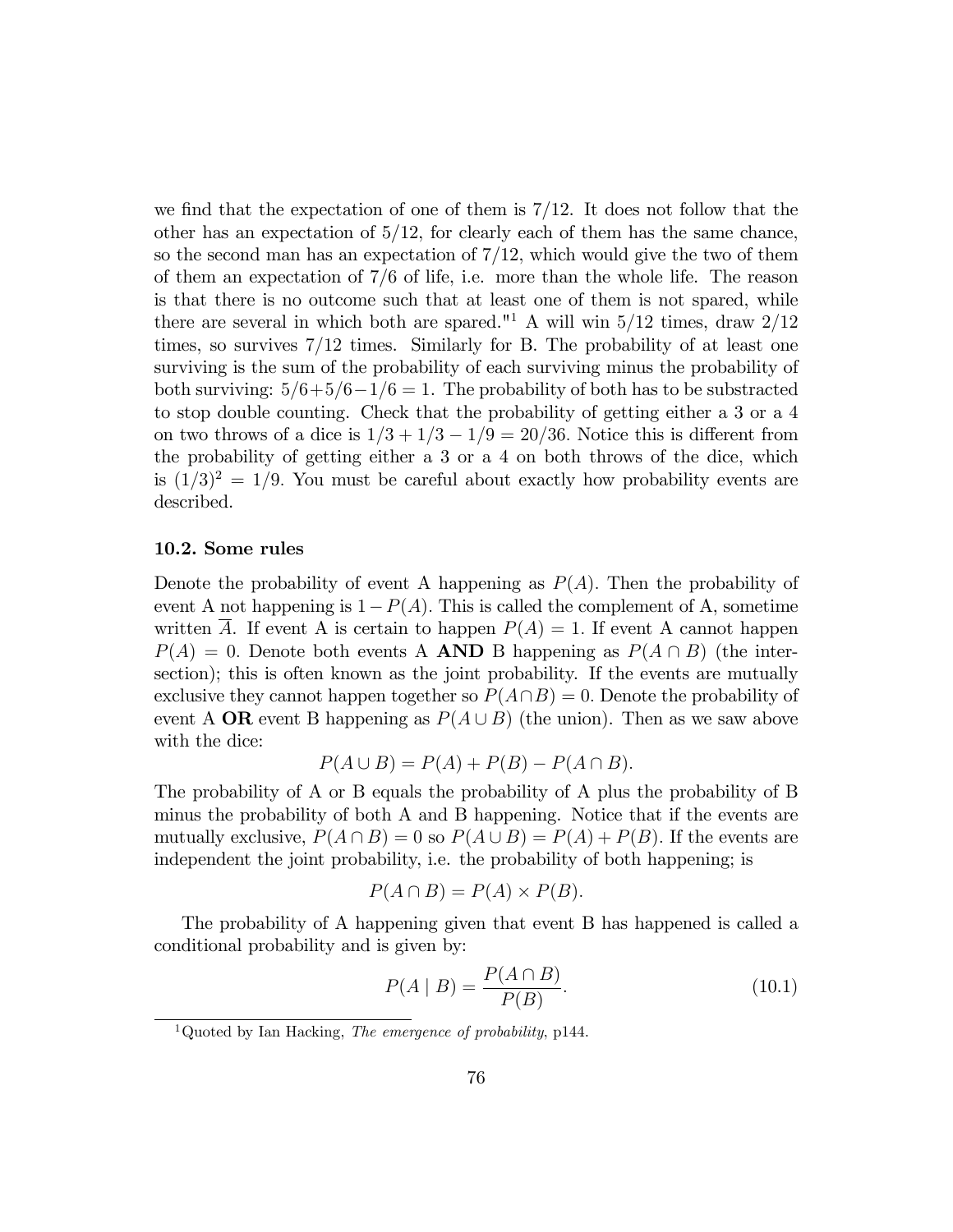Below we will calculate the probability of winning the jackpot in the lottery. Strictly this is a conditional probability: the probability of an event A (winning the jackpot), given event  $B$  (buying a lottery ticket). Winning the jackpot and not buying a ticket are mutually exclusive events. Conditional probabilities play a very important role in decision making. They tell you how the information that B happened changes your estimate of the probability of A happening. If A and B are independent  $P(A | B) = P(A)$ , knowing that B happened does not change the probability of A happening: Similarly, the probability of B happening given that A happens is:

$$
P(B \mid A) = \frac{P(A \cap B)}{P(A)}.\tag{10.2}
$$

Multiply both sides of (10.1) by  $P(B)$  and both sides of (10.2) by  $P(A)$ , and rearrange to give

$$
P(A \cap B) = P(A | B)P(B) = P(B | A)P(A)
$$

the joint probability is the product of the conditional probability and the marginal probability in each case. Using the two right hand side relations gives Bayes Theorem:

$$
P(A \mid B) = \frac{P(B \mid A)P(A)}{P(B)}.
$$

This formula is widely used to update probabilities of an event A, in the light of new information, B. In this context  $P(A)$  is called the prior probability of A,  $P(B \mid A)$  is called the likelihood, and  $P(A \mid B)$  is called the posterior probability.

#### 10.2.1. Example: Screening

There is considerable controversy about the value of screening for diseases like breast cancer, prostate cancer or HIV. These are cases where the disease is not apparent but may be revealed by a test, which may not always give the correct answer. Call  $D$  having the disease,  $N$  not having the disease. Call  $TP$  the test showing positive (suggesting that you have the disease),  $TN$  the test showing negative (suggesting that you do not have the disease). In medical terminology the probability of the test showing positive given that you have the disease  $P(T P | D)$ is called the sensitivity of the test. The probability of the test showing negative given that you do not have the disease  $P(T N \mid N)$  is called the specificity of the test. Both are about 0.9 for a mamogram for breast cancer, and the higher they are the better. The probability of testing positive when you do not have the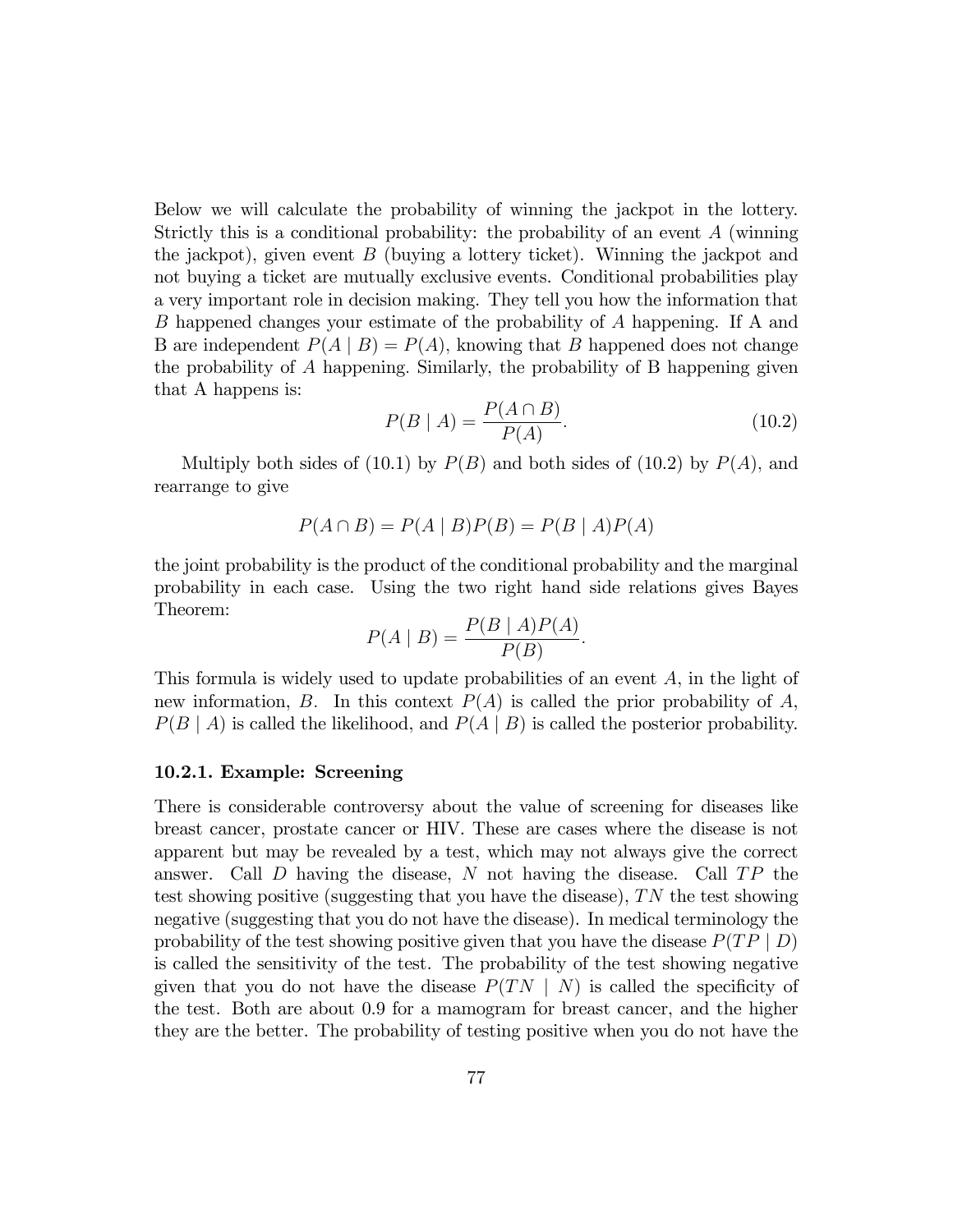disease  $P(TP | N) = 1 - P(TN | N)$  is called the probability of a false positive. The probability of testing negative when you do have the disease,  $P(T N | D) =$  $1 - P(TP | D)$  is the probability of a false negative. The fact that a decision can lead to two sorts of error, false positives and false negatives in this case, appears under a variety of different names in many areas.

#### Question

Suppose there is a disease which 1% of the population suffer from  $P(D) = 0.01$ . There is a test which is 99% accurate, i.e. 99% of those with the disease test positive and 99% of those without the disease test negative:  $P(T P | D) = P(T N | D)$  $N$ ) = 0.99. Suppose you test positive, what is the probability that you actually have the disease?

### Answer

It is often simpler and clearer to work with numbers rather than probabilities and present the results as numbers. This is also often more useful for non-specialist audiences. Imagine a population of one hundred thousand: 100,000. Then a thousand  $(1000 = 0.01 \times 100, 000)$  have the disease and 99,000 are healthy. Of those with the disease,  $990 (0.99 \times 1000)$  test positive, 10 test negative. Of those without the disease,  $990 (0.01 \times 99,000)$  also test positive,  $98010$  test negative. Of the  $2 \times 990 = 1980$  people who test positive, half have the disease, so the probability of having the disease given that you tested positive is 50%. Thus you should not worry too much about a positive result. A negative result is reassuring since only 10 out of 98020, who test negative have the disease. Positive results are usually followed up with other tests, biopsies, etc.

We could represent the joint and marginal frequencies as a table.

|    | $\left( \right)$ | N      |         |
|----|------------------|--------|---------|
| TP | 990              | 990    | 1,980   |
| TN | 10               | 98,010 | 98020   |
|    | 1,000            | 99,000 | 100,000 |

We could also calculate the conditional probability directly using Bayes Theorem

$$
P(D \mid TP) = \frac{P(TP \mid D)P(D)}{P(TP)} = \frac{0.99 \times 0.01}{0.99 \times 0.01 + 0.01 \times 0.99} = 0.5
$$

In practice screening is confined to groups where  $P(D)$  is high to avoid this problem. The decision to establish a screening program depends on a judgement of the balance between  $(a)$  the benefits of detecting the disease, e.g. whether early treatment saves lives, (b) the costs of false positives: inappropriate treatment, worry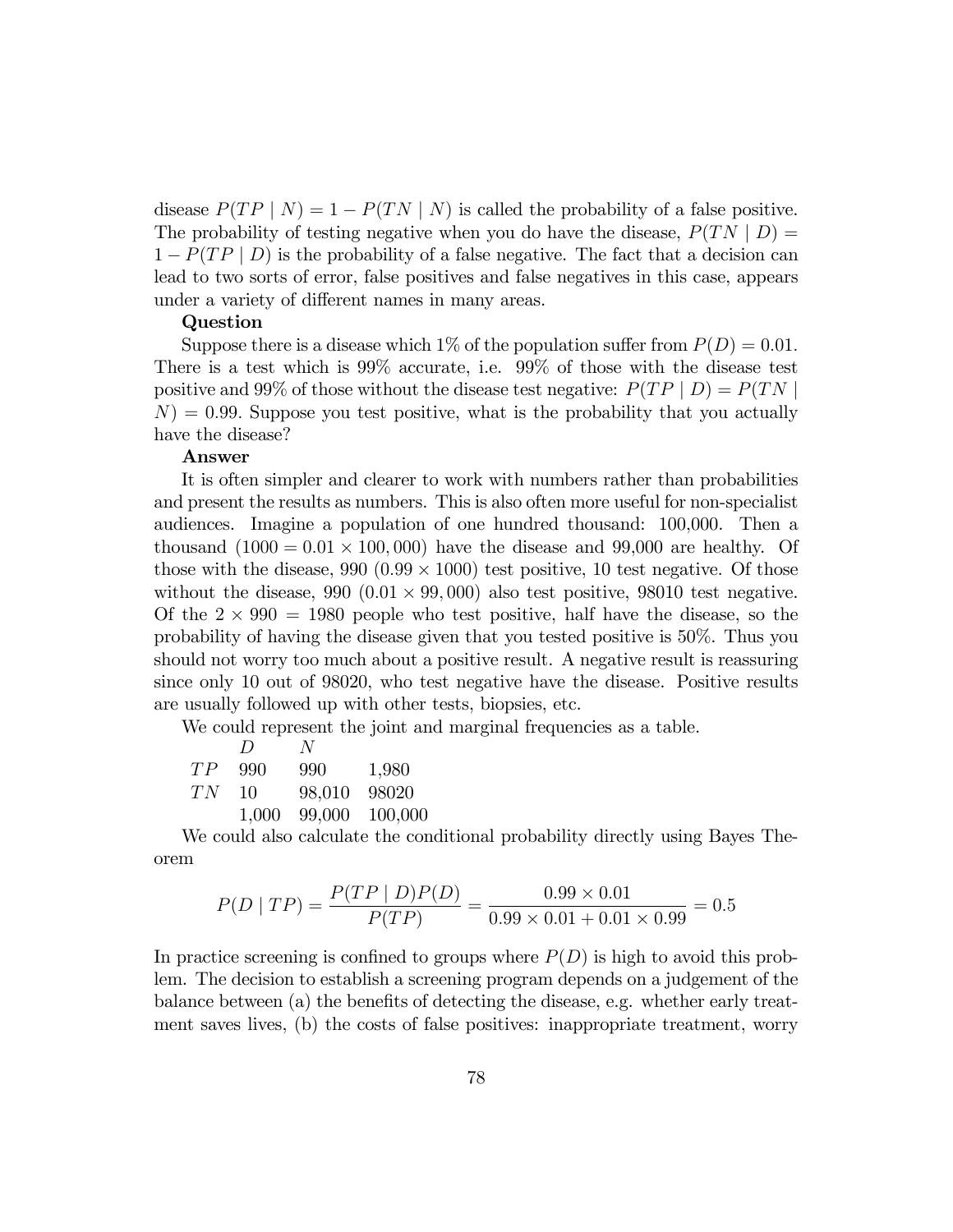etc. and  $(c)$  the cost of testing, e.g. time off work to take the test. Since people disagree about these costs and benefits, screening is controversial. For instance, there is a test for an indicator of prostate cancer, PSA. The British Medical Association say "two-thirds of men with high PSA do not have prostate cancer, some men with prostate cancer do not have high PSA and no evidence exists to show whether treating localised prostate cancer does more harm than good". There is a profitable private industry in screening tests.

#### 10.2.2. Example Innovation

Suppose that there is a survey of  $1,000$  firms. Of these 500 report introducing a new product in the previous year, 400 report introducing a new production process and 350 report having introduced both a new product and a new process.

(a) What is the probability that a firm has done no innovation: neither introduced a new product nor a new process?

(b) Are the probabilities of introducing a new product and a new process independent?

(c) What is the conditional probability of introducing a new product given that the firm introduced a new process?

(d) What is the conditional probability of introducing a new process given that the firm introduced a new product?

#### Answers

(a) There were 550 innovators: 350 did both, 150 just product, 50 just process. Thus 450 did not innovate so the probability of not innovating was 0:45: Formally if event A, is make a product innovation,  $P(A) = 0.5$ ; event B, make a process innovation,  $P(B) = 0.4$  and the probability of doing both,  $P(A \cap B) = 0.35$ . For the event not making an innovation,  $P(N)$ 

$$
P(N) = 1 - P(A \cup B)
$$
  
= 1 - (P(A) + P(B) - P(A \cap B))  
0.45 = 1 - (0.5 + 0.4 - 0.35).

Notice the categories innovator, 550; and non-innovator 450 are mutually exclusive, the probability of being both an innovator and a non-innovator is zero by definition.

(b) If they were independent the product of the probability of product innovation times the probability of process innovation would give the probability of doing both:  $P(A)P(B) = P(A \cap B)$ . In this case  $0.5 \times 0.4 = 0.2$  which is much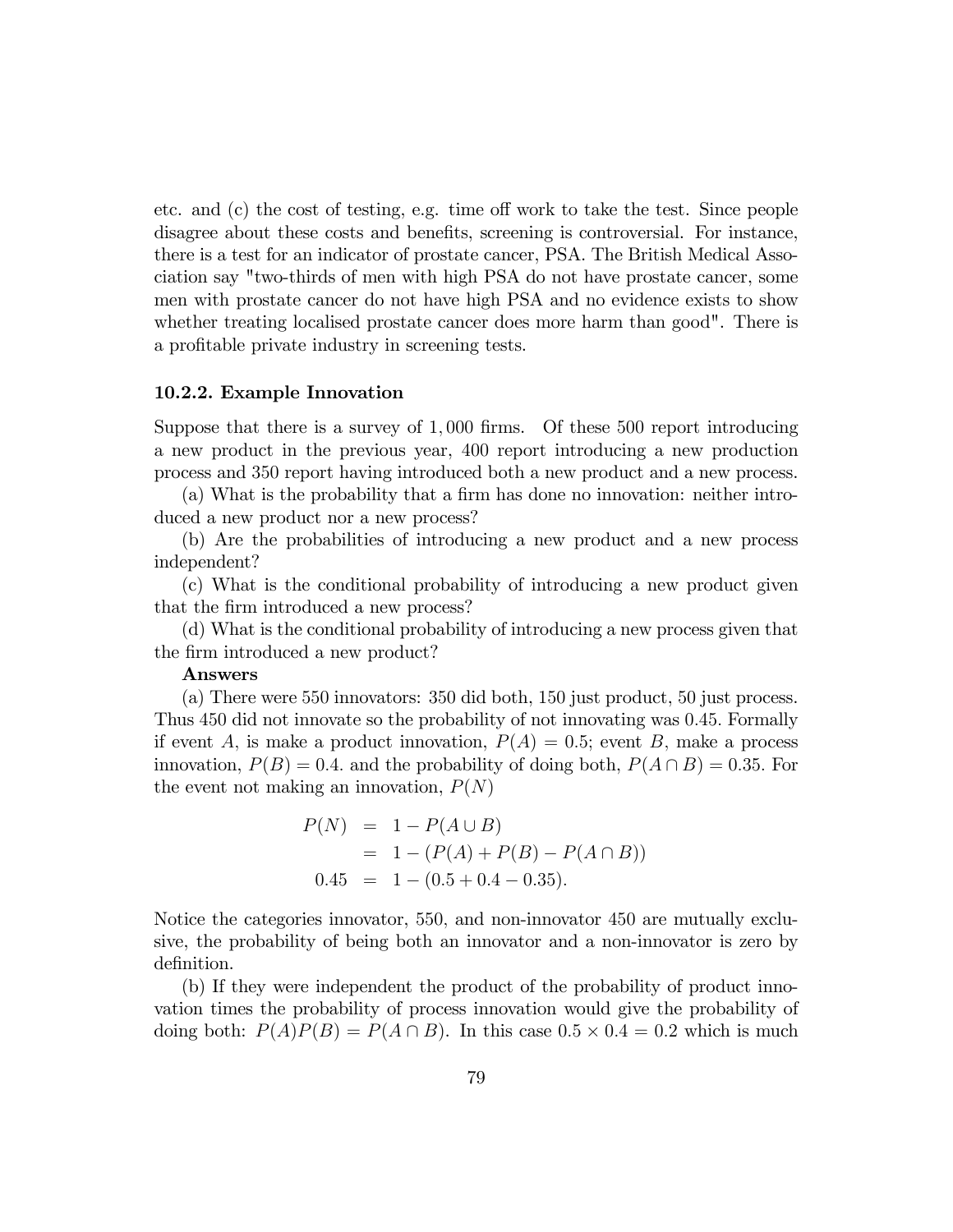less than 0:35, so they are not independent. You are more likely to do a second type of innovation if you have already done one type.

(c) The probabilty of doing product innovation conditional on process innovation is the probability of doing both divided by the probability of doing process

$$
P(A \mid B) = \frac{P(A \cap B)}{P(B)} = \frac{0.35}{0.4} = 0.875
$$

87.5% of process innovators also introduce a new product.

(d) The probability of doing process conditional on doing product is the probability of doing both divided by the probability of doing product:

$$
P(B \mid A) = \frac{P(A \cap B)}{P(A)} = \frac{0.35}{0.5} = 0.7
$$

70% of product innovators also introduce a new process. Notice that the answers to  $(c)$  and  $(d)$  are different.

#### 10.2.3. Background Example: Hit and Run

Two cab companies operate in a city, 85% are green, 15% are blue. A cab hit a pedestrian at night and drove away. The person who had been hit said they thought the cab was blue. Subsequent tests showed that the person could correctly identify the color of a cab at night 80% of the time. What is the probability that the person was hit by a blue cab?

#### Answer.

We know the proportion of blue B and green G cabs are  $P(B) = 0.15$ ,  $P(G) =$ 0.85. We know that the probability of the person reporting that it is blue  $RB$ given that it is blue is  $P(RB | B) = 0.8$  and from this the probability of wrongly reporting that it is blue  $P(RB | G) = 0.2$ . What we need to know is the probability that it was blue given that they report it is blue  $P(B | RB)$ . The probability of the person reporting a blue cab is the probability of them seeing a blue cab times the probability of reporting it as blue plus the probability of seeing a green cab times the probability of wrongly reporting the cab as blue:

 $P(RB) = P(B) P(RB | B) + P(G) P(RB | G) = 0.15 \times 0.8 + 0.85 \times 0.2 = 0.29.$ We have all the terms needed to apply Bayes Theorem

$$
P(B \mid RB) = \frac{P(RB \mid B) \times P(B)}{P(RB)} = \frac{0.8 \times 0.15}{0.29} = 0.41
$$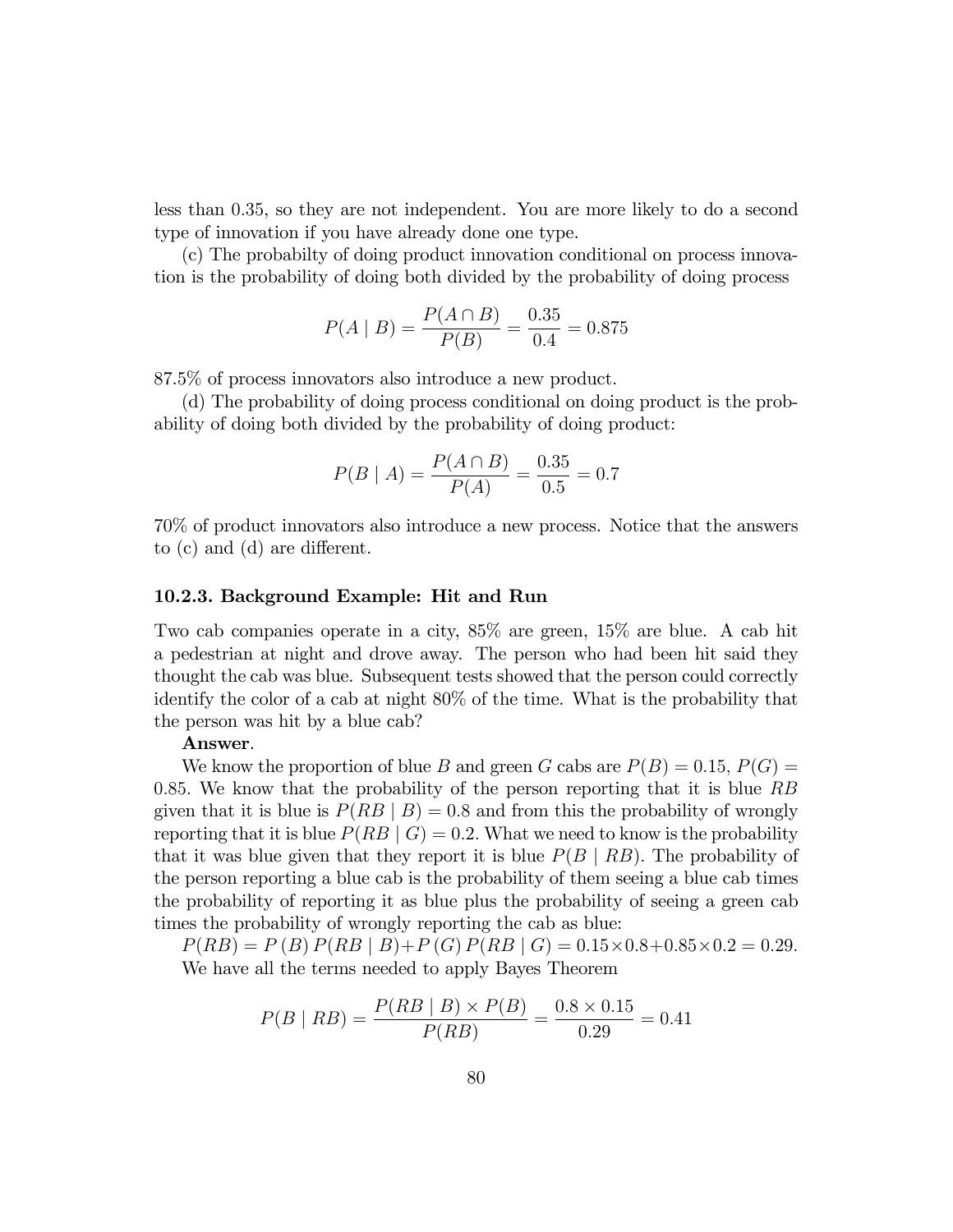The report that the cab was blue increases the probability that the cab was blue from the unconditional prior probability of 0:15 to the conditional posterior probability of 0.41, but it is still a lot less than 0.8.

In this case we knew the prior probabilities, the proportion of blue and green cabs, that we used to adjust the report. In other cases where people report events we do not know the prior probabilities, e.g. when 15% of people in California report having being abducted by aliens.

#### 10.2.4. Background Example: Lost H bomb

In 1966 a B52 crashed with an air-tanker while refueling at  $30,000$  feet off the coast of Palomares Spain, losing its four H bombs. Three were recovered quickly, the fourth was somewhere on the seabed. The US Navy constructed a map of the seabed, then got a group of various experts to bet on different scenarios that might have happened, (e.g. the bomb had two parachutes, the scenarios might be (i) both opened, (ii) one opened, (iii) none opened). Each scenario left the weapon in a different location. They then used Bayes theorem to combine the experts different subjective estimates of the probability (derived from the bets) to work out the (posterior) probability of the bomb being at each location. The highest probability location was far from where the other three bombs or the wreckage of the B52 were found. Fortunately the bomb was there. The details are in *Blind* Man's Buff S. Sontag and C. Drew, Harper Paperbacks, 1999, which gives various other examples of the use of Bayes theorem in submarine warfare.

# 11. Discrete Random Variables

Above we dealt with events where the outcomes are uncertain, now we want to consider how we apply probability to variables where we are uncertain what values they will take. These are called random variables. Forecasting involves estimating future values of random variables and should provide not only an estimate "our central forecast of CPI inflation in two years is  $2.0\%$ ", but also an indication of the likely uncertainty "and we are  $90\%$  certain that it will lie between  $1.0\%$  and 3.0%î. Ináation is a continuous random variable, it can take any value. We will begin with discrete random variables. Barrow discusses Random variables at the beginning of chapter 3.

A discrete random variable, X can take a number of distinct possible values, say  $x_1, x_2, \ldots, x_N$  with probabilities  $p_1, p_2, \ldots, p_N$ . The observed values are called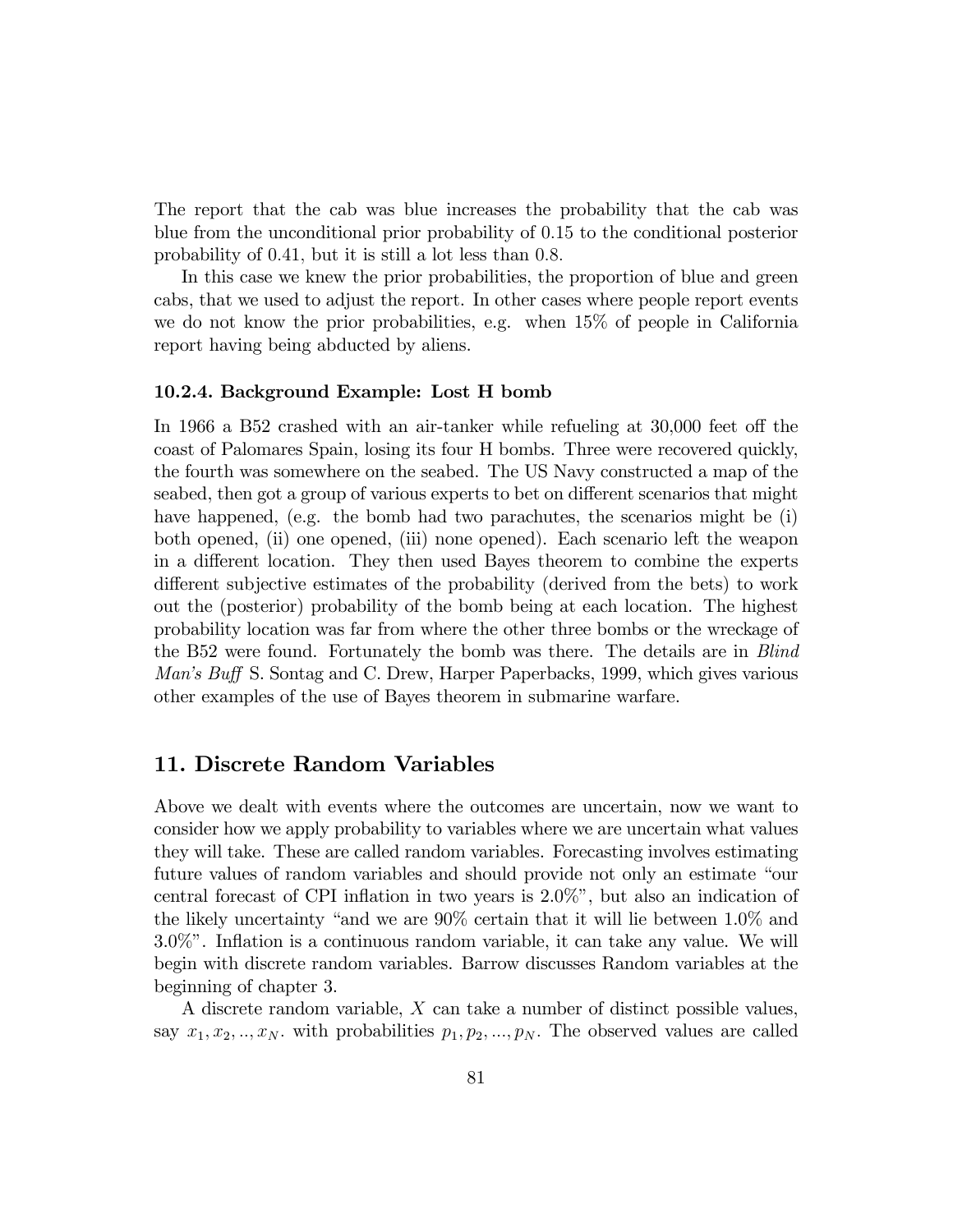the realisations of the random variable. For instance, X the total obtained from throwing two dice is a discrete random variable. It can take the values 2 to 12. After you throw the dice, you observe the outcome, the realisation, a particular number,  $x_i$ . Associated with the random variable is a probability distribution,  $p_i = f(x_i)$ , which gives the probability of obtaining each of the possible outcomes the random variable can take. The cumulative probability distribution,

$$
F(x_j) = \sum_{i=1}^{j} f(x_i) = P(X \le x_j)
$$

gives the probability of getting a value less than or equal to  $x_j$ . So in the dice case:

| $x_i$ | $f(x_i)$       | $F(x_j)$       |
|-------|----------------|----------------|
| 1     | $\overline{0}$ | $\overline{0}$ |
| 2     | 1/36           | 1/36           |
| 3     | 2/36           | 3/36           |
| 4     | 3/36           | 6/36           |
| 5     | 4/36           | 10/36          |
| 6     | 5/36           | 15/36          |
| 7     | 6/36           | 21/36          |
| 8     | 5/36           | 26/36          |
| 9     | 4/36           | 30/36          |
| 10    | 3/36           | 33/36          |
| 11    | 2/36           | 35/36          |
| 12    | 1/36           | 36/36          |
| л.    |                |                |

Make sure that you can calculate all the probabilities, use the 6x6 grid in section 10.1 if necessary. Notice  $f(1) = 0$ , it is impossible to get 1, and  $F(12) = 1$ , you are certain to get a value less than or equal to 12.  $f(7) = 6/36$ , because there are six different ways of getting a 7:  $(1,6)$ ,  $(6,1)$ ,  $(2,5)$ ,  $(5,2)$ ,  $(3,4)$ ,  $(4,3)$ . These are the diagonal elements (running from bottom left to top right) in the grid above in section 10.1.  $\sum f(x_i) = 1$ . This is always true for a probability distribution. This probability distribution is symmetric with mean=median=mode=7.

The mathematical expectation or expected value of a random variable (often denoted by the Greek letter mu) is the sum of each value it can take,  $x_i$ , multiplied by the probability of it taking that value  $p_i = f(x_i)$ :

$$
E(X) = \sum_{i=1}^{N} f(x_i)x_i = \mu.
$$
 (11.1)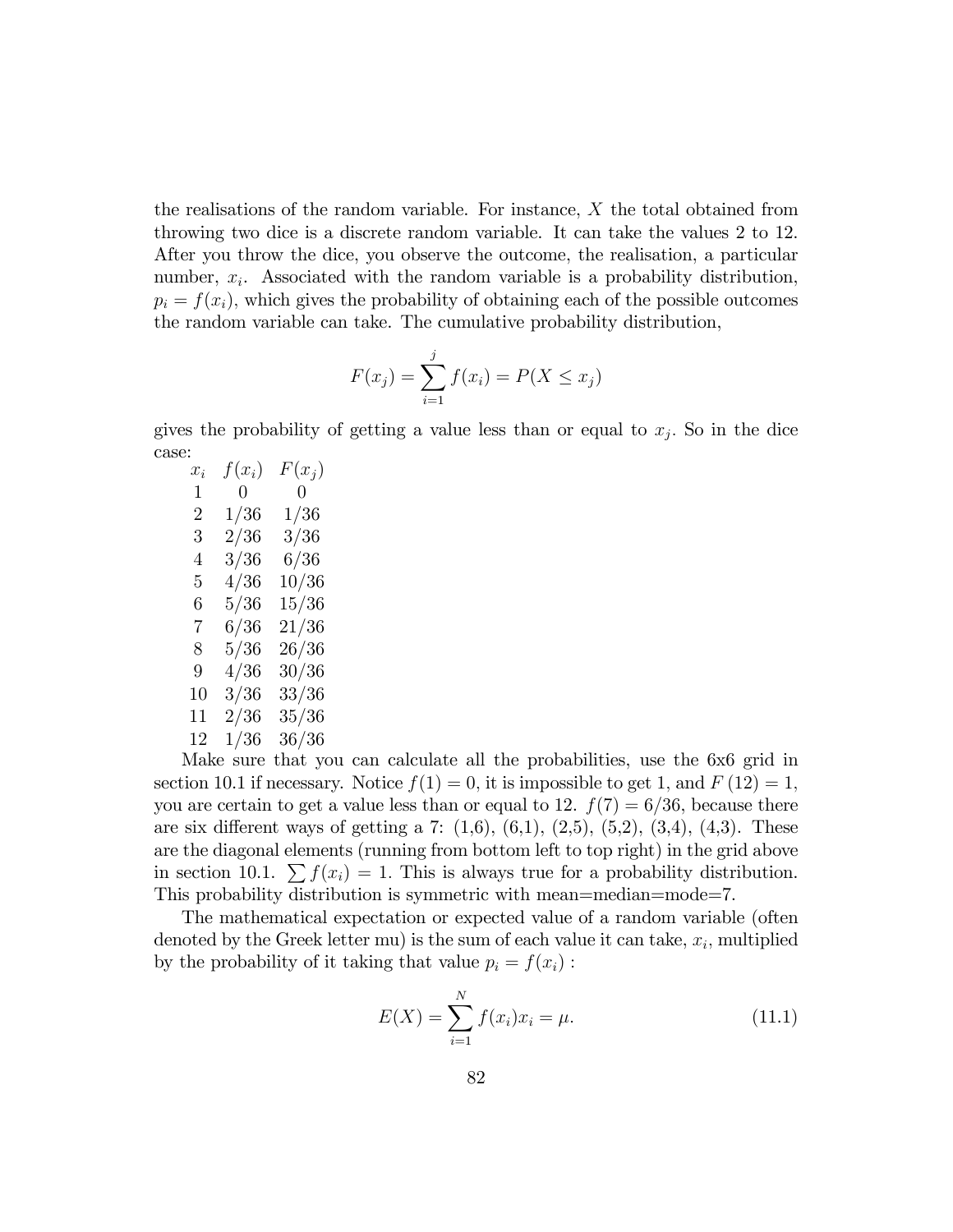The expected value of the score from two throws of a dice is seven; calculated as

$$
7 = 2 \times \frac{1}{36} + 3 \times \frac{2}{36} + 4 \times \frac{3}{36} + \dots + 12 \times \frac{1}{36}
$$

If all the values are equally likely,  $f(x_i) = 1/N$ , so the expected value is the arithmetic mean.

The variance of a random variable is defined as

$$
V(X) = E(X - E(X))^2 = \sum_{i=1}^{N} f(x_i)(x_i - \mu)^2 = \sigma^2.
$$
 (11.2)

:

If  $f(x_i) = 1/N$  this is just the same as the population variance we encountered in descriptive statistics, section 6.1.2: This is the same formula that we used in section 6.2 with  $f(x_i) = p_i$ . In the dice example, the variance is 5.8 and the standard deviation 2.4.

Suppose that there are two random variables  $X$  and  $Y$  with individual (marginal) probabilities of  $f(x_i)$  and  $f(y_i)$  and joint probabilities  $f(x_i, y_i)$ . The joint probability indicates the probability of both  $X$  taking a particular value,  $x_i$ , and Y taking a particular value,  $y_i$ , and corresponds to  $P(A \cap B)$  above. So if X is the number on the first dice and  $Y$  is the number on the second dice

$$
f(6,6) = P(X = 6 \cap Y = 6) = 1/36
$$

If the random variables are independent, then the joint probability is just the product of the individual probabilities as we saw above

$$
f(x_i, y_i) = f(x_i)f(y_i)
$$

and if they are independent, the expected value of the product is the product of the expected values

$$
E(XY) = E(X)E(Y).
$$

Expected values behave like  $N^{-1} \sum$ . So if a is a constant  $E(a) = a$ . If a and b are constants  $E(a + bx_i) = a + bE(x_i)$ .

The Covariance between two random variables is

$$
Cov(X, Y) = E[(X - E(X))(Y - E(Y))].
$$

If  $f(x_i) = 1/N$  this is

$$
Cov(X,Y) = \frac{1}{N} \sum_{i=1}^{N} (x_i - \overline{x})(y_i - \overline{y}).
$$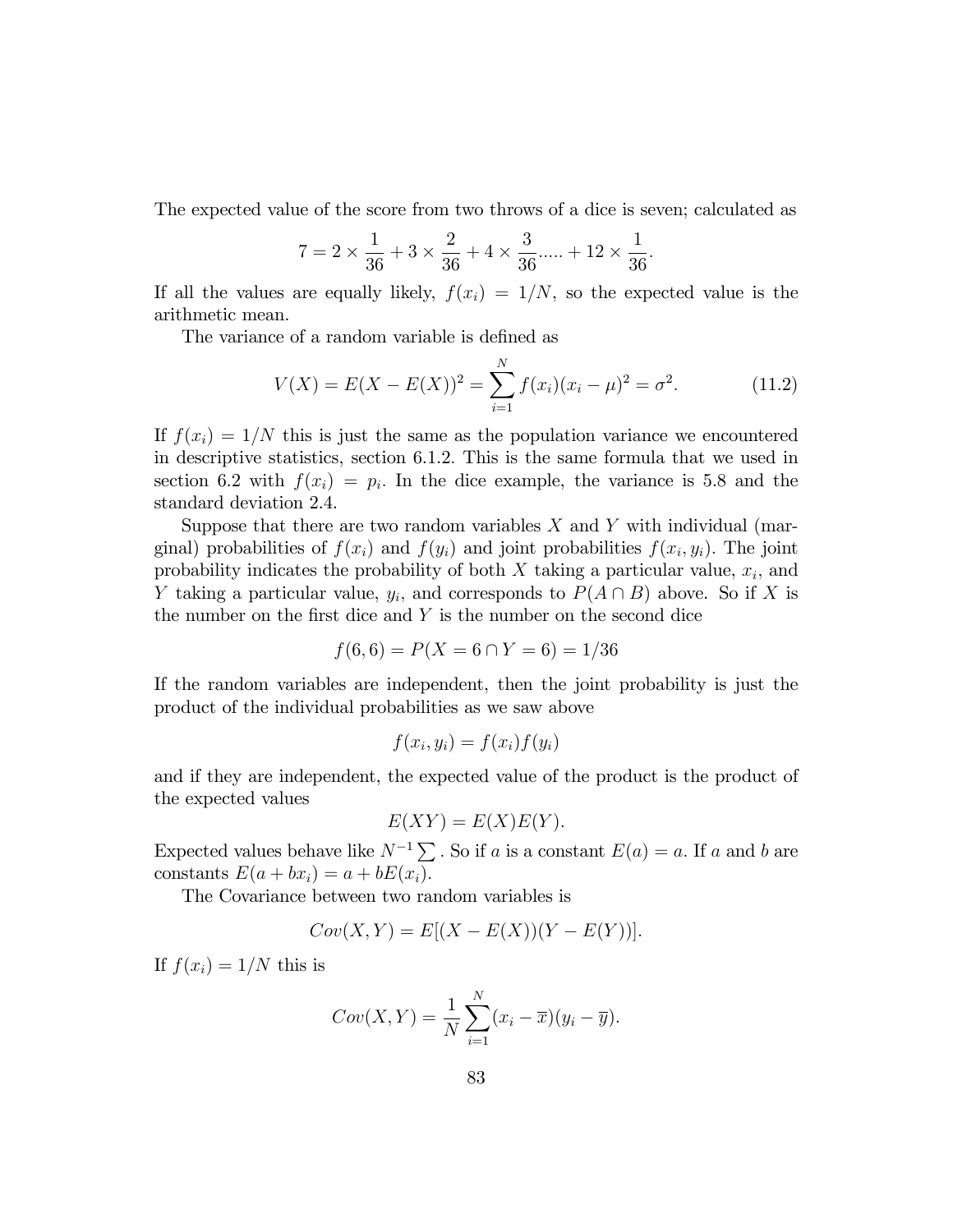as we saw in section 6.1.3. If the random variables are independent the covariance is zero. However, a covariance of zero does not imply that they are independent, independence is a stronger property.

#### 11.0.5. Background Example The Lottery

In the lottery six numbers are randomly chosen from 49 possible numbers. Over the long-run the expected value of playing the lottery is  $-55p$ : you pay them £1 and they pay out  $45p$  in prizes for every pound they take in. The  $55p$  you lose, on average, goes on tax, good causes and their costs and profits. You win the jackpot if you match all six numbers, though not necessarily in the order drawn. Order the numbers from the smallest to the largest. For the first number you chose there are six chances of getting it (six draws). So the probability of your first number coming up is  $6/49$ . To get your second number, you only have five chances (your first number has been drawn leaving 48 remaining numbers), so it is  $5/48$ . Similarly the third is  $4/47$ , fourth is  $3/46$ , fifth is  $2/45$ , sixth is  $1/44$ . The probability of getting all 6 is the product of these probabilities

$$
\left(\frac{6}{49}\right)\left(\frac{5}{48}\right)\left(\frac{4}{47}\right)\left(\frac{3}{46}\right)\left(\frac{2}{45}\right)\left(\frac{1}{44}\right) = \frac{720}{10068347520}
$$

this is a 1 in 13; 983; 816 chance, 1 in 14 million. Notice that low probability events are not necessarily rare, it depends on the population exposed to them. Winning the jackpot is a low probability event for any particular person, but it happens to someone almost every week. Always check the time horizon that the probability applies to. Someone shouting "we are all going to die" is not very worrying, since that is certainly true eventually, though if they mean in the next five minutes, it may be more worrying.

The usual formula for calculating the lottery is the number of ways in which a group of r objects (in this case 6) can be selected from a larger group of n objects (in this case 49) where the order of selection is not important. It is just the inverse of the formula above.

$$
{}^{n}C_{r} = \frac{n!}{r!(n-r)!} = \frac{49 \times 48 \times 47 \times 46 \times 45 \times 44}{6 \times 5 \times 4 \times 3 \times 2 \times 1}
$$

The expected value of any particular game depends on whether the jackpot has been increased by being rolled over from previous games where it was not won. Even if the jackpot is over  $\pounds 14m$ , the expected value may not be positive,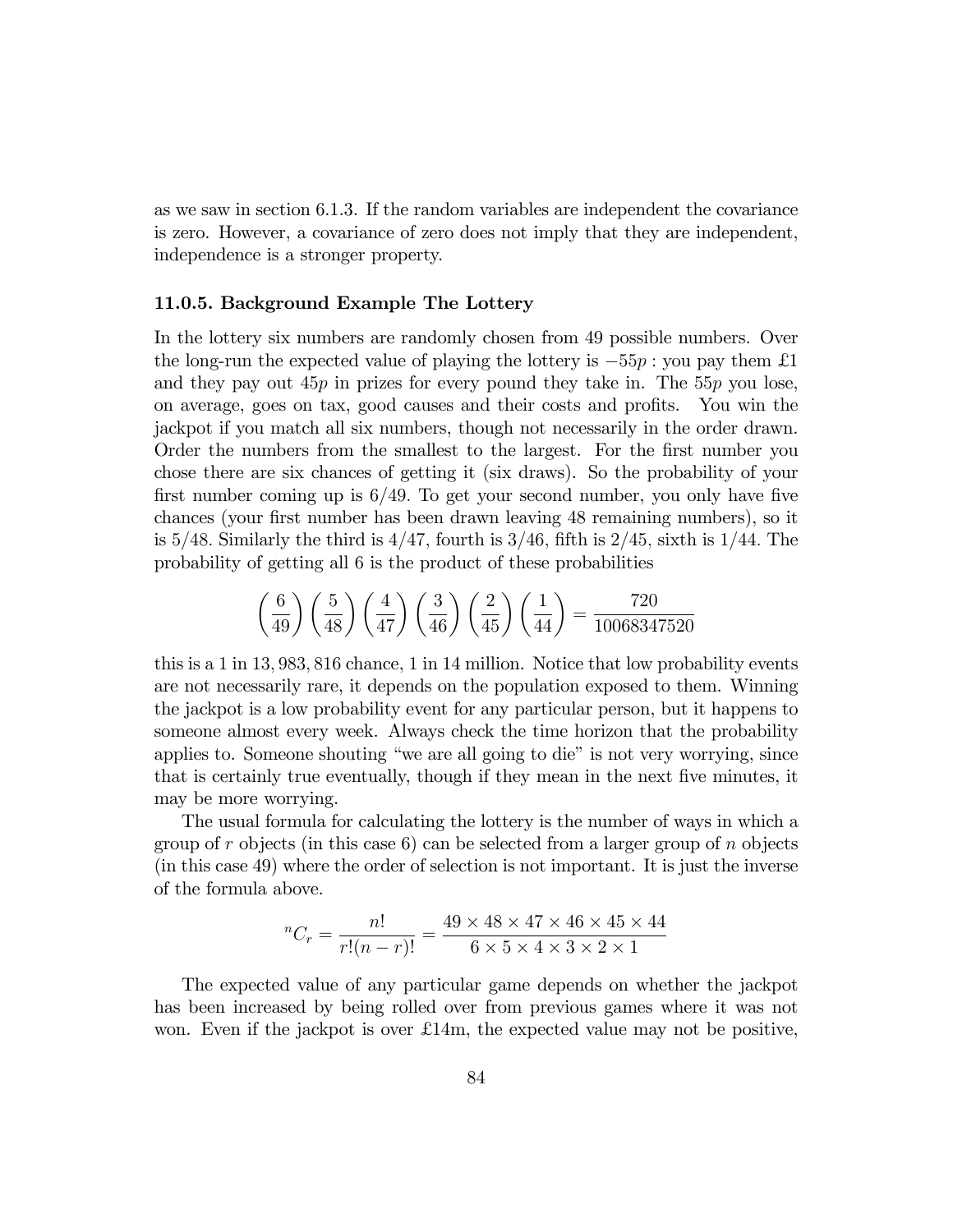because you may have to share the jackpot with other winners who chose the same number, (unless you are a member of a gang that bought all the available tickets and made sure nobody else could buy any tickets). Choosing an unpopular number, that others would not choose, will not change the probability of winning but may increase the probability of not having to share the jackpot. For instance, people sometimes use birthdays to select numbers, so do not choose numbers over 31. You can choose to buy random numbers to avoid this problem. Optimal design of lotteries raises interesting economic questions.

#### 11.0.6. Background Example: churn

On average a customer is worth  $\pounds 20$  a month to a mobile phone company. But the churn rate (the probability of a customer ceasing to subscribe) is 5% a month. The company's discount rate is  $2\%$  a month. The company wants to know how much it can subsidise handsets, while keeping the present value of a customer positive. What is a customer worth to the company?

#### Answer

Call the value per month V, the churn rate  $p$ , and the discount rate  $r$ . Every month a proportion of  $(1 - p)$  continue to the next month. The present value is

$$
PV = \sum_{t=0}^{\infty} \frac{V(1-p)^t}{(1+r)^t} = V \sum_{t=0}^{\infty} \left( \frac{(1-p)}{(1+r)} \right)^t
$$
  
=  $V \left( 1 - \frac{(1-p)}{(1+r)} \right)^{-1}$   
=  $V \left( \frac{1+r-(1-p)}{1+r} \right)^{-1}$   
=  $\frac{(1+r)V}{r+p}$ 

since this is just the sum of a geometric progression in  $(1 - p)/(1 + r)$ . On these numbers  $1.02$ 

$$
PV = \frac{1.02 \times 20}{0.07} = 291
$$

a customer is worth £291.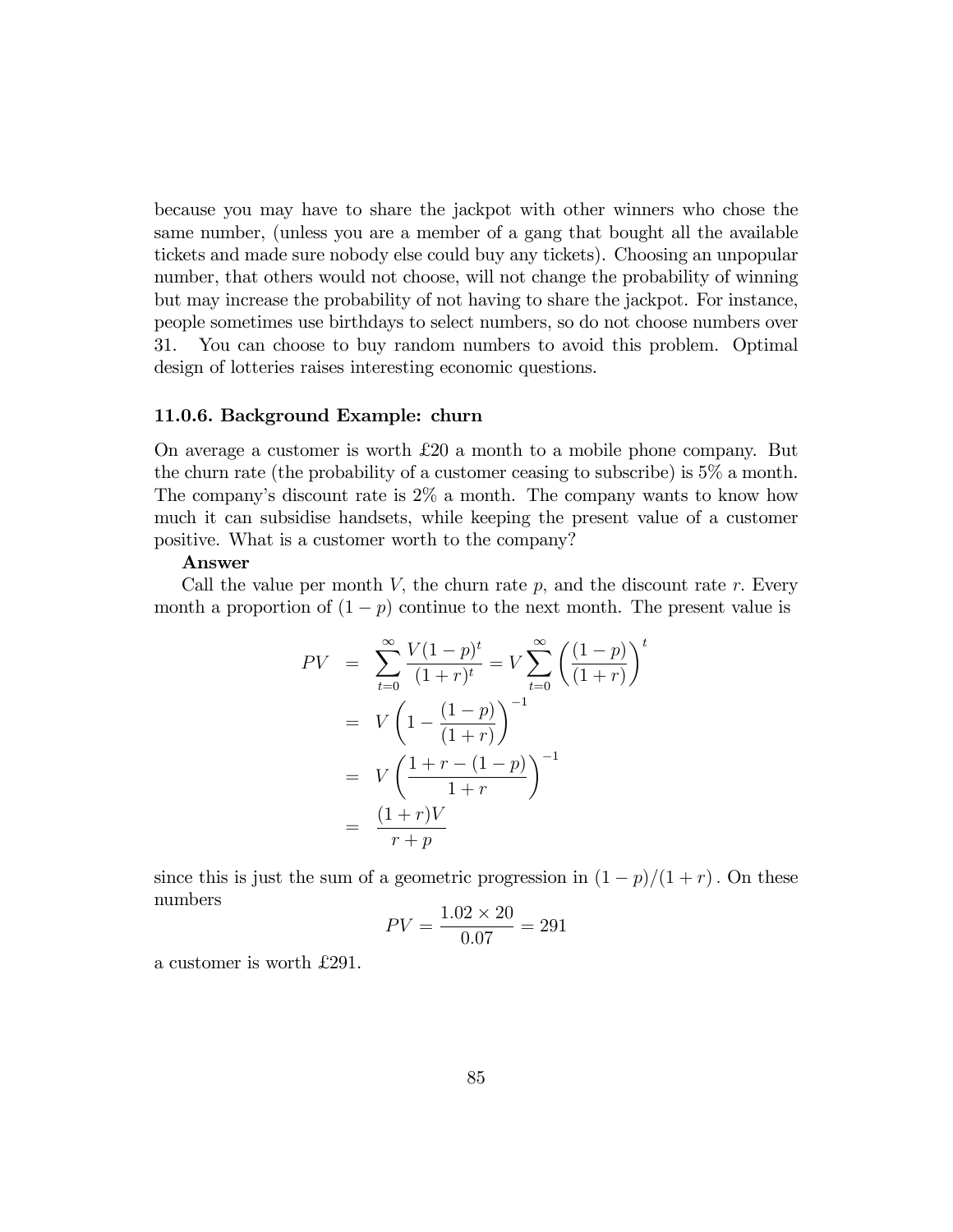### 12. Continuous random variables

Whereas a discrete random variable can only take specified values, continuous random variables (e.g. inflation) can take an infinite number of values. Corresponding to the probabilities  $f(x_i)$  for discrete random variables there is a probability density function,  $pdf$ , also denoted  $f(x<sub>i</sub>)$  for continuous random variables and a distribution function  $F(x_i) = Pr(X \leq x_i)$  which gives the probability that the random variable will take a value less than or equal to a specified value  $x_i$ . The Bank of England publishes its estimate of the probability density function for inflation as a fan chart. Since there are an infinite number of points on the real line, the probability of any one of those points is zero, although the pdf will be defined for it. But we can always calculate the probability of falling into a particular interval, e.g. that inflation will fall into the range  $1.5\%$  to  $2.5\%$ . In the definitions of expected value and variance for a continuous random variable we replace the summation signs in (11:1) and (11:2) for the discrete case by integrals so

$$
E(X) = \int xf(x)dx = \mu
$$
  

$$
V(X) = \int (x - \mu)^2 f(x)dx = \sigma^2.
$$

#### 12.1. Uniform Distribution

The simplest continuous distribution is the uniform The probability density function takes equal values over some range (support) a to b. It is zero,  $f(x_i) = 0$ outside the range and  $f(x_i) = 1/(b - a)$  within the range. The mean of a uniform random variable,  $E(x) = (a+b)/2$  and its variance is  $Var(x) = (b-a)^2/12$ . Thus if the range was  $a = 0$  to  $b = 1$   $E(x) = 0.5$ ,  $Var(x) = 1/12$ , and the standard deviation of x is 0.29. Notice in this case  $f(x) = 1$  over the range of x, but the probabilities sum to unity  $\int f(x)dx = 1$ , since the graph of  $f(x)$ . has height 1, and length 1, so area 1. The uniform distribution is used in section 14.

#### 12.2. The normal distribution

The most common distribution assumed for continuous random variables is the normal or Gaussian distribution. This has a bell shape. One source of normality comes from the central limit theorem. This says that the distribution of the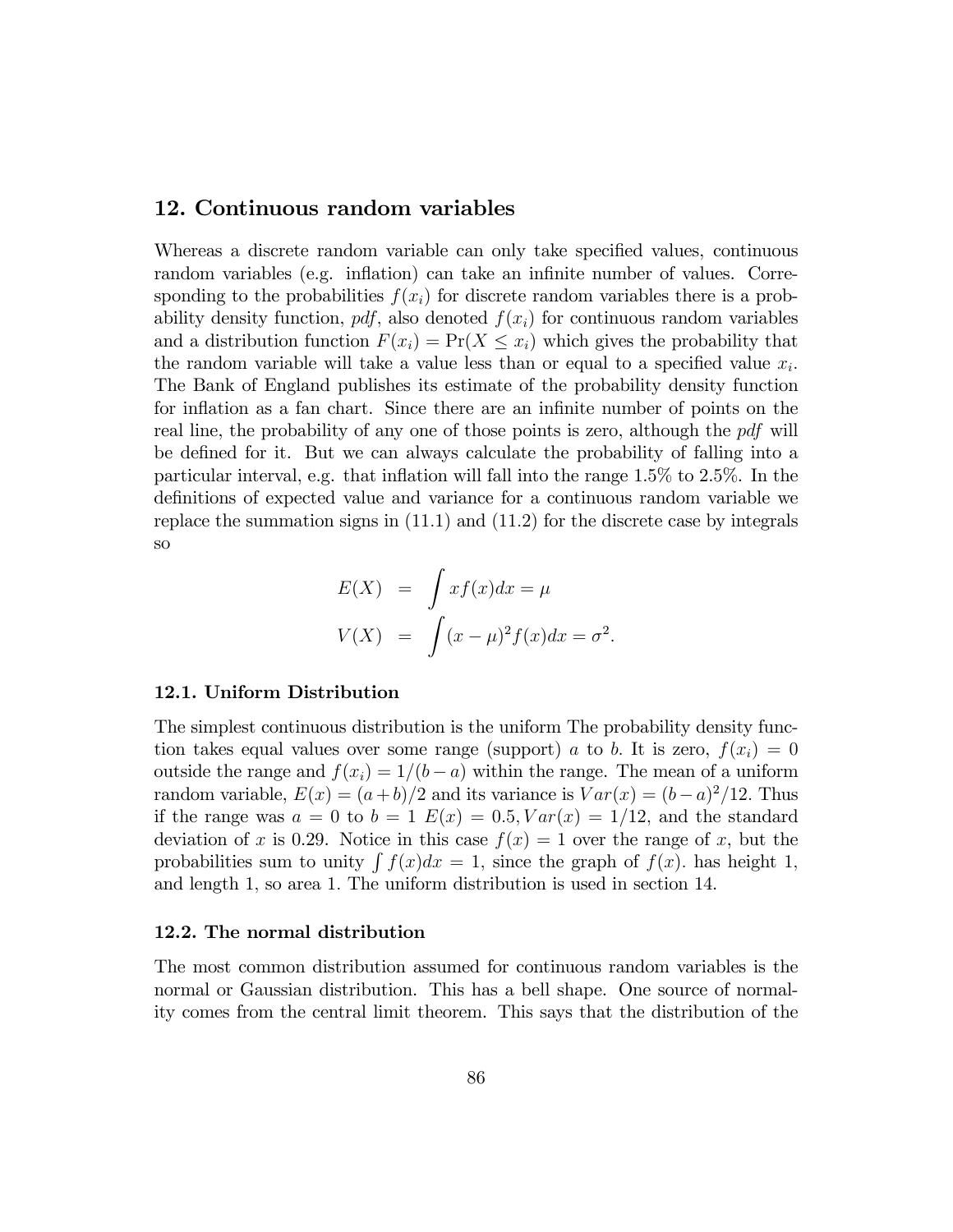sample mean will be approximately normal, whatever the distribution of the original variable and that this approximation to normality will get better the larger the sample size. The normal distribution is completely defined by a mean (first moment) and variance (second moment), it has a coefficient of skewness (third moment) of zero and a coefficient of kurtosis (fourth moment) of three. The standard deviation is the square root of the variance. For a normal distribution roughly two thirds of the observations lie within one standard deviation of the mean and 95% lie within two standard deviations of the means.

Many economic variables, e.g. income or firm size, are not normally distributed but are very skewed and not symmetrical. However, the logarithm of the variable is often roughly normal. This is another reason we often work with logarithms of variables in economics.

Suppose that we have a random variable  $Y$  which is normally distributed with expected value  $E(Y) = \alpha$  and variance

$$
V(Y) = E(Y - E(Y))^{2} = E(Y - \alpha)^{2} = \sigma^{2}
$$

We write this  $Y \sim N(\alpha, \sigma^2)$ . If we have an independent sample from this distribution,  $Y_i$ ;  $i = 1, 2, ..., N$  we write this  $Y_i \sim IN(\alpha, \sigma^2)$ . This is said  $Y_i$  is independent normal with expected value  $\alpha$  and variance  $\sigma^2$ . Although the expected value of a normal distribution is often denoted  $\mu$ , we use  $\alpha$  to establish a link with regression below.

If one variable Y is normally distributed with mean  $\alpha$ , and variance  $\sigma^2$ . Then any linear function of Y is also normally distributed.

$$
Y \sim N(\alpha, \sigma^2)
$$
  

$$
X = a + bY \sim N(a + b\alpha, b^2\sigma^2)
$$

It is  $b^2$  because the variance is a squared concept, X has standard deviation  $b\sigma$ . So if temperature over a year measured in centigrade is normally distributed, temperature in Farenheit (which is a linear transformation) is also normal.

Using this we can write

$$
Y_i = \alpha + u_i
$$

where  $u_i = Y_i - \alpha$ , and from the rules  $u_i \sim N(0, \sigma^2)$ . Decomposing an observed random variable into its expected value and an error,  $u_i$ , is very convenient for many purposes.

An important linear function of Y is

$$
z_i = \frac{Y_i - \alpha}{\sigma} \sim N(0, 1)
$$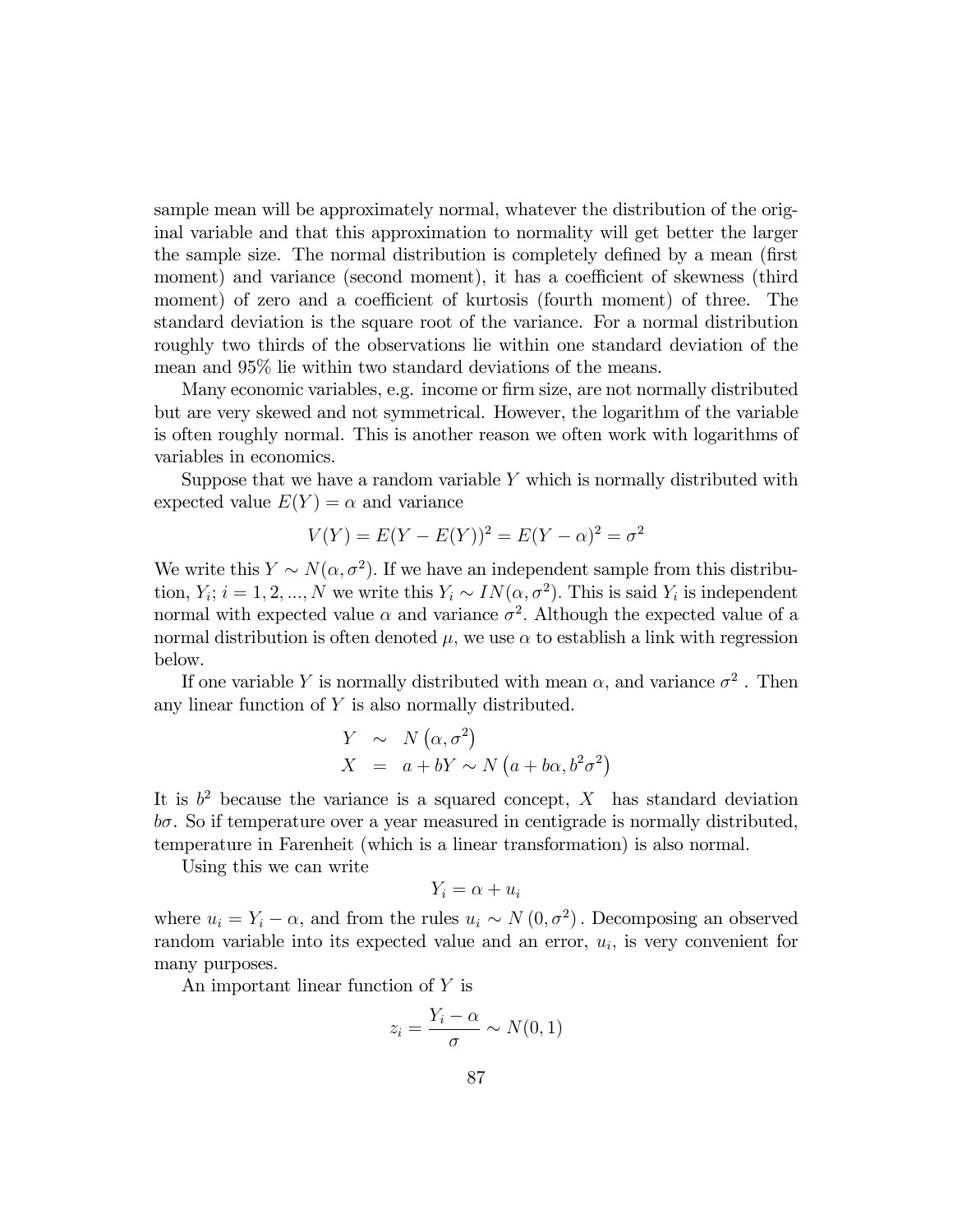This is called the standard normal, has expected value zero and variance (and standard deviation) of one (like any standardised variable) and is tabulated in most statistics and econometrics books. Barrow Table  $A2$  gives the table of  $1 F(z) = P(Z > z)$  for values of  $z > 0$ . So from the table in Barrow  $P(Z > 0.44)$ 0.33. Read down the first column till 0.4 and then go across the row to the 0.04 column. Since the normal distribution is symmetric  $P(Z > z) = P(Z < -z)$ . So  $P(Z < -0.44) = 0.33$  also.

The standard normal is useful because we can always convert from  $Y$  to  $z$ using the formula above and convert from  $z$  back to  $Y$  using

$$
Y_i = \sigma z_i + \alpha.
$$

The distribution has a bell shape and is symmetric with mean=median=mode. The formula for the normal distribution is

$$
f(y_i) = \frac{1}{\sqrt{2\pi\sigma^2}} \exp\{-\frac{1}{2}(\frac{y_i - \alpha}{\sigma})^2\}
$$

$$
f(z_i) = (2\pi)^{-1/2} \exp{-\frac{z_i^2}{2}}
$$

where  $z_i = (y_i - \alpha)/\sigma$  is  $N(0, 1)$  standard normal. The normal distribution is the exponential of a quadratic. The  $(2\pi\sigma^2)^{-1/2}$  makes it integrate (add up) to unity, which all probability distributions should.

#### 12.2.1. Areas under a normal distribution

For a standard normal distribution, with mean zero and standard deviation one, the probability that the random variable  $Z$  is less than a specific value  $z$  is given below for various values of z. Note we give  $P(Z \leq z)$  for values of  $z > 0$  whereas Barrow Table A2 gives  $P(Z > z)$  for values of  $z > 0$ . There is no standard way to present areas under the normal distribution, so check how the table you are using presents it.

| $\tilde{z}$      | P(Z < z) |
|------------------|----------|
| $\left( \right)$ | 0.5      |
| 0.5              | 0.6915   |
| 1                | 0.8413   |
| 1.5              | 0.9332   |
| 2                | 0.9772   |

Since the normal distribution is symmetric, the probability of being less than the mean, (corresponding to  $z = 0$ ) is 0.5, the same as the probability of being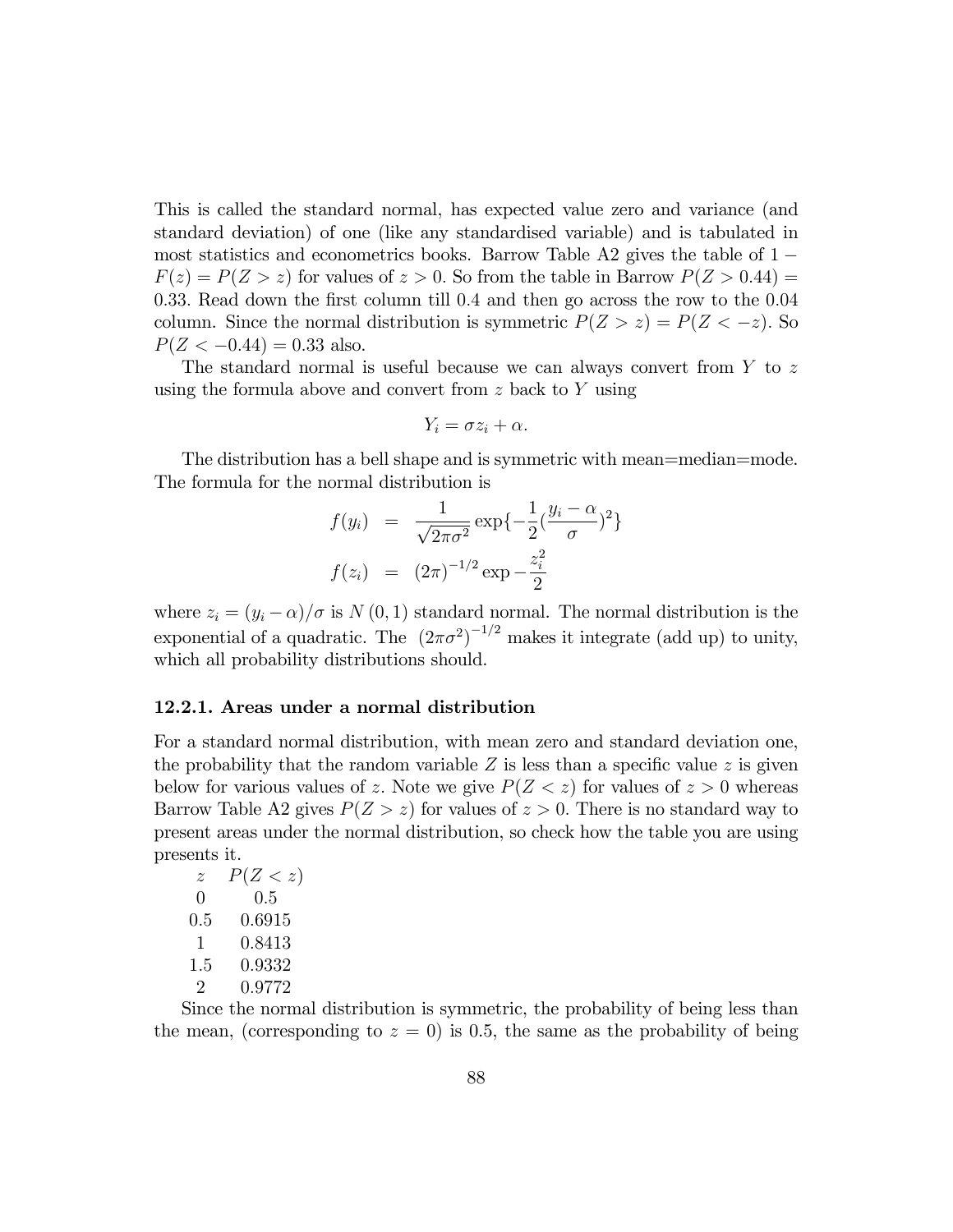greater than the mean. There is an 84% chance, of getting a value less than the mean plus one standard deviation,  $z = 1$ . The chance of being within one standard deviation of the mean is  $P(-1 < Z < +1) = 0.6826=0.8413(1-0.8413)$ . There is a 16% (1-0.84) chance of being less than one standard deviation below the mean, and a 16% chance or more than one standard deviation above the mean. The chance of being more than two standard deviations from the mean is  $0.0456=2(1-0.9772)$ , roughly 5%. Strictly 95% of the normal distribution lies within 1.96 standard deviations from the mean, but 2 is close enough for most practical purposes.

#### 12.2.2. Example: equities

Suppose the average real return on equities in a particular year is,

$$
Y_t \sim N(10\%, (15\%)^2),
$$

normal with an expected value of  $\alpha = 10\%$  and a standard deviation of  $\sigma = 15\%$ . We know that there is a 50% chance of getting 10% or better, but what return can we expect that there is a 33% chance of getting that return or better? From the normal tables we can find that  $P(Z > 0.44) = 0.33$ . So for a standard normal we know that we have a third chance of getting  $z = 0.44$  or better. We now want to convert this to the distribution of returns using  $Y = \sigma z + \alpha$ . This is  $Y = 15 \times 0.44 + 10 = 16.6\%$ . So there is a one third chance of getting a return of 16.6% or better. Since the distribution is symmetric, we can also use -0.44 in the formula. This indicates that there is also a one third chance of getting a return of  $Y = 15 \times (-0.44) + 10 = 3.4\%$  or less. For these values of mean and standard deviation, a third of the time you would be between 3:4% and 16:6%, a third of the time below 3.4% and a third of the time above 16.6%. This calculation assumes that the future distribution will be the same as that we observed in the past and this may not be true. It also assumes normality and equity returns can show much more extreme events than would be expected from a normal distribution: they are said to be fat tailed.

#### 12.2.3. Example; test scores

Suppose that a maths class is made up of an equal number of Blue and Green Students. Within each group marks are distributed normally, but blues are better at maths with a mean of 60 compared to a mean of 55 for green students. Blue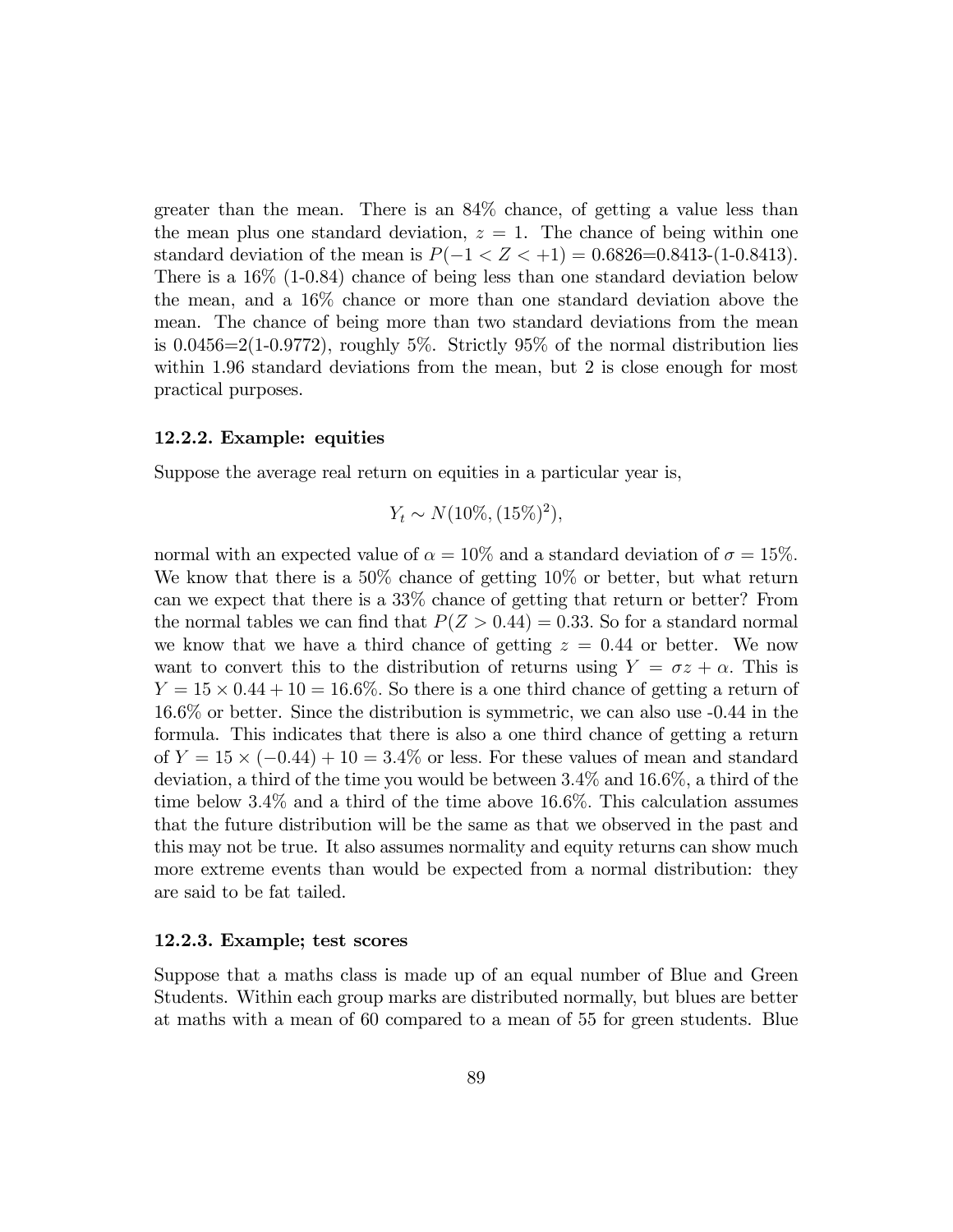students are also less erratic with a standard deviation of 5 compared to a standard deviation of 10 for green students.

(a)What proportion of blue students get more than 70?

(b) What proportion of green students get more than 70?

(c) Of those who get over 70 what proportion are green and what proportion are blue?

#### Answer

We have  $B \sim N(60, 5^2)$ ,  $G \sim N(55, 10^2)$ 

(a) We want to Önd the probability that the mark is over 70. For Blue students

$$
z = \frac{70 - 60}{5} = 2
$$

so the probability of a mark over 70 is  $P(Z > 2) = 1 - P(Z < 2) = 1 - 0.9772 =$ 0:0228 or 2.28%. The 0.9772 came from the table of areas under a normal distribution.

(b) For Green Students

$$
z = \frac{70 - 55}{10} = 1.5
$$

so the probability of a mark over 70 is  $P(Z > 1.5) = 1 - P(Z < 1.5) = 1 0.9332 = 0.0668$  or 6.68%. The 0.9332 came from the table of areas under a normal distribution.

(c) In a large class with equal number of blue and green students, 4.48% of all students,  $(2.28+6.68)/2$ , would get over 70. The proportion of those that are blue is  $25\%$  (=2.28/(2.28+6.68)), the proportion that are green is 75%  $(=6.68/(2.28+6.68)).$ 

Even though the question says blues are better at maths and it is true that their average is higher, three quarters of the top group in maths are green (as are three quarters of the bottom group). The lesson is to think about the whole distribution, not just the averages or parts of the distribution (e.g. the top of the class), and try not to be influenced by value-laden descriptions: 'better' or 'less erratic'.

#### 12.3. Distributions related to the normal

We also use distributions which are functions of normally distributed variables.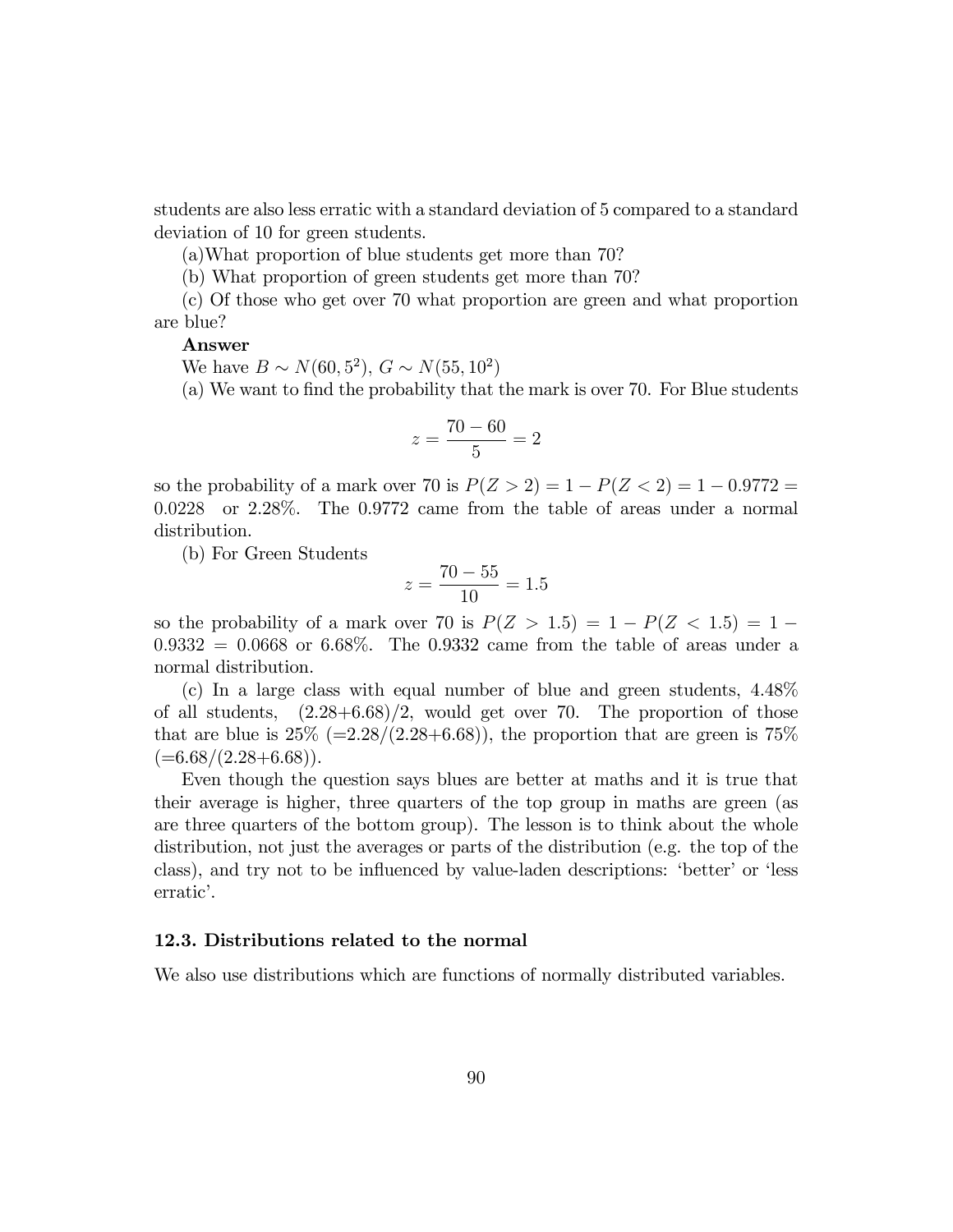#### 12.3.1. Chi-squared

Suppose  $z_i$  is  $IN(0, 1)$ , independently distributed, standard normal and we form

$$
A = \sum_{i=1}^{n} z_i^2 \sim \chi^2(n)
$$

Then  $A$  is said to have a Chi squared distribution with  $n$  degrees of freedom. Notice the Chi squared is only defined over positive values. As well as being the number of observations less the number of parameters estimated, degrees of freedom are a parameter of the distribution. The normal distribution has two parameters, which determine its shape, the mean and the variance. The mean determined its centre and the variance determined its spread. The Chi-squared distribution has one parameter, its degrees of freedom, that determines its shape. Its expected value equals its degrees of freedom; its variance equals twice its degrees of freedom. For small degrees of freedom the Chi squared distribution is skewed, for large degrees of freedom it approaches the normal. It arises naturally because we calculate estimates of the variance and  $(n-1)s^2/\sigma^2$  has a  $\chi^2$ distribution with  $n - 1$  degrees of freedom, where

$$
s^{2} = \sum_{i=1}^{N} (x_{i} - \overline{x})^{2} / (n - 1)
$$

#### 12.3.2. t distribution

A standard normal divided by the square root of a Chi-squared distribution, divided by its degrees of freedom, say  $n$ , is called the t distribution with  $n$  degrees of freedom

$$
t(n) = z/\sqrt{\frac{\chi^2(n)}{n}}
$$

We often divide an estimate of the mean or a regression coefficient (which are normally distributed) by their standard errors (which are the square root of a  $\chi^2$ divided by its degrees of freedom, and this is the formula for doing this. The t distribution has fatter tails than the normal, but as the sample size gets larger, about 30 is big enough, the uncertainty due to estimating the standard error becomes small and the distribution is indistinguishable from a normal. It is sometimes called the Student's t distribution. W.S. Gosset, who discovered it, worked for Guiness and because of a company regulation had to publish it under a pseudonym, and he chose Student.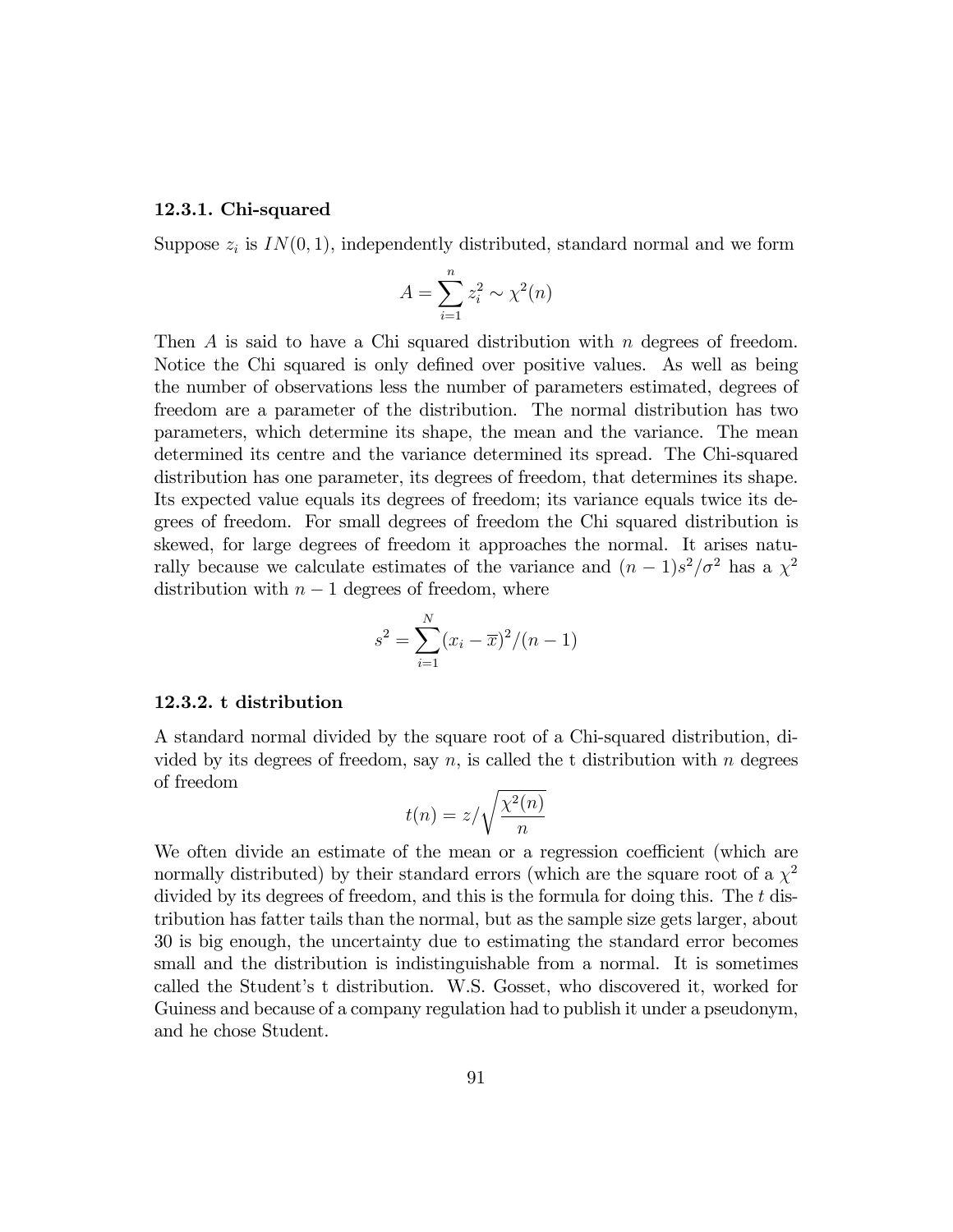#### 12.3.3. F distribution

Fisher's  $F$  distribution is the ratio of two independent Chi-squared divided by their degrees of freedom.

$$
F(n_1, n_2) = \frac{\chi^2(n_1)/n_1}{\chi^2(n_2)/n_2}.
$$

It arises as the ratio of two variances.

Barrow chapter 6 discusses the  $\chi^2$  t and F distributions.

# 13. Economic and Financial Data II: interest rates, growth rates, exchange rates, etc

#### 13.1. Interest rates

There are a set of basic rules that apply to a series of different rates: the rate of interest, the rate of return, the rate of ináation, the rate of growth of GDP or other variables. We will use rates of interest or return as an example, but the same rules apply to the others. Suppose we invest £ 100, in 2000, the value of the asset rises to £110 in 2001, £121 in 2001, 133.1 in 2002, etc. We can write this

$$
V_0 = 100 \nV_1 = 110 \nV_2 = 121 \nV_3 = 133.1
$$

For other examples, V might be GDP (growth rates), a price index (inflation), etc. The gross rate of return in the first year is  $(1 + r_1) = V_1/V_0 = 1.1$ . The (net) rate of return in the first year is  $r_1 = (V_1 - V_0)/V_0 = V_0/V_1 - 1 = 0.1$ , the percentage rate of return is  $100r_1 = 10\%$ . Be aware of the difference between proportionate,  $0.1$  and percentage,  $10\%$ , rates of interest and return. Interest rates are also often expressed in basis points, 100 basis points is one percentage point.

From the definition of the gross return,  $(1 + r_1) = V_1/V_0$ , we can write  $V_1 =$  $(1 + r)V_0$ . The rate of return in this example is constant at 10\%,  $r_i = r = 0.1$ . Check this by calculating  $r_2$  and  $r_3$ . The value of the investment in year 2 is

$$
V_2 = (1+r)V_1 = (1+r)^2 V_0
$$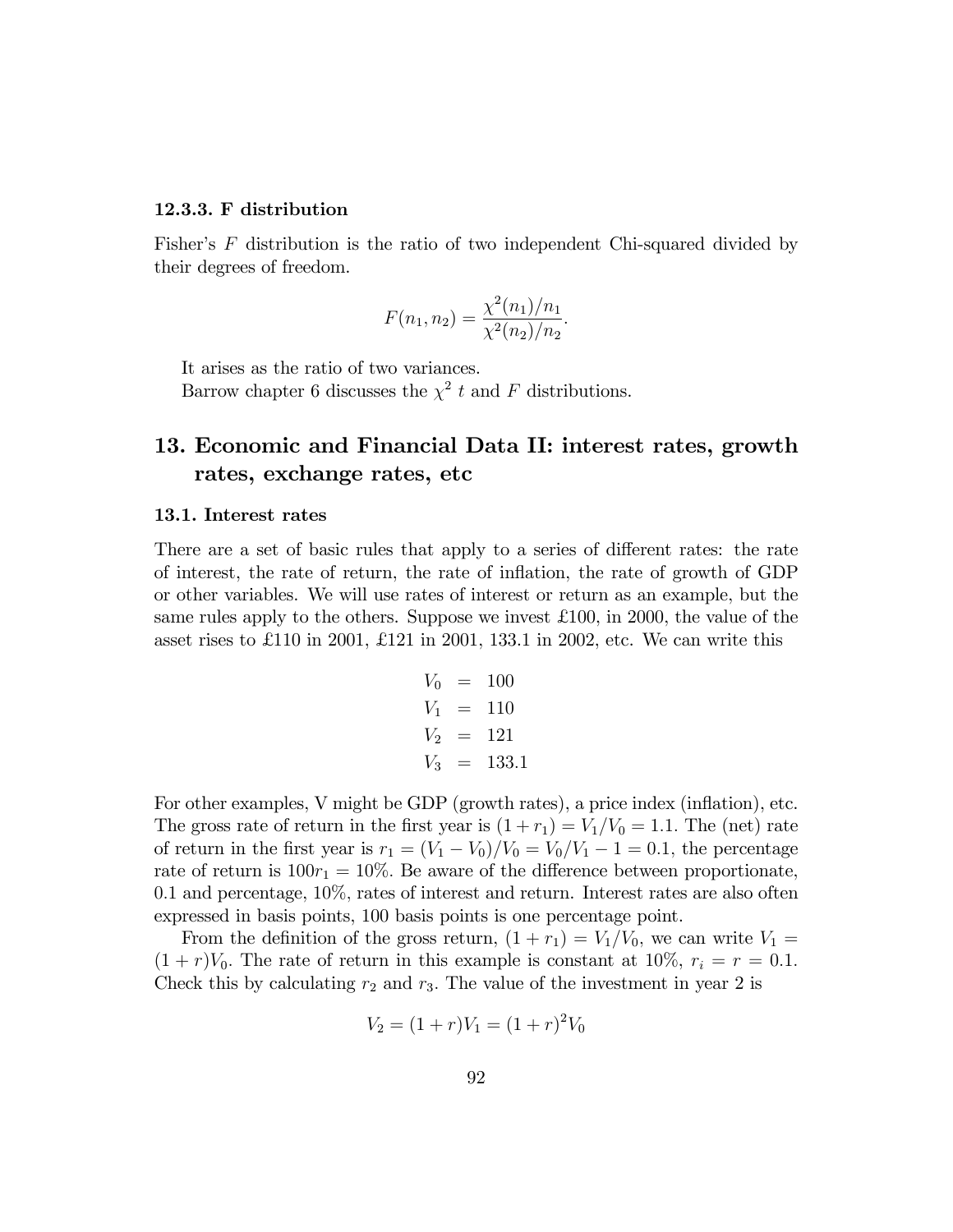and for year t

$$
V_t = (1+r)^t V_0.
$$
\n(13.1)

Notice how interest compounds, you get interest paid on your interest. Interest rates are often expressed at annual rates even when they are for shorter or longer periods. If interest was paid out quarterly during the year, you would get 2:5% a quarter, not 10% a quarter. However it would be paid out four times as often so the formula would be

$$
V_t = (1 + r/4)^{4t} V_0
$$

or if it is paid out  $n$  times a year

$$
V_t = (1 + r/n)^{nt} V_0.
$$

As  $n \to \infty$ , continuous compounding, this converges to

$$
V_t = e^{rt}V_0. \t\t(13.2)
$$

The irrational number  $e \approx 2.718$  seems to have been discovered by Italian bankers doing compound interest in the late middle ages. Since  $\ln V_t = rt + \ln V_0$  the continuously compounded return is

$$
\frac{d\ln V}{dt} = \frac{1}{V}\frac{dV}{dt} = r.
$$

For discrete data this can be calculated as

$$
r = \left(\ln V_t - \ln V_0\right)/t.
$$

The return in any period is often calculated as  $r_t = \ln V_t - \ln V_{t-1}$ . Notice that the discrete version (13.1) is strictly

$$
r = \exp(\{\ln V_t - \ln V_0\}/t) - 1
$$

In addition

$$
\ln V_t - \ln V_{t-1} = \ln \left(\frac{V_t}{V_{t-1}}\right) = \ln(1 + r_t) \approx r_t
$$

if r is small, e.g. 0.1 another justification for using the difference of the logarithms. Growth rates and inflation rates are also calculated as differences in the logarithms. Multiply them by 100 if you want percentage rates.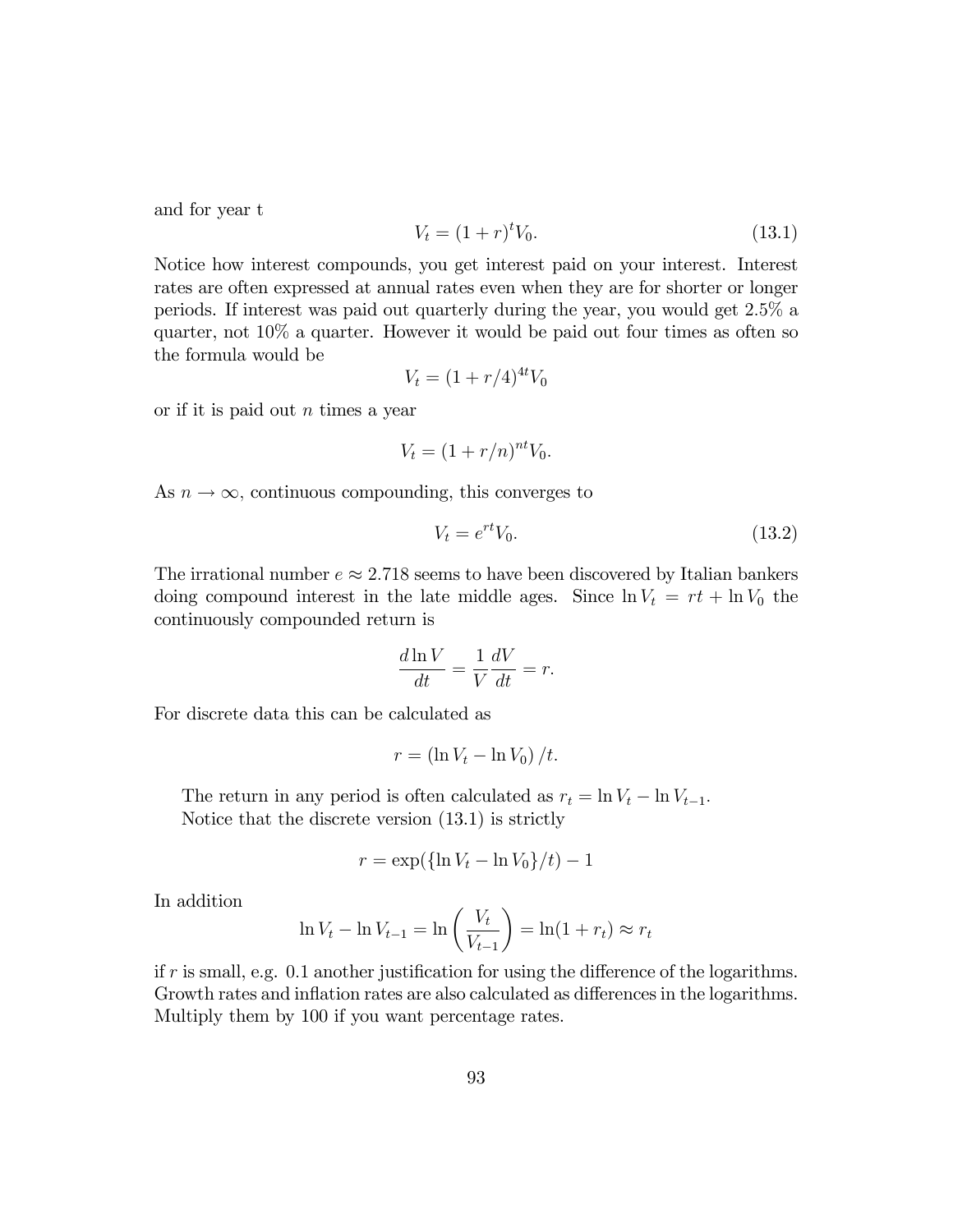So far we have assumed the rate of return is constant. Suppose instead of investing in a safe asset with a fixed return we had invested in a speculative equity and the values of our asset in 2000, 2001, and 2002 were

$$
V_0 = 100 \nV_1 = 1000 \nV_2 = 100
$$

so  $r_1 = 1000/100 - 1 = 9 = 900\%, r_2 = 100/1000 - 1 = -0.9 = -90\%.$  The average (arithmetic mean) return is  $(900-90)/2 = 405\%$ . This example brings out two issues. Firstly percentages are not symmetric. Our investment got back to where it started after a 900% increase and only a 90% fall. Secondly, the arithmetic mean does not seem a very good indicator of the average return (except perhaps to the salesman who sold us the stock). We get an average return of 405% and have exactly the same amount as when we started. The geometric mean return in this case is zero

$$
GM = \sqrt{(1+r_1)(1+r_2)} - 1
$$
  
=  $\sqrt{(10)(0.1)} - 1$   
=  $\sqrt{1} - 1 = 0$ 

which seems more sensible.

There are also interest rates at various maturities, depending on how long the money is being borrowed or lent. The pattern of interest rates with respect to maturity is called the term structure of interest rates or yield curve. Typically the term structure slopes upwards. Long-rates, interest rates on money borrowed for a long period of time, such as 10 year government bonds, are higher than short rates, money borrowed for a short period of time, such as 3 month Treasury Bills. Interest rates are usually expressed at annual rates, whatever the length of the investment. When monetary policy is tight, the term structure may slope downwards, the yield curve is inverted: short-rates are higher than long-rates. This is often interpreted as a predictor of a forthcoming recession. Monetary policy is operated by the Central Bank through the control of a short overnight interest rate called the policy rate, Repo rate, Bank Rate or in the US Federal Funds Rate. Usually other short rates such as LIBOR (London Inter-Bank Offer Rate, the rate at which banks lend to each other) are very close to the policy rate. However, during the credit runch starting in August 2007 they diverged: Banks required a risk premium to lend to other banks.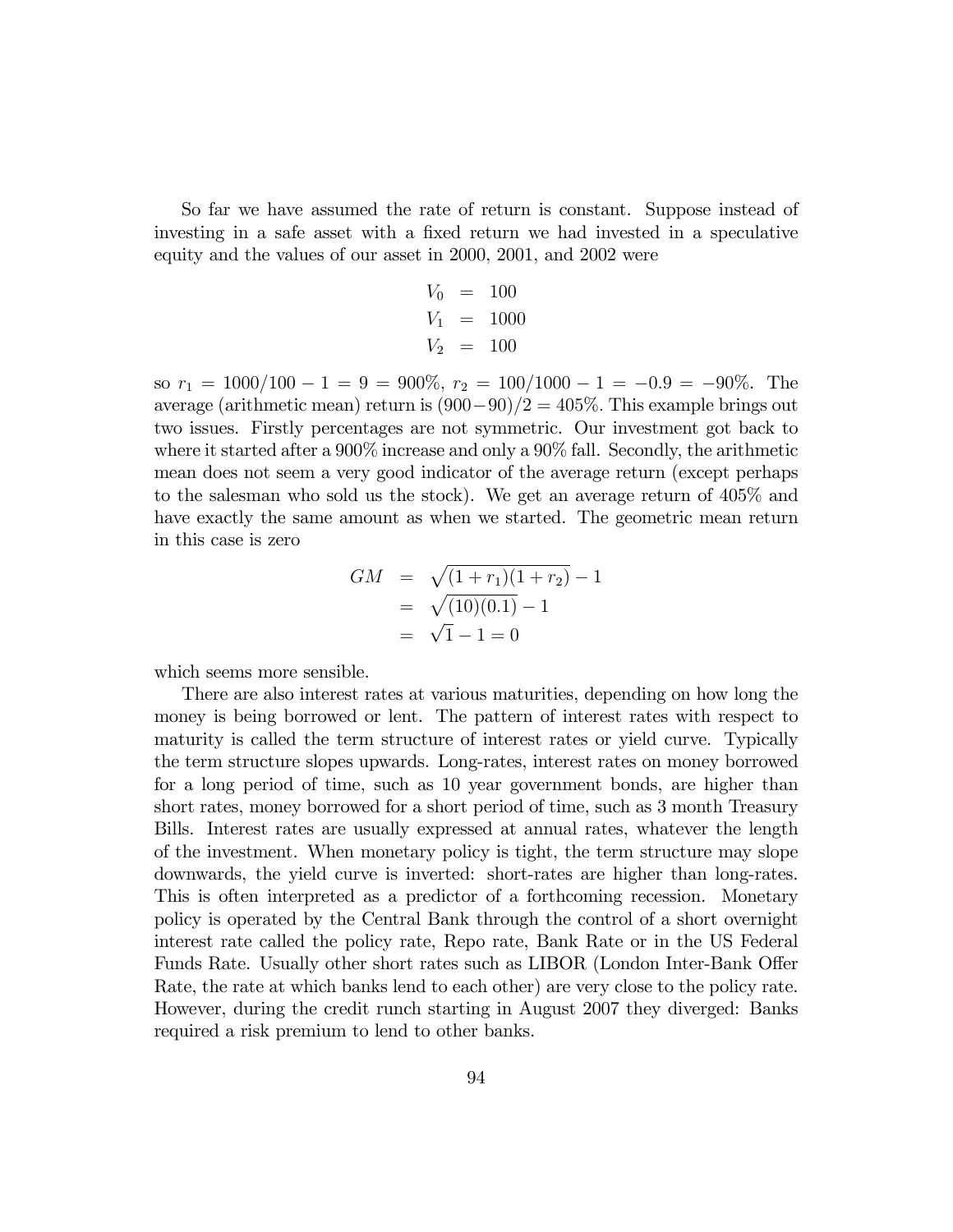#### 13.2. Exchange Rates

#### 13.2.1. Spot and forward

The spot exchange rate is the rate for delivery now: the exchange takes place immediately. The spot exchange rate is usually quoted as domestic currency per unit of foreign currency, with the dollar being treated as the foreign currency: Swiss Francs per Dollar for instance. A rise indicates a depreciation in the Swiss Franc: more Swiss Francs are needed to buy a dollar. Some are quoted as foreign currency per unit domestic, in particular Sterling, which is quoted Dollars per Pound. In this case a rise indicates an appreciation of the Pound, a pound buys more dollars. Forward rates are for delivery at some time in the future. The one year forward rate is for delivery in a years time when the exchange takes place at a rate quoted and agreed upon today.

#### 13.2.2. Covered interest parity

Suppose that you have a \$1 million and know that you are going to need Sterling in a years time. You can either convert the Dollars into Sterling now giving you  $\pounds$ 1/S m, where S is the spot rate,  $(\text{\pounds}0.548 \text{ m at the spot rate on } 27/7/4 \text{ of } 1.8245\text{\pounds}/\text{\pounds})$ . You can invest this for a year at UK interest rates R.f.  $5.3375\%$  (one year £ Libor (London Inter Bank Offer Rate) on the same day). Thus in a years time you will have  $\mathcal{L}(1+\mathcal{R})/\mathcal{S}$  m (£0.577m). Alternatively you could invest the Dollars in the US getting rate R\$, 2.43% (\$ Libor) so you will have  $(1+R\$  m  $(1.0243m)$  in a years time. You can sell these dollars for delivery in a year at forward rate F,  $(1.7752)$ . This means that in a years time you will have  $\mathcal{L}(1+\text{RS})/\text{F}$  m  $(\mathcal{L}0.577\text{m})$ . These are both risk free (assuming the bank repays your deposit, i.e. no default risk) so the returns must be equal, as they are. You get £577,000 by either route. These rates are given every day in the FT. Expressing it as a formula

$$
\frac{1+R\pounds}{S} = \frac{1+R\$\mathcal{F}}{F}
$$

$$
\frac{F}{S} = \frac{1+R\$\mathcal{F}}{1+R\pounds}
$$

Or approximately

$$
\frac{F-S}{S} \approx R\$\ - R\pounds
$$

where the term on the left hand side is called the forward premium, when positive or discount when negative and the term on the right hand side the interest differ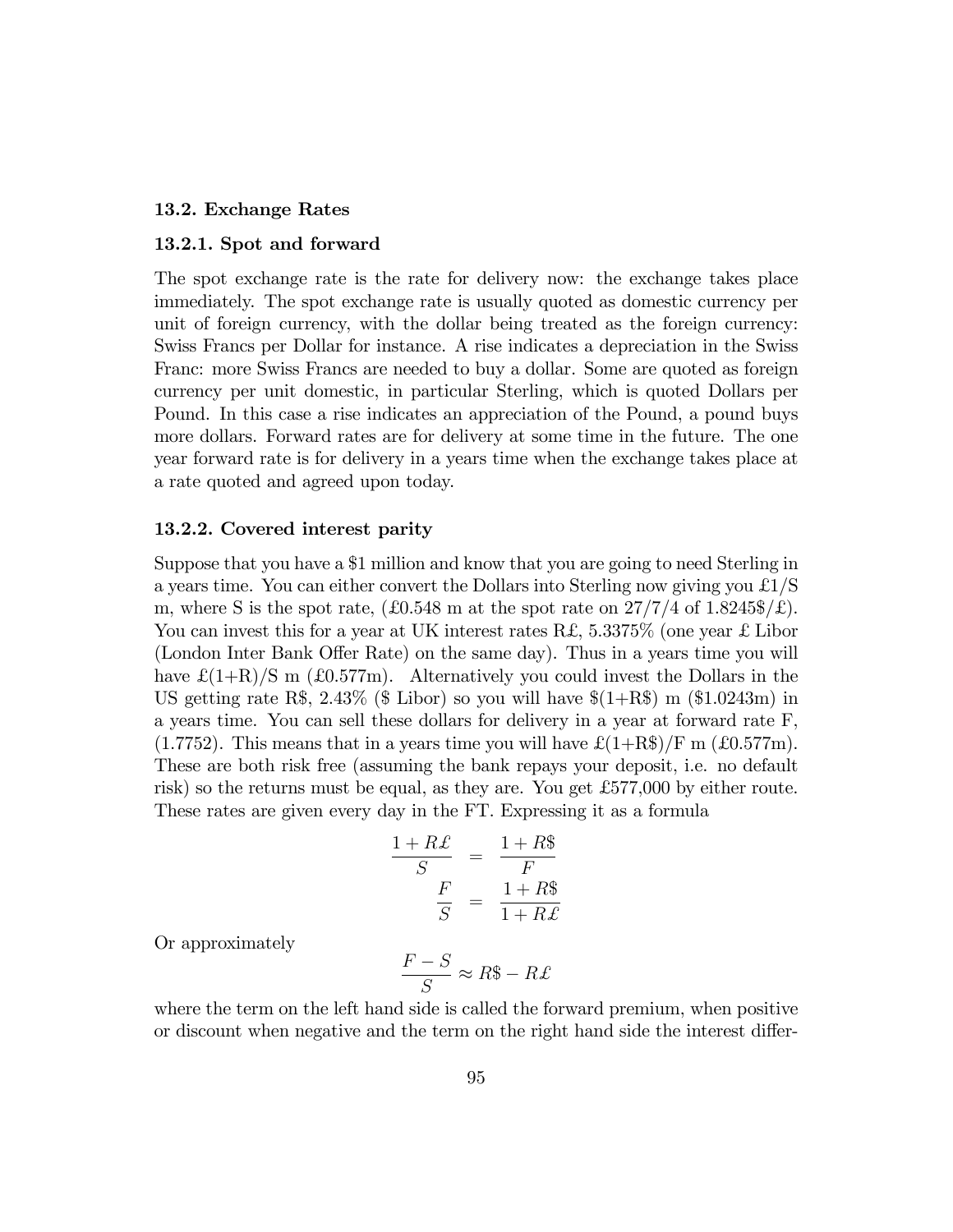ential. This relation is called covered interest parity and follows from arbitrage. If it did not hold banks could make a riskless return by exploiting the difference. Notice that the forward rate on 27/7/4 indicated that the market expected sterling to fall in value over the next year. In fact because it is determined by the interest rate differential, the forward rate tends to be a poor predictor of the future spot rate. In this case the rate on 29/7/5 was \$1.759, so the forward rate was quite a good predictor. Verbeek section 4.11 gives some empirical examples of the use of these relationships.

#### 13.2.3. Real and effective rates

Suppose a Big Mac costs  $X$  in the US and  $EY$  in the UK and the spot rate is S, e.g.  $1.6\%/\mathcal{L}$ . Then the relative price of Big Macs in the UK and US is dollars

$$
Q^M = (\pounds Y \times S) / \$X
$$

this is the Big Mac real exchange rate, which the Economist publishes. Similar calculations are done for the whole economy using price indexes, to calculate the real exchange rate for the country:  $Q = P^*S/P$ , where  $P^*$  is a foreign price index and P a domestic price index. Purchasing Power Parity (PPP) says that trade will equalise prices between countries and the real exchange rate will be constant, in the long run. As Keynes said 'In the long run, we are all dead' and deviations from PPP can be very persistent.

Any currency has a large number of exchange rates with all the other currencies, so 'trade weighted averages' or effective exchange rates are often calculated, which give an average exchange rate with all the other currencies, the weights reflecting their relative importance in trade. Suppose that we denote the base year as year zero, e.g. 2000, then the index in year t is

$$
I_t = \sum w_i \left( \frac{S_{it}}{S_{i0}} \right)
$$

where the  $w_i$  are the percentage shares of trade with country i so that  $\sum w_i = 100$ ,  $S_{io}$  is the exchange rate with country i in the base year and  $S_{it}$  is the exchange rate in year t. The value of the index in year zero,  $I_0 = 100$ .

### 14. Applied Exercise II: Sampling distributions

The remainder of the notes are concerned with estimation and hypothesis testing. These rest on the idea of a sampling distribution, the particular sample we take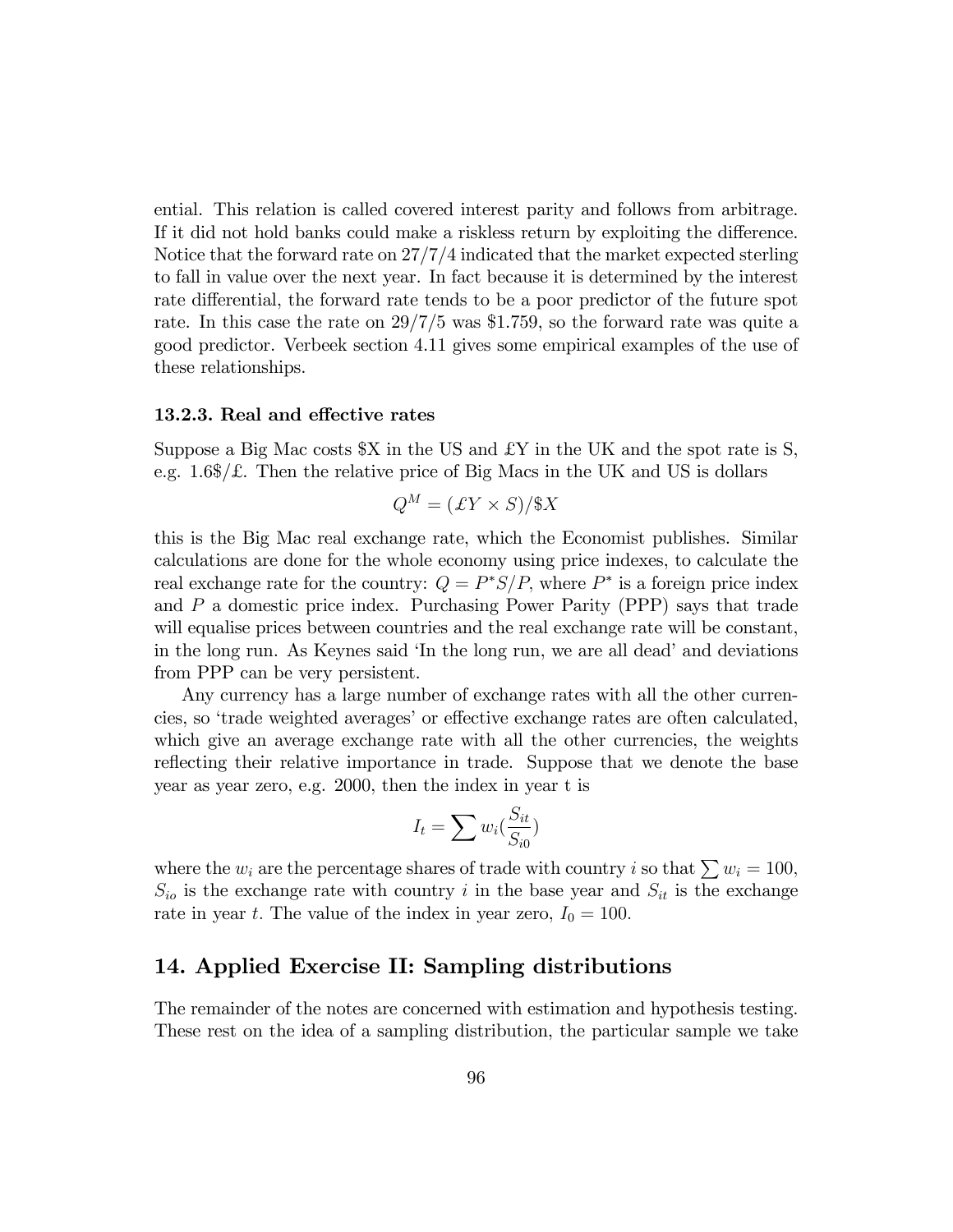is just one of a large number of possible samples that we might have taken. This exercise is designed to illustrate the idea of a sampling distribution. You do not need any data for this exercise, you create it yourself.

Go into Excel and in cell A1 type  $=$ RAND(). This generates a random number uniformly distributed over the interval zero-one. Each number over that interval has an equal chance of being drawn. Copy this cell right to all the cells till O1. In P1 type  $=$  AVERAGE(A1:O1). In Q1 type  $=$  STDEVP(A1:O1). In R1 type  $=$ STDEV(A1:O1). Copy this row down to line 100.

You now have 100 samples of 15 observations from a uniform distribution and 100 estimates of the mean and 100 estimates for each of two estimators of the standard deviation. An estimator is a formula which tells you how to calculate an estimate from a particular sample; an estimate is the number that results from applying the estimator to a sample.

We can then look at the sampling distribution of the mean and standard deviation. Calculate and draw the histogram for the 100 estimates of the mean. Do the same for the two estimators of the standard deviation. What do you think of their shapes? Are they close to a normal distribution? Go to P101, type in  $=$ AVERAGE(P1:P100). Go to P102 type in  $=$ STDEV(P1:P100). Go to P103 type in  $=\text{SKEW}(P1:P100)$ . Go to P104 type in KURT(p1:p100). Copy these to the Q and R columns to give the descriptive statistics for the two estimates of the standard deviation.

If x is uniformly distributed over  $[a, b]$  then  $E(x) = (a + b)/2$  and  $Var(x) =$  $(b-a)^2/12$ . In this case  $a = 0, b = 1$ , so the theoretical mean should be 0.5 (compare this with the number in cell P101) and the theoretical variance 1/12, with standard deviation  $\sqrt{1/12}$  = 0.288675 (compare this with the number in Q101, which should be biased downwards and with the number in R101, which should be closer). The standard deviation of the mean from a sample of size N (in this case 15) is

$$
SD(\overline{x}) = \sqrt{Var(x)/N}
$$

so we would expect the standard deviation of our distribution of means to be 0.07453 (compare this with the number in P102). As N becomes large (the number of observations in each sample, 15 in this case which is not very large), the distribution of the mean tends to normality (the central limit theorem). Do the measures of skewness and excess kurtosis given in P103 and P104 suggest that these means are normal? The values should be close to zero for normality. Is the mean more normally distributed than the standard deviation?

What we have done here is called a 'Monte Carlo' simulation. We have ex-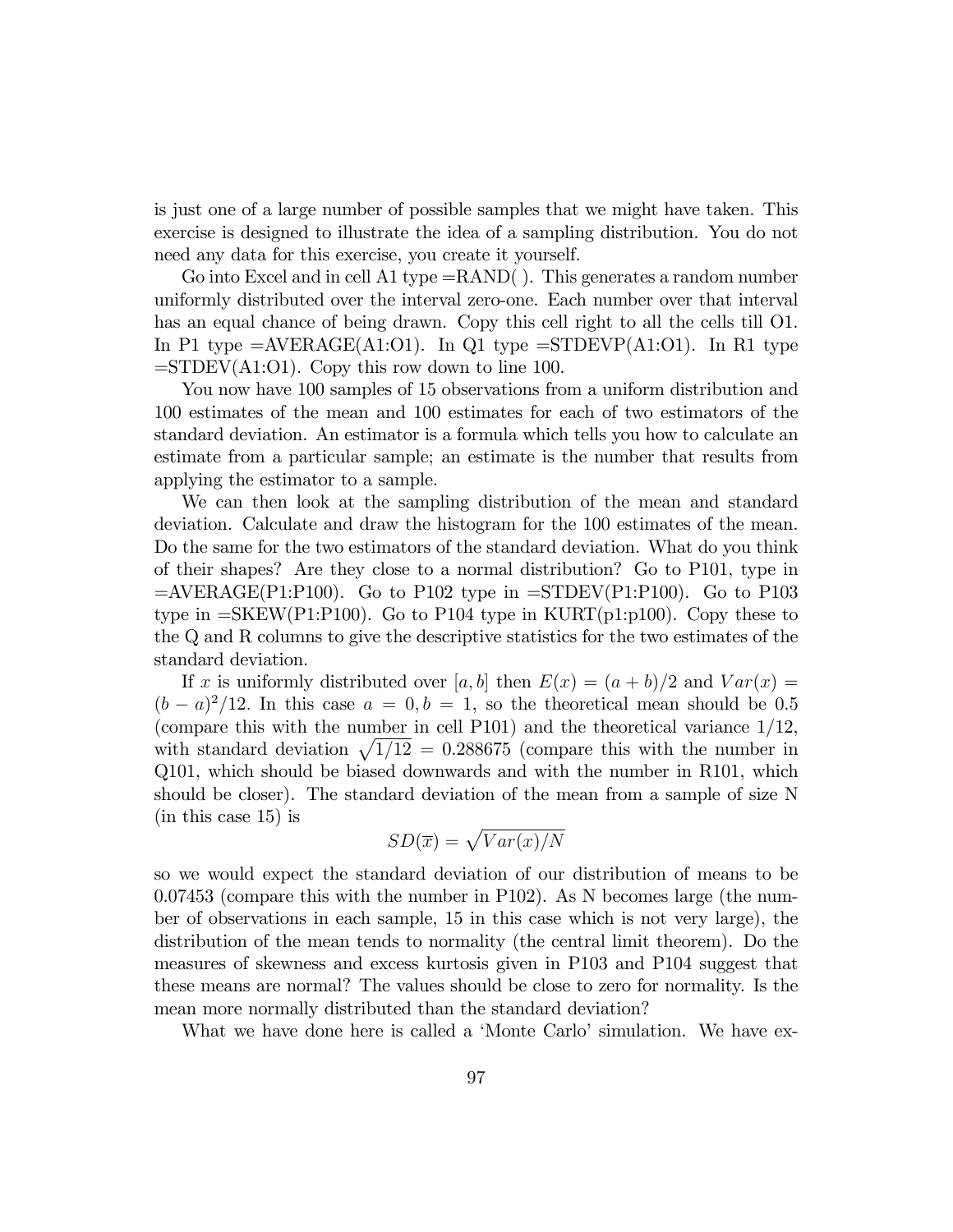amined the properties of the estimators by generating lots of data randomly and looking at the distributions of the estimates from lots of samples. In practice, 100 replications of the sample is rather small, in Monte Carlo studies many thousands of replications are typically used. Because 100 is quite small, you will get rather different answers (e.g. for the overall mean) from me. However, by making the number of replications sufficiently large, we could make the difference between you and me as small as we like (law of large numbers).

In this case, we did not need to do a Monte Carlo because we can derive the properties of the estimators theoretically. But for more complicated problems this is not the case and we must do it numerically like here. However, doing the Monte Carlo gives you a feel for what we mean when we discuss the distribution of an estimator.

## 15. Estimation

#### 15.1. Introduction

In the first part of the course we looked at methods of describing data, e.g. using measures like the mean (average) to summarise the typical values the variable took. In the second part of the course, we learned how to make probability statements. Now we want to put the two together and use probability theory to judge how much confidence we have in our summary statistics. The framework that we will use to do this is mathematical, we will make some assumptions and derive some results by deduction. Chapter 4 and 5 of Barrow covers these issues. There are a number of steps.

- 1. We start with a model of the process that generates the data. For instance, the efficient market theory says that the return on a stock in any period  $t$ ,  $Y_t = \alpha + u_t$  Where  $Y_t$  is the return, which we can observe from historical data,  $\alpha$  is the expected return, an unknown parameter, and  $u_t$  is an unpredictable random error that reflects all the new information in period  $t$ . We make assumptions about the properties of the errors  $u_t$ . We say that the error  $u_t$  is 'well behaved' when it averages zero,  $E(u_t) = 0$ ; is uncorrelated through time  $E(u_t u_{t-1}) = 0$ ; and has constant variance,  $E(u_t^2) = \sigma^2$ .
- 2. We then ask how we can obtain an estimator of the unknown parameter  $\alpha$ . An estimator is a formula for calculating an estimate from any particular sample. We will use two procedures to choose an estimator  $\hat{\alpha}$ , (said alpha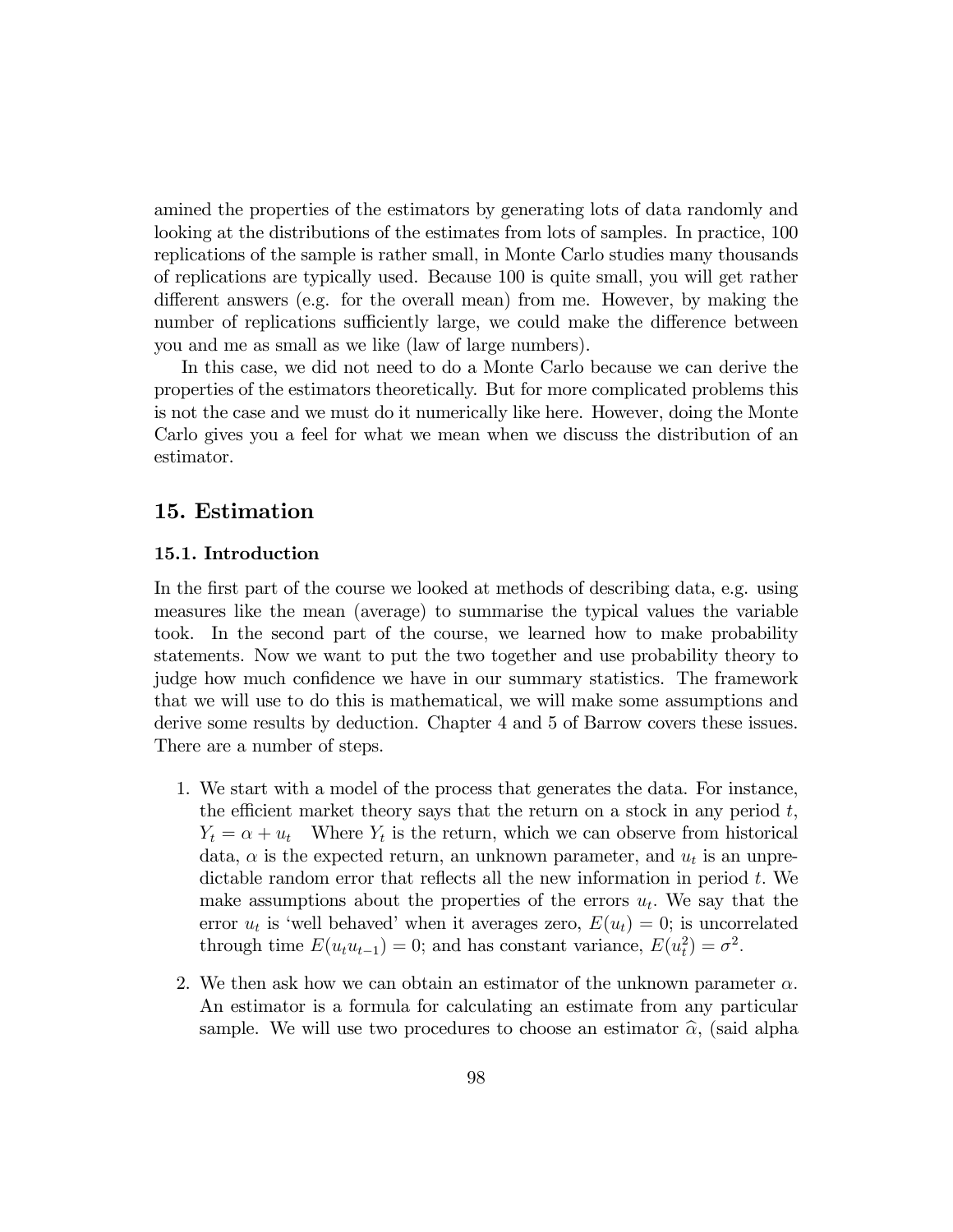hat) of  $\alpha$ , that gives  $Y_t = \widehat{\alpha} + \widehat{u}_t$ : (1) method of moments, which chooses the estimator that makes our population assumptions, e.g.  $E(u_t) = 0$ , hold in the sample so  $N^{-1} \sum \hat{u}_t = 0$  (2) least squares, which chooses the estimator that has the smallest variance and minimises  $\sum \hat{u}_t^2$ . In the cases we look at these two procedures give the same estimator, but this is not generally true.

- 3. We then ask how good the estimator is. To do this we need to determine what the expected value of the estimator is and the variance of the estimator, or its square root: the standard error. We then need to estimate this standard error. Given our assumptions, we can derive all these things mathematically and they allow us to determine how confident we are in our estimates. Notice the square root of the variance of a variable is called its standard deviation, the square root of the variance of an estimator is called its standard error.
- 4. We then often want to test hypotheses. For instance, from Applied Exercise I, we found that the mean real return on equities over the period 1872-1999 was 0.088 (8.8%) with a standard deviation of 0.184; but the mean 1872- 1990 was only 0.080, while the return during 1991-1999 was 0.18 (18%) with a standard deviation of 0.15. In the year 2000, you might have wanted to ask whether there really was a New Economy, with significantly higher returns (over twice the historical average) and lower risk (a lower standard deviation); or whether you might just get the numbers observed during the 1990s, purely by chance.
- 5. Since our mathematical derivations depend on our assumptions, we need to check whether our assumptions are true. Once we have estimated  $\hat{\alpha}$  we can estimate  $\hat{u}_t = Y_t - \hat{\alpha}$ . Then we can ask whether our estimates of the errors are uncorrelated and have constant variance.

We will go through this procedure twice, first for estimating the sample mean or expected value and testing hypotheses about it, and then follow the same procedure for regression models, where the expected value is not a constant, but depends on other variables.

### 15.1.1. A warning

The procedures we are going to cover are called classical statistical inference and the Neyman-Pearson approach to testing. When first encountered they may seem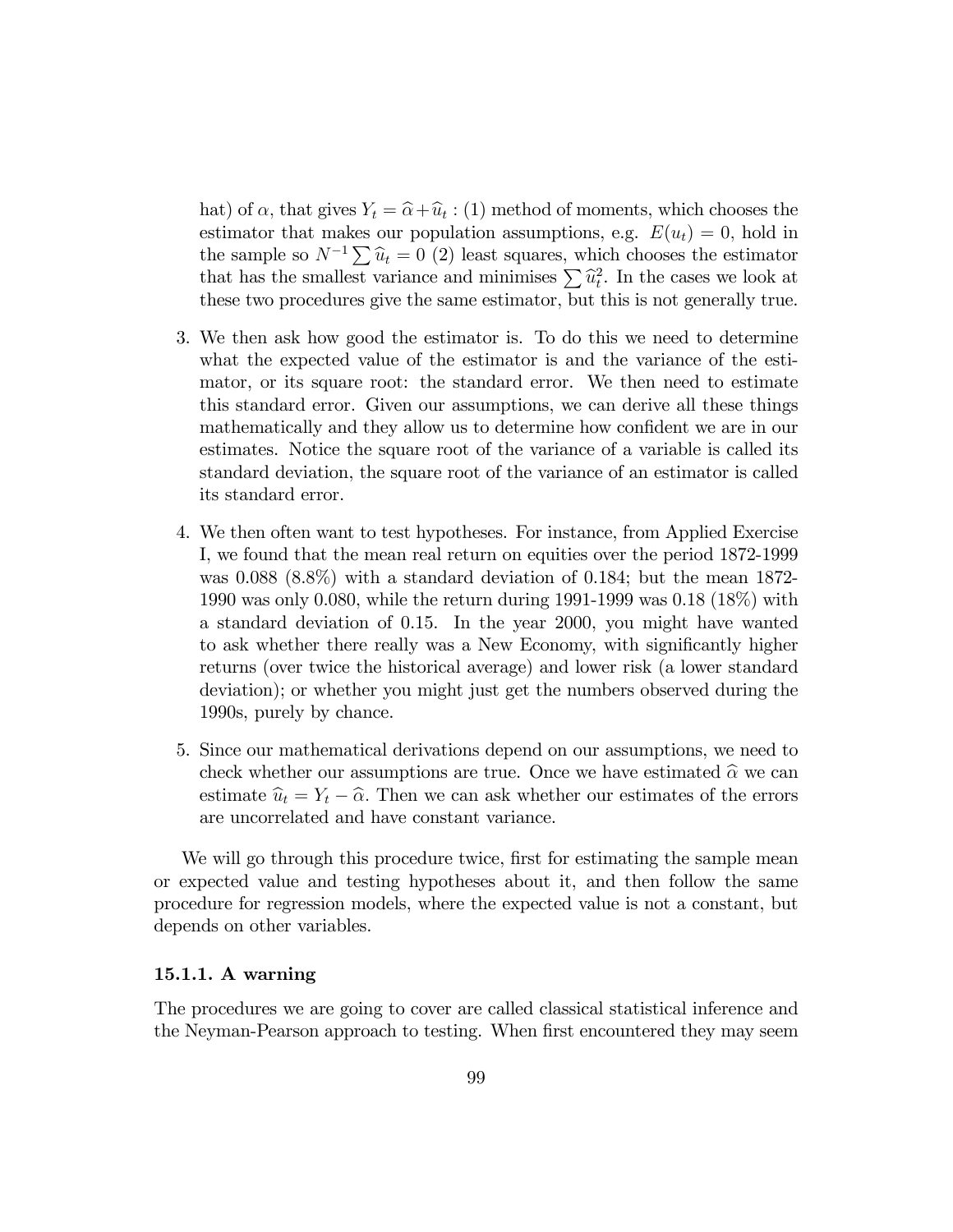counter-intuitive, complicated and dependent on a lot of conventions. But once you get used to them they are quite easy to use. The motivation for learning these procedures is that they provide the standard approach to dealing with quantitative evidence in science and other areas of life, where they have been found useful. However, because they are counter-intuitive and complicated it is easy to make mistakes. It is claimed that quite a large proportion of scientific articles using statistics contain mistakes of calculation or interpretation. A common mistake is to confuse statistical significance with substantive importance. Significance just measures whether a difference could have arisen by chance it does not measure whether the size of the difference is important. There is another approach to statistics based on Bayes Theorem. In many ways Bayesian statistics is more intuitive, since it does not involve imagining lots of hypothetical samples as classical statistics does. It is conceptually more coherent, since it just involves using your new data to update your prior probabilities in the way we did in section 10.2.2. However, it is often mathematically more complex, since it usually involves integrals. Modern computers are making this integration easier. Gary Koop, Bayesian Econometrics, Wiley 2003 provides a good introduction.

It is important to distinguish two different things that we are doing. First, in theoretical statistics we are making mathematical deductions: e.g. proving that an estimator has minimum variance in the class of linear unbiased estimators. Second, in applied statistics, we making inductions, drawing general conclusions from a particular set of observations. Induction is fraught with philosophical difficulties. Even if every swan we see is white, we are not entitled to claim 'all swans are white', we have not seen all swans. But seeing one black swan does prove that the claim 'all swans are white' is false. Given this, it is not surprising that there are heated methodological debates about the right way to do applied statistics and no 'correct' rules. What is sensible depends on the purpose of the exercise. Kennedy, A Guide to Econometrics, fifth edition chapter 21 discusses these issues.

#### 15.2. Estimating the expected value.

Suppose we have an independent sample of data over time  $Y_1, Y_2, ..., Y_T$ ,

$$
Y_t = \alpha + u_t
$$

where  $u_t$  is a random variable with mean zero and variance  $\sigma^2$  and the observations are uncorrelated or independent through time, i.e.  $E(u_t) = 0$ ,  $E(u_t^2) = \sigma^2$ ,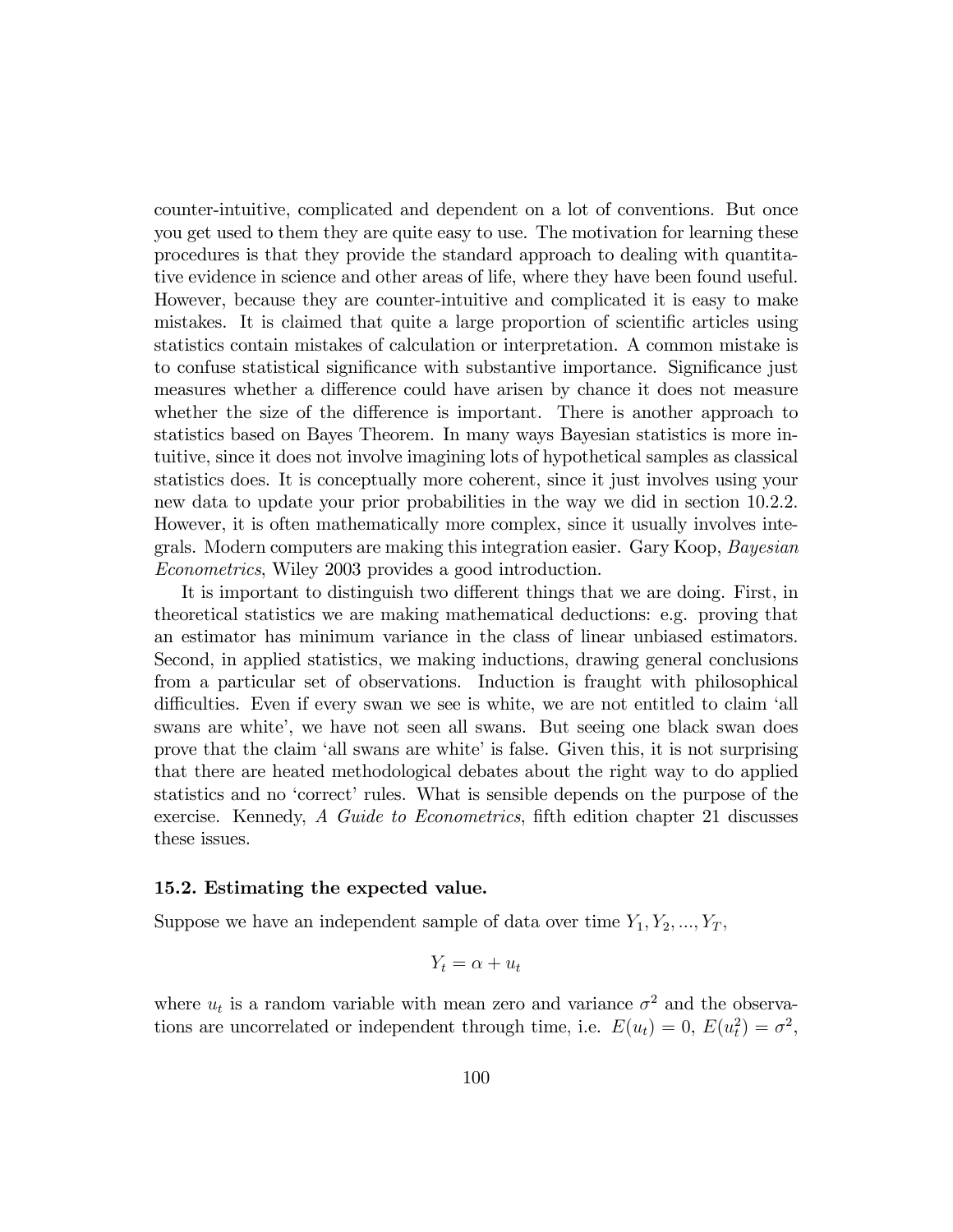$E(u_t u_{t-i}) = 0.$  Notice the number of observations here is T, earlier we used N or n for the number of observations. We wish to choose a procedure for estimating the unknown parameter  $\alpha$  from this sample. We will call the estimator  $\hat{\alpha}$  (said alpha hat). We get an estimate by putting in the values for a particular sample into the formula. We derive the estimator  $\hat{\alpha}$  in two ways: method of moments which matches the sample data to our population assumptions and least squares which mimimises the variance.

#### 15.2.1. Method of moments.

We assumed that  $E(Y_t) = \alpha$ , which implies  $E(u_t) = E(Y_t - \alpha) = 0$ . Let us choose an estimator  $\hat{\alpha}$  such that the sample equivalent of the expected value, (the mean) of  $(Y_t - \hat{\alpha})$  also equals zero. That is we replace  $E(Y_t - \alpha) = 0$  with  $T^{-1} \sum_{t=1}^{T} (Y_t - \hat{\alpha}) = 0.$  This imples  $T^{-1} \left\{ \sum_{t=1}^{T} Y_t - T \hat{\alpha} \right\} = 0$  or  $T^{-1} \sum_{t=1}^{T} Y_t = \hat{\alpha}.$ So the estimator which makes the sample equivalent of  $E(Y_t - \alpha) = 0$  hold is the mean, so  $\hat{\alpha} = \overline{Y}$ . Notice this derivation also implies that  $\sum_{t=1}^{T} (Y_t - \hat{\alpha}) = 0$ , the sum of deviations from the mean are always zero

#### 15.2.2. Least squares

Alternatively suppose, we choose the estimator,  $\hat{\alpha}$  that makes the sum of squared deviations,  $S = \sum (Y_t - \hat{\alpha})^2$  as small as possible. This will also minimise the estimated variance,  $\hat{\sigma}^2 = \sum (Y_t - \hat{\alpha})^2 / T$ .

$$
S = \sum_{t=1}^{T} (Y_t - \widehat{\alpha})^2
$$
  
= 
$$
\sum (Y_t^2 + \widehat{\alpha}^2 - 2\widehat{\alpha} Y_t)
$$
  
= 
$$
\sum Y_t^2 + T\widehat{\alpha}^2 - 2\widehat{\alpha} \sum Y_t
$$

To find the  $\hat{\alpha}$  that minimises this, we take the first derivative of S with respect to  $\hat{\alpha}$  and set it equal to zero:

$$
\frac{\partial S}{\partial \widehat{\alpha}} = 2T\widehat{\alpha} - 2\sum Y_t = 0.
$$

Divide through by 2, move the  $-\sum_{t=1}^{T} Y_t$  to the other side of the equality,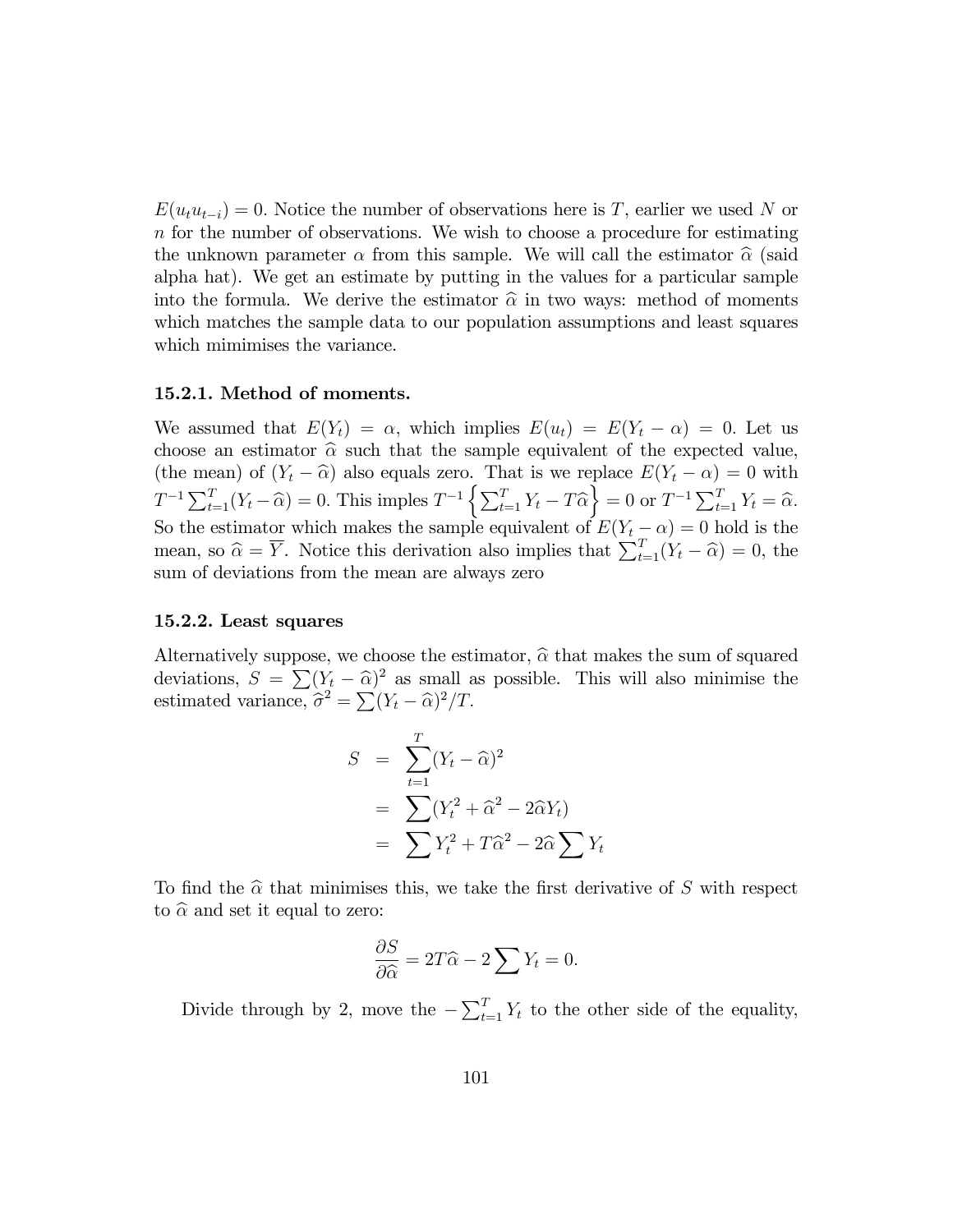gives  $T\hat{\alpha} = \sum Y_t$  or

$$
\widehat{\alpha} = \sum_{t=1}^{T} Y_t / T.
$$

so again  $\widehat{\alpha} = \overline{Y}$ .

### 15.3. Properties of the estimator

We distinguish, between the true (or population) parameter  $\alpha$  and the estimator  $\hat{\alpha} = \sum Y_i/n$ , the formula telling you how to calculate an estimate from a particular sample. A different sample would give a different estimate, so  $\hat{\alpha}$  is a random variable. When different estimators are available, in this case the median might be an alternative estimator, we need criteria to choose between different estimators. One criterion is that the estimator is unbiased, on average (over lots of hypothetical samples) it is equal to the true value. The expected value of the estimator is equal to the true value of the parameter. Another property that is often desirable is that the estimates tends to be close to the true value; for unbiased estimators this implies that the estimator has a small variance.

#### 15.3.1. The expected value of  $\hat{\alpha}$

To find out whether the mean is unbiased we need to calculate the expected value of  $\hat{\alpha}$ . This is

$$
\widehat{\alpha} = \sum Y_t/T = \sum (\alpha + u_t)/T = T\alpha/T + (\sum u_t/T)
$$

$$
E(\widehat{\alpha}) = \alpha + E(\sum u_t/T) = \alpha
$$

Since  $E(u_t) = 0$ . So  $\hat{\alpha}$  is unbiased under our assumptions. From this derivation we see that:

$$
\widehat{\alpha} - \alpha = \sum u_t / T
$$

while on average over lots of hypothetical samples,  $\sum u_t/T$  may be zero, it will not be zero in any particular sample, so our estimate will differ from the true value. Now let us calculate how large the difference is likely to be.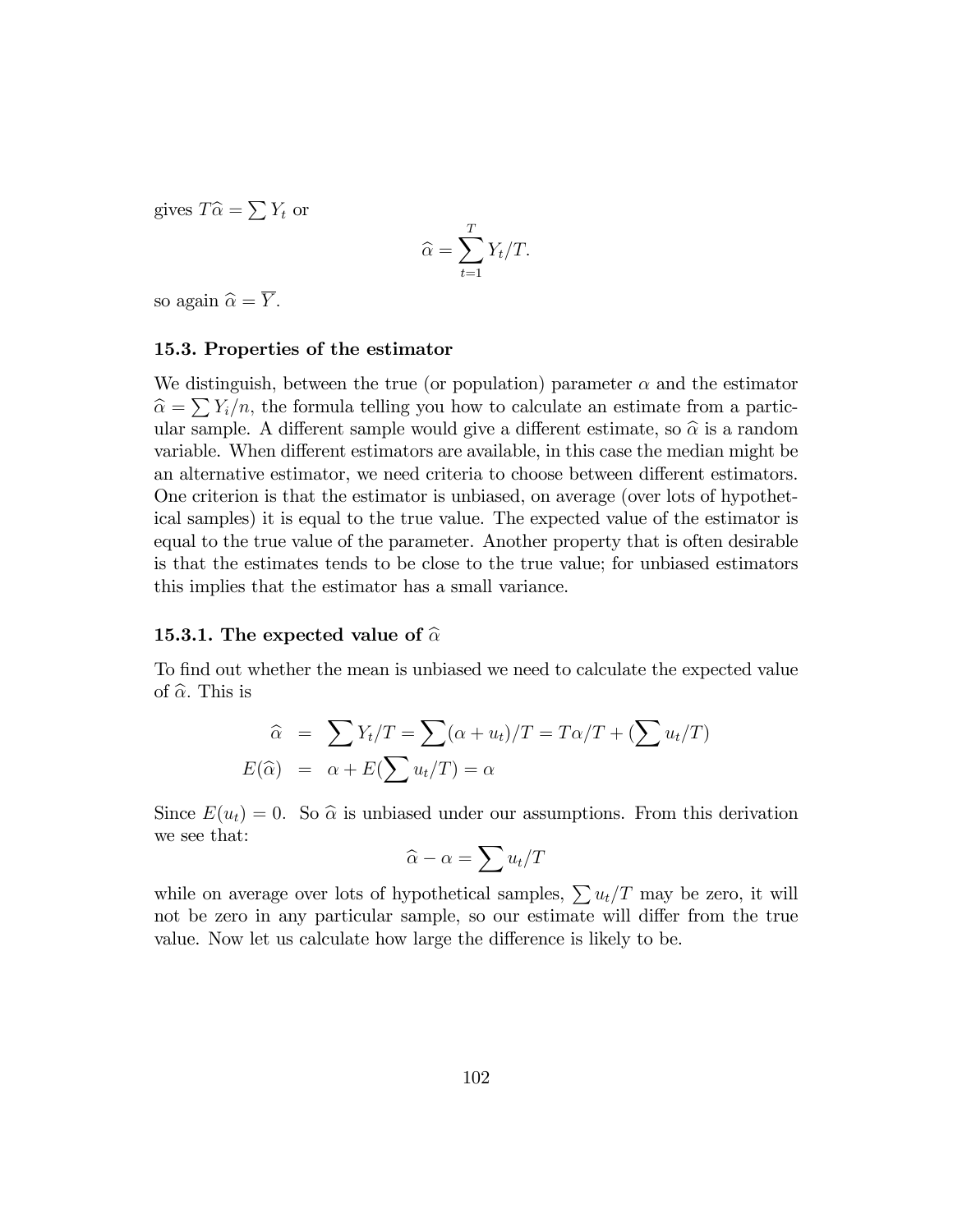#### 15.3.2. The variance and standard error of the mean  $\hat{\alpha}$

The variance of  $\widehat{\alpha}$ , say  $V(\widehat{\alpha}) = E(\widehat{\alpha} - E(\widehat{\alpha}))^2 = E(\widehat{\alpha} - \alpha)^2$  since  $E(\widehat{\alpha}) = \alpha$ . Since  $\widehat{\alpha} - \alpha = \sum u_t / T$ 

$$
E(\widehat{\alpha} - \alpha)^2 = E(\sum u_t/T)^2
$$

The right hand side can be written

$$
= E\left(\frac{u_1}{T} + \frac{u_2}{T} + \dots + \frac{u_T}{T}\right) \left(\frac{u_1}{T} + \frac{u_2}{T} + \dots + \frac{u_T}{T}\right)
$$

This product will have  $T^2$  terms. There are T terms with squares like  $u_1^2$ , and  $T^2 - T$  terms with cross-products like  $u_1u_2$ . The expectation of the squares are  $E(u_t^2)/T^2 = \sigma^2/T^2$ , since the variance of the  $u_t$ ,  $E(u_t^2) = \sigma^2$ , is assumed constant for all t. There are T terms like this, so the sum is  $T(\sigma^2/T^2) = \sigma^2/T$ . The expectations of the cross products are of the form  $E(u_t u_{t-j})/T^2$ . But since the errors are assumed independent  $E(u_t u_{t-i}) = 0$ , for  $i \neq 0$ , so the expectation of all the cross-product terms equals zero. Thus we have derived the variance of the mean, which is:

$$
V(\widehat{\alpha}) = E(\widehat{\alpha} - E(\widehat{\alpha}))^2 = \frac{\sigma^2}{T}
$$

where  $T$  is the number of observations.

The square root of the variance  $\sigma/\sqrt{T}$  is called the standard error of the mean. It is used to provide an indication of how accurate our estimate is. Notice when we take the square root of the variance of a **variable** we call it a **standard** deviation; when we take the square root of a variance of an estimator, we call it a standard error. They are both just square roots of variances.

#### 15.3.3. Estimating the variance

There are two common estimators of the variance of  $Y$ :

$$
\widehat{\sigma}^2 = \frac{\sum (Y_t - \widehat{\alpha})^2}{T}
$$

$$
s^2 = \frac{\sum (Y_t - \widehat{\alpha})^2}{T - 1}
$$

the first estimator,  $\hat{\sigma}^2$ , sometimes called the population variance, which divides by T is a biased estimator of  $\sigma^2$ ,

$$
E(\widehat{\sigma}^2) = \frac{T-1}{T}\sigma^2 < \sigma^2.
$$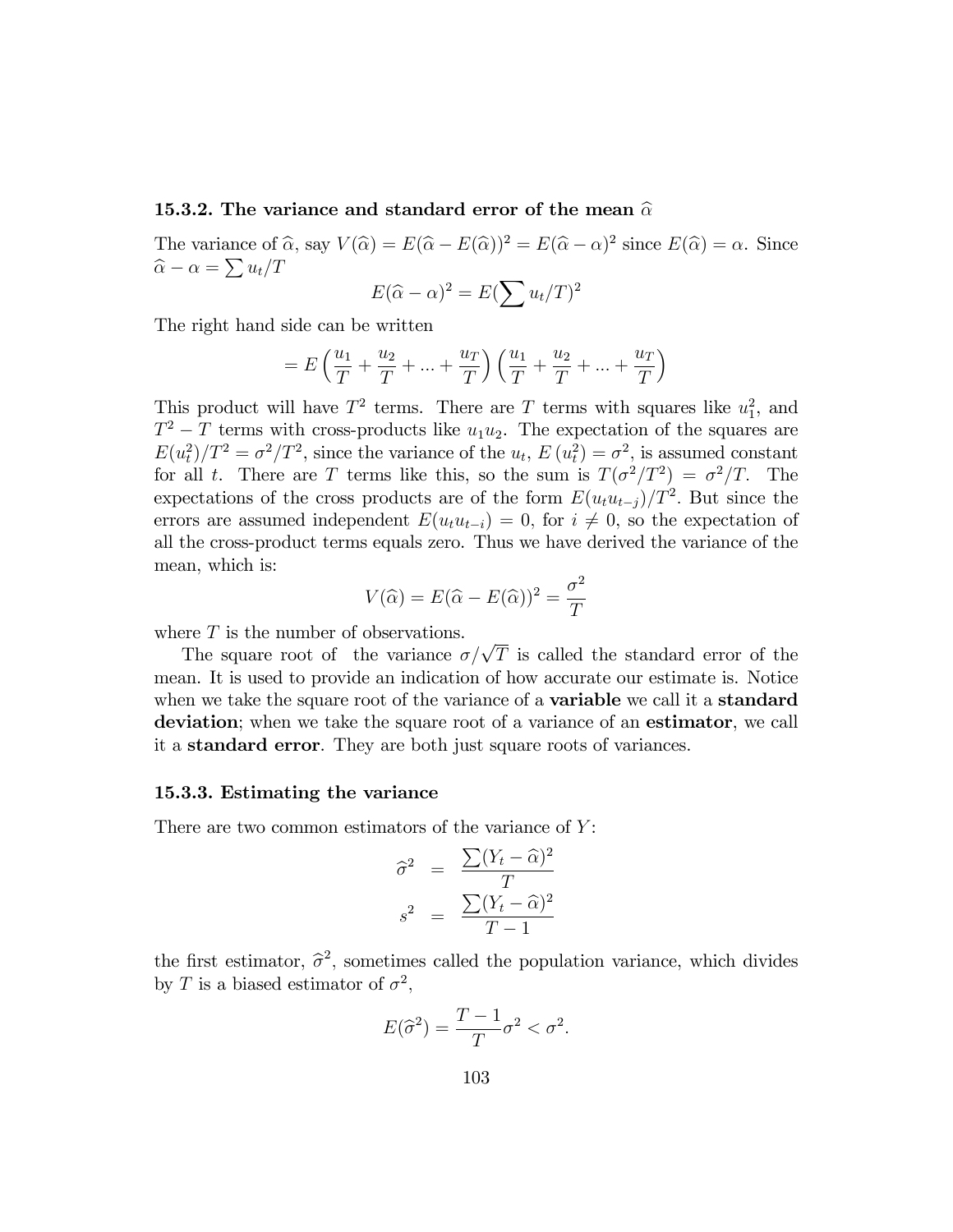The proof of this is simple, but long, so we do not give it. The second estimator,  $s<sup>2</sup>$ , sometimes called the sample variance, is an unbiased estimator. The bias arises because we use an estimate of the mean and the dispersion around the estimate is going to be smaller than the dispersion around the true value because the estimated mean is designed to make the dispersion as small as possible. If we used the true value of  $\alpha$  there would be no bias. The correction  $T-1$  is called the degrees of freedom: the number of observations minus the number of parameters estimated, one in this case,  $\hat{\alpha}$ . We estimate the standard error of the mean by

$$
SE(\widehat{\alpha}) = \frac{s}{\sqrt{T}}
$$

On the assumptions that we have made it can be shown that the mean is the minimum variance estimator of the expected value among all estimators which are linear functions of the  $Y_i$  and are unbiased. This is described as the mean being the Best (minimum variance) Linear Unbiased Estimator (BLUE) of the expected value of Y: This is proved later in a more general context, but it is a natural result because we chose this estimator to minimise the variance.

#### 15.3.4. Asymptotic properties

In many cases we are interested in what happens to the properties of the estimator when T gets large. So although  $\hat{\sigma}^2$  which divides by T is a biased estimator of  $\sigma^2$ ,

$$
E(\widehat{\sigma}^2) = \frac{T-1}{T} \sigma^2
$$

as  $T \to \infty$ ;  $(T - 1)/T \to 1$  and the bias goes away. In addition as  $T \to \infty$  the standard error of the mean  $\sigma/\sqrt{T} \to 0$ , the distribution of estimates get closer and closer to the true value so with  $T = \infty$  there is no dispersion at all, the estimator converges to its true value, we can estimate it exactly. Estimators which have this property are said to be consistent. Verbeek section 2.6 discusses asymptotic properties.

#### 15.3.5. Summary

So far we have (1) found out how to estimate the expected value of  $Y \alpha = E(Y)$ by the mean; (2) shown that if the expected value of the errors is zero the mean is an unbiased estimator, (3) shown that if the errors also have constant variance  $\sigma^2$  and are independent, the variance of the mean is  $\sigma^2/T$  where T is the number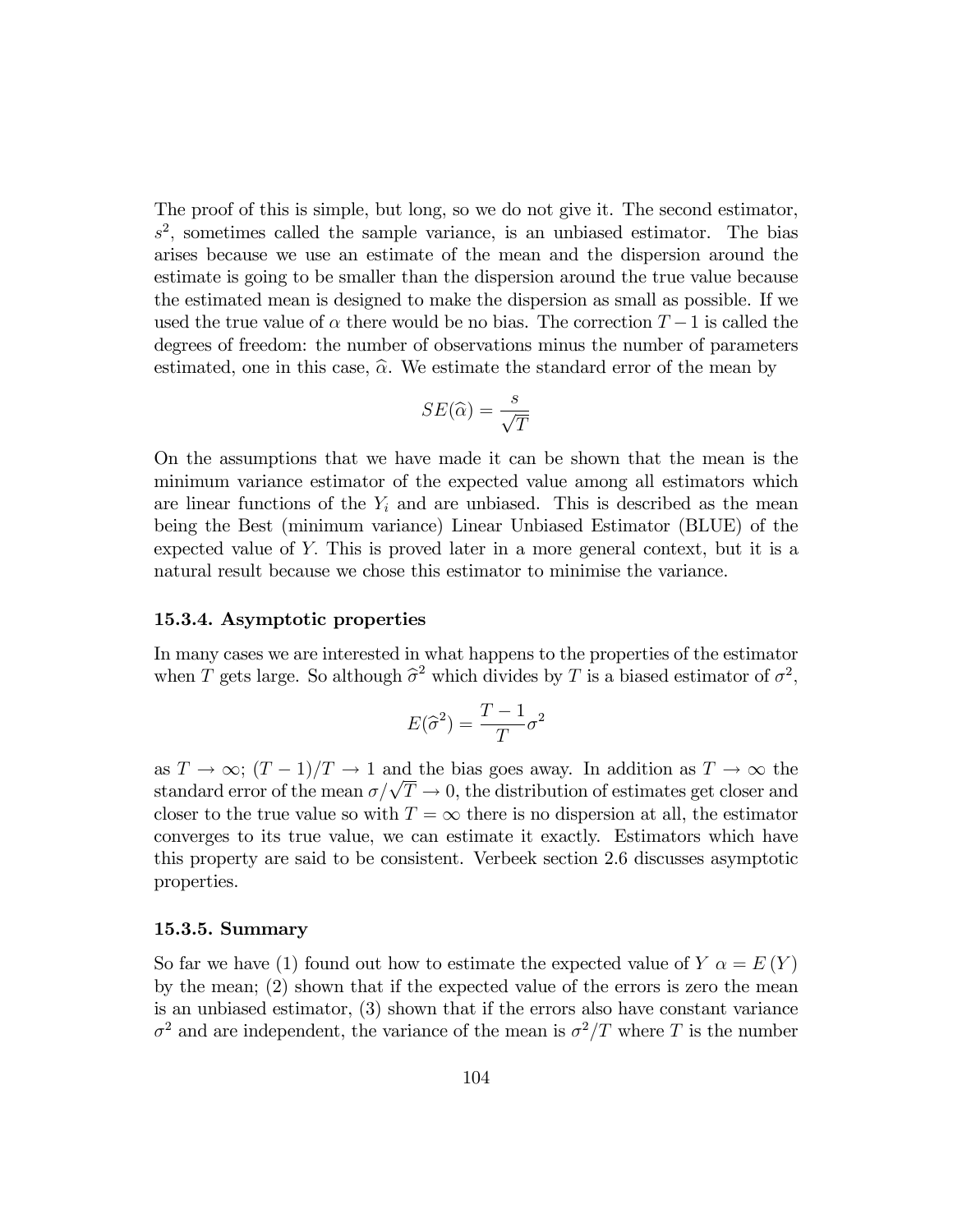of observations (4) shown that the standard error of the mean can be estimated by  $s/\sqrt{T}$ , where  $s^2$  is the unbiased estimator of the variance and claimed (5) that the mean had the minimum variance possible among linear unbiased estimators (the Gauss-Markov theorem) and (6) that for large T the distribution of  $\hat{\alpha}$ , will be normal whatever the distribution of Y; (the central limit theorem).

#### 15.3.6. Background Example: proportions

We also often use sample proportions to estimate probabilities. Barrow Chapter 4 covers proportions. For instance in 10.2.2 we found from a sample of  $n =1000$  firms that 450 reported doing neither product and process innovations, so we estimated  $P(N) = p = 0.45$ . Had we sampled different firms we would have got a different estimate and only if we had sampled all firms in the economy, the population, would we be sure that we got the true proportion of non-innovators. We want to know how accurate our estimate is, what is its standard error? In the case of a proportion the standard error is

$$
SE(p) = \sqrt{\frac{p(1-p)}{n}} = \sqrt{\frac{0.45 \times 0.55}{1000}} = 0.0157
$$

So with a sample of 1000 our standard error on the estimated proportion of 45% is 1.57%. Often the formula is given using  $q = 1 - p$ .

In designing surveys it is important to check that: your sample is representative, random samples are best; not biased by non-response (innovators may be more likely to fill out the form); the questions are clear, in this case firms may differ on what they think an innovation is; and the sample is large enough. Barrow chapter 9 discusses these issues. Suppose that you thought that a standard error of  $1.5\%$  was too large and wanted to reduce it to  $1\%$ , how large would the survey need to be. Call our desired  $SE(p)$  x. Then we need

$$
x = \sqrt{\frac{p(1-p)}{n}}
$$
  

$$
x^2 = p(1-p)/n
$$
  

$$
n = p(1-p)/x^2
$$

to get  $x = 1\%$  we need  $n = (0.45 \times 0.55)/(0.01)^2 = 2475$ . You would need to more than double the sample.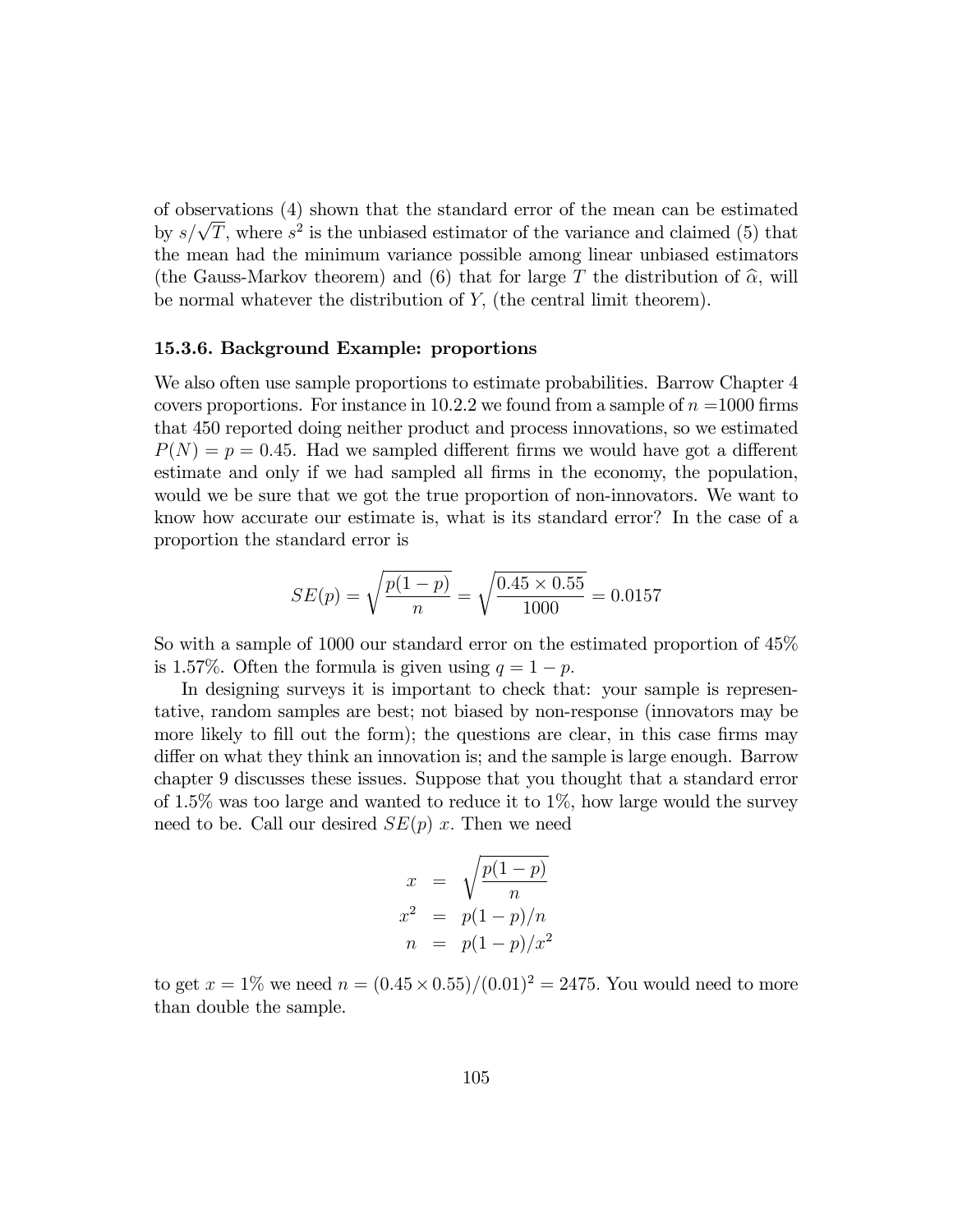### 16. Confidence intervals and Hypothesis Tests

Earlier we noted that if a variable was normally distributed, the mean plus or minus two standard deviations would be expected to cover about 95% of the observations. This range, plus or minus two standard deviations is called a 95% confidence interval. In addition to constructing confidence intervals for a variable we also construct confidence intervals for our estimate of the mean, where we use the standard error of the mean instead of the standard deviation. Barow Chapter 4 discusses these issues.

#### 16.1. Example: was the New Economy different?

We often want to compare our estimate,  $\hat{\alpha}$  with some hypothesised value  $\alpha_0$ . To illustrate the procedures, suppose the average real return on equities 1991-1999 was 18%, and the average 1872-1990 was 8%. Check the actual numbers from Applied Exercise I. At the end of the 1990s many people believed that there had been a structural change and the arrival of the "New Economy" produced much higher expected returns than the historical average. In this case  $\alpha_0 = 8\%$ , our hypothesis is that the true expected return during the 1990s is the longrun historical average. Our estimate is the mean during the 1990s,  $\hat{\alpha} = 18\%$ , estimated on  $T = 9$  observations. As our estimate of the standard deviation (square root of variance) of returns, we will use the estimate over the whole period,  $\sigma = 18.4\%$ , assuming that the variance has not changed and that we know it exactly. This simplifies the calculation a lot, if we used the estimated variance 1991-99 we would have a larger sampling error and have to use the t distribution rather than the normal. Using the formula above, the standard error of our mean for the 1990s is thus

$$
se(\widehat{\alpha}) = \sigma/\sqrt{T} = 18.4/\sqrt{9} = 6.13.
$$

Notice that we are using the mean calculated over 9 years, 1991-99, so we divide by  $\sqrt{9}$ , not by the number of years that we used to calculated the standard deviation. If our estimate of the mean is normally distributed, with a true expected value  $\alpha_0 = 8\%$  we would expect there to be a 95% chance of the estimate falling into the range

$$
\alpha \pm 1.96se(\hat{\alpha}) = 8 \pm 1.96 (6.13) = 8 \pm 12.
$$

Thus we would be  $95\%$  confident that the range  $-4$  to  $+20$  would cover the true value: There is a 2:5% chance that a 9 year average would be above 20% and a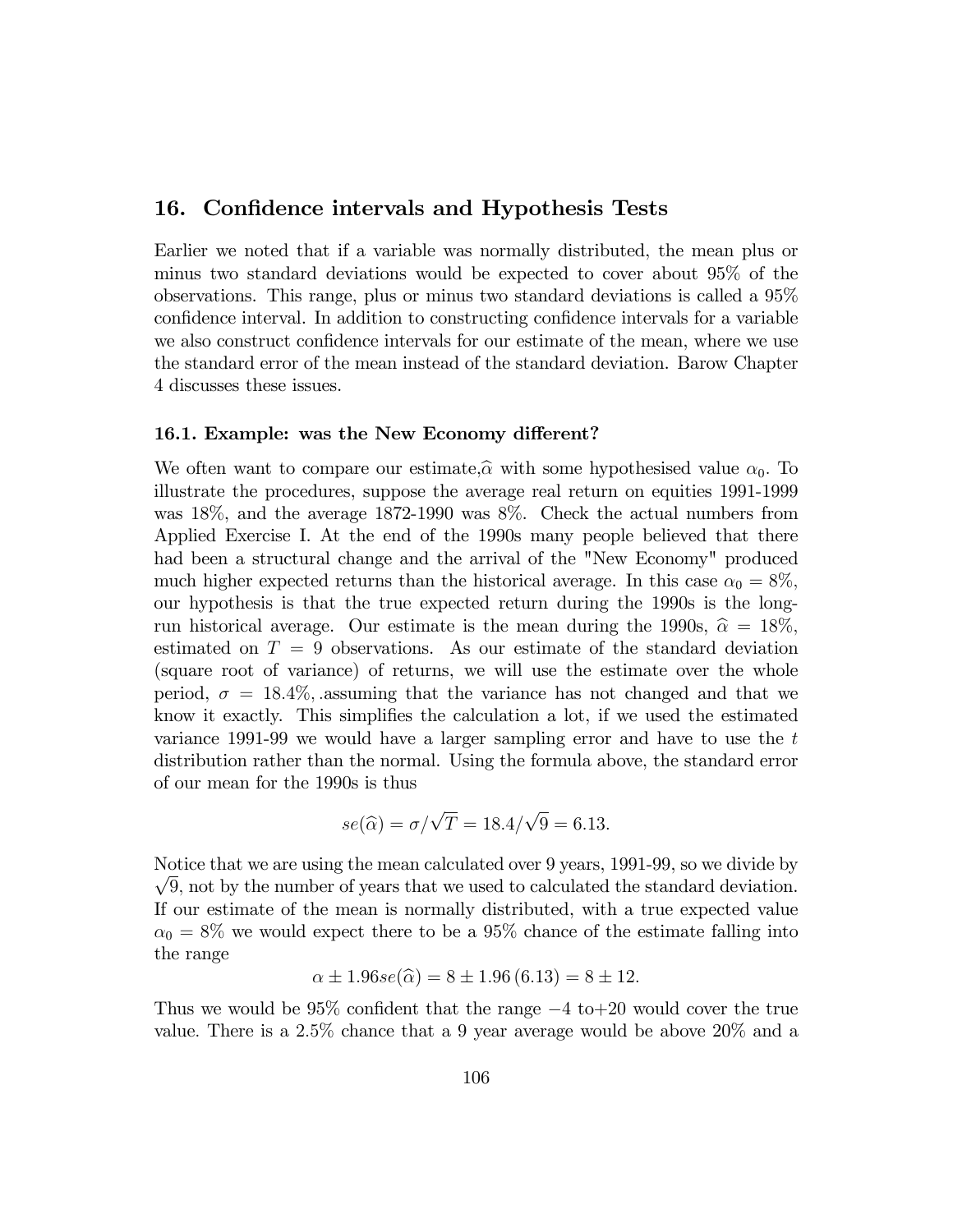2:5% chance it would be below -4%. The historical estimate falls in this range so even if the true expected return is equal to its historical value, 8%; we would expect to see 9 year average returns of 18% just by chance, more than 5% of the time. Suppose the true expected value is 8%, what is the probability of observing 18% or more? We can form

$$
z = \frac{\widehat{\alpha} - \alpha}{se(\widehat{\alpha})} = \frac{18 - 8}{6.13} = \frac{10}{6.13} = 1.63
$$

Using the tables of the normal distribution we find  $P(Z \geq 1.63) = 0.0516$ . Just over 5% of the time, we will observe periods of 9 years with mean returns of 18% or greater, if expected return is constant at 8%.

This assumes everything is normally distributed, if the distribution had heavier tails than a normal, these probabilities would be a little larger. We could also centre our confidence interval on  $\hat{\alpha}$  rather than  $\alpha_0$  and report  $\hat{\alpha} \pm 1.96se(\hat{\alpha})$ . This would be  $18 \pm 12$  the range, 6 to 30. Notice this confidence interval covers the historical mean.

We would conclude that, assuming normality, at the 95% level, the 1990s return is not statistically significantly different from the historical mean.

#### 16.2. Confidence intervals

Suppose  $Y_t = \alpha + u_t$ . We can get an estimate,  $\hat{\alpha}$ , of  $\alpha$  from our sample of T observations. If  $u_t$  is normally distributed,  $\hat{\alpha}$  will also be normally distributed, because  $\hat{\alpha}$  is just a linear function of u. If the sample is large enough  $\hat{\alpha}$  will also be normally distributed, even if  $u_t$  is not normal. We saw that

$$
\widehat{\alpha} = \alpha + \sum_t u_t / T
$$

So

$$
\widehat{\alpha} \sim N(\alpha, \sigma^2/T)
$$

 $s(\widehat{\alpha}) = \sigma/\sqrt{T}$  is the standard error of  $\widehat{\alpha}$  and can be estimated by,  $\widehat{s(\alpha)} = s/\sqrt{T}$ , where

$$
s = \sqrt{\frac{\sum (Y_t - \widehat{\alpha})^2}{T - 1}}
$$

From tables of the normal distributions, we know that it is 95% certain that  $\hat{\alpha}$ will be within 1.96 standard errors of its true value  $\alpha$ . The range  $\hat{\alpha} \pm 1.96s(\hat{\alpha})$  is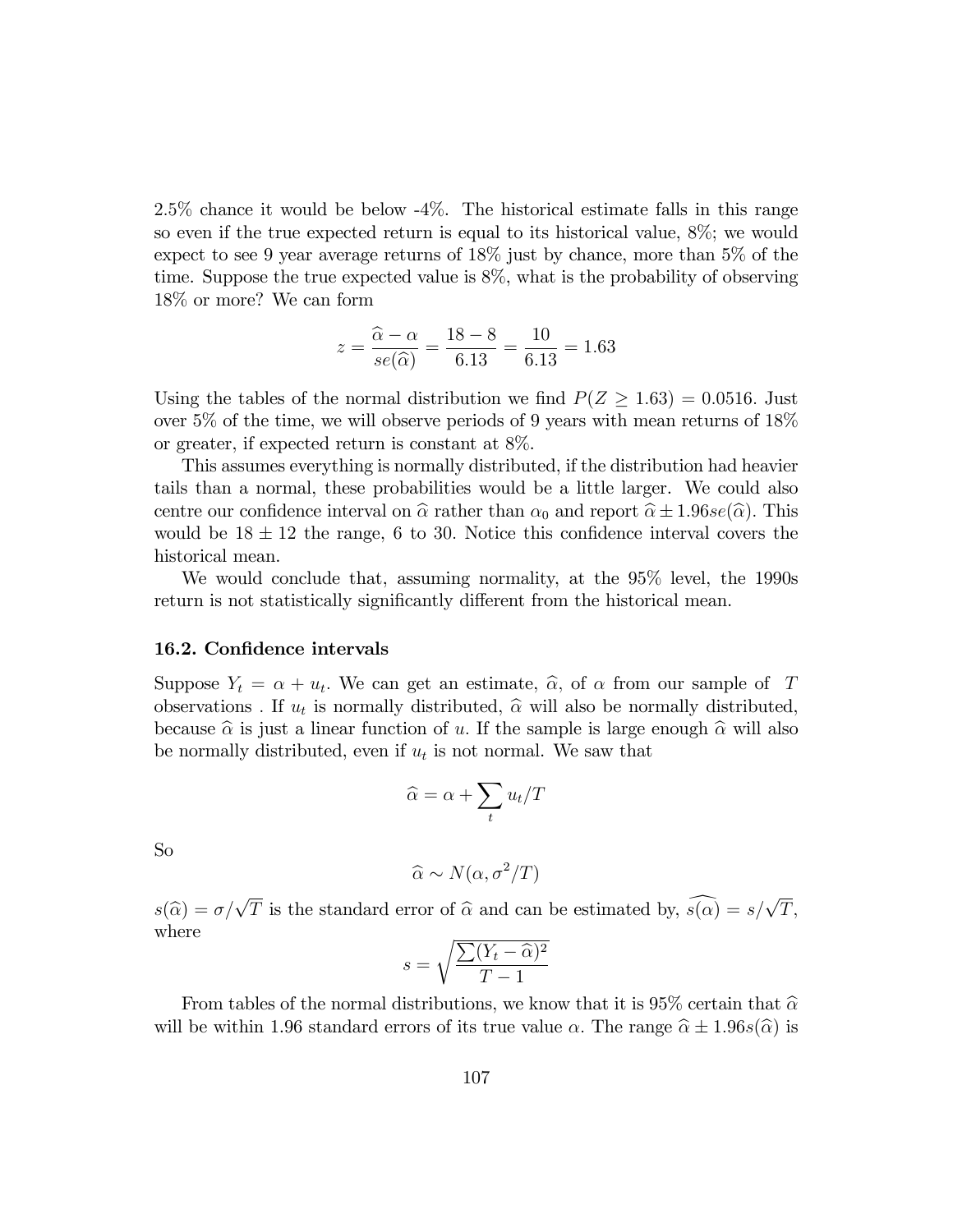called the 95% confidence interval. The 68% confidence interval is  $\hat{\alpha} \pm s(\hat{\alpha})$ : the range covered by the estimate plus and minus one standard error will cover the true value just over two thirds of the time. If that confidence interval covers some hypothesised value  $\alpha_0$ , then we might be confident that the true value could be  $\alpha_0$ . If  $\hat{\alpha}$  is more than about 2 standard errors from the hypothesised value,  $\alpha_0$ , we think it unlikely that the difference could have occurred by chance (there is less than a  $5\%$  chance) and we say the difference is statistically significant. That is we calculate the test statistic

$$
\tau = \frac{\widehat{\alpha} - \alpha_0}{s(\alpha)}
$$

and reject the null hypothesis that  $\alpha = \alpha_0$  at the 5% level if the absolute value of the test statistic is greater than  $1.96$ . We can also calculate the 'p value', the probability of getting the observed value of  $\tau$  if the hypothesis was true and reject the hypothesis if the p value is less than 0.05.

#### 16.3. Small samples

Suppose that we have a sample of  $T$  observations. If we knew the true standard deviations, the standard error would be  $s(\hat{\alpha}) = \sigma/\sqrt{T}$  then  $(\hat{\alpha} - \alpha_0)/s(\hat{\alpha})$  would have a normal distribution. But when we estimate the variance by  $s^2$  our estimated standard error is  $\widehat{s(\alpha)} = s/\sqrt{T}$ . This adds extra uncertainty, from not knowing  $\sigma$ , and  $(\widehat{\alpha}-\alpha_0)/\widehat{s(\alpha)}$  follows another distribution called the t distribution, introduced above, which is more spread out. How much more spread out depends on the degrees of freedom:  $T - 1$ . As the number of observations, T, becomes large the effect of estimating the variance becomes smaller and the t distribution becomes closer to a normal distribution. For a normal distribution 95% of the distribution lies within the range  $\pm 1.96$  standard errors. For a t distribution with 3 degrees of freedom  $(n = 4)$  95% lies within  $\pm 3.182$  standard errors, with 10 degrees of freedom it is  $\pm 2.228$ , with 30 degrees of freedom it is  $\pm 2.042$ . Tables of the t distribution are given at the back of statistics textbooks, e.g. Barrow Table A3. The practice in economics is to use 2 as the critical value and not use very small samples. Most computer programs give p values, the probability of the null hypothesis being true, and they may be more convenient to use. At the 5% level you reject the null hypothesis if the p value is < 0:05: You have to know what the null hypothesis is.

In testing the new economy above we used the estimate of the standard deviation from the whole sample, so the number of observations used in estimating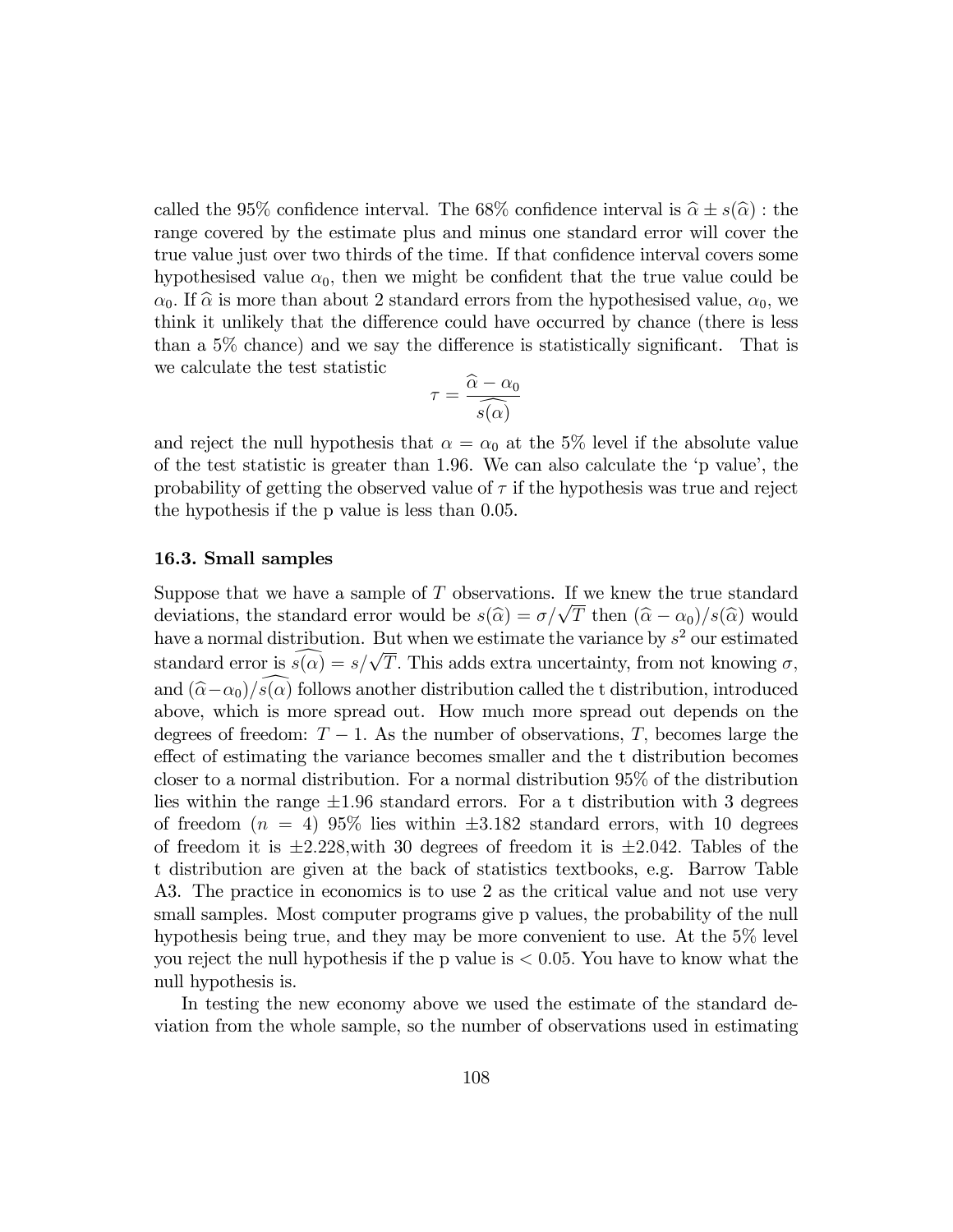the variance was large and we could use the normal distribution. If we had used the estimate of the standard deviation from the 1990s the number of observations would have been small, 9, and we would have had to use the t distribution.

# 16.4. Testing

In testing we start with what is called the null hypothesis,  $H_0$ :  $\alpha = \alpha_0$ . It is called null because in many cases our hypothesised value is zero, i.e.  $\alpha_0 = 0$ . We reject it in favour of what is called the alternative hypothesis,  $H_1$ :  $\alpha \neq \alpha_0$ ; if there is very strong evidence against the null hypothesis. This is a two sided alternative, we reject if our estimate is significantly bigger or smaller. We could also have one sided alternatives  $\alpha < \alpha_0$  or  $\alpha > \alpha_0$ . The convention in economics is to use two sided alternatives.

The problem is how do we decide whether to reject the null hypothesis or not to reject the null hypothesis. In criminal trials, the null hypothesis is that the defendant is innocent. The jury can only reject this null hypothesis if the evidence indicates guilt "beyond reasonable doubt". Even if you think the defendant is probably guilty (better than 50% chance) you have to acquit, this is not enough. In civil trials juries decide "on the balance of the evidence", there is no reason to favour one decision rather than another. So when OJ Simpson was tried for murder, a criminal charge, the jury decided that the evidence was not beyond reasonable doubt and he was acquitted. But when the victims family brought a civil case against him, to claim compensation for the death, the jury decided on the balance of the evidence that he did it. This difference reflects the fact that losing a criminal case and losing a civil case have quite different consequences.

Essentially the same issues are involved in hypothesis testing. We have a null hypothesis, defendant is innocent. We have an alternative hypothesis that the defendant is guilty. We can never know which is true. There are two possible decisions. Either accept the null hypothesis (acquit the defendant) or reject the Null hypothesis (Önd the defendant guilty). In Scotland the jury has a third possible verdict: not proven. Call the null hypothesis,  $H_0$ , this could be defendant innocent or  $\alpha = \alpha_0$ . Then the possibilities are

|                      | $H_0$ true                        | $H_0$ false   |
|----------------------|-----------------------------------|---------------|
| Accept $H_0$ Correct |                                   | Type II error |
|                      | Reject $H_0$ Type I error Correct |               |

In the criminal trial Type I error is convicting an innocent person. Type II error is acquitting a guilty person. Of course, we can avoid Type I error completely: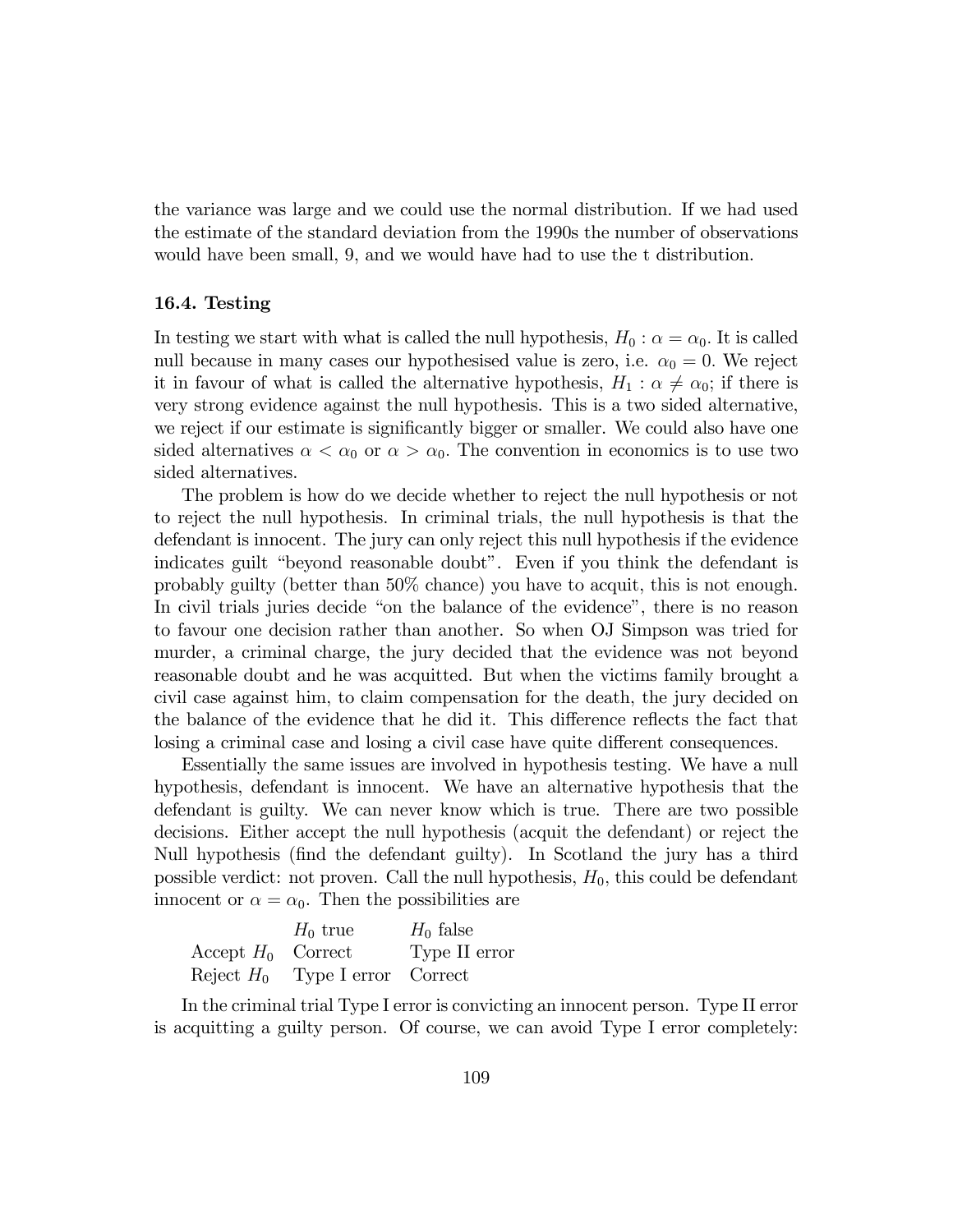always accept the null hypothesis: acquit everybody. But we would make a lot of type II errors, letting guilty people go. Alternatively we could make type II errors zero, convict everybody. Since we do not know whether the null hypothesis is true (whether OJ is really innocent), we have to trade off the two risks. Accepting the null hypothesis can only be tentative, this evidence may not reject it, but future evidence may.

Statistical tests design the test procedure so that there is a fixed risk of Type I error: rejecting the null hypothesis when it is true. This probability is usually fixed at  $5\%$ , though this is just a convention.

So the procedure in testing is

- 1. Specify the null hypothesis,  $\alpha = \alpha_0$ .
- 2. Specify the alternative hypothesis  $\alpha \neq \alpha_0$ .

3. Design a test statistic, which is only a function of the observed data and the null hyposthesis, not a function of unknown parameters

$$
\tau = \frac{\widehat{\alpha} - \alpha_0}{\widehat{s(\alpha)}}
$$

4. Find the distribution of the the test statistic if the null hypothesis is true. In this case the test statistic,  $\tau$ , has a t distribution in small samples (less than about 30), a normal distribution in large samples.

5. Use the distribution to specify the critical values, so that the probability of  $\hat{\alpha}$  being outside the critical values is small, typically 5%.

6. Reject the null if it is outside the critical values, (in this case outside the range  $\pm 2$ ; do not reject the null otherwise.

7. Consider the power of the test. The power is the probability of rejecting the null hypothesis when it is false  $(1 - P(typelIerror))$ , which depends on the true value of the parameters.

In the medical example, of screening for a disease, that we used in section 11, we also had two types of errors (false positives and false negatives), and we had to balance the two types of error in a similar way. There we did it on the basis of costs and beneÖts. When the costs and beneÖts can be calculated that is the best way to do it. In cases where the costs and benefits are not known we use significance tests.

Statistical significance and substantive significance can be very different. An effect may be very small of no importance, but statistically very significant, because we have a very large sample and a small standard error. Alternatively, an effect may be large, but not statistically significant because we have a small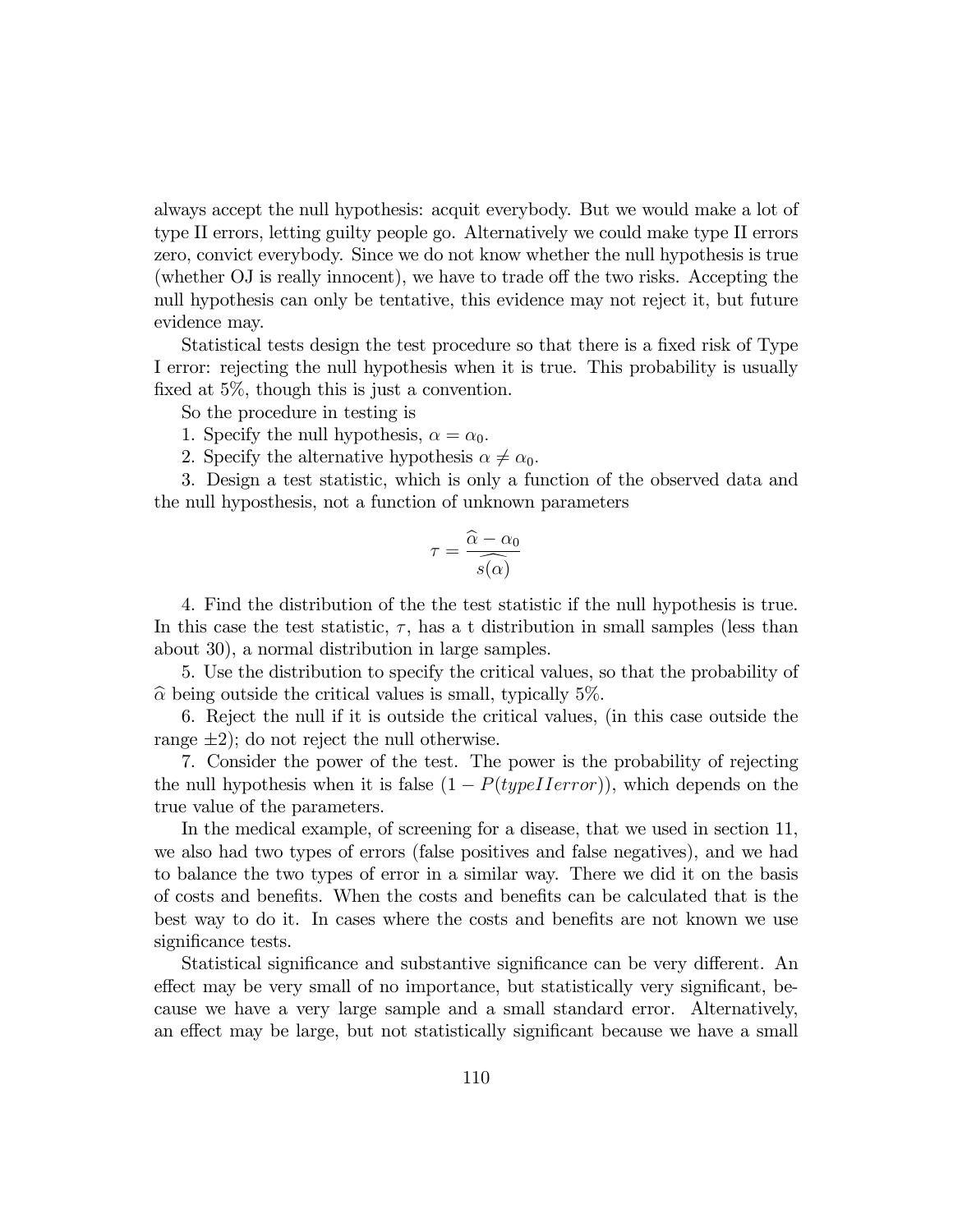sample and it is imprecisely estimated. Statistical significance asks: 'could the difference have arisen by chance in a sample of this size? not  $\delta$  is the difference important?'

When we discussed confidence intervals we said that the  $68\%$  confidence interval is  $\hat{\alpha} \pm s(\hat{\alpha})$ : the range covered by the estimate plus and minus one standard error will cover the true value,  $\alpha$ , just over two thirds of the time. There is a strong temptation to say that the probability that  $\alpha$  lies within this range is two thirds. Strictly this is wrong,  $\alpha$  is fixed not a random variable, so there are no probabilities attached to  $\alpha$ . The probabilities are attached to the random variable  $\hat{\alpha}$ , which differ in different samples. Bayesian statistics does treat the parameters as random variables, with some prior probability distribution; uses the data to update the probabilities; and does not use the Neyman-Pearson approach to testing set out above.

#### 16.4.1. Example equities

Suppose the average real return on equities over  $T = 100$  years was  $\hat{\alpha} = 10\%$ ; the standard deviation of real returns  $s = 20\%$  and they appeared normally distributed (in reality equity returns are not quite normally distributed). For a Random Variable Z following a standard normal distribution

 $z$  0.5 1 1.5 2 2.5 3  $P(Z < z)$  0.6915 0.8413 0.9332 0.9772 0.9938 0.9987

(a) Explain what  $P(Z \leq z)$  means. What is  $P(Z \leq 0)$ ?

(b) What is the standard error of the mean?

 $(c)$  Is the mean return significantly different from zero?

- (d) What is the probability of a return less than  $-50\%$ ?
- (e) What is the probability of a positive return.

#### Answer.

(a)  $P(Z \leq z)$  is the probability that the random variable Z takes a value less than a specified value, z.  $P(Z < 0) = 0.5$  since the standard normal distribution is symmetric around zero, there is 50% below zero and 50% above.

(b) Standard error of mean is  $s/\sqrt{T} = 20/\sqrt{100} = 2$ .

(c) To test the hypothesis, we use the formula  $\tau = (\hat{\alpha}-\alpha_0)/s(\hat{\alpha}), \hat{\alpha} = 10, \alpha_0 =$  $(0, s(\widehat{\alpha}) = 2$ :  $\tau = (10 - 0)/2 = 5$  is greater than 2. So the mean return is significantly different from zero. We reject the null hypothesis that the expected return is zero at (better than) the 5% level.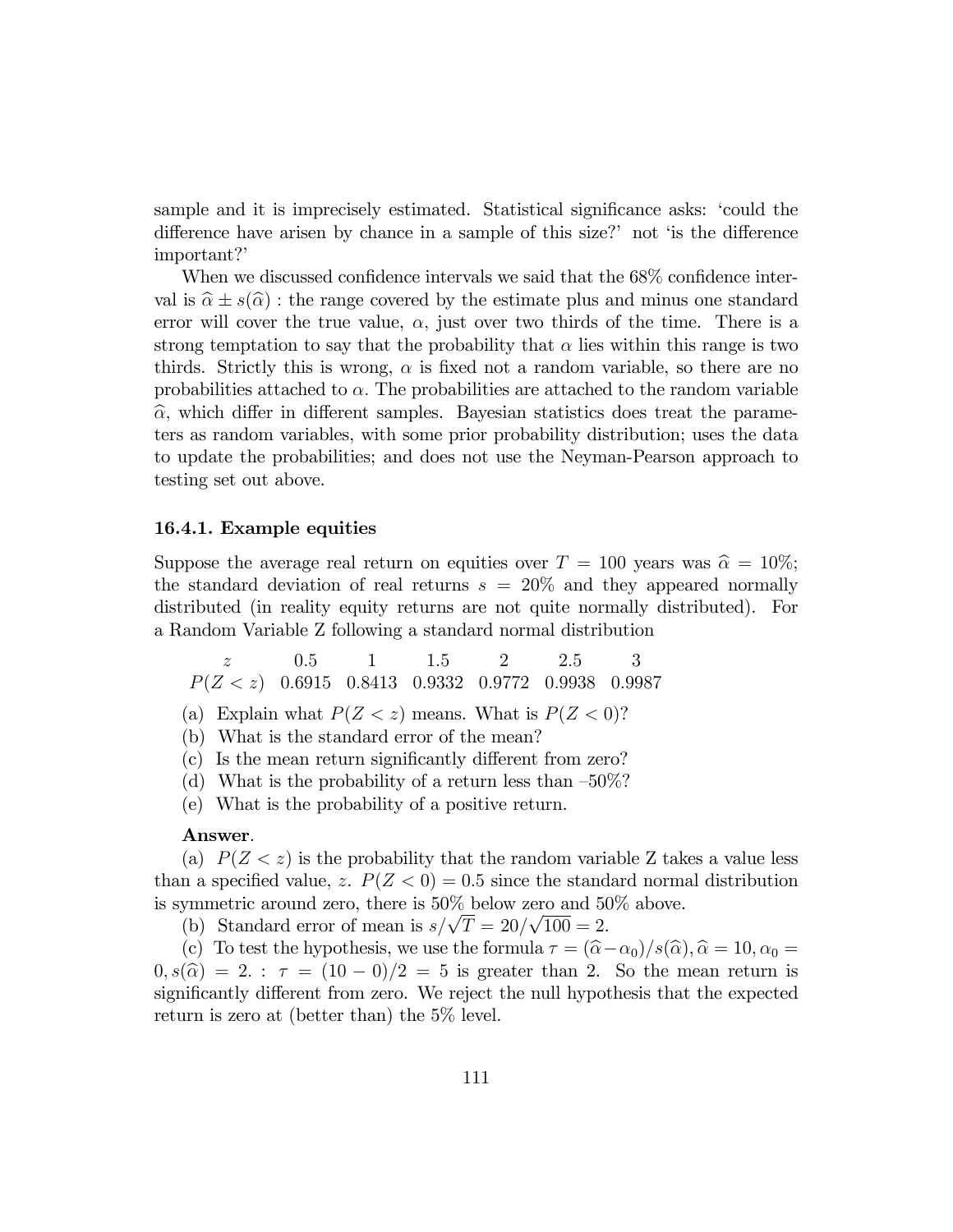(d) Probability of a return less than  $-50\%$ ? z= $(-50-10)/20=3$ . Distribution is symmetrical so  $P(Z < -3) = P(Z > 3) = 1 - P(Z < 3)$ : Prob=1-0.9987=0.0013 or 0.13%

(e) Probability of a positive return:

 $z=(0-10)/20=-0.5; P(Z>-0.5)=P(Z<0.5)=0.6915$  or 69%.

Notice the importance of whether we are using the standard deviation of returns  $\sigma$  or the standard error of the mean  $\sigma/\sqrt{T}$ .

# 16.4.2. Background Example: clinical trials

Clinical trials tend to be done in three phases. Phase I is a small trial to determine toxicity and effective dosage. Phase II is a larger trial to determine effectiveness. Phase III is an even larger trial to compare effectiveness with alternative treatments, if any. If there is no alternative treatment, patients are randomly assigned to a treatment group who are given the drug and to a control group who are given a placebo, made to look as much like the drug as possible. The placebo effect is the fact that any treatment, however ineffective, tends to make patients get better, if they believe in it. Randomisation is important because otherwise the two groups of patients may differ in ways that influence the effect of the drug. The trials are double blind in that neither the patient not the physician knows whether the patient is getting the drug or the placebo. This is to stop the physician selecting those treated, e.g. giving it to the ones who were more ill, which would bias the result of the trial. Giving some people an ineffective placebo raises ethical issues, but so does giving the others an untried and potentially dangerous drug. Again we are trying to balance two sorts of errors.

Suppose we have 100 patients, 50 in the treatment group, 50 in the control group; 18 of the treatment group die within a time-period, 22 of the control group die; is this difference significant?

#### Answer

 $\sqrt{pq/n}$  where n is the number of observations on which it is based, and  $q =$ As we saw above, the standard error for an estimate of a proportion is  $se(p)$  $1 - p$ . We estimate  $\hat{p} = N/n$ , where N is the number who die. The number of observations in the treatment group  $n_1 = 50$ , as is the number in the control group,  $n_2$ . The estimated proportions who die are  $\hat{p}_1 = 0.36$ ,  $\hat{p}_2 = 0.44$ . If the number of observations  $n_1$  and  $n_2$  are sufficiently large, the difference of the sample proportions  $\hat{p}_1$  and  $\hat{p}_1$  will be approximately normal with mean  $p_1-p_2$  and variance

$$
V(p_1 - p_2) = \frac{p_1 q_1}{n_1} + \frac{p_2 q_2}{n_2}
$$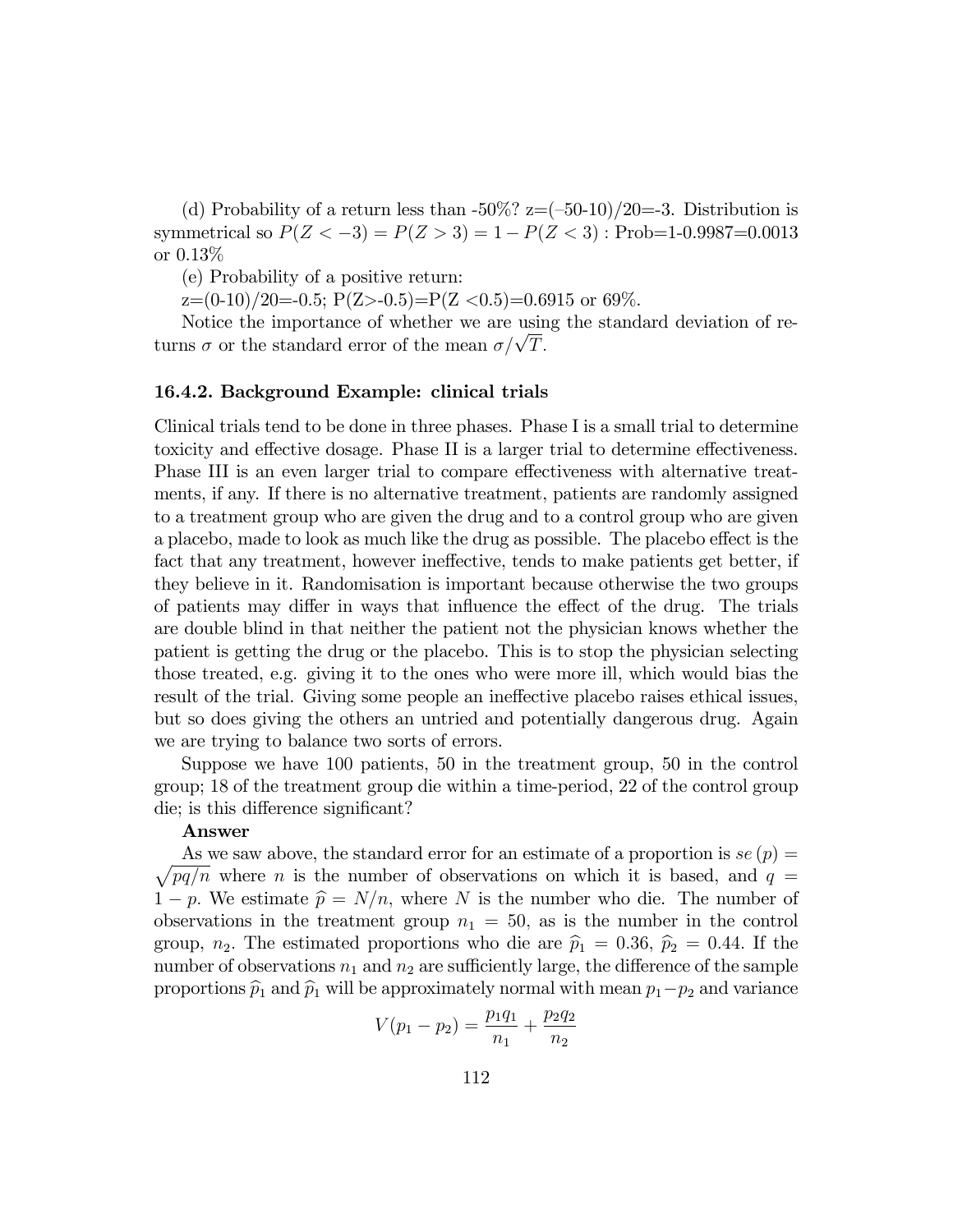where  $q_i = 1 - p_i$ . Our null hypothesis is  $p_1 - p_2 = 0$ . If the null hypothesis is true there is no difference, then our best estimate of  $p = p_1 = p_2$  is  $\frac{18+22}{100=0.4}$ . and the standard error is

$$
se(\hat{p}) = \sqrt{\frac{0.4 \times 0.6}{50} + \frac{0.4 \times 0.6}{50}} \approx 0.1
$$

our test statistic is then

$$
\tau = \frac{\widehat{p}_1 - \widehat{p}_2}{se(\widehat{p})} = \frac{0.36 - 0.44}{0.1} = -0.8
$$

This is less than two in absolute value, so we would not reject the null hypothesis that the proportion who died was the same in the treatment and control group. The differences could have easily arisen by chance. To check this we would need to do a larger trial. Barrow chapter 7 discusses these issues.

It should not make a difference, but in practice how you frame the probabilities, e.g. in terms of proportion who die or proportion who survive, can influence how people respond.

# 17. Bivariate Regression

A large part of the use of statistics in economics and finance (econometrics) involves measuring the effect of one variable (e.g. price) on another variable (e.g. quantity demanded). Regression is the statistical tool used to measure the effects. In this case price would be the independent variable or regressor and quantity demanded the dependent variable. Barrow Chapters 7 and 8 discusses this material.

# 17.1. Example: CAPM.

Suppose the risk free interest rate over a period is  $R_t$ , the return on a particular stock is  $R_t^i$  and the return on the stock market (e.g. the FTSE or S&P index) was  $R_t^m$ . These returns would usually be measured as the changes in the logarithms of the stock prices. The Capital Asset Pricing Model (CAPM) can be written as a regression

$$
(R_t^i - R_t) = \alpha + \beta (R_t^m - R_t) + u_t
$$

the excess return on stock i is equal to a constant  $\alpha$  (which should be zero) plus a coefficient  $\beta$  times the excess return on the market, plus a random error or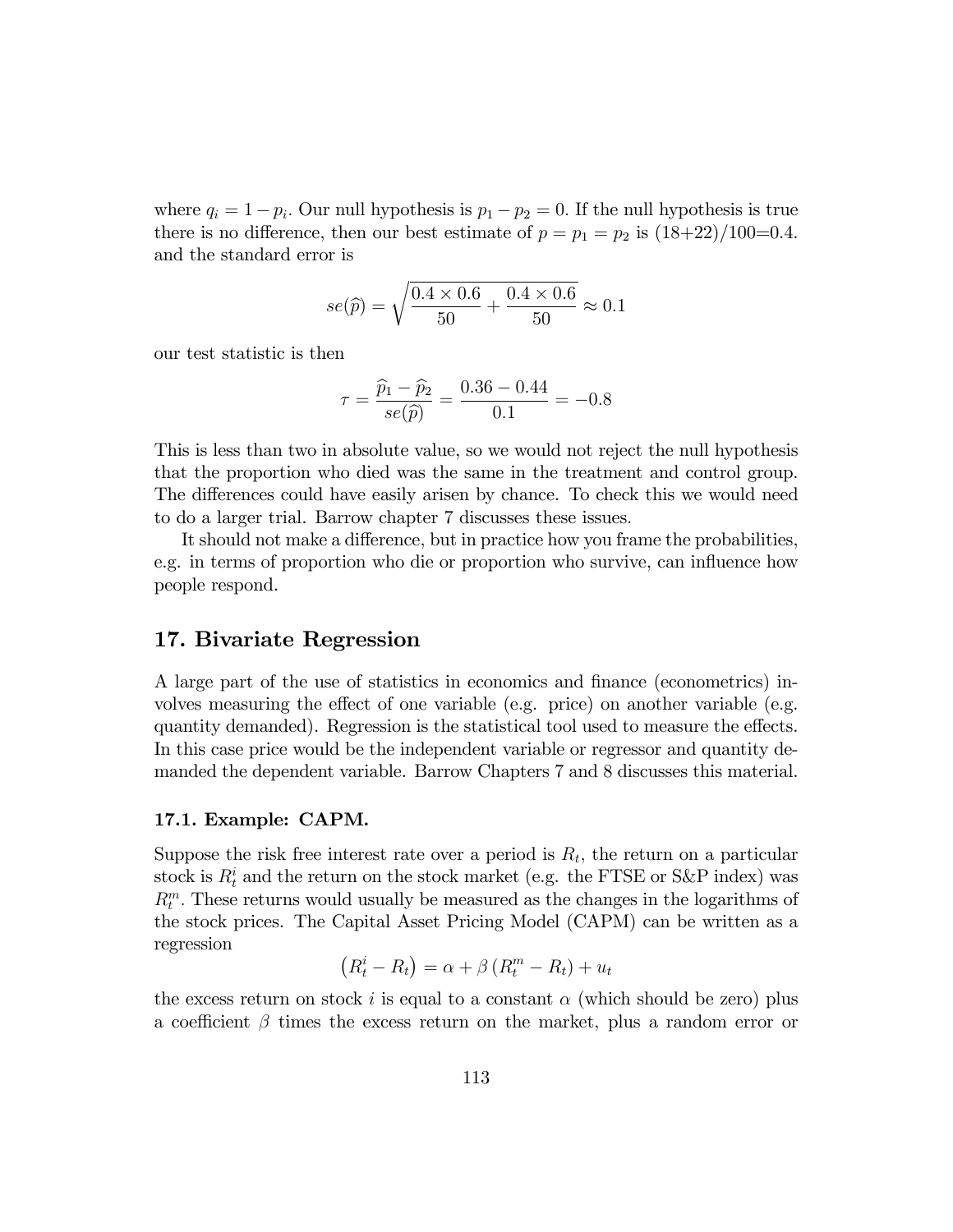disturbance, which reflects the factors that shift the return on stock  $i$  other than movements of the whole market. The riskiness of a stock is measured by  $\beta$ , if  $\beta = 1$  it is as volatile as the market; if  $\beta > 1$ , it is more volatile than the market; if  $\beta$  < 1, it is less volatile than the market. The riskier the stock, the higher the return required relative to the market return. Given data on  $R_t^i$ ,  $R_t$  and  $R_t^m$ , for time periods  $t = 1, 2, ..., T$  we want to estimate  $\alpha$  and  $\beta$  for the stock and determine how much of the variation of the stock's returns can be explained by variation in the market. Verbeek, section 2.7 discusses this example in more detail.

# 17.2. Example: Fisher Relation

The real interest rate is the nominal interest rate  $R_t$  less the rate of inflation  $\pi_t$ 

$$
r_t = R_t - \pi_t
$$

suppose the real interest rate is roughly constant, equal to a constant plus a random error

$$
r_t = r + u_t
$$

then we can write

$$
R_t = r_t + \pi_t = r + \pi_t + u_t.
$$

Then if we ran a regression

$$
R_t = \alpha + \beta \pi_t + u_t
$$

the theory says  $\alpha = r$  and  $\beta = 1$ , the hypothesis  $\beta = 1$  can be tested. The interpretation of  $\alpha$  is that it is the rate of interest that would be expected on average when the rate of inflation is zero.  $\beta$  tells you how much the interest rate rises in response to a rise in inflation by a percentage point.

## 17.3. Deriving the Least Squares Estimator

In both the examples above, there is data,  $t = 1, 2, ..., T$ , and a model of the form

$$
Y_t = \alpha + \beta X_t + u_t,
$$

and we will continue to assume that  $u_t$  is a random variable with expected value zero and variance  $\sigma^2$  and the observations are uncorrelated or independent through time, i.e.  $E(u_t) = 0$ ,  $E(u_t^2) = \sigma^2$ ,  $E(u_t u_{t-i}) = 0$ . We will further assume that the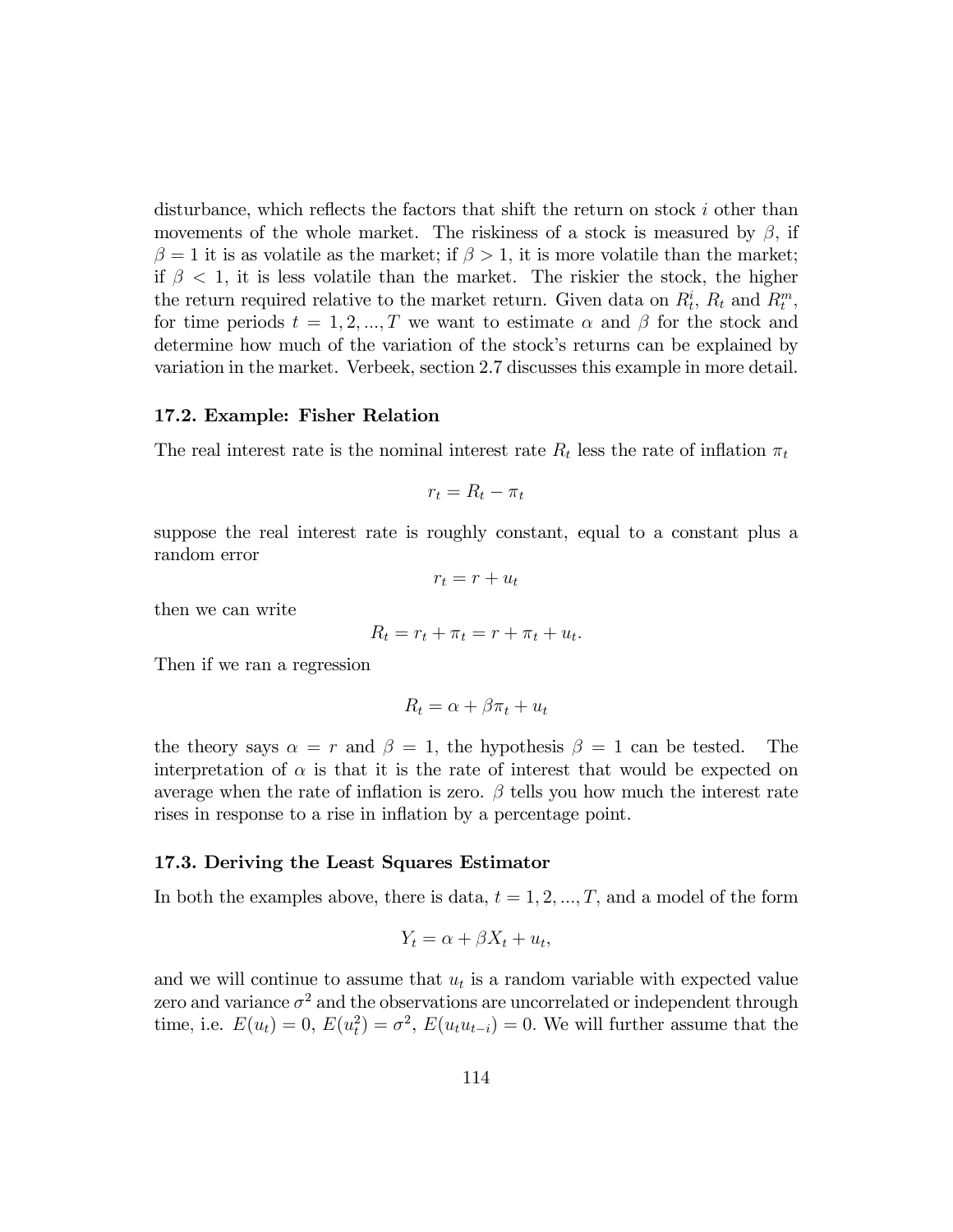independent variable varies,  $Var(X_t) \neq 0$ , and is independent of the error so that the covariance between them is zero  $E\{(X_t - E(X_t))u_t\} = 0$ . If we can estimate  $\alpha$  and  $\beta$ , by  $\widehat{\alpha}$  and  $\widehat{\beta}$ , then we can predict  $Y_t$  for any particular value of X:

$$
\widehat{Y}_t = \widehat{\alpha} + \widehat{\beta} X_t
$$

these are called the fitted or predicted values of the dependent variable. We can also estimate the error:

$$
\widehat{u}_t = Y_t - \widehat{Y}_t = Y_t - (\widehat{\alpha} + \widehat{\beta}X_t)
$$

these are called the residuals. Notice we distinguish between the true unobserved errors,  $u_t$ , and the residuals,  $\hat{u}_t$  the estimates of the errors.

As with the expected value above there are two procedures that we will use to derive the estimates, method of moments and least squares.

# 17.3.1. Method of Moments

Our two population assumptions (moment-conditions) are that the expected values of the errors are zero,  $E(u_t) = 0$  and the covariance of the independent variables and the errors are zero:  $E\{(X_t - E(X_t)u_t\} = 0.$  We choose our estimates so that the sample equivalents of these equations are true. The sample equivalent of  $E(u_t) = 0$  is that the mean of the estimated errors is zero

$$
T^{-1}\left\{\sum_{t} \widehat{u}_{t}\right\} = T^{-1}\left\{\sum_{t} (Y_{t} - \widehat{\alpha} - \widehat{\beta}X_{t})\right\} = 0
$$

$$
T^{-1}\left\{\sum_{t} Y_{t} - T\widehat{\alpha} - \widehat{\beta}\sum_{t} X_{t}\right\} = T^{-1}\sum_{t} Y_{t} - \widehat{\alpha} - \widehat{\beta}(T^{-1}\sum_{t} X_{t}) = 0
$$

$$
\widehat{\alpha} = \overline{Y} - \widehat{\beta}\overline{X}
$$

Our first moment-condition implies that the estimate of  $\hat{\alpha}$  is the mean of Y minus  $\widehat{\beta}$  times the mean of X. We do not yet know what  $\widehat{\beta}$  is, but as long as we define  $\hat{\alpha}$  this way, the errors will sum to zero, whatever the value of  $\hat{\beta}$ . We can substitute this estimate of  $\hat{\alpha}$  into the estimated equation

$$
Y_t = \widehat{\alpha} + \widehat{\beta}X_t + \widehat{u}_t = \left(\overline{Y} - \widehat{\beta}\overline{X}\right) + \widehat{\beta}X_t + \widehat{u}_t
$$

which we can write

$$
Y_t - \overline{Y} = \widehat{\beta}(X_t - \overline{X}) + \widehat{u}_t
$$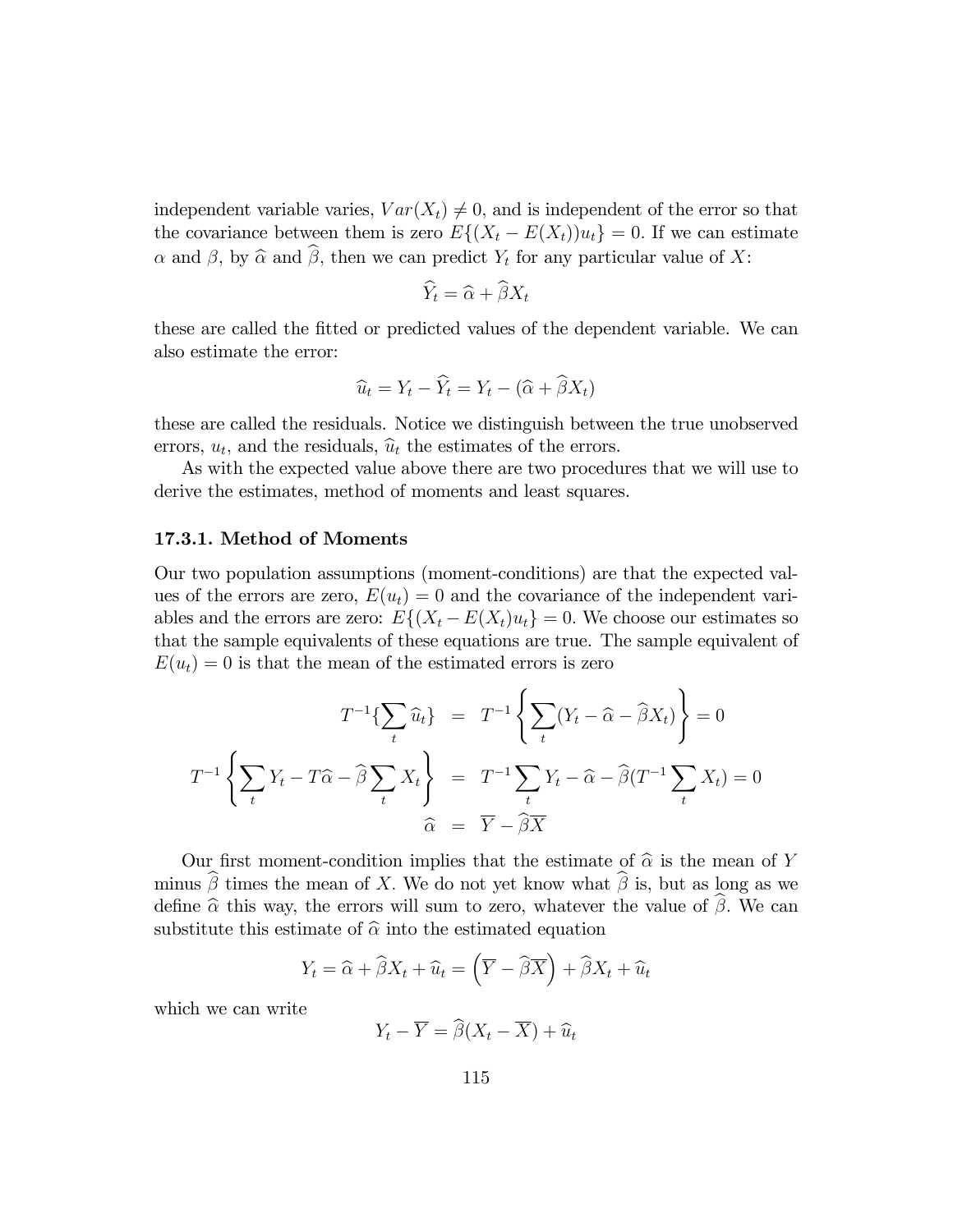using lower case letters to denote deviations from the mean, this is.

$$
y_t = \hat{\beta} x_t + \hat{u}_t \tag{17.1}
$$

:

We use this to find  $\hat{\beta}$ . The sample equivalent of our second moment-condition:  $E\{(X_t - E(X_t)u_t\} = 0$  is

$$
T^{-1} \sum_{t} x_{t} \hat{u}_{t} = 0
$$
  

$$
T^{-1} \sum_{t} x_{t} (y_{t} - \hat{\beta} x_{t}) = T^{-1} \sum_{t} x_{t} y_{t} - \hat{\beta} \left\{ T^{-1} \sum_{t} x_{t}^{2} \right\} = 0
$$
  

$$
\hat{\beta} = \left\{ T^{-1} \sum_{t} x_{t} y_{t} \right\} / \left\{ T^{-1} \sum_{t} x_{t}^{2} \right\} = \left\{ \sum_{t} x_{t} y_{t} \right\} / \left\{ \sum_{t} x_{t}^{2} \right\}
$$

This says that our estimate of  $\widehat{\beta}$  is the ratio of the (population) covariance of  $X_t$ and  $Y_t$  to the variance of  $X_t$ , (remember lower case letters denote deviations from the means).

# 17.3.2. Least squares

As with the expected value we can also find the  $\hat{\beta}$  that minimises  $\sum \hat{u}_t^2$ , where from  $(17.1)$ 

$$
\sum_{t} \widehat{u}_t^2 = \sum_{t} \left( y_t - \widehat{\beta} x_t \right)^2 = \sum_{t} y_t^2 + \widehat{\beta}^2 \sum_{t} x_t^2 - 2\widehat{\beta} \sum_{t} x_t y_t
$$

the derivative of  $\sum \hat{u}_t^2$  with respect to  $\hat{\beta}$  is

$$
\frac{\partial \sum \widehat{u}_t^2}{\partial \widehat{\beta}} = 2\widehat{\beta} \sum_t x_t^2 - 2 \sum_t x_t y_t = 0 \tag{17.2}
$$

Writing this  $2\widehat{\beta} \sum_t x_t^2 = 2 \sum_t x_t y_t$  and dividing both sides by  $2 \sum_t x_t^2$ <br> $\sum_t x_t y_t / \sum_t x_t^2$ , as before.  $;$  gives  $\beta =$  $\frac{1}{t}x_t\frac{y_t}{\sum_t x_t^2}$ , as before.

The second order condition is

$$
\frac{\partial^2 \sum \widehat{u}_t^2}{\partial \widehat{\beta}^2} = 2 \sum x_t^2 > 0 \tag{17.3}
$$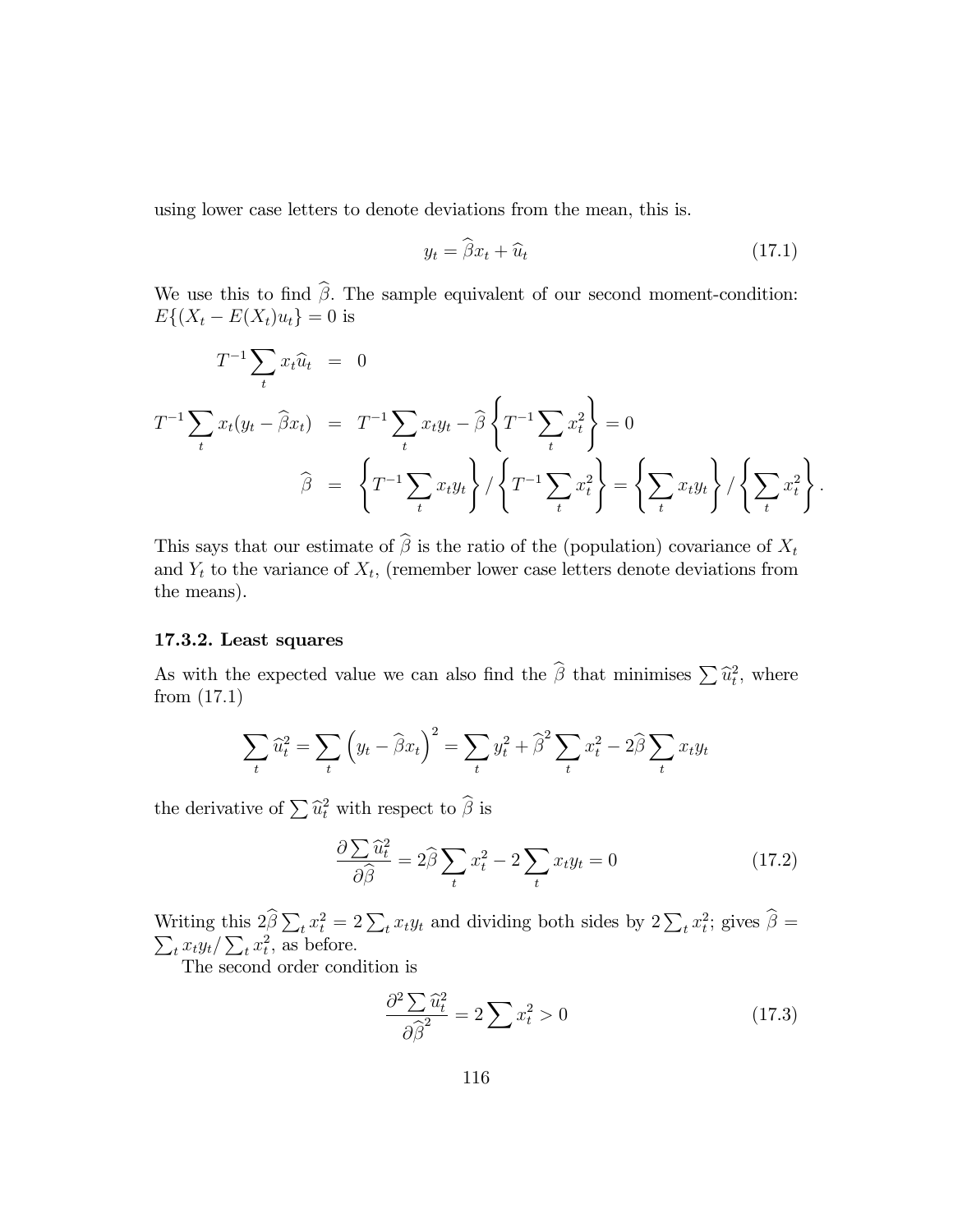since squares are positive, so this is a minimum.

Our estimates

$$
\widehat{\alpha} = \overline{Y} - \widehat{\beta} \overline{X}
$$

$$
\widehat{\beta} = \frac{\sum (X_t - \overline{X})(Y_t - \overline{Y})}{\sum (X_t - \overline{X})^2}
$$

(i) make the sum of the estimated residuals zero and the estimated residuals uncorrelated with the explanatory variable and (ii) minimise the sum of squared residuals.

# 17.4. Properties of the estimates

Since

$$
\widehat{\beta} = \frac{\sum x_t y_t}{\sum x_t^2} = \frac{\sum x_t (\beta x_t + u_t)}{\sum x_t^2} = \beta + \frac{\sum x_t u_t}{\sum x_t^2}
$$

then  $E(\widehat{\beta}) = \beta$ , and it is unbiased; since because of independence

$$
E\left\{\frac{\sum x_t u_t}{\sum x_t^2}\right\} = E\left\{\frac{\sum x_t}{\sum x_t^2}\right\} E(u_t)
$$

and  $E(u_t) = 0$ . To derive the variance of  $\widehat{\beta}$ , note since  $\widehat{\beta}$  is unbiased

$$
V(\hat{\beta}) = E(\hat{\beta} - \beta)^2 = E(\frac{\sum x_t u_t}{\sum x_t^2})^2 = \frac{\sigma^2}{\sum x_t^2}
$$
 (17.4)

using the same sort of argument as in deriving the standard error of the mean above.

# 17.5. Measuring how well the regression fits

Note if we define the covariance between X and  $Y: S_{xy} = \sum (X_t - \overline{X})(Y_t - \overline{Y})/T$ , and the variance  $S_{xx} = \sum (X_t - \overline{X})^2 / T$ , then  $\hat{\beta} = S_{xy}/S_{xx}$  as we saw above and the correlation coefficient is:

$$
r = \frac{S_{xy}}{\sqrt{S_{xx}S_{yy}}}
$$

as we saw in section 6. The correlation coefficient lies between  $-1$  (perfect negative relation) and +1 (perfect positive relation) with 0 indicating no linear relationship.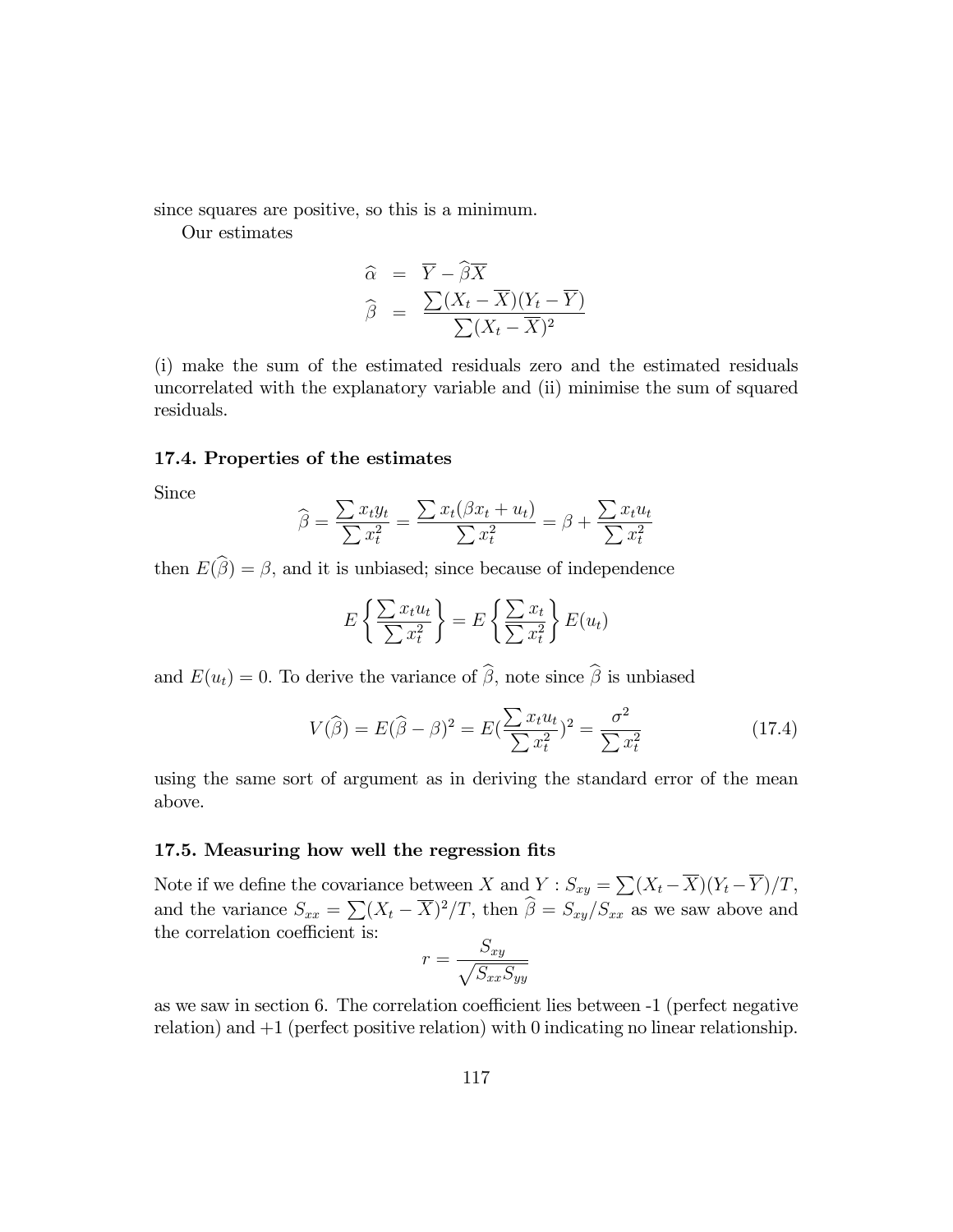Notice that covariance and correlation only measure linear relationships. You could have an exact non-linear relationship (e.g. a circle) and the correlation would be zero. In regression we use the square of the correlation coefficient,  $r^2$ , usually written  $R^2$  and called the coefficient of determination. This gives you the proportion of the variation in Y that has been explained by the regression.

We measure the dispersion around the line in exactly the same way that we measured the dispersion around the mean, either using the biased estimator

$$
\widehat{\sigma}^2 = \sum \widehat{u}_t^2 / T
$$

or the unbiased estimator

$$
s^2 = \sum \widehat{u}_t^2 / (T - 2)
$$

where  $\hat{u}_t = Y_t - \hat{\alpha} - \beta X_t$ . Now there are  $T - 2$  degrees of freedom because we estimated two parameters  $\widehat{\alpha}$  and  $\widehat{\beta}$ . The estimate  $s^2$  is called the variance of the regression and its square root s, the Standard Error of The Regression (SER), which gives you an idea of the average size of the errors. The SER is measured in the same units as the dependent variable. If the dependent variable is a logarithm, the SER can be multiplied by 100 and interpreted as a percentage error. We can then measure the standard error of  $\widehat{\beta}$  as  $se(\widehat{\beta}) = s/\sqrt{\sum x_i^2}$  by putting the estimate in (17:4) and taking square roots.

The coefficient of determination, or R squared, the proportion of the variation of Y that has been explained, or 1 minus the proportion of the variation in Y that has not been explained. is defined as

$$
R^{2} = 1 - \frac{\sum \widehat{u}_{t}^{2}}{\sum (Y_{t} - \overline{Y})^{2}}
$$

Show this is the same as  $r^2$  defined above. If  $\hat{\beta} = 0$ , then nothing has been explained:  $\hat{u}_t = Y_t - \hat{\alpha}$ , where  $\hat{\alpha}$  is just the mean and  $R^2 = 0$ .

Computer packages also often calculate adjusted  $R^2$  or  $\overline{R}^2$  (R bar squared). This corrects the numerator and denominator for degrees of freedom:

$$
\overline{R}^{2} = 1 - \frac{\sum \widehat{u}_{t}^{2} / (T - k)}{\sum (Y_{t} - \overline{Y})^{2} / (T - 1)}
$$

where  $k$  is the number of explanatory variables, including the intercept. This can be negative.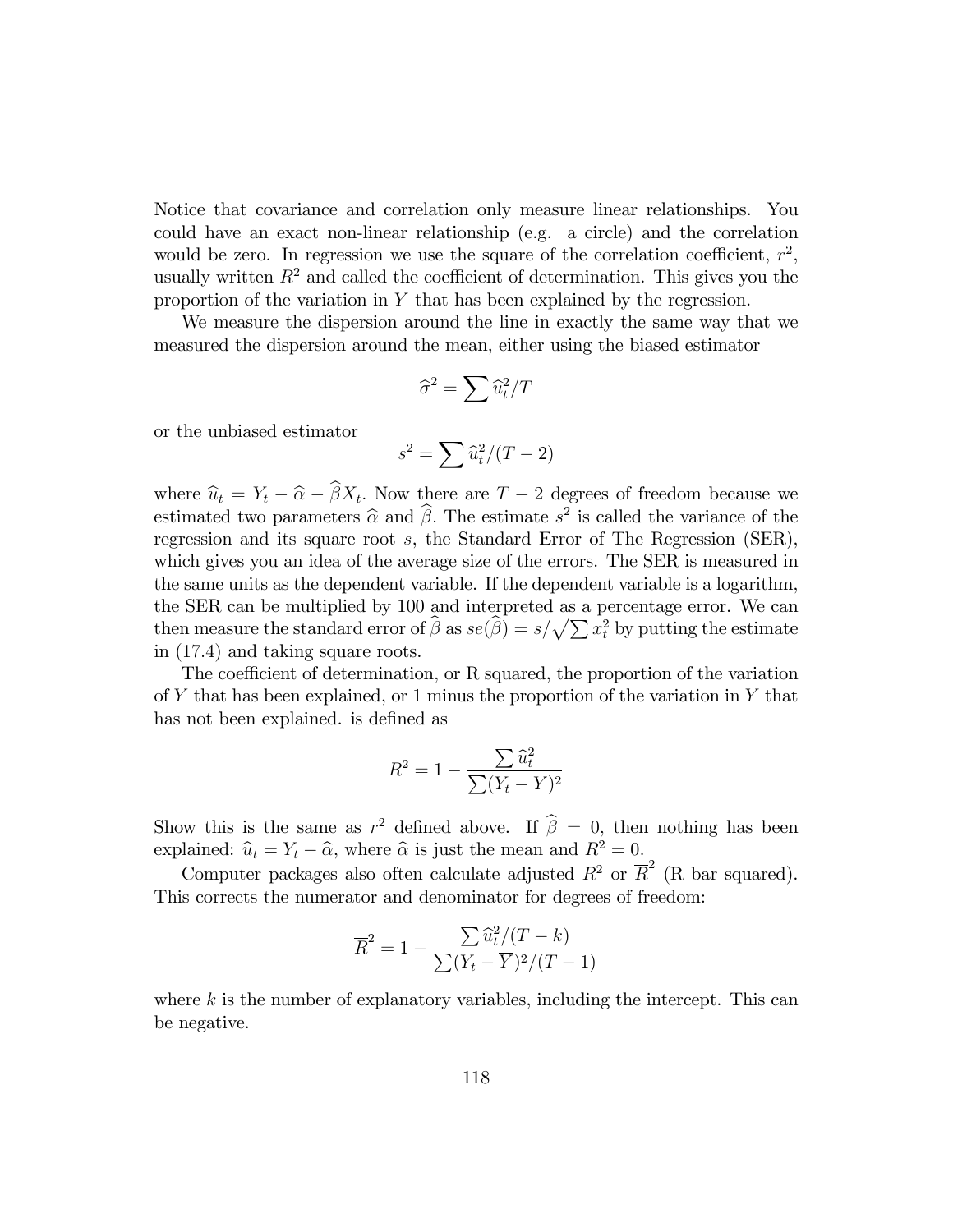From our estimates we can also calculate the predicted value of Y for a particular X:

$$
\widehat{Y}_t = \widehat{\alpha} + \widehat{\beta} X_t
$$

and the residual or unexplained part of Y for a particular observation is:

$$
\widehat{u}_t = Y_t - \widehat{Y}_t = Y_t - (\widehat{\alpha} + \widehat{\beta}X_t)
$$

## 17.6. Assumptions for Least Squares to give good estimates

We are assuming:

That we have the correct model for the process, e.g. that it is linear and we have not left any relevant variables out.

That the expected values of the errors is zero:  $E(u_t) = 0$ , on average the true errors are zero. Notice that the average of our residuals is always zero,  $(T^{-1}\sum \hat{u}_t = 0$  by construction), as long as we have an intercept in the equation or work with deviations from the mean.

That  $E(u_t^2) = \sigma^2$ , errors have constant variance. This assumption is sometimes expressed the errors are homoskedastic (their variances are the same), its failure is that the errors are heteroskedastic (their variances are different).

 $E(u_t u_{t-i}) = 0$ , for  $i \neq 0$ . Different errors are independent. This assumption is also called: no serial correlation or no autocorrelation.

That  $\sum (X_t - \overline{X})^2 \neq 0$ , the X's must vary over the sample. We cannot calculate  $\hat{\beta}$  if this is not the case. This would also fail if there were not enough observations to estimate the parameters. We need  $T > 2$ . If  $T = 2$ , we can fit the observations exactly by a line through the two points.

That  $E\{(X_t - E(X_t)u_t\} = 0$ . This assumption is usually described as the  $X$ 's being exogenous: not related to the errors. Notice that for our estimates  $T^{-1} \sum_{t} (X_t - \overline{X}) \hat{u}_t = 0$  by construction. For exogeneity, the X's may either be non stochastic, fixed numbers, though this is rare in economics where our  $X$ variables are usually random or random variables distributed independently of the errors. Independence implies that X and the errors are not correlated, but is a stronger assumption than being uncorrelated.

Properties of estimators were discussed in section 15.3. With all these assumptions we can show that among all estimators of  $\alpha$  and  $\beta$  that are linear functions of Y and are unbiased; the least squares estimator has the smallest variance. This is the Gauss-Markov theorem: under these assumptions the least squares estimator is the Best (minimum variance) Linear Unbiased Estimator, it is BLUE. If in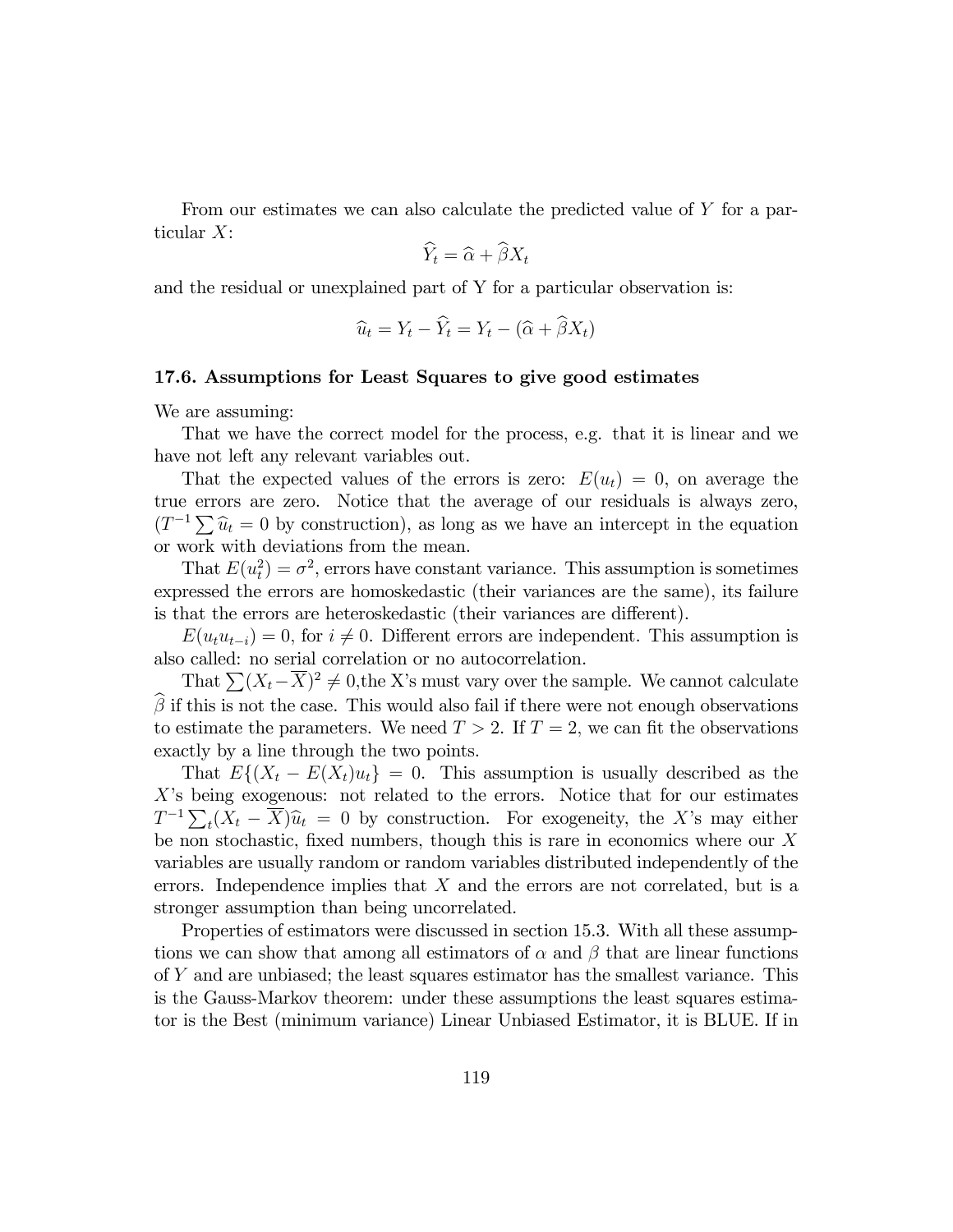addition we add another assumption to the model, that the errors are normally distributed, then our estimates will also be normally distributed and we can use this to construct test statistics to test hypotheses about the regression coefficients. Even if the errors are not normally distributed, by the central limit theorem our estimates will be normally distributed in large samples; in the same way that the mean is normally distributed whatever the distribution of the variable in large samples.

We need the assumption that  $X$  is exogenous, to make causal statements about the effect of X on Y. When we are only interested in predicting Y, as in the height-weight example, we do not need the exogeneity assumption and have the result that the least squares prediction  $Y_t$  is the Best (minimum variance) Linear Unbiased Predictor of  $Y_t$ .

## 17.7. Predicted values and residuals.

We assume that there is a true model or "data generating process" as its sometimes called:  $Y_t = \alpha + \beta X_t + u_t$ . We estimate  $Y_t = \widehat{\alpha} + \beta X_t + \widehat{u}_t$  or  $Y_t = Y_t + \widehat{u}_t$ . Thus the least squares procedure splits  $Y_t$  into two bits, the explained bit, the expected or predicted value, and the unexplained bit, the residual,  $\hat{u}_t$ . Its called the residual because its the bit left over after we have explained all we can. The predicted value is an estimate of the conditional expectation for Y conditional on  $X: Y_t = E(Y_t | X_t) = \widehat{\alpha} + \beta X_t.$ 

Notice that the predicted values and the residuals are uncorrelated, their covariance is exactly zero:

$$
\sum_{t=1}^{T} \widehat{Y}_t \widehat{u}_t = \sum (\widehat{\alpha} + \widehat{\beta} X_t) \widehat{u}_t = \widehat{\alpha} \sum \widehat{u}_t + \widehat{\beta} \sum X_t \widehat{u}_t
$$

But our moment-condition was that  $\sum \hat{u}_t = 0$  and the least squares estimate of  $\alpha$  is chosen to make this true, so the first term is zero, while our second momentcondition was  $\sum X_t \hat{u}_t = 0$ , so the second term is also zero. So the predicted or fitted values are uncorrelated with the estimated residuals. One of the main uses of the predicted values is in forecasting, we make an assumption about how X will change in the future, use the equation to forecast Y and calculate a standard error for the forecast.

By construction the residuals have mean zero (if there is an intercept, i.e.  $\alpha$ , in the equation, and you should always include an intercept) and they are uncorrelated with the explanatory variables. But we can check whether other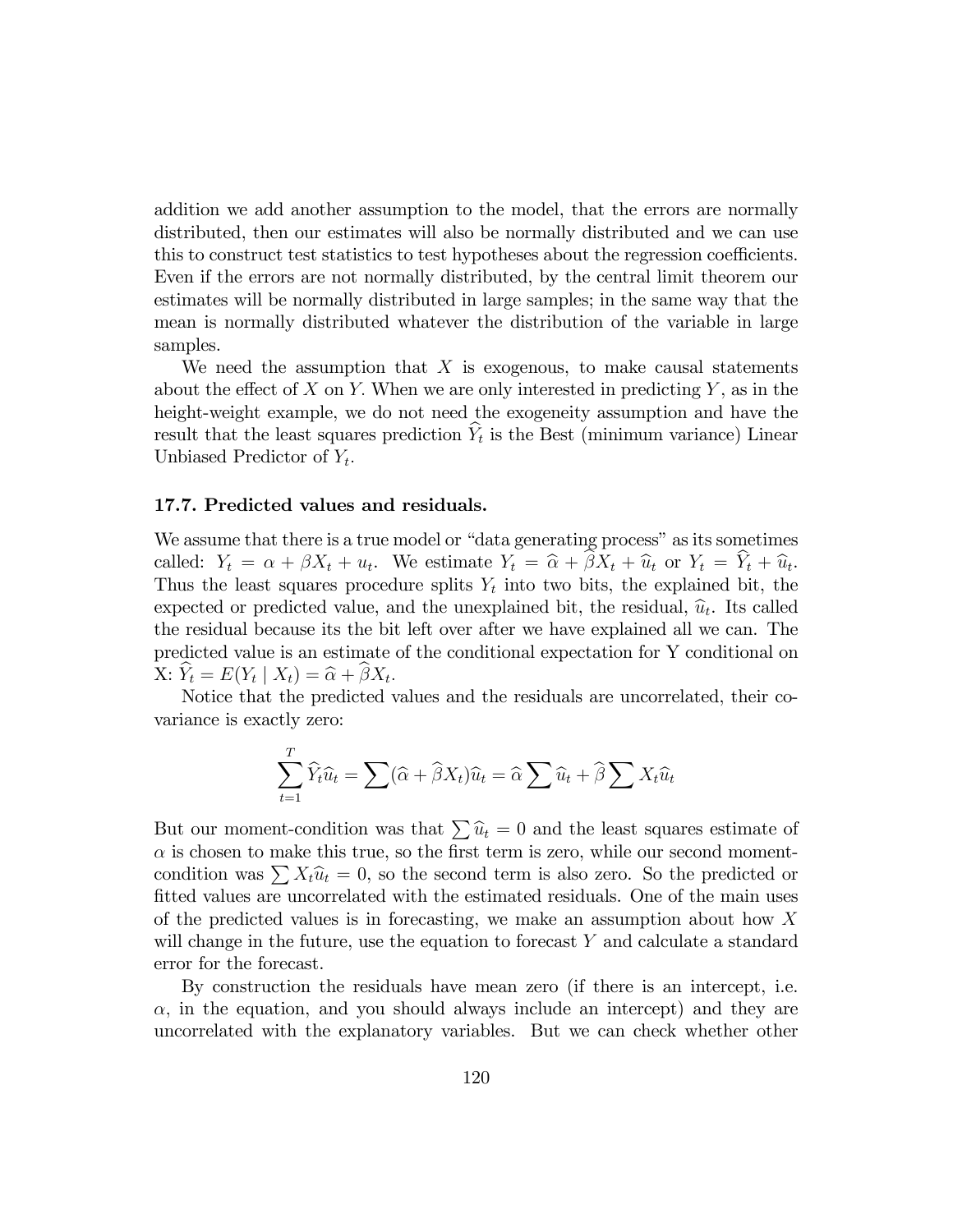assumptions we made about the errors hold for the estimated residuals. We can test whether our assumption that  $E(u_t^2) = \sigma^2$  a constant, holds in the data. We can also test whether  $E(u_t u_{t-i}) = 0$ , for i not equal 0. This is the assumption of independence, or no serial correlation or no autocorrelation. We might also have assumed that  $u_t$  is normally distributed and we can test whether the skewness and kurtosis of the residuals are those of a normally distributed variable. We will discuss how we test these assumptions later, but in many cases the best way to check them is to look at the pictures of the actual and predicted values and the residuals. The residuals should look random, with no obvious pattern in them and the histogram should look roughly normal.

What do you do if you have unhealthy residuals, that show serial correlation or heteroskedasticity? The text books tend to suggest that you model the disturbances, typically by a procedure called Generalised Least Squares. However, in most cases the problem is not that the true disturbances are heteroskedastic or serially correlated. The problem is that you have got the wrong model, and the error in the way you specified the model shows up in the estimated residuals. Modelling the disturbances often is just treating the symptoms, the solution is to cure the disease: get the model specified correctly.

# 18. Multiple Regression.

## 18.1. Example and logarithmic models

Most of the time we have more than one right hand side variable, so our regression may be a demand function like

$$
\ln Q_t = \beta_1 + \beta_2 \ln Y_t + \beta_3 \ln P_t + \beta_4 \ln P_t^* + u_t \tag{18.1}
$$

where  $Q_t$  is quantity demanded,  $Y_t$  real income and  $P_t$  the price of the good,  $P_t^*$  a measure of the price of all other goods, and ln denotes natural logarithms. Given the log equation then  $\beta_2$  is the income elasticity of demand (the percentage change in demand in response to a one percent change in income), which we would expect to be positive, and  $\beta_3$  the own price elasticity, which we expect to be negative and  $\beta_4$  is the cross-price elasticity, which for all other goods should be positive. It is standard to use logarithms of economic variables since (a) prices and quantities are non-negative so the logs are defined (b) the coefficients can be interpreted as elasticities, so the units of measurement of the variables do not matter (c) in many cases errors are proportional to the variable, so the variance is more likely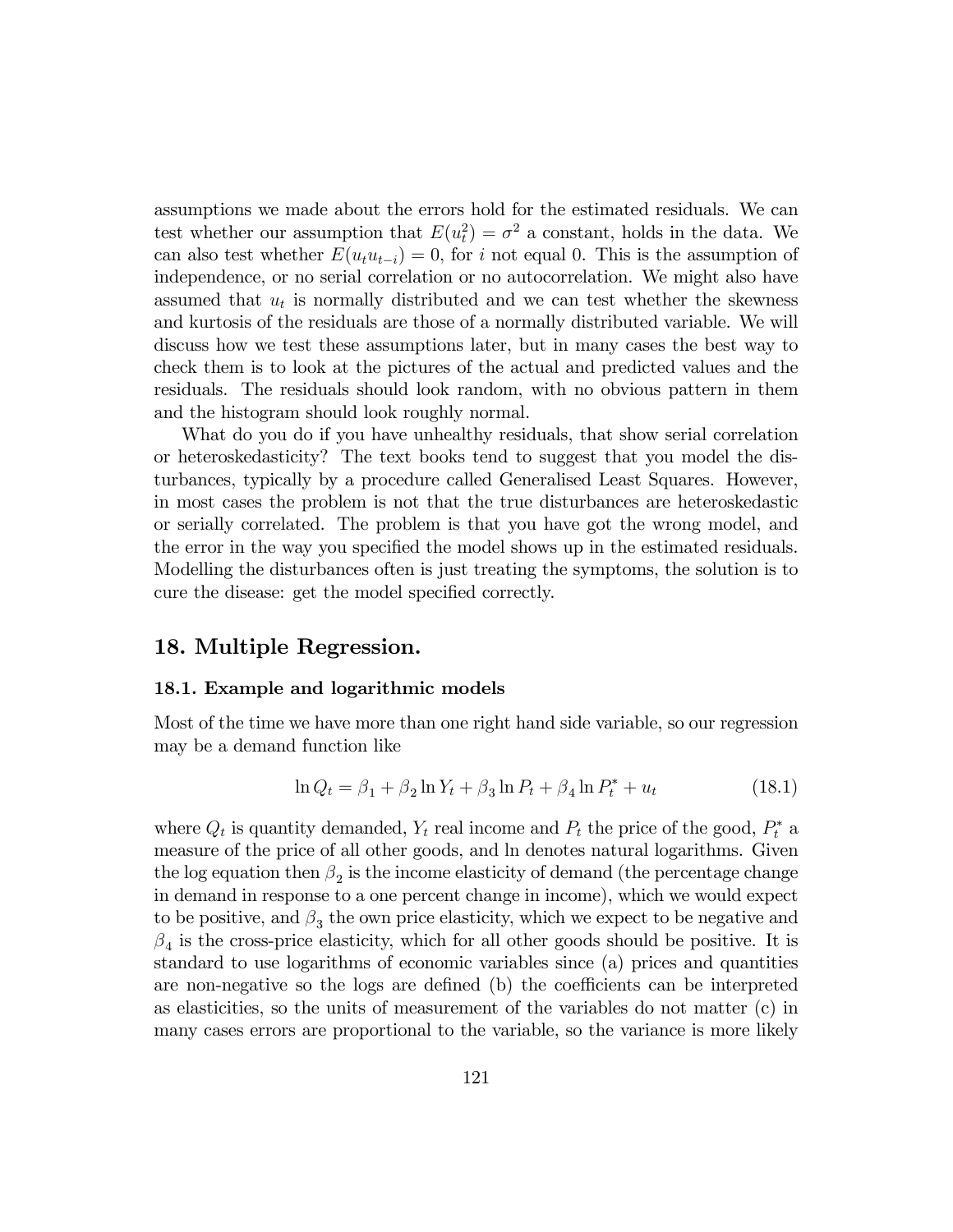to be constant in logs, (d) the logarithms of economic variables are often closer to being normally distributed (e) the change in the logarithm is approximately equal to the growth rate and (f) lots of interesting hypotheses can be tested in logarithmic models. For instance in this case if  $\beta_3 = -\beta_4$  (homogeneity of degree zero)only relative prices matter. Notice the original model is non-linear

$$
Q_t = BY_t^{\beta_2} P_t^{\beta_3} P_t^{*\beta_4} \exp(u_t)
$$

where  $B = \exp(\beta_1)$ , but can be made linear by taking logs.

Another common logarithmic model is the Cobb-Douglas production function explaining output at time  $t Q_t$ , by capital  $K_t$  and labour  $L_t$  and an error

$$
Q_t = AK_t^b L_t^c e^{dt+u_t}
$$

Notice output will be zero if either capital or labour are zero. We can make this linear by taking logarithms

$$
\ln Q_t = \ln A + b \ln K_t + c \ln L_t + dt + u_t. \tag{18.2}
$$

The rate of growth of technical progress is measured by  $d$ , it is the amount log output changes between periods if all inputs are constant. The residual  $u_t$  is often treated as a measure of efficiency, how much higher or lower output is than you would expect.

If  $b + c = 1$  there is constant returns to scale: if both inputs go up by 10%, output goes up by 10%. We can test this by rewriting the equation

$$
\ln Q_t - \ln L_t = \ln A + b \left[ \ln K_t - \ln L_t \right] + (b + c - 1) \ln L_t + dt + u_t \tag{18.3}
$$

and do a t test on the coefficient of  $\ln L_t$ , which should be not significantly different from zero if there is constant returns to scale. Notice (18:2) and (18:3) are identical statistical equations, e.g. the estimates of the residuals would be identical.

#### 18.2. Matrix form of the Linear Regression Model

We could write  $(18.1)$ 

$$
Y_t = \beta_1 + \beta_2 X_{2t} + \beta_3 X_{3t} + \beta_4 X_{4t} + u_t
$$

where the dependent variable  $Y_t$  corresponds to  $\ln Q_t$ ,  $X_{1t}$  is a variable that always takes the value one so we do not need to write it in,  $X_{2t}$  corresponds to  $\ln Y_t$ , and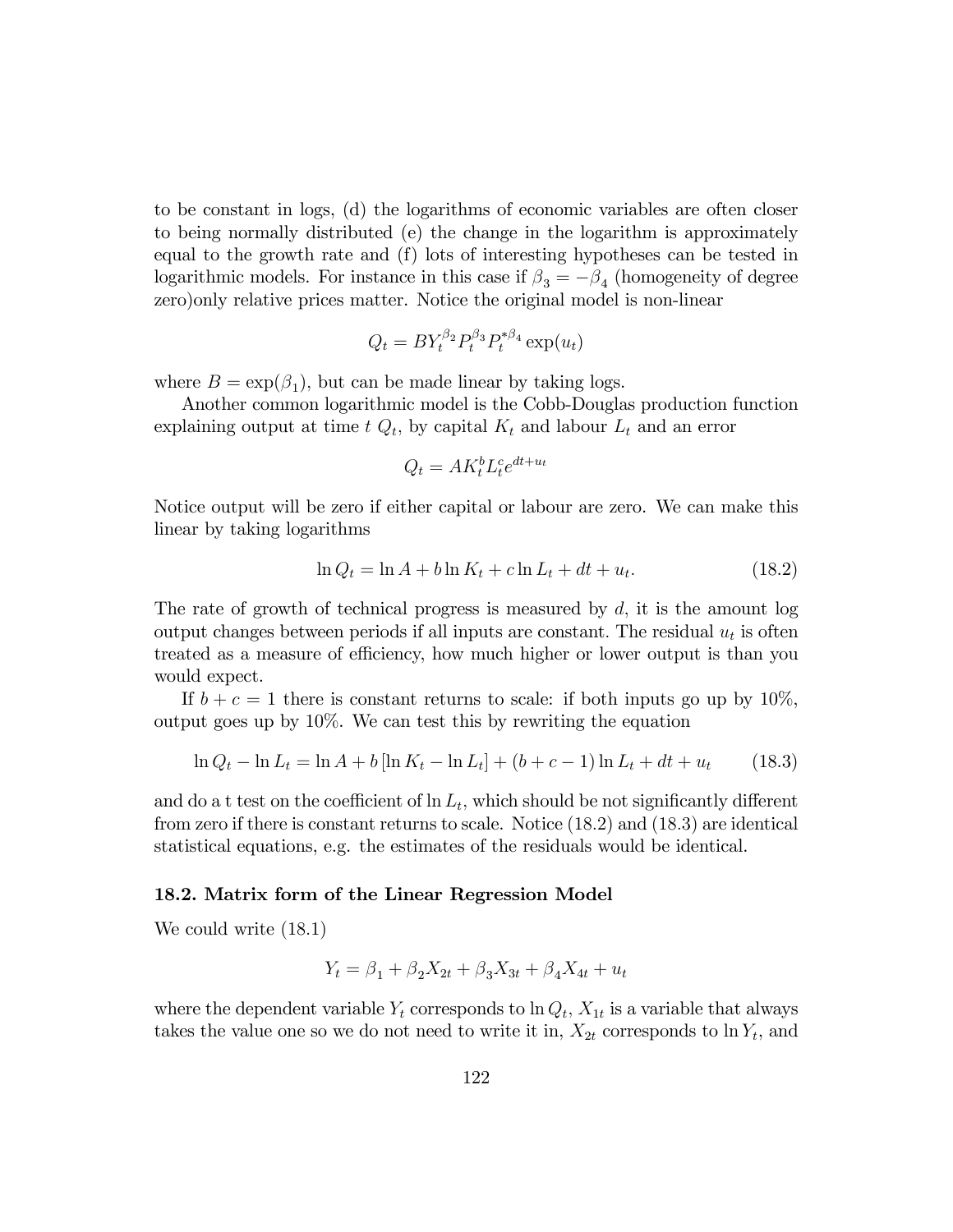$X_{3t}$  to ln  $P_t$ ,  $X_{4t}$  to ln  $P_t^*$ . The problem is the same as before. We want to find the estimates of  $\beta_i$ ,  $i = 1, 2, 3, 4$  that minimise the sum of squared residuals,  $\sum \hat{u}_t^2$ .

$$
\sum \widehat{u}_t^2 = \sum (y_t - \widehat{\beta}_1 - \widehat{\beta}_2 X_{2t} - \widehat{\beta}_3 X_{3t} - \widehat{\beta}_4 X_{4t})^2
$$

we have to multiply out the terms in the brackets and take the summation inside and derive the first order conditions, the derivatives with respect to the four parameters. These say that the residuals should sum to zero and be uncorrelated all four  $X_{it}$ . The formulae, expressed as summations are complicated. It is much easier to express them in matrix form. Verbeek Appendix A reviews matrix algebra.

We can write this is vector form

$$
Y_t = \beta' X_t + u_i
$$

where  $\beta$  and  $X_i$  are  $4 \times 1$  vectors, so the product  $\beta' X_i$  is  $(1 \times 4) \times (4 \times 1) = 1 \times 1$ a scalar, just like  $Y_i$ .

We can also write this in matrix form in terms of  $y$  a  $T \times 1$  vector and  $X$  a  $T \times 4$  matrix

$$
\begin{bmatrix} Y_1 \\ Y_2 \\ \vdots \\ Y_T \end{bmatrix} = \begin{bmatrix} 1 & X_{21} & X_{31} & X_{41} \\ 1 & X_{22} & X_{32} & X_{42} \\ \vdots & \vdots & \vdots & \vdots \\ 1 & X_{2T} & X_{3T} & X_{4T} \end{bmatrix} \begin{bmatrix} \beta_1 \\ \beta_3 \\ \beta_3 \\ \beta_4 \end{bmatrix} + \begin{bmatrix} u_1 \\ u_2 \\ \vdots \\ u_T \end{bmatrix}
$$

$$
(T \times 1) = \begin{bmatrix} y \\ X \times 4 \end{bmatrix} = \begin{bmatrix} X & \beta \\ (T \times 4) & (4 \times 1) \end{bmatrix} + \begin{bmatrix} u_1 \\ u_2 \\ \vdots \\ u_T \end{bmatrix}
$$

This gives us a set of T equations. Notice, in writing  $X_{it}$ , we have departed from the usual matrix algebra convention of having the subscripts go row column. This generalises to the case where X is a  $T \times k$  matrix and  $\beta$  a  $k \times 1$  vector, whatever k: Notice that for matrix products, the inside numbers have to match for them to be conformable and the dimension of the product is given by the outside numbers.

#### 18.3. Assumptions

We now want to express our assumptions about the errors in matrix form. The assumptions were: (a) that  $E(u_t) = 0$ , on average the true errors are zero; (b) that  $E(u_t^2) = \sigma^2$ , errors have constant variance; and (c)  $E(u_t u_{t-i}) = 0$ , for  $i \neq 0$ ,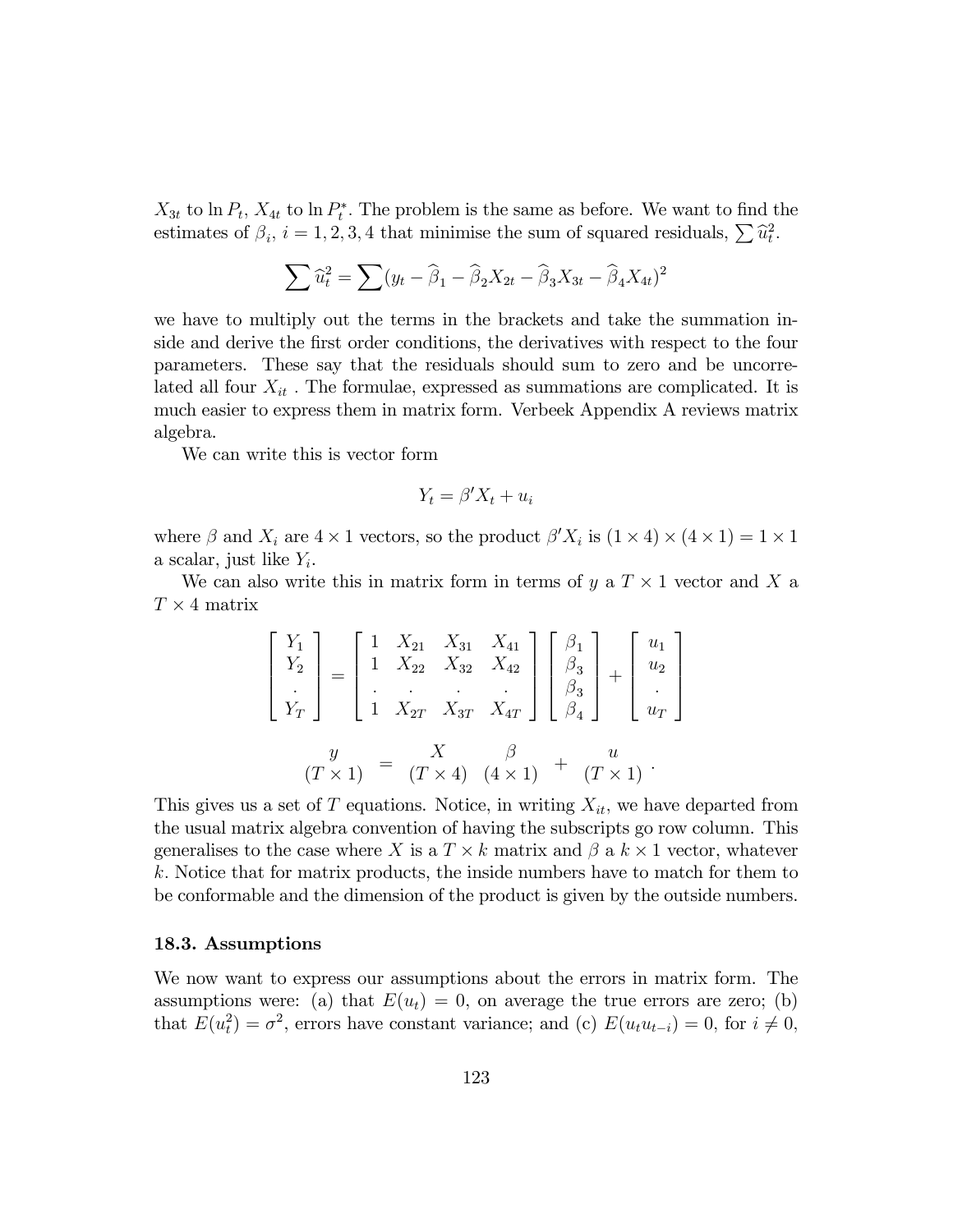different errors are independent. The first is just that the expected value of the random  $T \times 1$  vector u is zero  $E(u) = 0$ . To capture the second and third assumptions, we need to specify the variance covariance matrix of the errors,  $E(uu')$  a  $T \times T$  matrix. u' is the transpose of u, a  $1 \times T$  vector. The transpose operation turns columns into rows and vice versa. Note  $u'u$  is a scalar,  $1 \times 1$  the sum of squared errors. Writing out  $E(uu')$  and putting our assumptions in:

$$
E(uu') = \begin{bmatrix} E(u_1^2) & E(u_1u_2) & \dots & E(u_1u_T) \\ E(u_1u_2) & E(u_2^2) & \dots & E(u_2u_T) \\ \dots & \dots & \dots & \dots \\ E(u_1u_T) & E(u_2u_T) & \dots & E(u_T^2) \end{bmatrix}
$$

$$
= \begin{bmatrix} \sigma^2 & 0 & \dots & 0 \\ 0 & \sigma^2 & \dots & 0 \\ \dots & \dots & \dots & \dots \\ 0 & 0 & \dots & \sigma^2 \end{bmatrix}
$$

So our assumptions say that  $E(uu') = \sigma^2 I_T$ . Where  $I_T$  is a  $T \times T$  identity matrix with ones on the diagonal and zeros on the off diagonal.

The assumption that  $X$  is exogenous, distributed independently of the errors, u, implies  $E(X'u) = 0$ , which corresponds to our earlier assumption  $E(X_t - \overline{X})u_t =$ 0. We also assume that  $X$  has full rank  $k$ . This implies that the different regressors vary independently, are not perfectly correlated, and corresponds to our earlier assumption that  $X_t$  varies.

# 18.4. Estimating  $\widehat{\beta}$

As before we will consider two methods for deriving the estimators method of moments and least squares. This time for the model  $y = X\beta + u$ , where y and u are Tx1 vectors,  $\beta$  is a  $k \times 1$  vector and X a  $T \times k$  matrix.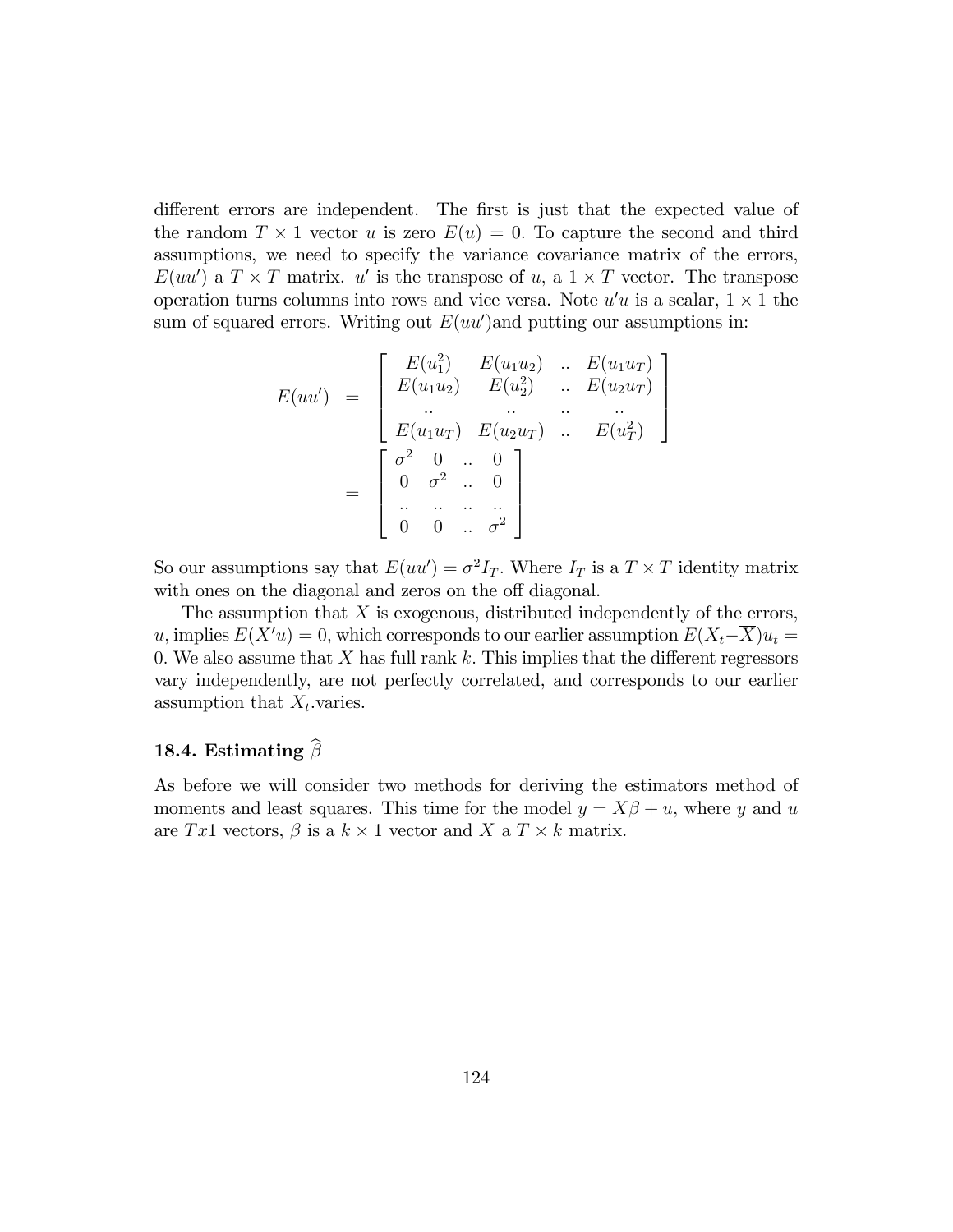#### 18.4.1. Method of moments

Our exogeneity assumption is  $E(X'u) = 0$ , the sample equivalent is  $X'\hat{u} = 0$ , a  $k \times 1$  set of equations, which for the case  $k = 4$  above, gives

$$
\sum \widehat{u}_t = 0; \n\sum X_{2t} \widehat{u}_t = 0; \n\sum X_{3t} \widehat{u}_t = 0; \n\sum X_{4t} \widehat{u}_t = 0.
$$

So

$$
X'\hat{u} = X'(y - X\hat{\beta}) = X'y - X'X\hat{\beta} = 0.
$$

Since X is of rank k,  $(X'X)^{-1}$  exists  $(X'X)$  is non-singular, its determinant is non-zero) so

$$
\widehat{\beta} = (X'X)^{-1}X'y.
$$

# 18.4.2. Least Squares

The sum of squared residuals is

$$
\begin{array}{rcl}\n\widehat{u}'\widehat{u} & = & (y - X\widehat{\beta})'(y - X\widehat{\beta}) \\
& = & y'y + \widehat{\beta}'X'X\widehat{\beta} - 2\widehat{\beta}'X'y\n\end{array}
$$

To derive the least square estimator, we take derivatives, and set them equal to zero. If  $\beta$  is a  $k \times 1$  vector we get k derivatives, the first order conditions are the  $k \times 1$  set of equations,

$$
\frac{\partial \widehat{u}'\widehat{u}}{\partial \widehat{\beta}} = 2X'X\widehat{\beta} - 2X'y = 0
$$

Compare this to (17.2). So the least squares estimator is  $\hat{\beta} = (X'X)^{-1}X'y$  as before. Again our assumptions ensures that  $(X'X)^{-1}$  exists The second order condition is

$$
\frac{\partial^2 \widehat{u}' \widehat{u}}{\partial \widehat{\beta} \partial \widehat{\beta}} = 2X'X
$$

which is a positive definite matrix, ensuring a minimum. Compare this to  $(17.3)$ .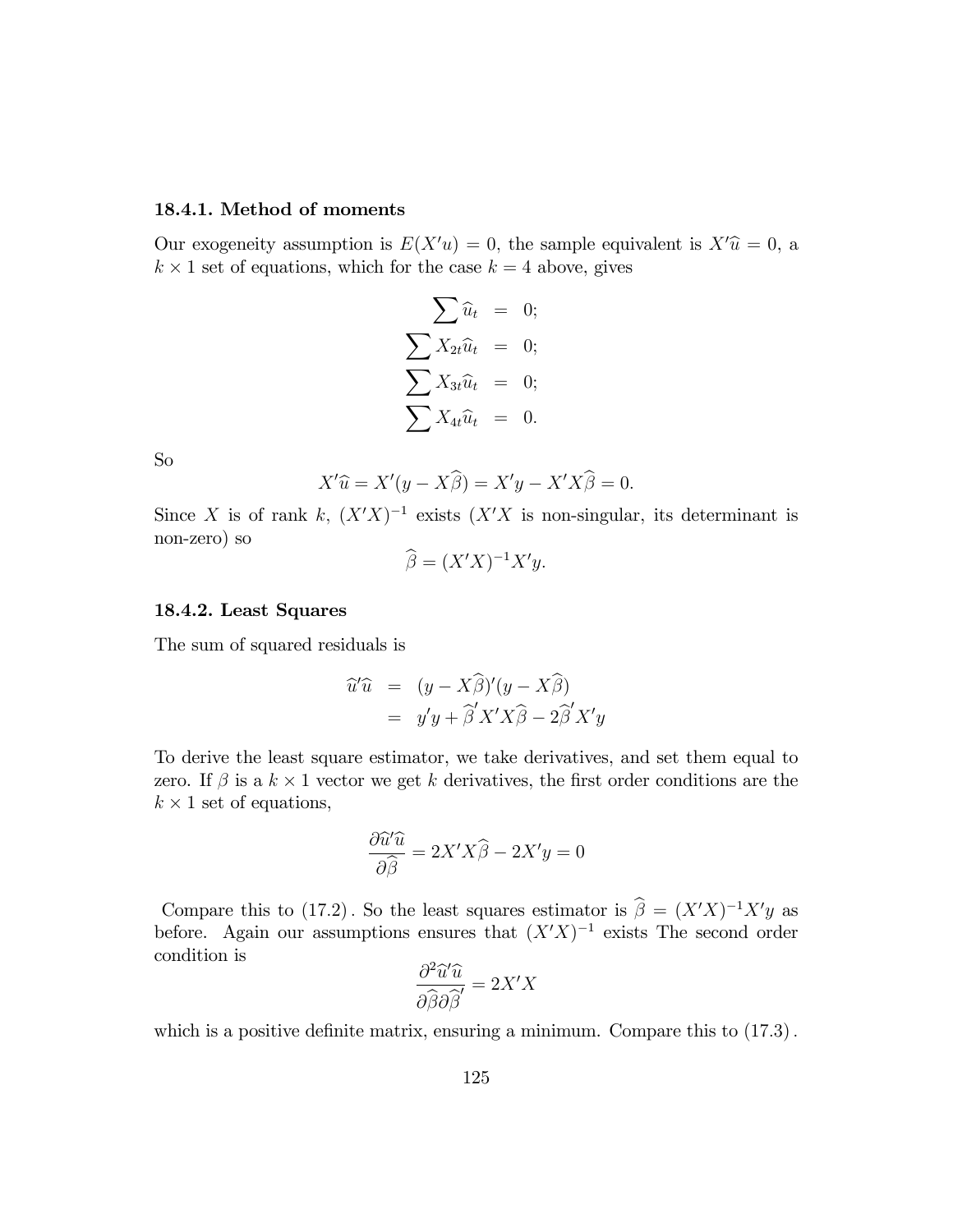# 19. Properties of Least Squares

We can derive the expected value of  $\widehat{\beta}$ .

$$
\widehat{\beta} = (X'X)^{-1}X'y = (X'X)^{-1}X'(X\beta + u)
$$
  
=  $(X'X)^{-1}X'X\beta + (X'X)^{-1}X'u = \beta + (X'X)^{-1}X'u$ 

So

$$
\widehat{\beta} = \beta + (X'X)^{-1}X'u
$$
\n
$$
E(\widehat{\beta}) = \beta + E((X'X)^{-1}X'u)
$$
\n(19.1)

since  $\beta$  is not a random variable, and if X and u are independent  $E((X'X)^{-1}X'u) =$  $E((X'X)^{-1}X')E(u) = 0$  since  $E(u) = 0$ . Thus  $E(\hat{\beta}) = \beta$  and  $\hat{\beta}$  is an ubiased estimator of  $\beta$ .

From (19.1) we have

$$
\widehat{\beta} - \beta = (X'X)^{-1}X'u
$$

The variance-covariance matrix of  $\widehat{\boldsymbol{\beta}}$  is

$$
E(\widehat{\beta} - E(\widehat{\beta}))(\widehat{\beta} - E(\widehat{\beta}))' = E(\widehat{\beta} - \beta)(\widehat{\beta} - \beta)'
$$

since  $\widehat{\beta}$  is unbiased. But from (19.1) we have

$$
\widehat{\beta} - \beta = (X'X)^{-1}X'u
$$

so

$$
E(\widehat{\beta} - \beta)(\widehat{\beta} - \beta)' = E((X'X)^{-1}X'u)((X'X)^{-1}X'u)'
$$
  
= 
$$
E((X'X)^{-1}X'u u'X(X'X)^{-1})
$$
  
= 
$$
(X'X)^{-1}X'E(u u')X(X'X)^{-1}
$$
  
= 
$$
\sigma^2(X'X)^{-1}X'X(X'X)^{-1}
$$
  
= 
$$
\sigma^2(X'X)^{-1}
$$

since  $E(uu') = \sigma^2 I$ ,  $\sigma^2$  is a scalar, and  $(X'X)^{-1}X'X = I$ . Compare this to (17.4) above.

If we also assume normality then we can write that  $u \sim N(0, \sigma^2 I)$ . Linear functions of normally distributed variables are also normal. We saw that if one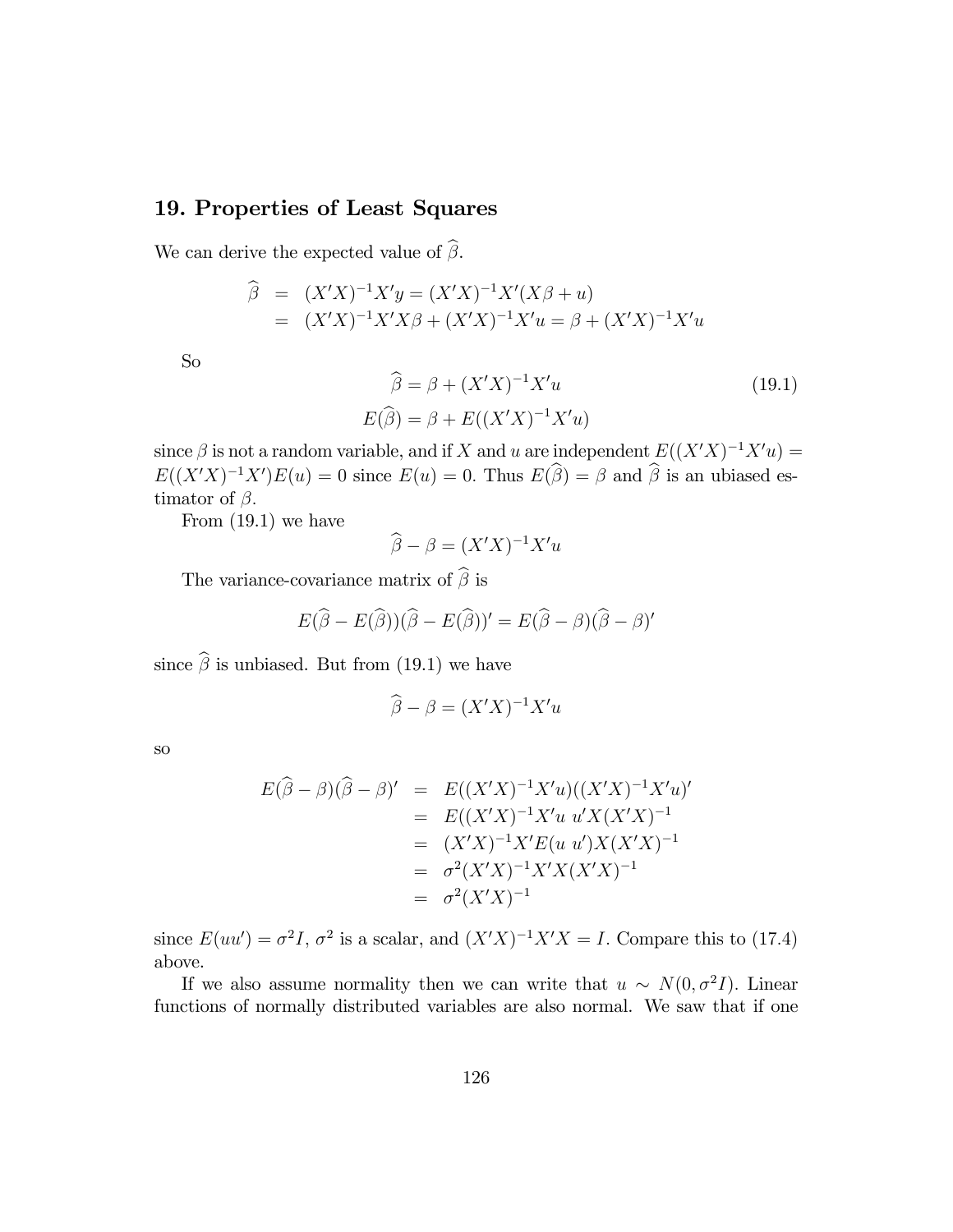variable Y is normally distributed with mean  $\alpha$ , and variance  $\sigma^2$ . Then any linear function of Y is also normally distributed.

$$
Y \sim N(\alpha, \sigma^2)
$$
  

$$
X = a + bY \sim N(a + b\alpha, b^2\sigma^2)
$$

where a and b are scalars. The matrix equivalent of this is that, for  $k \times 1$  vectors, Y and M and  $k \times k$  matrix  $\Sigma$  (not the summation sign)  $Y \sim N(M, \Sigma)$ , then for  $h \times 1$  vectors X and A, and  $h \times k$  matrix B

$$
X = A + BY \sim N(A + BM, B\Sigma B')
$$

Notice the variance covariance matrix of X say  $V(X) = B\Sigma B'$  is  $(h \times k) \times (k \times k)$  $(k) \times (k \times h) = h \times h.$ 

Since  $y$  is a linear function of  $u$  it follows that  $y$  is also normally distributed:  $y \sim N(X\beta, \sigma^2 I)$ . In this case B is the identity matrix. Since  $\hat{\beta} = (X'X)^{-1}X'y$  is a linear function of  $y$ , it is also normally distributed.

$$
\widehat{\beta} \sim N((X'X)^{-1}X'X\beta, (X'X)^{-1}X'(\sigma^2I) X(X'X)^{-1}
$$
  
 
$$
\sim N(\beta, \sigma^2(X'X)^{-1})
$$

in this case A is zero,  $B = (X'X)^{-1}X'$ .  $(X'X)^{-1}$  is equal to its transpose because it is a symmetric matrix.  $(X'X)^{-1}X'X = I$ .

This says that  $\widehat{\beta}$  is normally distributed with expected value  $\beta$  (and is therefore unbiased) and variance covariance matrix  $\sigma^2(X'X)^{-1}$ .

The variance covariance matrix is a  $k \times k$  matrix and we estimate it by

$$
V(\widehat{\beta}) = s^2 (X'X)^{-1}
$$

where  $s^2 = \hat{u}'\hat{u}/(T-k)$ . The square roots of the diagonal elements of  $s^2(X'X)^{-1}$ give the standard errors of the estimates of the individual elements of  $\beta$ , which are reported by computer programs:

#### 19.1. Ommitted variables

When you add another variable, the estimate of the coefficient of  $X$  will generally change.

Express the data in deviations from mean, to get rid of all the constant terms. Suppose we first just include  $x_t$ , leaving out  $z_t$  and get estimates of:

$$
y_t = bx_t + v_t. \tag{19.2}
$$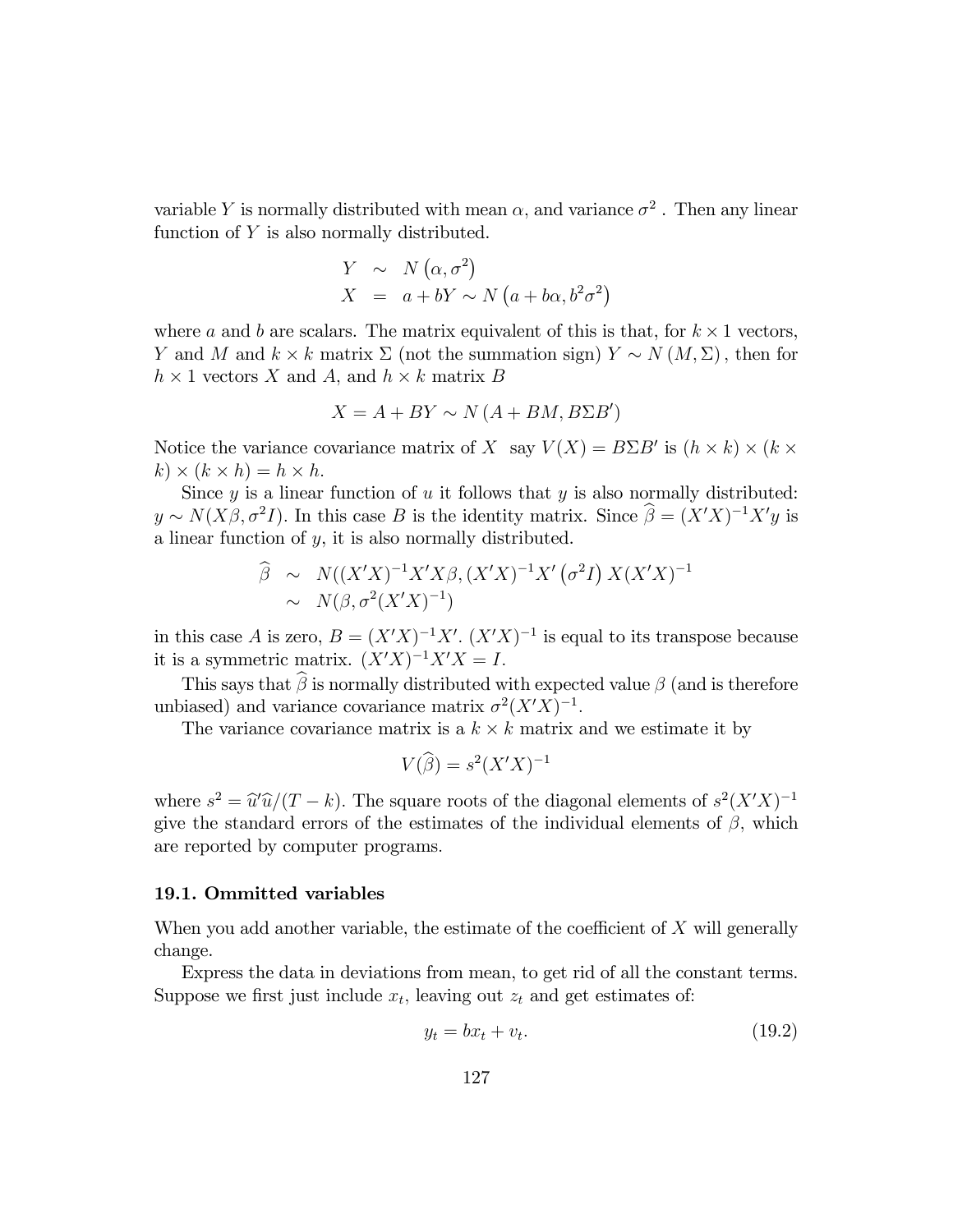Then we run another regression which includes  $z_t$ :

$$
y_t = \beta x_t + \gamma z_t + u_t \tag{19.3}
$$

We get two estimates of the coefficient on  $x_t : b$  and  $\beta$ . What is the relation between them? To understand this we need to look at the relationship between  $x_t$ and  $z_t$ . We can summarise the relationship between  $x_t$  and  $z_t$  by another regression equation:

$$
z_t = dx_t + w_t \tag{19.4}
$$

 $w_t$  is just the bit of  $z_t$  that is not correlated with  $x_t$ . d may be zero, if there is no relationship. Put  $(19.4)$  into  $(19.3)$  and we get  $(19.2)$ :

$$
y_t = \beta x_t + \gamma (dx_t + w_t) + u_t
$$

$$
y_t = (\beta + \gamma d)x_t + (\gamma w_t + u_t)
$$

So  $b = (\beta + \gamma d)$ , the coeficient of  $x_t$  picks up the bit of  $z_t$  that is correlated with  $x_t$ . Bits of  $z_t$  that are not correlated with  $x_t$  end up in the error term  $(\gamma w_t + u_t)$ . This is why looking for patterns in the error term is important, it may suggest what variable you have left out. If you add a variable that is not correlated with  $x_t$ , the coefficient of  $x_t$  will not change. If you add a variable that is highly correlated with  $x_t$ , the coefficient of  $x_t$  will change a lot.

# 20. Tests in regression

# 20.1. Tests for a single hypothesis on individual coefficients

Suppose we have the model

$$
Y_t = \alpha + \beta X_t + \gamma Z_t + u_t
$$

we can test the significance of the individual coefficients using t ratios exactly as we did for the mean

$$
t(\beta = 0) = \frac{\beta}{se\left(\widehat{\beta}\right)}
$$

where  $se\left(\widehat{\beta}\right)$  is the estimated standard error of  $\widehat{\beta}$ . This tests the null hypothesis  $H_0: \beta = 0$ . If this t ratio is greater than two in absolute value we conclude that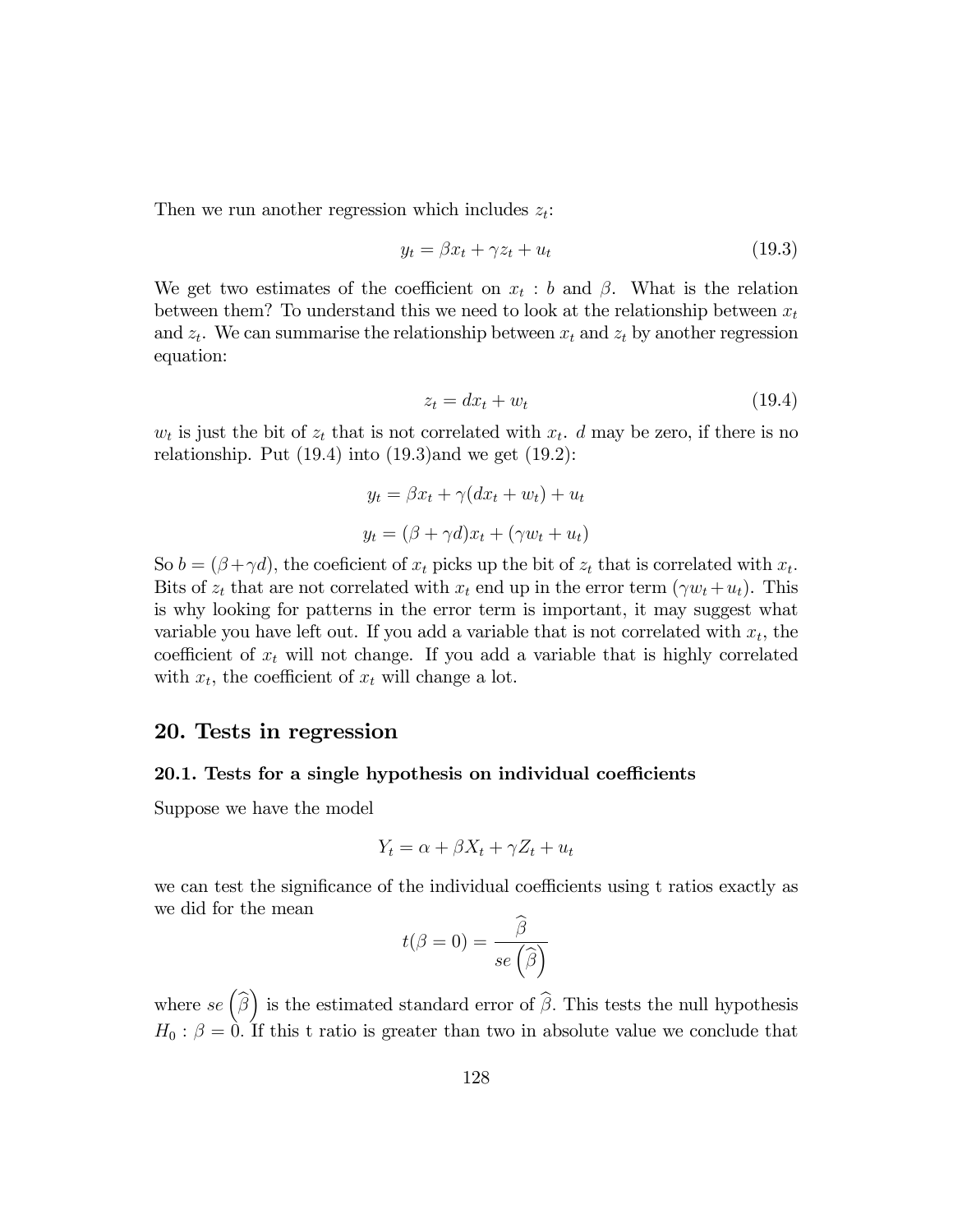$\widehat{\beta}$  is significant: significantly different from zero at the 5% level. Computers often print out this t ratio automatically. They usually give the coefficient, the standard error, the t ratio and the p value. The p value gives you the probability that the null hypothesis is true. If it was less than 0:05, we would reject the hypothesis at the 5% level.

We could test against other values than zero. Suppose economic theory suggested that  $\gamma = 1$  the t statistic for testing this would be

$$
t(\gamma = 1) = \frac{\widehat{\gamma} - 1}{se\left(\widehat{\gamma}\right)}
$$

and if this t statistic is greater than two in absolute value we conclude that  $\hat{\gamma}$  is significantly different from unity at the  $5\%$  level.

## 20.2. Tests on joint hypotheses

Suppose that we wanted to test the hypothesis that none of the independent variables had any effect on the dependent variable in

$$
Y_t = \beta_1 + \beta_2 X_{2t} + \beta_3 X_{3t} + \beta_4 X_{4t} + u_t.
$$

The hypothesis is that  $\beta_2 = \beta_3 = \beta_4 = 0$ . The test statistics used to test joint hypotheses follow a different distribution called the F distribution, introduced in section 12.2. Just as the t distribution is described by its degrees of freedom, the F distribution is described by its degrees of freedom, though it has two of them. The first is the number of hypotheses being tested, three in this case, and the second is the degrees of freedom,  $T - 4$  in this case. This would be written  $F(3, T-4)$  and critical values are given in statistics books. The F statistic for this hypothesis (that all the slope coefficients are equal to zero) is often printed out by computers, they also usually give a p value. With the p value you do not have to look up tables, just reject the null hypothesis if  $p < 0.05$ . Notice that the joint hypothesis that both coefficients are equal to zero can give different conclusions from a sequence of individual hypotheses that each are equal to zero, they are testing different hypotheses.

#### 20.3. Diagnostic Tests for our assumptions about the errors.

If our assumptions about the errors are valid, the estimated residuals should be normally distributed and random: without any pattern in them, so our null hypothesis is that the model is well specified and there is no pattern in the residuals,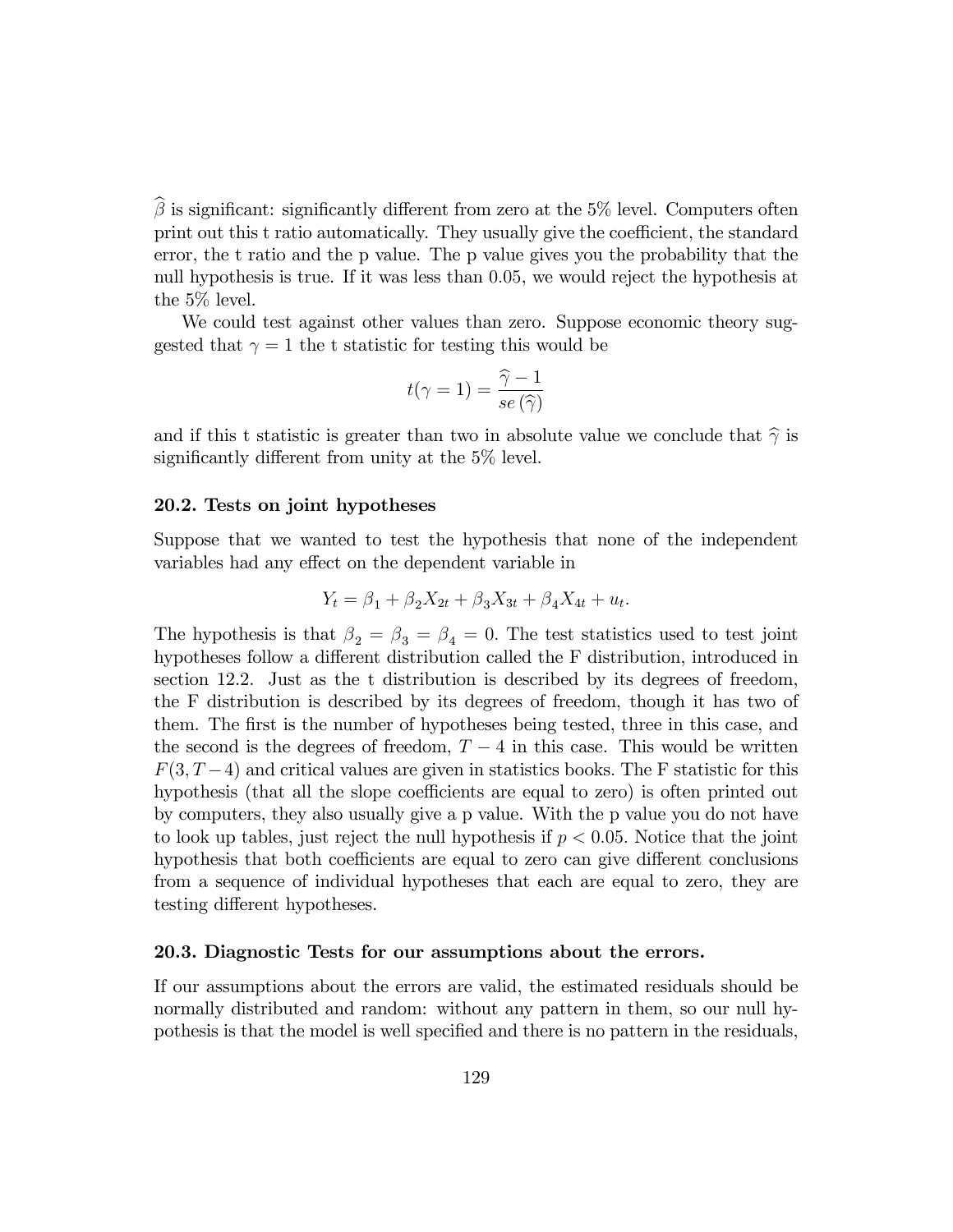e.g. other variables should not be able to explain them. Our alternative hypothesis is that the model is misspecified in a particular way, and since there are lots of ways that the model could be misspecified (the errrors could be serially correlated, heteroskedastic, non-normal or the model could be non-linear) there are lots of these tests, each testing the same null, the model is well specified, against a particular alternative that the misspecification takes a particular form. This is like the fact that there are lots of different diagnostic tests that doctors use. There are lots of different ways that a person, or a regression, can be sick.

The Durbin-Watson test for serial correlation is a diagnostic test for serial correlation. It is given by

$$
DW = \frac{\sum_{t=2}^{T} (\widehat{u}_t - \widehat{u}_{t-1})^2}{\sum_{t=1}^{T} \widehat{u}_t^2}
$$

it should be around 2; say 1:5 to 2:5: If it is below 1:5 there is positive serial correlation, residuals are positively correlated with their previous (lagged) values, above 2:5 negative serial correlation. It is only appropriate if (a) you are interested in first order serial correlation; (b) there is an intercept in the equation, so the residuals sum to zero and (c) there is no lagged dependent variable in the equation. First order (one lag) serial correlation assumes that errors are related to their values in the previous period

$$
u_t = \rho u_{t-1} + \varepsilon_t
$$

but there may be higher order serial correlation. For instance,. in quarterly data, the errors may be related to errors up to a year ago: the size of the error in the alcohol equation at Christmas (Q4) is related not just to the previous quarters error but to the size of the error last Christmas:

$$
u_t = \rho_1 u_{t-1} + \rho_2 u_{t-2} + \rho_3 u_{t-3} + \rho_4 u_{t-4} + \varepsilon_t
$$

this is fourth order (four lags) serial correlation. Suppose you ran a regression

$$
y_t = \beta' x_t + u_t
$$

The test involves running a regression of the residuals on the variables included in the original regression and the lagged residuals

$$
\hat{u}_t = b'x + \rho_1 \hat{u}_{t-1} + \rho_2 \hat{u}_{t-2} + \rho_3 \hat{u}_{t-3} + \rho_4 \hat{u}_{t-4} + \varepsilon_t
$$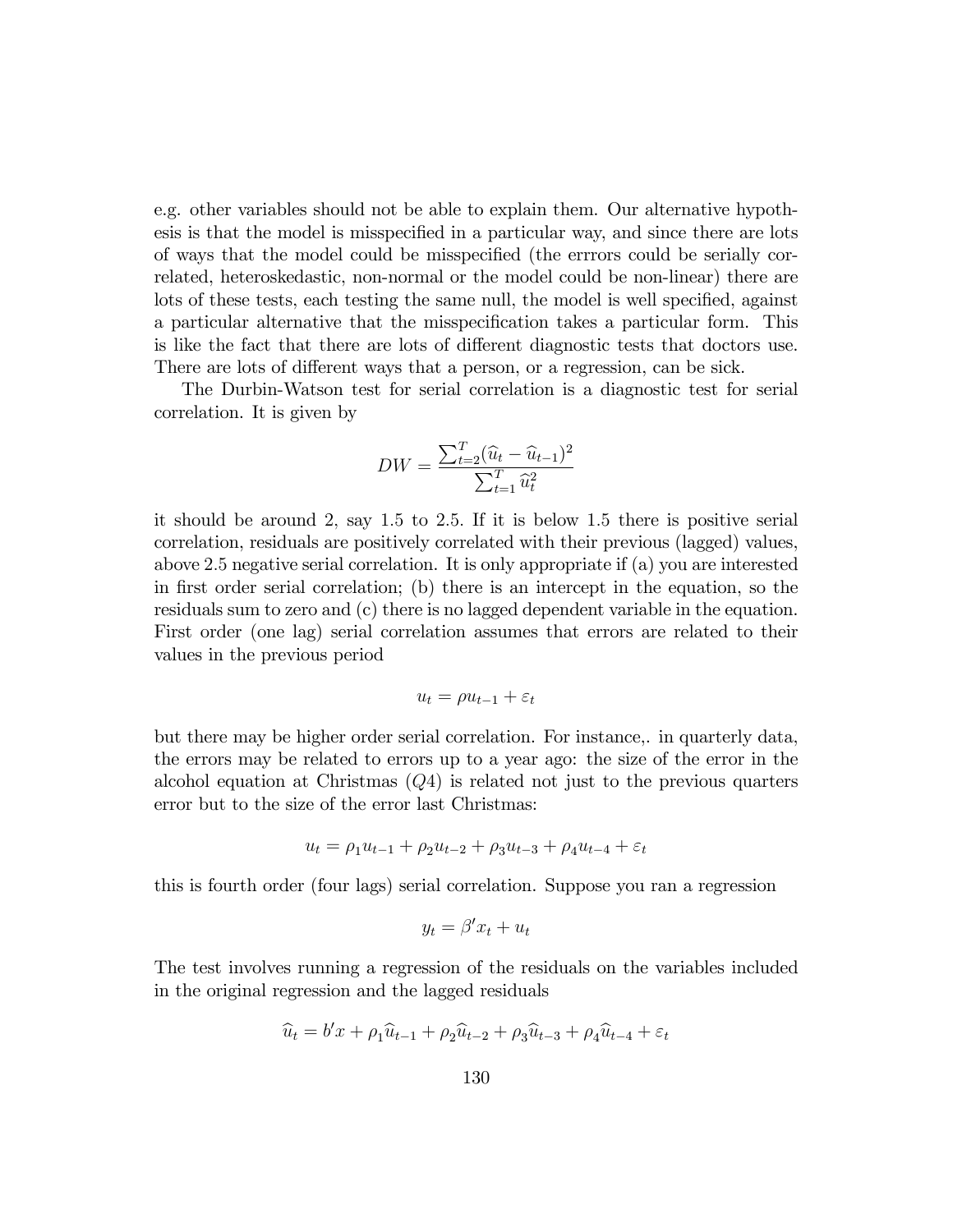then testing the joint hypothesis  $\rho_1 = \rho_2 = \rho_3 = \rho_4$ .

There are many diagnostic tests which involve regressing the estimated residuals or powers of the residuals on particular variables. Technically, most of these tests are known as Lagrange Multiplier Tests. It is important that you check your equation for various diseases before you regard it as healthy enough to be used. Statistical packages like EViews (section 22.2), Microfit, Stata, etc. have built in tests of the assumptions that are required for Least Squares estimates to be reliable. If the assumptions do not hold the estimated standard errors are likely to be wrong and corrected standard errors that are 'robust' to the failure of the assumptions are available.

# 21. Economic and Financial Data III: Variables and Relationships

Linear regression is very flexible because we can redefine the variables by some transformation, which allows the underlying relationship to be non-linear, but the relationship we estimate to be linear, as in 18.1. We can also construct variables, like the trend in 18.1.

# 21.1. Dummy variables.

Suppose that we had UK annual data on consumption and income for 1930 to 1960 and wanted to estimate a consumption function. This period includes the second world war, 1939-1945, when there was rationing and consumption was restricted. This would shift the consumption function and could be allowed for by estimating an equation

$$
C_t = \alpha + \beta Y_t + \gamma D_t + u_t
$$

where  $D_t$  is a "Dummy" variable which takes the value one 1939-45 and zero in other years. The intercept during the War is then  $\alpha + \gamma$  and we would expect  $\gamma$  < 0. We could also write this

$$
C_t = \delta_1 D_t + \delta_2 (1 - D_t) + \beta Y_t + u_t \tag{21.1}
$$

we would get an identical estimate  $\beta$ , in both equations,  $\delta_1$  is the estimated intercept 1939-45,  $\delta_2 = \hat{\alpha}$  is the intercept for other years and  $\hat{\gamma} = \delta_1 - \delta_2$ , the difference in the intercept between the two periods. Notice that had you included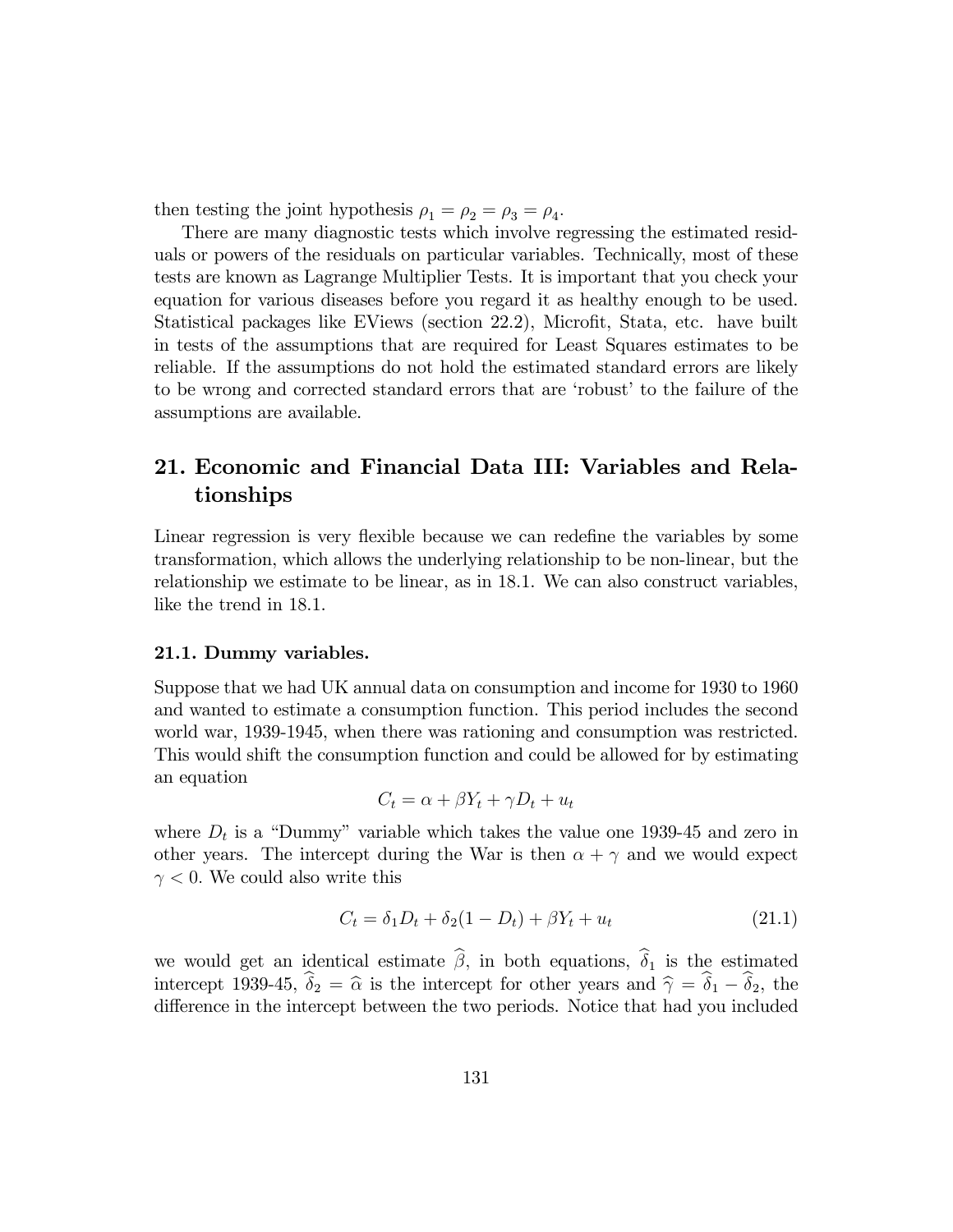a constant in (21:1) the computer would have refused to estimate it and told you that the data matrix was singular. This is known as 'the dummy variable trap'.

A similar technique allows for seasonal effects. Suppose that we had quarterly data on consumption and income, and wanted to allow for consumption to differ by quarters (e.g. spending more at Christmas). Define  $Q1_t$  as a dummy variable that is one in quarter one and zero otherwise;  $Q2_t$  is one in quarter two zero otherwise, etc. Then estimate

$$
C_t = \alpha_1 Q_1 t + \alpha_2 Q_2 t + \alpha_3 Q_3 t + \alpha_4 Q_4 t + \beta Y_t + u_t
$$

then the intercept in Q1 is  $\alpha_1$  in Q2 is  $\alpha_2$ , etc.

# 21.2. Non-linearities

# 21.2.1. Powers

We can easily allow for non-linearities by transformations of the data as we saw with logarithms above. As another example imagine  $y$  (say earnings) first rose with  $x$  (say age) then fell. We could model this by

$$
y_i = a + bx_i + cx_i^2 + u_i
$$

where we would expect  $b > 0$ ,  $c < 0$ . Although the relationship between y and x is non-linear, the model is linear in parameters, so ordinary least squares can be used, we just include another variable which is the square of the first. Notice that the effect of x on y is given by

$$
\frac{\partial y}{\partial x} = b + 2cx_i
$$

thus is different at different values of  $x_i$ , and has a maximum (or minimum) which can be calculated as the value of  $x$  that makes the first derivative zero. Earnings rise with age to a maximum then fall, self reported happiness tends to fall with age to a minimum then rise. The middle-aged are wealthy but miserable. We can extend this approach by including the product of two variables as an additional regressor. There is an example of this in the specimen exam, section 3.2 question 5. Verbeek section 3.5 has an extensive discussion.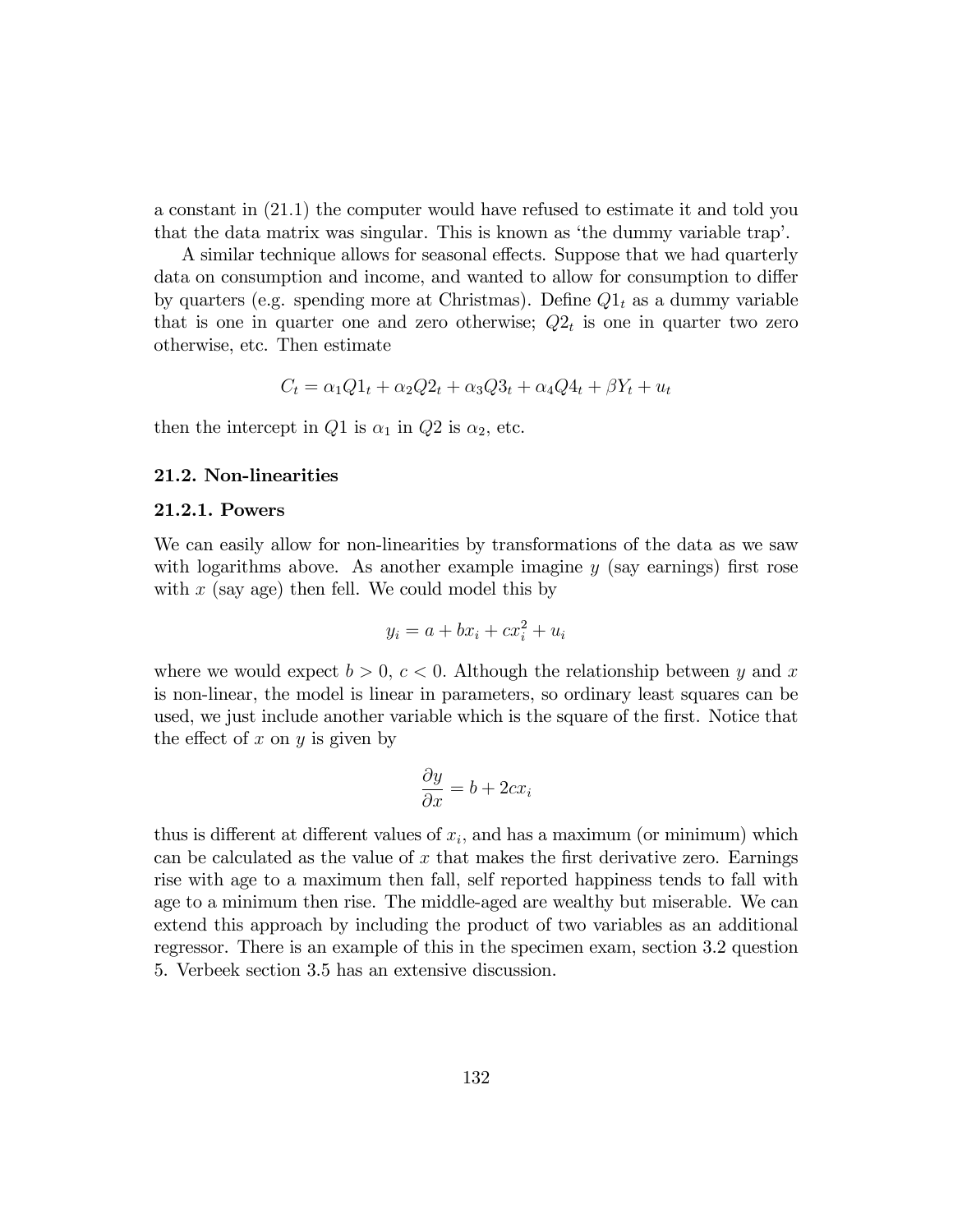#### 21.2.2. Background: Regressions using Proportions

Suppose our dependent variable is a proportion,  $p_t = N_t/K$ , where  $N_t$  is a number affected and  $K$  is the population, or a maximum number or saturation level. Then  $p_t$  lies between zero and one and the logistic transformation  $(\ln(p_t/(1 - p_t))$ is often used to ensure this: If the proportion is a function of time this gives,

$$
\ln\left(\frac{p_t}{1-p_t}\right) = a + bt + u_t \tag{21.2}
$$

which is an S shaped curve for  $p_t$  over time. This often gives a good description of the spread of a new good (e.g. the proportion of the population that have a mobile phone) and can be estimated by least squares. Although this is a non linear relationship in the variable  $p_t$  it is linear in parameters when transformed so can be estimated by least squares. The form of the non-linear relationship is

$$
p_t = \frac{N_t}{K} = \frac{1}{1 + \exp(-a + bt)}
$$
\n(21.3)

We could estimate this directly, treating  $K$  as an unknown parameters in a programs like EViews which does non-linear least squares. So if  $N_t$  is the number of mobile phone owners we would enter this in Eviews as

$$
N = C(1)/(1 + \exp(C(2) + C(3) * \mathbb{Q}trend)).
$$
\n(21.4)

Outrend in EViews provides a trend, t.  $C(1)$  would be an estimate of K,  $C(2)$ of a and  $C(3)$  of b. In practice, unless the market is very close to saturation it is difficult to estimate K precisely. Notice that  $(21.2)$  and  $(21.4)$  imply different assumptions about how the error term enters  $(21.3)$  so are not equivalent.

# 22. Applied Exercise III: Running regressions

You can run regressions in Excel but in most cases it is easier to use a specialised package. There are many of them and if you are familiar with a particular package you can use that. EViews is a very easy package to use and is installed on our machines. Microfit is another econometrics package that is easy to use. This example uses the Shiller.xls file that was used in Applied Exercise I and is on the ASE home page. It has data 1871-2000 (130 observations) on 5 variables NSP (nominal stock prices), ND (nominal dividends) NE (nominal earnings, profits)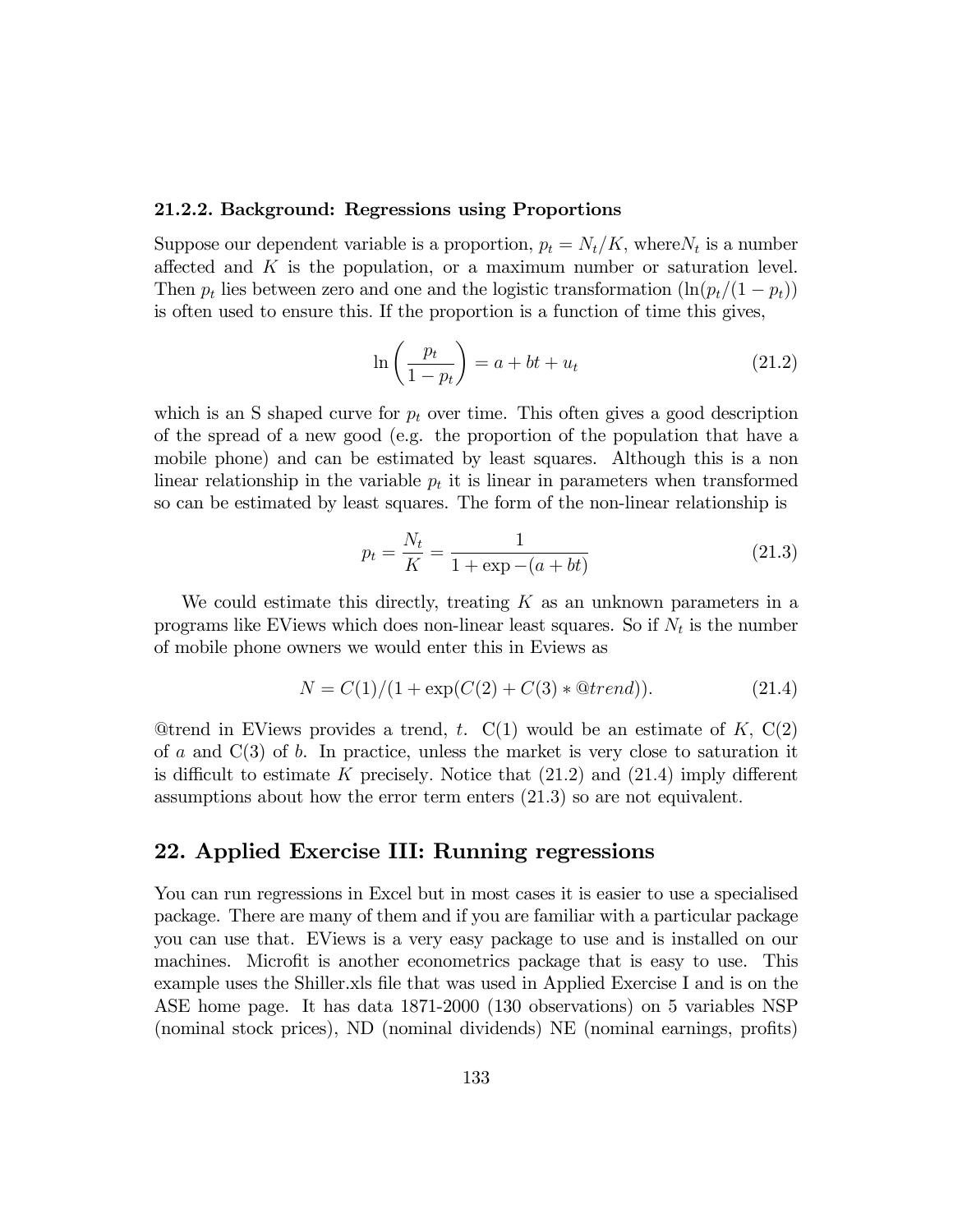and R (interest rates) and PPI (producer price index). Note that there is no 2000 data on three of the variables. Figures are given on NSP and PPI which are January figures, the other three are averages for the year. Even if you are not using EViews read the explanation and carry out the exercise on the software you are using. The example below regresses dividends on earnings for the period 1871-1986. First we describe some of the output the computer produces.

# 22.1. Regression Output

Computer programs will print out a range of information, which may include

- the estimates of the regression coefficients  $\beta_i$ ,  $i = 1, ..., k$  including the constant
- the standard error of each coefficient  $SE(\beta_i)$  which measures how precisely it is estimated;
- the t ratio  $t(\beta_i = 0) = \beta_i / SE(\beta_i)$  which tests the null hypothesis that that particular coefficient is really zero (the variable should not appear in the regression): If the t ratio is greater than 2 in absolute value, we can reject the null hypothesis that  $\beta_i = 0$  at about the 5% level. In this case the coefficient is said to be significantly different from zero or significant.
- the p value for the hypothesis that  $\beta_i = 0$ . This gives the probability that the null hypothesis is true. If this is less than 0:05 again we can reject the hypothesis that  $\beta_i = 0$ .
- The Sum of Squared residuals  $\sum \hat{u}_t^2$ . This is what least squares minimises.
- The standard error of regression

$$
s=\sqrt{\sum \widehat{u}_t^2/(T-k)}
$$

where k is the number of regression coefficients estimated and  $T$  the number of observations. This is an estimate of the square root of the error variance  $\sigma^2$  and gives you an idea of the average size of the errors. If the dependent variable is a logarithm, multiply  $s$  by 100 and interpret it as the average percent error.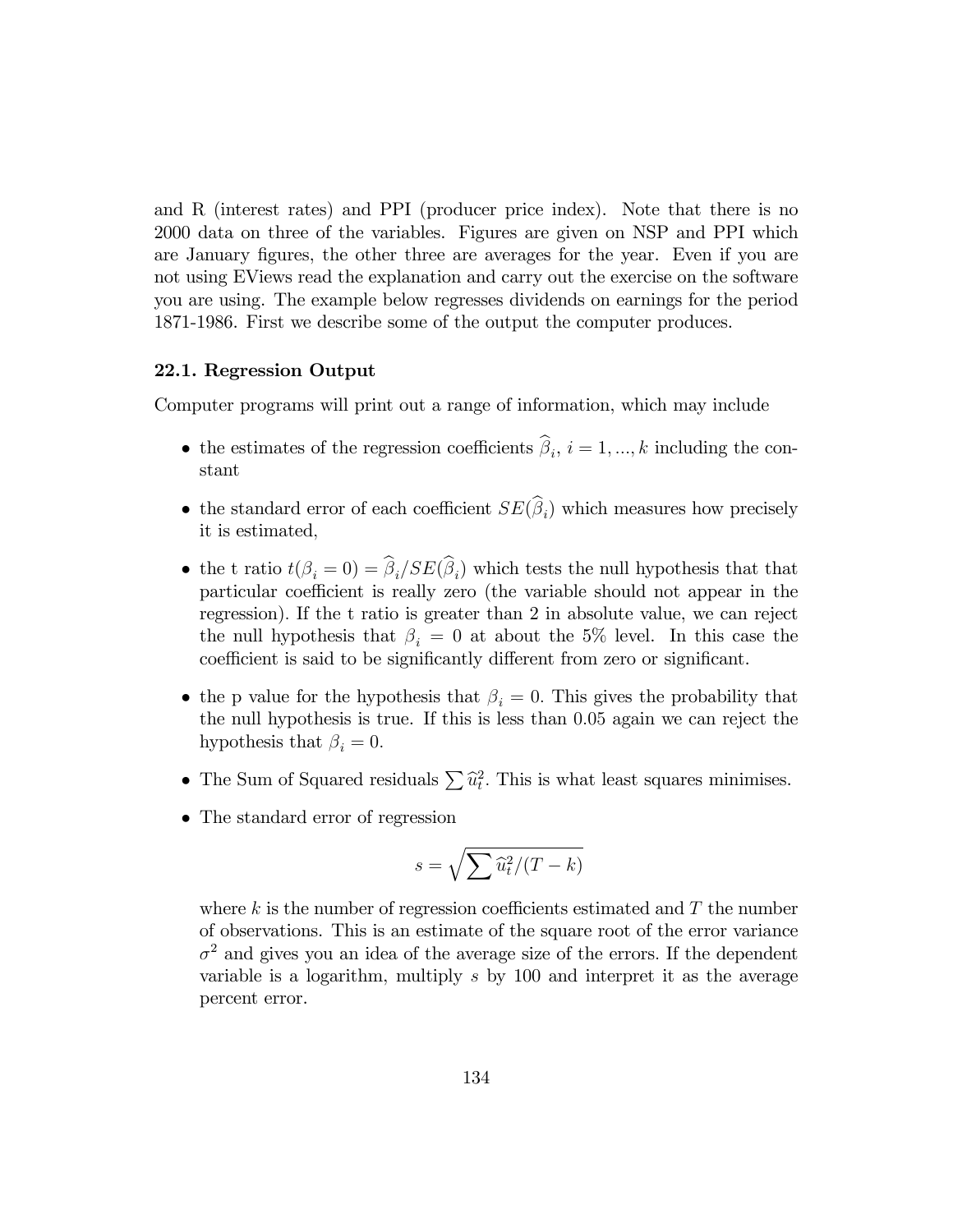R squared, which tells you the proportion of the variation in the dependent variable that the equation explains

$$
R^{2} = 1 - \frac{\sum \widehat{u}_{t}^{2}}{\sum (Y_{t} - \overline{Y})^{2}} = \frac{\sum (\widehat{Y}_{t} - \overline{Y})^{2}}{\sum (Y_{t} - \overline{Y})^{2}}
$$

• R bar squared, which corrects R squared for degrees of freedom

$$
\overline{R}^2 = 1 - \frac{\sum \widehat{u}_t^2/(T-k)}{\sum (Y_t - \overline{Y})^2/(T-1)}
$$

where k is the number of regression coefficients estimated and  $T$  is the number of observations. Whereas  $R^2$  is always positive and increases when you add variables,  $\overline{R}^2$  can be negative and only increases if the added variables have t ratios greater than unity.

Durbin Watson Statistic is a measure of serial correlation of the residuals

$$
DW = \frac{\sum_{t=2}^{T} (\widehat{u}_t - \widehat{u}_{t-1})^2}{\sum_{t=1}^{T} \widehat{u}_t^2}
$$

it measures whether the residuals are correlated. It should be around 2, say 1.5-2.5. It tests the hypothesis  $\rho = 0$  in the autoregression  $u_t = \rho u_{t-1} + \varepsilon_t$ . Roughly  $DW = 2(1-\rho)$ . This statistic depends on the ordering of the data, since it calculates  $u_t - u_{t-1}$ . In time-series there is a natural ordering of the data, in cross-section there is not. So in cross-section the DW should be interpreted with caution.

 An F statistic which tests the hypothesis that none of the slope variables (i.e. the right hand side variables other than the constant  $\widehat{\alpha}$ ) is significant. Notice that in the case of a single slope variable, this will be the square of its t statistic. Usually it also gives the probability of getting that value of the F-statistic if the slope variables all had no effect.

# 22.2. Excel

Go into Excel, Load the Shiller.xls file. Click Tools; Data Analysis; Choose Regression from the list of techniques. You may have to add-in the data-analysis module. Where it asks you Y range enter C2:C117. Where it asks you X range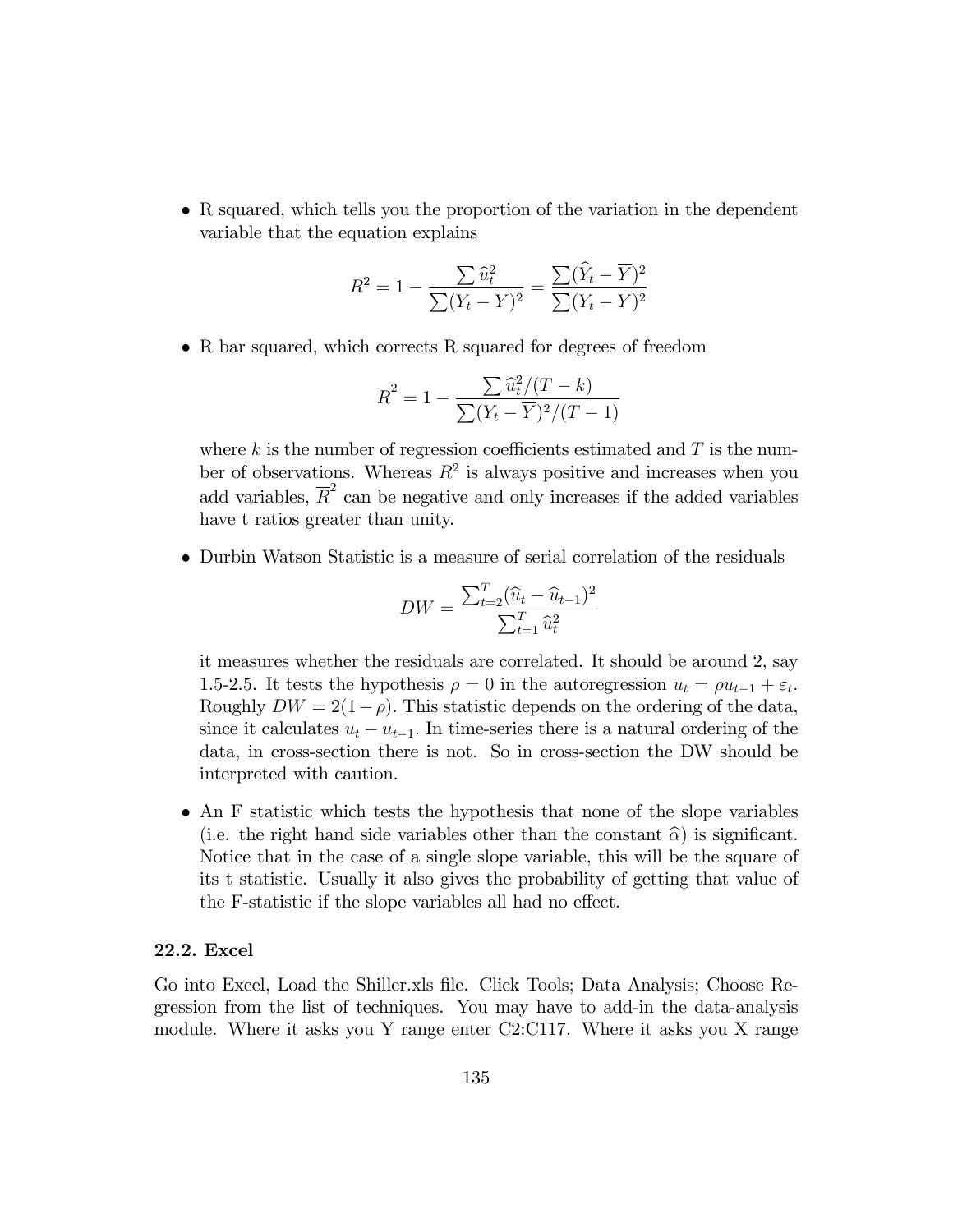enter D2:D117. Click Output Range and enter in the output range box G1. Alternatively you can leave it at the default putting the results in a separate sheet. Click OK. It gives you in the first box, Multiple R, which you can ignore, R squared and Adjusted R Squared and Standard Error of the Regression. Then it gives you an ANOVA box which you can ignore. Then it gives you estimates of the coefficients (intercept,  $X$  Variable 1, etc), their standard errors, t statistics, and P values, etc. shown in the summary output.

In this case we have run a regression of dividends on earnings and the results for the sample 1871 1986 are:

 $ND_t = 0.169+ 0.456NE_t + \hat{u}_t$ <br>(0.036) (0.007)  $(0.007)$  $[4.67]$   $[61.65]$  $\{0.000\}$   $\{0.000\}$  $R^2 = 0.971$ ,  $s = 0.31$ .

Standard errors of coefficients are given in parentheses, t statistics in brackets, and p values in braces. You would normally report only one of the three, usually just standard errors. The interpretation is that if earnings go up by \$10, then dividends will go up by \$4.56. If earnings were zero, dividends would be 16.9 cents. Earnings explain 97% of the variation in dividends over this period and the average error in predicting dividends is 0.31. We would expect our predictions to be within two standard errors of the true value 95% of the time. Both the intercept and the coefficient of earnings are significantly different from zero at the 5% level: their t statistics are greater than 2 in absolute values and their p values are less than 0.05.

In Excel, if you click the residuals box it will also give you the predicted values and residuals for every observation. If you use Excel you must graph these residuals to judge how well the least squares assumptions hold. You can have more right hand side, X, variables but they must be contiguous in the spreadsheet, side by side. So for instance we could have estimated

$$
ND_t = \alpha + \beta NE_t + \gamma NSP_t + u_t
$$

by giving the X range as D2:E117.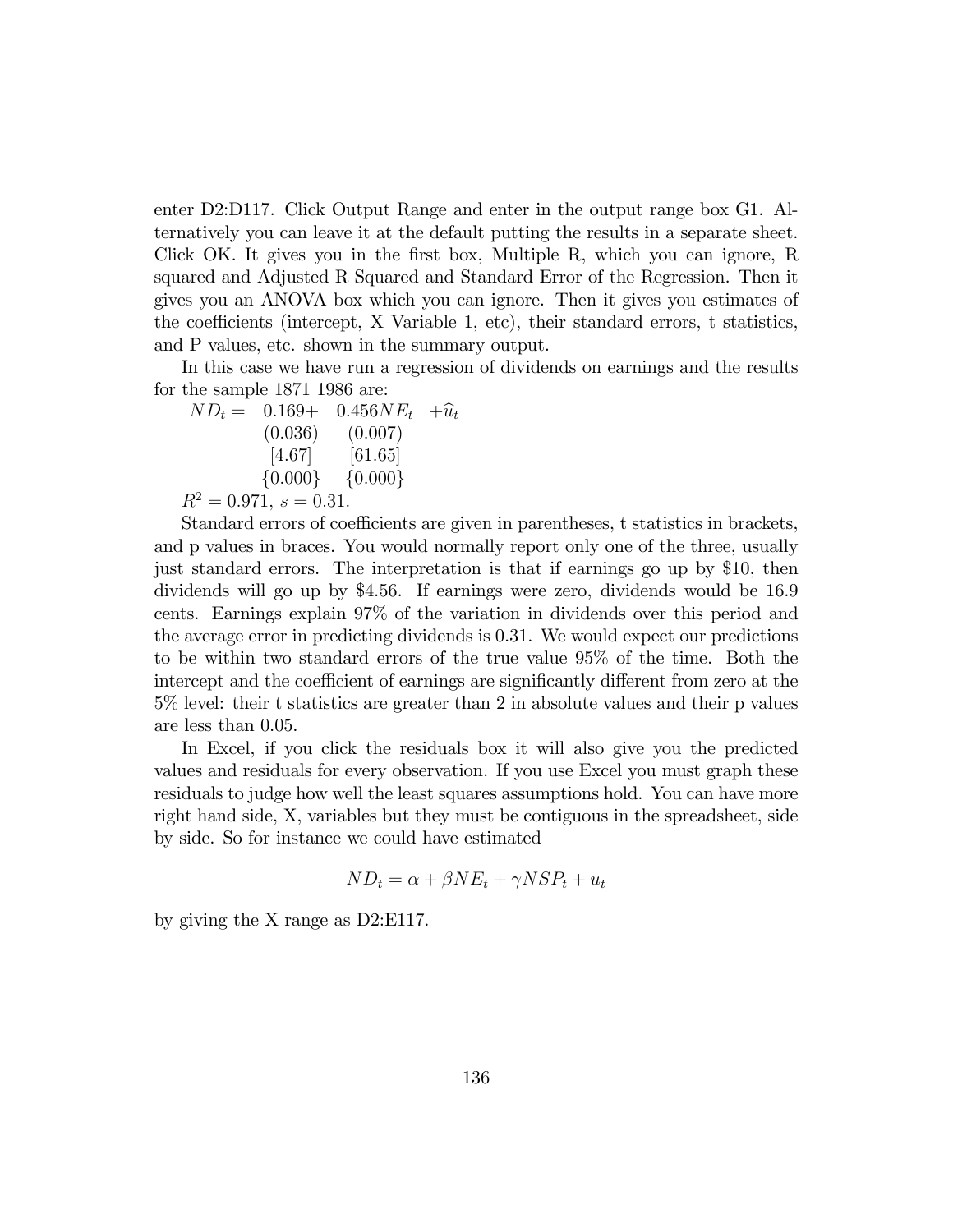# 22.3. EViews

#### 22.3.1. Entering Data

Open the EViews program, different versions may differ slightly. Click on File, New, WorkÖle, accept the default annual data and enter the length of the time series 1871 2000 in the box. OK. You will now get a box telling you that you have a file with two variables C (which takes the value unity for each observation) and RESID which is the variable where estimates of the residuals will be stored.

Click on File, Import, Read Text-Lotus-Excel, then click on the Shiller file. It will open a box. Tell it, in the relevant box, that there are 5 variables. Note the other options, but use the defaults, note that B2 is the right place to start reading this data Öle. Click Read. You should now also have PPI, ND, NE and NSP R in your workÖle. Double click on NSP and you will see the data and have various other options including graph.

Highlight NE and ND. Click on Quick, then Graph, OK line graph, and you will see the graphs of these two series. Close the graph. **Always graph your** data.

Use Save As command to save the Workfile under a new name and keep saving it when you add new data, transformations etc.

### 22.3.2. Estimating a Regression

Click on Quick, Estimate Equation and you will get a box. Enter ND C NE; set the sample as 1871 1986. OK and you will get a box with equation estimates. Notice that you have menu buttons both on the equation box and the main window. The estimates are the same as given above for Excel.

|                    | Dependent Variable: ND                      |                                |  |
|--------------------|---------------------------------------------|--------------------------------|--|
|                    | Method: Least Squares                       |                                |  |
|                    | Date: 07/29/04 Time: 14:00                  |                                |  |
| Sample: 1871 1986  |                                             |                                |  |
|                    | Included observations: 116                  |                                |  |
|                    | Variable Coefficient                        | Std. Error t-Statistic Prob.   |  |
| $\mathcal{C}$      | $0.168391$ $0.035869$ $4.694672$ $0.0000$   |                                |  |
| NE                 | $0.456537$ $0.007328$ $62.2974$ $1\ 0.0000$ |                                |  |
| R-squared 0.971464 |                                             | Mean dependent var 1.445948    |  |
|                    | Adjusted R-squared 0.971214                 | S.D. dependent var 1.868085    |  |
|                    | S.E. of regression 0.316949                 | Akaike info criterion 0.556937 |  |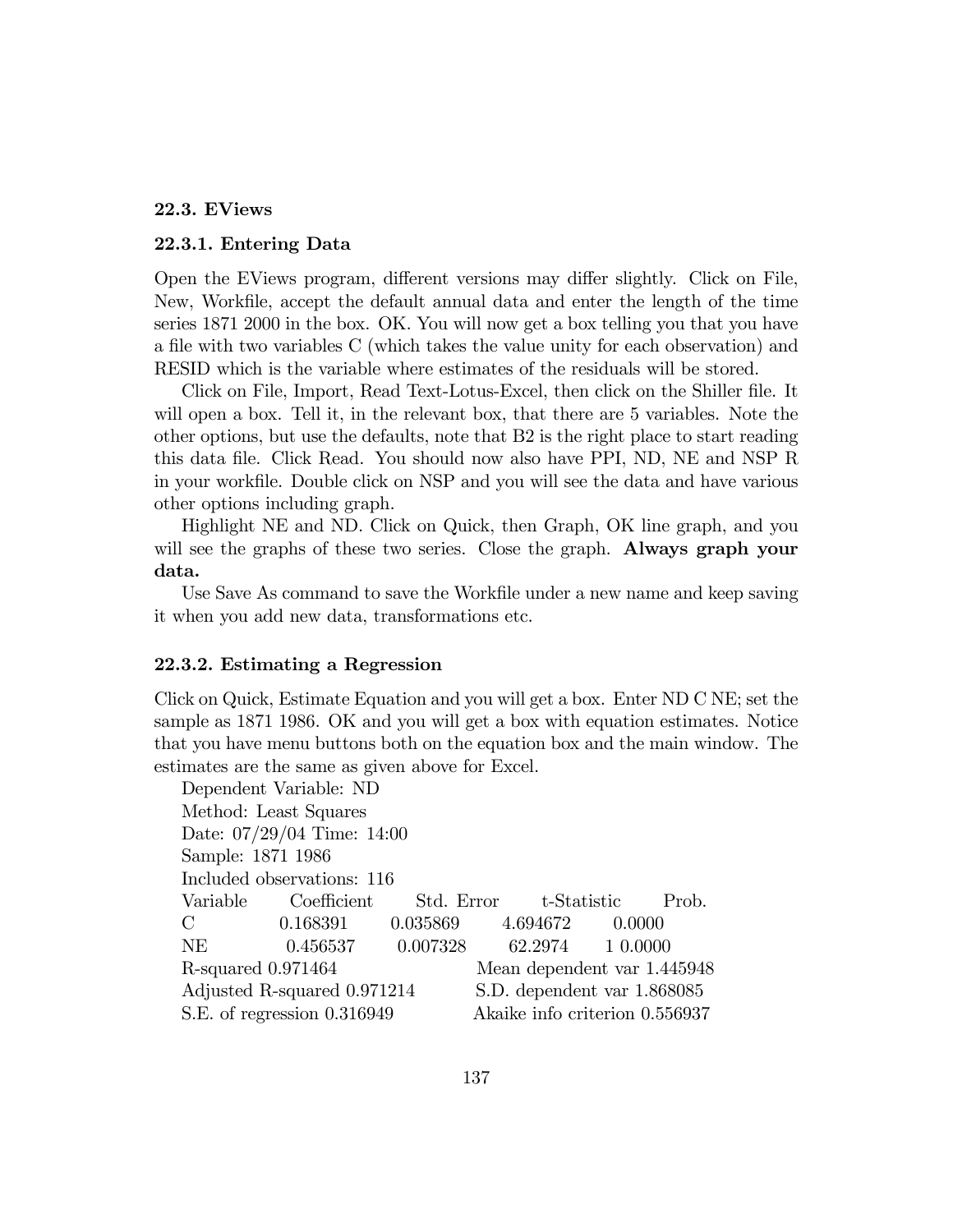Sum squared resid 11.45203 Schwarz criterion 0.604413 Log likelihood -30.30234 F-statistic 3880.968

Durbin-Watson stat 0.659872 Prob(F-statistic) 0.000000

Suppose the equation is

$$
Y_t = \alpha + \beta X_t + u_t, \ t = 1, 2, ..., T.
$$

The program gives you the dependent variable  $Y_t$ , in this case ND; the method of estimation, in this case least squares; the date and time; the sample you used, in this case 1871 1986; and the number of observations, 116. Then for each right hand side variable, it gives you the estimate of the coefficient,  $\widehat{\alpha}$  and  $\widehat{\beta}$ ; its standard error, its t statistic and p value (Prob).

Reading down the first column it gives: R-squared; Adjusted R-squared, usually called R bar squared; the Standard Error of the Regression, which measures the average size of the error in predicting  $Y_t$ ; Sum of Squared Residuals  $\sum_{t=1}^T \hat{u}_t^2$ ; Ignore Log-likelihood; Durbin Watson Statistic In this regression, the DW of 0.662 shows that there is something badly wrong. The second column gives the mean and standard deviation of the dependent variable, two criteria which you can ignore for now and the F-statistic and p value for the hypothesis that all of the slope coefficients are zero.

In Eviews when you have the equation box on the screen, click View on the box toolbar and you will see a range of options. Actual Fitted Residuals allows you to graph the actual and Ötted (predicted values) for the dependent variable and the residuals. Always look at the graph of predicted values and residuals. Under Residual you can test for normality, serial correlation, heteroskedasticity and under stability you can test for non-linearity RESET or structural change in the parameters at some point. Use Chow Break point if you know when the relationship shifted, or Cusum graphs if you do not. If the graphs go outside the confidence bands there is a problem. In each case the null hypothesis is that the model is well specified (does not have the problem) so small p values  $(p<0.05)$ lead you to reject the hypothesis that this is a healthy equation. Verbeek section 3.3 and 4.4 and 4.7 discusses many of these tests.

## 22.3.3. A different specification.

Close the equation box. Click on Quick, Generate, enter in the box the equation

$$
LRD = \log(ND/PPI)
$$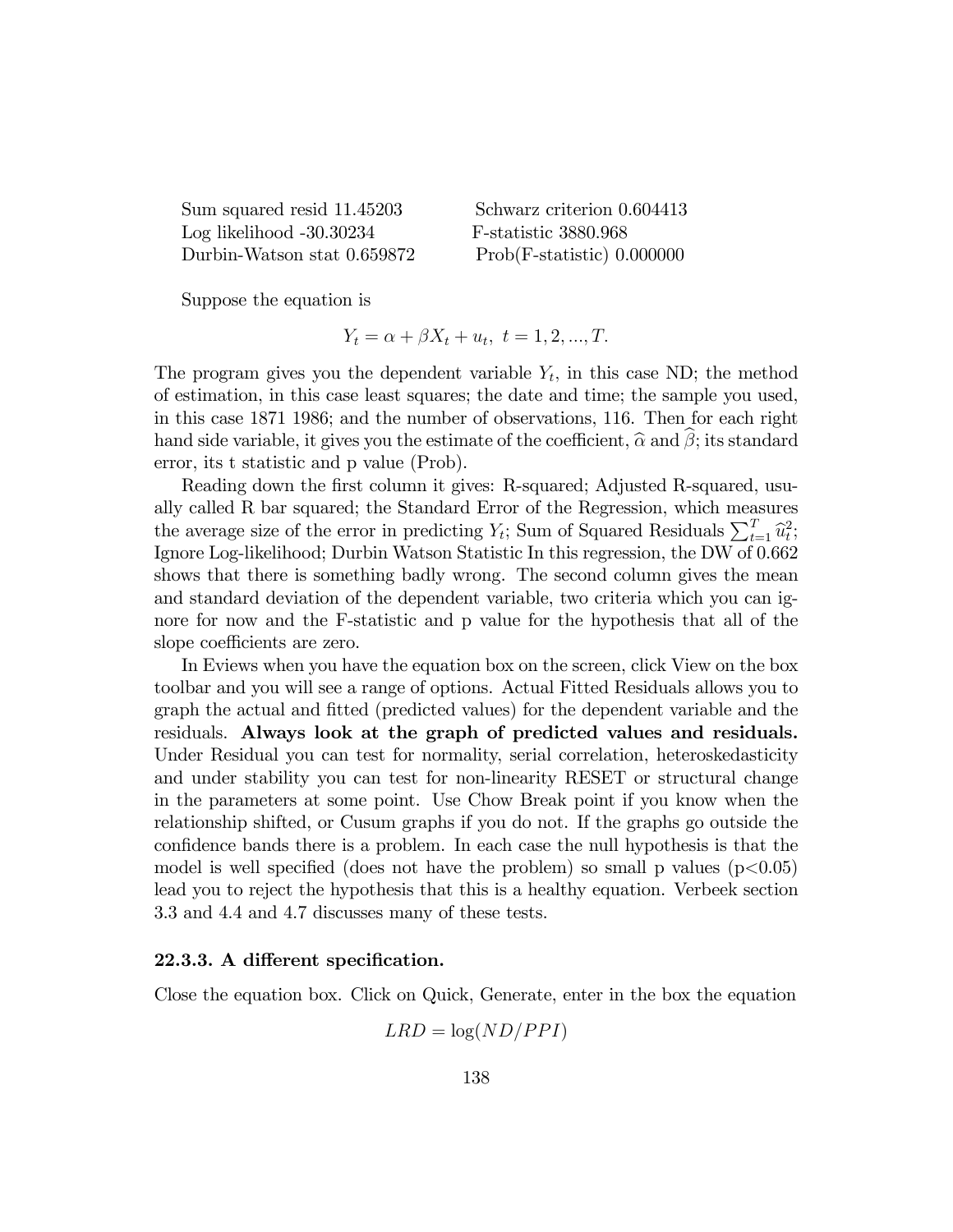and click OK. You will see that a new variable, log of real dividends, has been added to the workfile.

Do the same to generate log of real earnings: LRE=log(NE/PPI). Graph LRD and LRE. Click on Quick, Estimate equation, and enter LRD C LRE LRD(-1) in the box. This estimates an equation of the form

$$
Y_t = \alpha + \beta X_t + \gamma Y_{t-1} + u_t
$$

where the dependent variable is influenced by its value in the previous period. The estimates are:

$$
LRD_t = -0.517 + 0.248 LRE_t + 0.657 LRD_{t-1} \quad R^2 = 0.94
$$
  
(0.107) (0.034) (0.046)  $s = 0.108$ 

Although this has a  $R^2$  of 0.94, it does not mean that it is worse than the previous equation, which had an  $R^2$  of 0.97, because the two equations have different dependent variables. Above the dependent variable was nominal dividends, here it is log real dividends. The Durbin Watson statistic for this equation is 1.72 which is much better. This is a dynamic equation since it includes the lagged dependent variable. The long-run elasticity of dividends to earnings is  $0.248/(1 - 0.657) = 0.72$ . A 1% increase in earnings is associated with a 0.72% increase in dividends in the long-run.

# 23. Dynamics

With cross-section data a major issue tends to be getting the functional form correct; with time-series data a major issues tends to be getting the dependence over time, the dynamics, correct.

#### 23.1. Autoregressions and distributed lags

We have already come across autoregressions (AR), regressions of a variable on lagged values of itself when discussing serial correlation in error terms. They can also used for variables just as above we ran a regression of dividends on a constant, earnings and the lagged value of dividends. A first order autoregression would take the form

$$
y_t = \alpha_0 + \alpha_1 y_{t-1} + u_t
$$

the parameters can be estimated by least squares. The random walk with drift, our first example of a model in section 5.2, is the special case where  $\alpha_1 = 1$ . If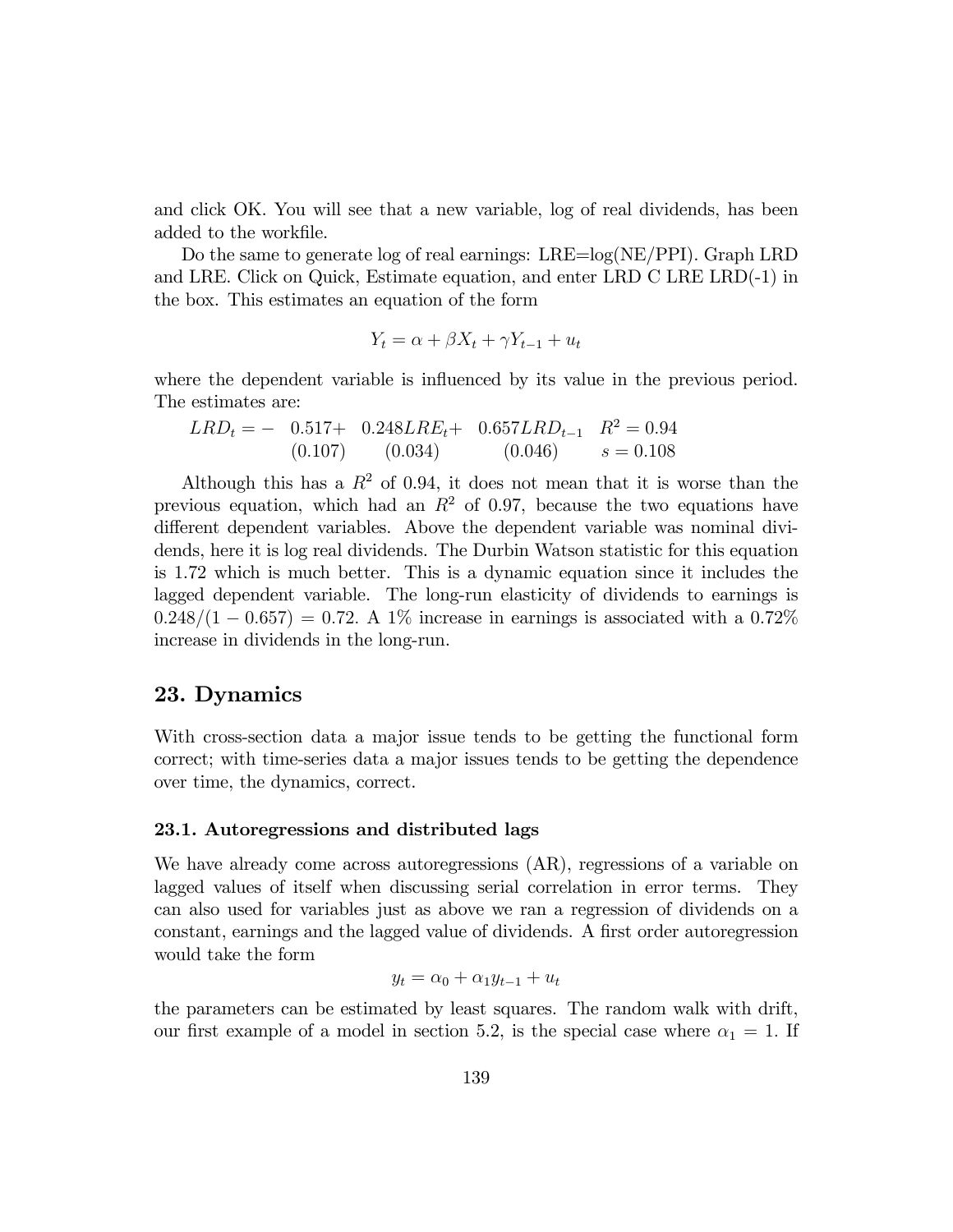$-1 < \alpha_1 < 1$  the process is stable, it will converge back to a long-run equilibrium after shocks. The long run equilibrium can be got from assuming  $y_t = y_{t-1} = y$ (as would be true in equilibrium with no shocks) so

$$
y = \alpha_0 + \alpha_1 y
$$
  

$$
y^* = \alpha_0/(1-\alpha_1).
$$

Using the star to indicate the long-run equilibrium value. A random walk does not have a long-run equilibrium it can wander anywhere.

A second order (two lags) autoregression takes the form

$$
y_t = \alpha_0 + \alpha_1 y_{t-1} + \alpha_2 y_{t-2} + u_t.
$$

This is stable if  $-1 < \alpha_1 + \alpha_2 < 1$ , in which case its long run expected value is

$$
y^* = \frac{\alpha_0}{1 - \alpha_1 - \alpha_2}
$$

We may also get slow responses from the effects of the independent variables, these are called distributed lags (DL). A first order distributed lag takes the form

$$
y_t = \alpha + \beta_0 x_t + \beta_1 x_{t-1} + u_t
$$

and we could have higher order versions.

We can put the first order AR1 and DL1 together to get an  $ARDL(1,1)$ 

$$
y_t = \alpha_0 + \alpha_1 y_{t-1} + \beta_0 x_t + \beta_1 x_{t-1} + u_t
$$

Again it can be estimated by least squares. There are often strong theoretical reasons for such forms.

In many cases adjustment towards equilibrium is slow. This can be dealt with by assuming a long-run equilibrium relationship, e.g. between consumption and income

$$
C_t^* = \theta_0 + \theta_1 Y_t \tag{23.1}
$$

and a partial adjustment model (PAM)

$$
\Delta C_t = \lambda (C_t^* - C_{t-1}) + u_t.
$$
\n(23.2)

 $\Delta C_t = C_t - C_{t-1}$ , is the change in consumption. People adjust their consumption to remove part of the difference between the equilibrium consumption and consumption in the previous period. The coefficient  $\lambda$  is an adjustment coefficient, it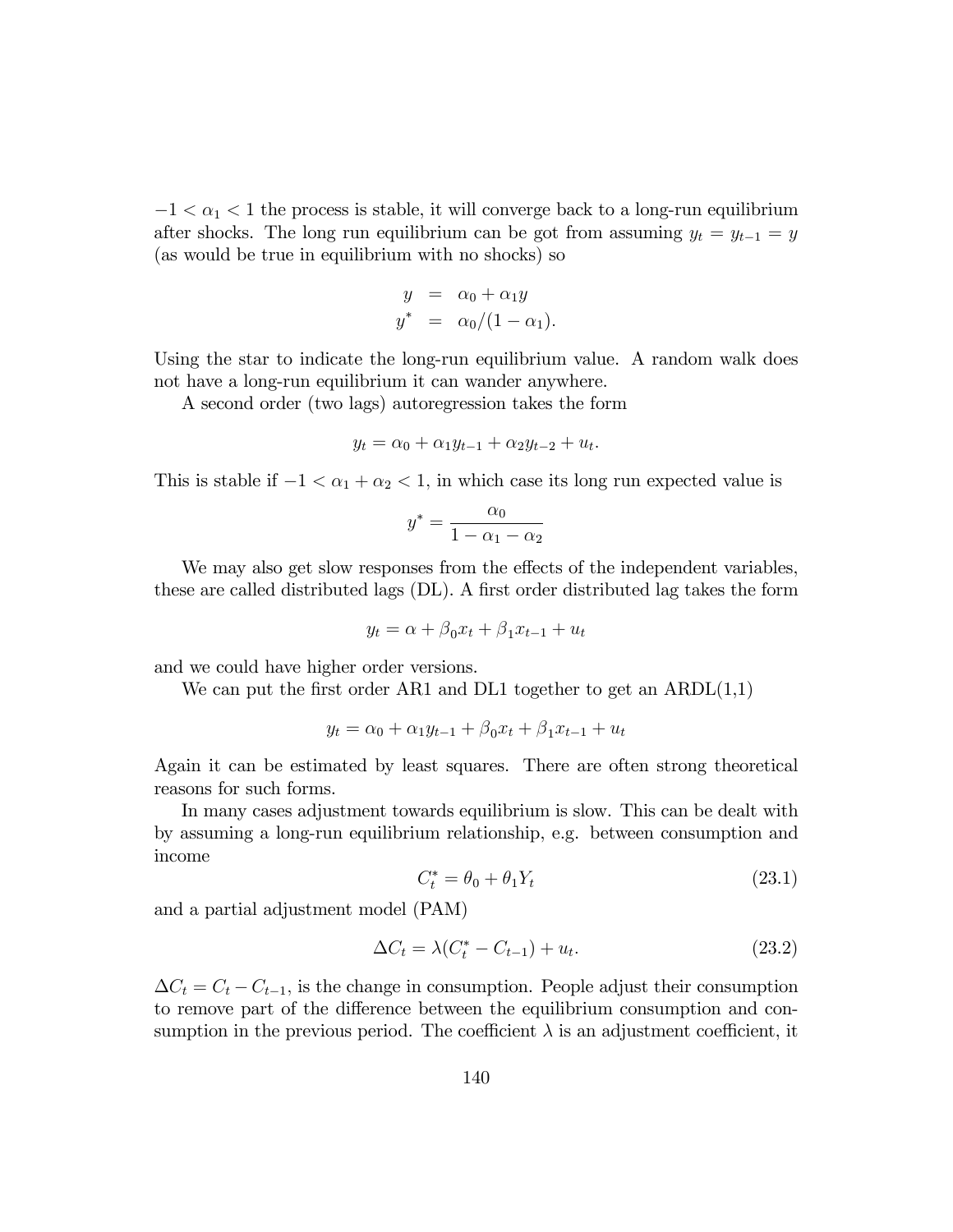measures the proportion of the deviation from equilibrium made up in a period and we would expect  $0 < \lambda \leq 1$ , with  $\lambda = 1$  indicating instantaneous adjustment and  $\lambda = 0$  no adjustment. We can write this

$$
\Delta C_t = \lambda \theta_0 + \lambda \theta_1 Y_t - \lambda C_{t-1} + u_t
$$

or

$$
C_t = \lambda \theta_0 + \lambda \theta_1 Y_t + (1 - \lambda) C_{t-1} + u_t
$$

we would just run a regression of consumption on a constant, income and lagged consumption,

$$
C_t = \alpha_0 + \beta Y_t + \alpha_1 C_{t-1} + u_t
$$

We can recover the theoretical parameters  $\lambda$ ,  $\theta_0$ ,  $\theta_1$  from the estimated parameters given by the computer  $\alpha_0$ ,  $\alpha_1$ ,  $\beta$ . So we estimate the speed of adjustment as  $\lambda = (1 - \hat{\alpha}_1);$  and the long run effect as  $\theta_1 = \beta_1/\lambda$ . This is a dynamic equation it includes lagged values of the dependent variable. Whether we estimate it using the first difference  $\Delta C_t$  or level  $C_t$  as the dependent variable does not matter, we would get identical estimates of the intercept and the coefficient of income. The coefficient of lagged consumption in the levels equation will be exactly equal to the coefficient in the first difference equation plus one. Sums of squared residuals will be identical, though  $R^2$  will not be, because the dependent variable is different. This is one reason  $R^2$  is not a good measure of fit.

For more complex adjustment processes, we can keep the long-run relationship given by (23:1) and replace the partial adjutment model (23:2) by the error correction model (ECM), which assumes that people respond to both the change in the target and the lagged error

$$
\Delta C_t = \lambda_1 \Delta C_t^* + \lambda_2 (C_{t-1}^* - C_{t-1}) + u_t
$$
  
\n
$$
\Delta C_t = \lambda_1 \theta_1 \Delta Y_t + \lambda_2 (\theta_0 + \theta_1 Y_{t-1} - C_{t-1}) + u_t
$$
  
\n
$$
\Delta C_t = a_0 + b_0 \Delta Y_t + b_1 Y_{t-1} + a_1 C_{t-1} + u_t.
$$

and we can estimate the last version which gives us the estimated parameters, which are functions of the theoretical parameters,  $(a_0 = \lambda_2 \theta_0, b_0 = \lambda_1 \theta_1, b_1 = \lambda_2 \theta_1,$  $a_1 = -\lambda_2$ , so we can solve for the theoretical parameters from our estimates, e.g. the long run effect is,  $\theta_1 = -b_1/\hat{a_1}$ .

We can also rearrange the ECM to give a (reparameterised) estimating equation of the ARDL(1,1) form

$$
y_t = \alpha_0 + \alpha_1 y_{t-1} + \beta_0 x_t + \beta_1 x_{t-1} + u_t.
$$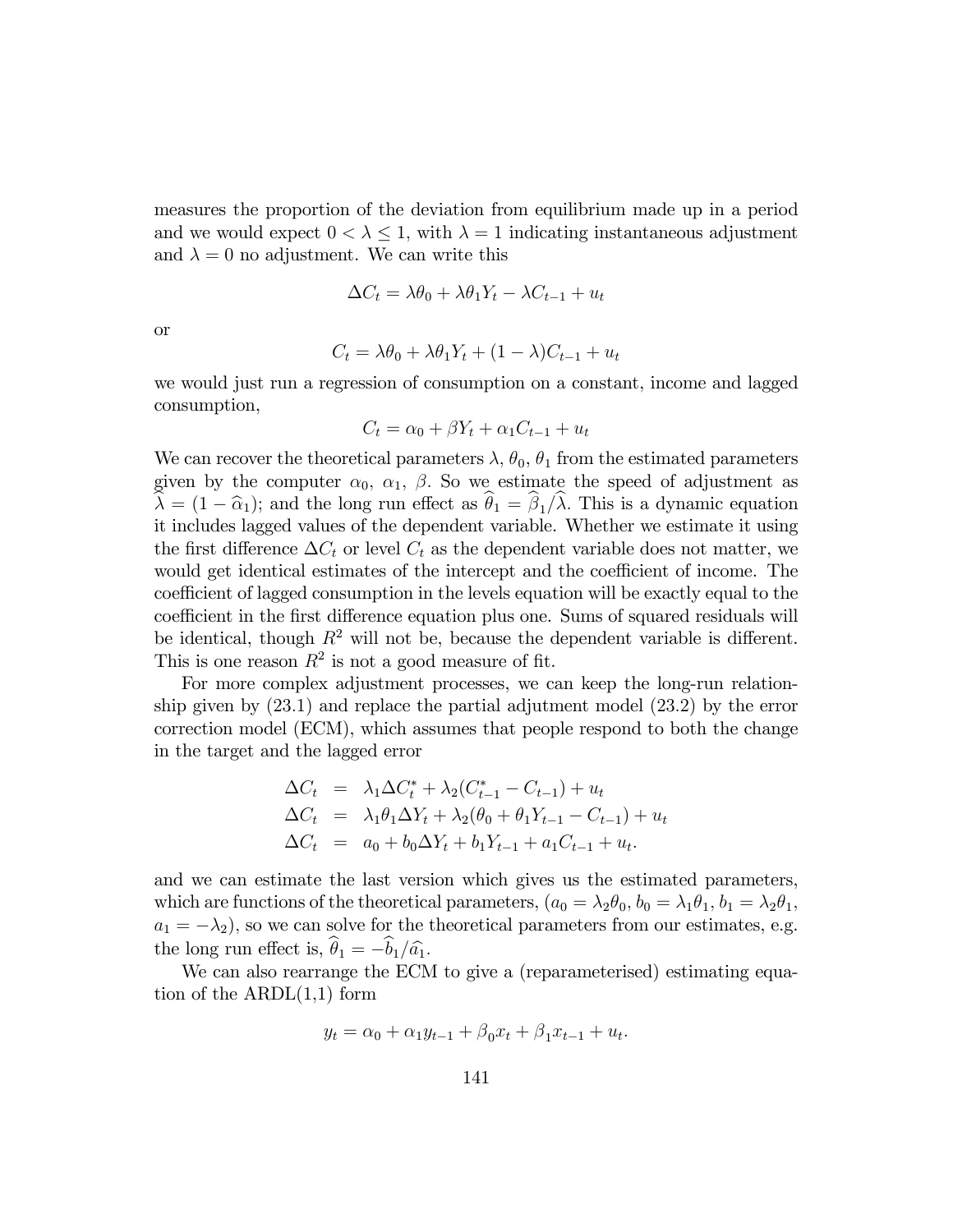Where  $\alpha_1 = 1 + a_1$ ,  $\beta_1 = b_0 + b_1$ . We can find the equilibrium solution if the model is stable,  $-1 < a_1 < 1$  by setting  $y_t = y_{t-1} = y$ ;  $x_t = x_{t-1} = x$  so that in long-run equilibrium

$$
y = \alpha_0 + \alpha_1 y + \beta_0 x + \beta_1 x
$$
  
\n
$$
y = \frac{\alpha_0}{1 - \alpha_1} + \frac{\beta_0 + \beta_1}{1 - \alpha_1} x
$$
  
\n
$$
y^* = \theta_0 + \theta_1 x
$$

These long-run estimates,  $\theta_0$  and  $\theta_1$  can be calculated from the short-run estimates of  $\alpha_0, \alpha_1, \beta_0, \beta_1$  which the computer reports. Economic theory usually makes predictions about the long-run relations rather than the short-run relations. Notice our estimate of  $\theta_1$  will be identical whether we get it from the ECM or ARDL equation or from estimating a non-linear version.

#### 23.2. Background example: ARCH

Asset prices tend to show volatility clustering, periods of high volatility followed by periods of low volatility. This is often captured by assuming that the variance of the asset price is positively serially correlated, so a high variance in one period makes it more likely that there will be a high variance in the next period. Suppose the logarithm of the asset price is a random walk

$$
p_t = p_{t-1} + \varepsilon_t
$$
  

$$
\Delta p_t = \varepsilon_t
$$

Usually we assume that  $E(\varepsilon_t) = 0$  and  $E(\varepsilon_t^2) = \sigma^2$ , it has constant variance, is homoskedastic. Here we shall assume that the variance changes through time so  $E(\varepsilon_t^2) = \sigma_t^2$ , it is heteroskedastic, and that the variance follows a first order autoregression:

$$
\sigma_t^2 = \alpha + \rho \sigma_{t-1}^2 + v_t.
$$

This is Auto-Regressive Conditional Heteroskedasticity, ARCH. If we can estimate this equation, we can use it to predict the variance in the future. This is straightforward, our best estimate of  $\sigma_t^2 = \varepsilon_t^2$  and since  $\varepsilon_t^2 = (\Delta p_t)^2$  we can just run a regression of

$$
(\Delta p_t)^2 = \alpha + \rho (\Delta p_{t-1})^2 + v_t.
$$

The unconditional variance of returns is  $\alpha/(1 - \rho)$  assuming the process is stable  $-1 < \rho < 1.$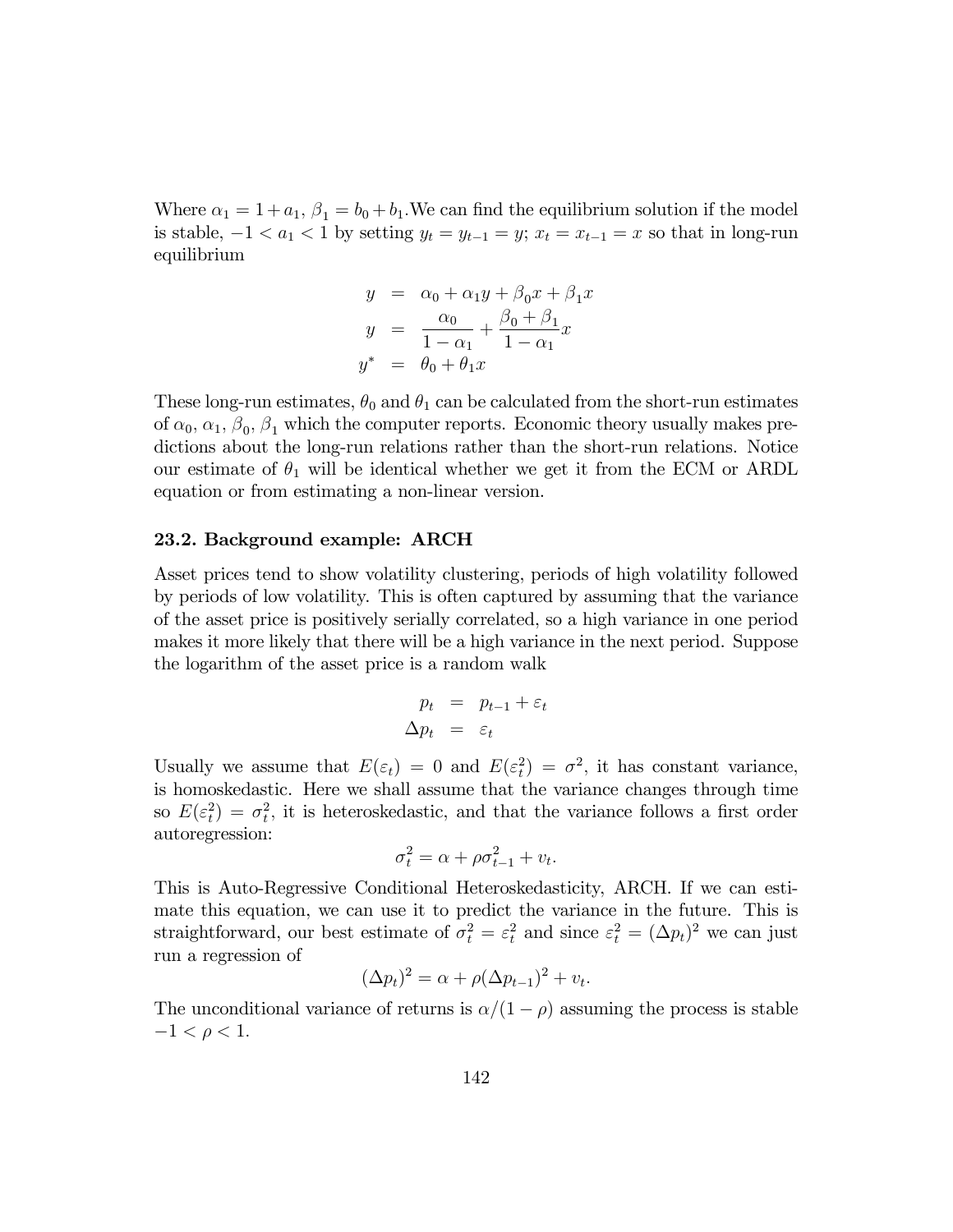Above we could estimate the variance directly, usually we assume that the error from an estimated regression equation exhibits ARCH. Suppose that we estimate

$$
y_t = \beta' x_t + \varepsilon_t
$$

where  $E(\varepsilon_t) = 0$  and  $E(\varepsilon_t^2) = \sigma_t^2$ . The GARCH(1,1) first order Generalised ARCH model is then

$$
\sigma_t^2 = a_0 + a_1 \varepsilon_{t-i}^2 + b_2 \sigma_{t-i}^2
$$

more lags could be added. Eviews can estimate GARCH models of various forms.

# 23.3. Final thought

Modern statistics and econometrics programs are very powerful, you can easily estimate almost anything you want. The difficult task is interpreting what the program output is telling you. You have a better chance of interpreting the output if you have: (a) graphed the data and know what it really measures; (b) investigated the historical or institutional context of the data; (c) thought about the economics or other theoretical context; (d) understood the statistical technique being used and (e) know the purpose of doing the statistical analysis. Try to let the data speak for themselves rather than beating a confession out of them.

# 24. Additional matrix results

#### 24.1. The bivariate case in matrix algebra

Consider our earlier model

$$
Y_t = \beta_1 + \beta_2 X_t + u_t
$$

for  $t = 1, 2, ..., T$ , that is a set of T equations. The errors, are  $u_t = Y_t - \beta_1 - \beta_2 X_t$ . Least squares chooses  $\beta_i$  to minimise  $\sum u_t^2$ .

In matrix form the model is

$$
y = X\beta + u
$$
  
\n
$$
\begin{bmatrix} Y_1 \\ Y_2 \\ \vdots \\ Y_T \end{bmatrix} = \begin{bmatrix} 1 & X_1 \\ 1 & X_2 \\ \vdots & \vdots \\ 1 & X_T \end{bmatrix} \begin{bmatrix} \beta_1 \\ \beta_2 \end{bmatrix} + \begin{bmatrix} u_1 \\ u_2 \\ \vdots \\ u_T \end{bmatrix}
$$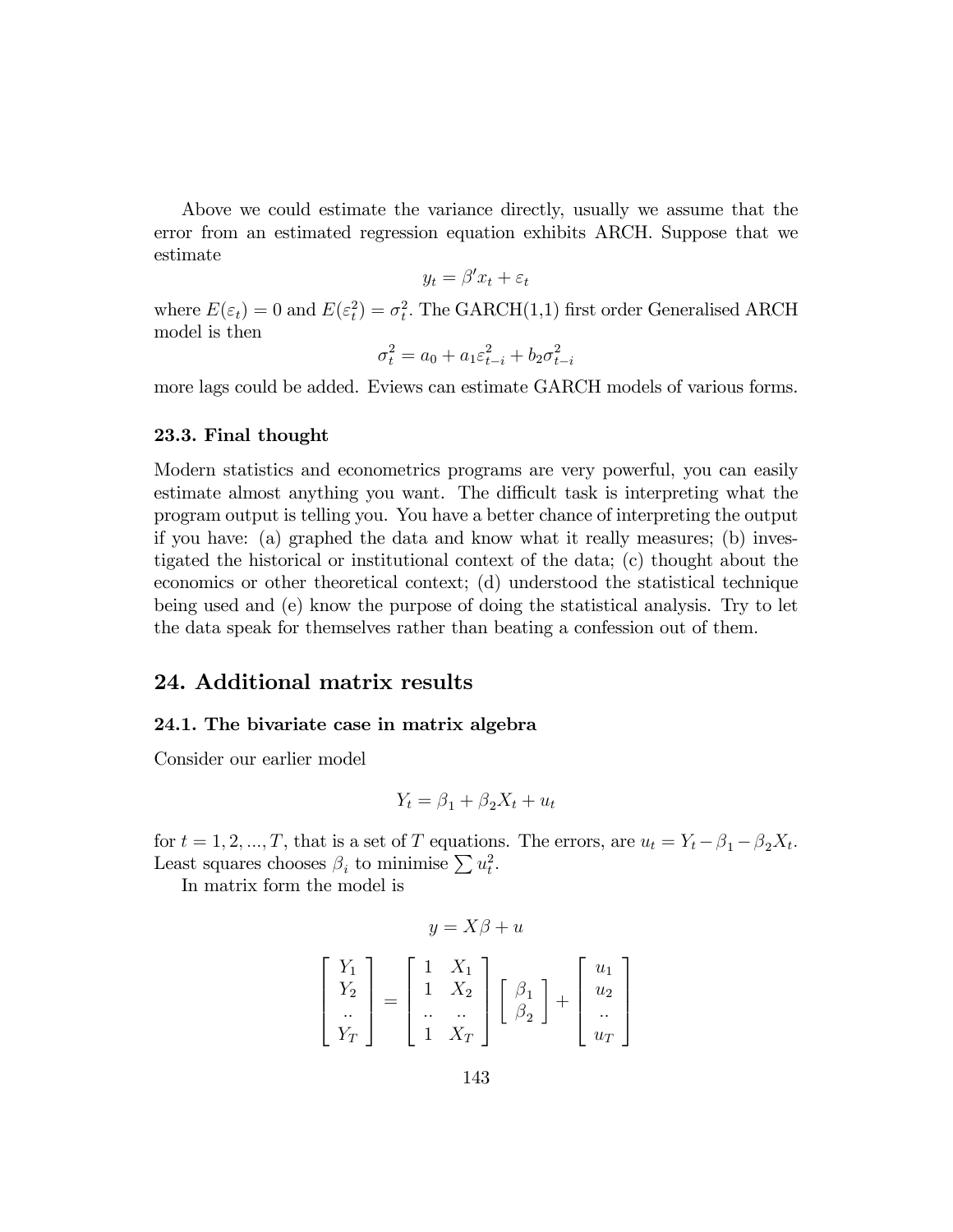and we will use  $X'X$  where  $X'$  is the  $2 \times T$  transpose of X, so  $X'X$  is  $2 \times 2$ 

$$
(X'X) = \left[\begin{array}{cc} T & \sum x_t \\ \sum x_t & \sum x_t^2 \end{array}\right]
$$

 $X'X$  is a symmetric matrix so  $(X'X)' = (X'X)$ . We will also use the inverse of  $X'X$ 

$$
(X'X)^{-1} = \frac{1}{T\sum X_t^2 - (\sum X_t)^2} \left[ \begin{array}{cc} \sum X_t^2 & -\sum X_t \\ -\sum X_t & T \end{array} \right]
$$

For this to exist, the variance of  $X_t = T \sum X_t^2 - (\sum X_t)^2$  must not equal zero. Use class exercise (1) week 2 to show this is the variance of  $X_t$ . It is also the determinant of  $X'X$ . For the inverse to exist the matrix must be non-singular, with a non-zero determinant.

The sum of squared residuals is a scalar (a  $1 \times 1$  matrix),  $\hat{u}'\hat{u}$  the product of a  $(1 \times T)$  vector  $\widehat{u}'$  and a  $(T \times 1)$  vector  $\widehat{u}$ . If A is a  $n \times m$  matrix, and B is an  $m \times k$  matrix, the product  $AB$  is an  $n \times k$  matrix. The transpose of the product  $(AB)'$  is  $B'A'$  the product of a  $k \times m$  matrix B' with a  $m \times n$  matrix A'. A'B' is not conformable, you cannot multiply a  $m \times n$  matrix by a  $k \times m$  matrix. Below we set  $y'X\widehat{\beta} = \widehat{\beta}'X'y$ . In general a matrix is not equal to its transpose, but these are both scalars, so are equal to their transposes. Check this. We expand the sum of squared residuals as we did above:

$$
\hat{u}'\hat{u} = (y - X\hat{\beta})'(y - X\hat{\beta})
$$
\n
$$
= y'y + \hat{\beta}'X'X\hat{\beta} - 2\hat{\beta}'X'y
$$
\n
$$
\sum_{t=1}^{T} \hat{u}_t^2 = \sum Y_t^2 + (\hat{\beta}_1^2 T + \hat{\beta}_2^2 \sum X_t^2 + 2\hat{\beta}_1 \hat{\beta}_2 \sum X_t)
$$
\n
$$
-2(\hat{\beta}_1 \sum X_t + \hat{\beta}_2 \sum X_t Y_t)
$$

The scalar  $\hat{\beta}' X' X \hat{\beta}$  is a quadratic form, i.e. of the form  $x' Ax$  and the  $\hat{\beta}_i^2$  appear in it: Quadratic forms play a big role in econometrics. A matrix, A; is positive definite if for any a,  $a' A a > 0$ . Matrices with the structure  $X'X$  are always positive definite, since they can be written as a sum of squares. Define  $z = Xa$ , then  $z'z = a'X'Xa$  is the sum of the squared elements of z.

# 24.2. Differentiation with vectors and matrices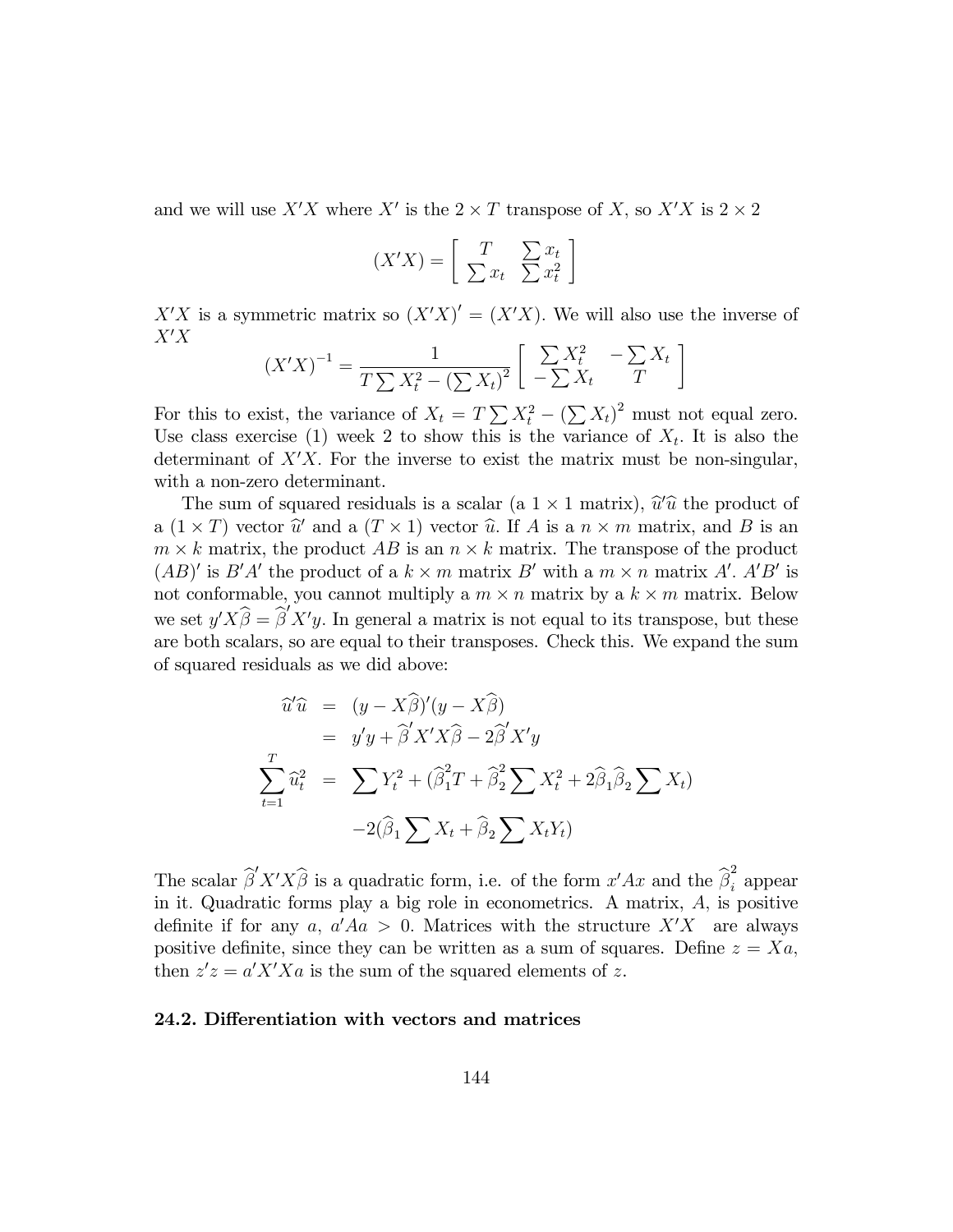Consider the linear relation:

$$
P = \underset{1 \times n}{x} \underset{n \times 1}{'} a
$$

Then the differential of P with respect to x or  $x'$  is defined as :

$$
\frac{dP}{dx} = a \text{ and } \frac{dP}{dx'} = a'
$$

In the case  $n= 2$ , we can write:

$$
P = [x_1, x_2] \begin{bmatrix} a_1 \\ a_2 \end{bmatrix}
$$
  
=  $x_1a_1 + x_2a_2$ 

Then

$$
\frac{dP}{dx_1} = a_1 \text{ and } \frac{dP}{dx_2} = a_2
$$

So

$$
\frac{dP}{dx} = \left[\begin{array}{c}\frac{dP}{dx_1} \\ \frac{dP}{dx_2}\end{array}\right] = \left[\begin{array}{c}a_1 \\ a_2\end{array}\right] = a
$$

and

$$
\frac{dP}{dx'} = \left[\frac{dP}{dx_1}, \frac{dP}{dx_2}\right] = [a_1, a_2] = a'
$$

Consider the quadratic form:

$$
Q = \underset{1 \times n}{x} \underset{(n \times n)(n \times 1)}{A} \underset{(n \times n)}{x}
$$

Then the derivative of  $Q$  with respect to x or  $x'$  is defined as :

$$
\frac{dQ}{dx} = 2Ax
$$
 and 
$$
\frac{dQ}{dx'} = 2x'A
$$

In the case  $n= 2$ , we can write:

$$
Q = [x_1, x_2] \left[ \begin{array}{cc} a_{11} & a_{12} \\ a_{12} & a_{22} \end{array} \right] \left[ \begin{array}{c} x_1 \\ x_2 \end{array} \right]
$$

where for simplicity  $A$  is assumed to be symmetric. Expanding this gives:

$$
Q = [x_1, x_2] \begin{bmatrix} a_{11}x_1 + a_{12}x_2 \ a_{12}x_1 + a_{22}x_2 \end{bmatrix}
$$
  
=  $a_{11}x_1^2 + 2a_{12}x_1x_2 + a_{22}x_2^2$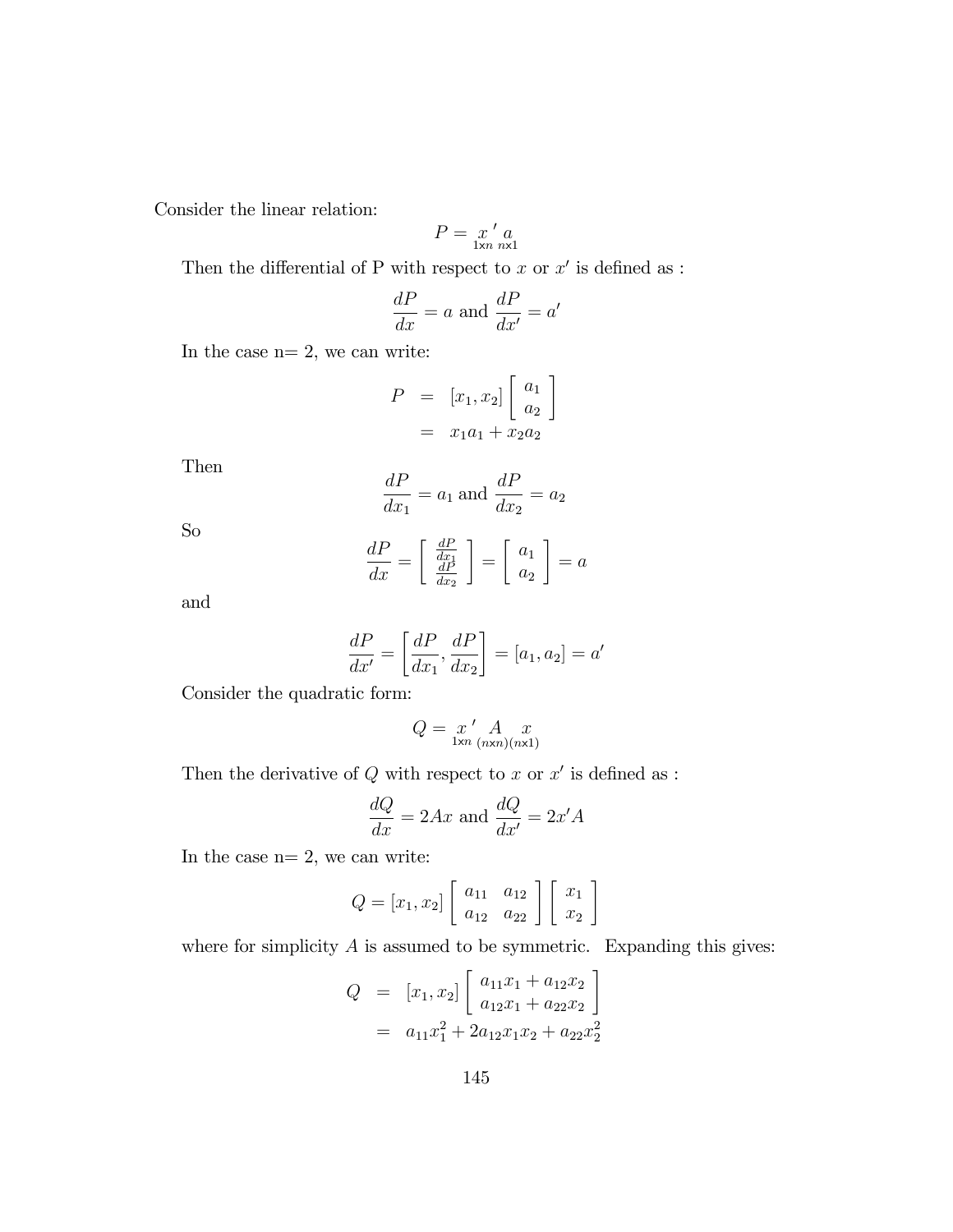So:

$$
\frac{dQ}{dx_1} = 2a_{11}x_1 + 2a_{12}x_2
$$
 and 
$$
\frac{dQ}{dx_2} = 2a_{12}x_1 + 2a_{22}x_2
$$

Then

$$
\frac{dQ}{dx} = \begin{bmatrix} \frac{dQ}{dx_1} \\ \frac{dQ}{dx_2} \end{bmatrix} = \begin{bmatrix} 2a_{11}x_1 + 2a_{12}x_2 \\ 2a_{12}x_1 + 2a_{22}x_2 \end{bmatrix} = 2 \begin{bmatrix} a_{11} & a_{12} \\ a_{12} & a_{22} \end{bmatrix} \begin{bmatrix} x_1 \\ x_2 \end{bmatrix}
$$

$$
= 2 \begin{bmatrix} A & x \\ A & B & C \end{bmatrix}
$$

and

$$
\frac{dQ}{dx'} = \left[\frac{dQ}{dx_1}, \frac{dQ}{dx_2}\right] = \left[2a_{11}x_1 + 2a_{12}x_2, 2a_{12}x_1 + 2a_{22}x_2\right]
$$

$$
= 2\left[x_1, x_2\right] \left[\begin{array}{cc} a_{11} & a_{12} \\ a_{12} & a_{22} \end{array}\right]
$$

$$
= 2\left[x' A_{1 \times 2 \times 2}\right]
$$

## 24.3. Gauss-Markov Theorem

We can derive many results without assuming normality. We have often claimed that the mean or regression coefficients are the minimum variance estimators in the class of linear unbiased estimators. We now prove it for the general case. Verbeek section 2.3 covers this. It applies to the mean when  $\beta$  contains a single element and  $X$  is just a column of ones.

Consider another linear estimator of the form  $\widetilde{\boldsymbol\beta}=C\boldsymbol y$  and we assume that  $X$ and  $C$  are fixed (non-stochastic) matrices

$$
\widetilde{\beta} = Cy = C(X\beta + u) = CX\beta + Cu
$$
  

$$
E(\widetilde{\beta}) = CX\beta + CE(u)
$$

so  $\beta$  will be unbiased as long as  $CX = I$ . Write  $\beta = Cy = ((X'X)^{-1}X' + W)y$ , that is  $W = C - (X'X)^{-1}X$ . Then  $CX = I$  implies  $((X'X)^{-1}X' + W)X = I$  or  $(X'X)^{-1}X'X + WX = I$  or  $I + WX = I$ . This can only be true if  $WX = 0$ . This also implies that  $X'W' = 0$ . Assume that this is the case to ensure that  $\widetilde{\beta}$  is unbiased. Let us look at the variance covariance matrix of  $\beta$ . This is

$$
E(\widetilde{\beta} - (\widetilde{\beta}))(\widetilde{\beta} - (\widetilde{\beta}))' = E(\widetilde{\beta} - \beta)(\widetilde{\beta} - \beta)'
$$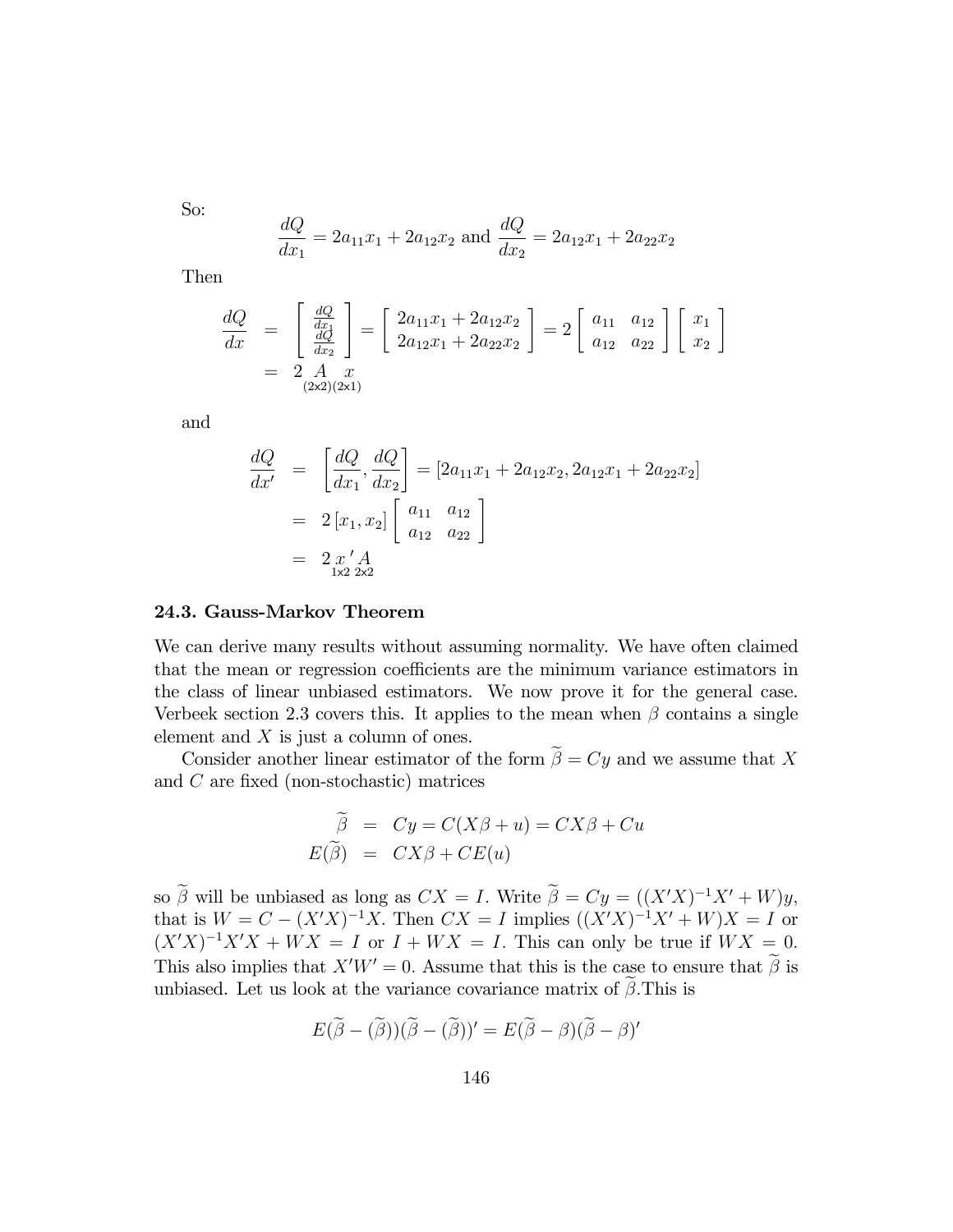since  $\widetilde{\boldsymbol{\beta}}$  is unbiased by assumption. From above

$$
\widetilde{\beta} = \beta + Cu = \beta + ((X'X)^{-1}X' + W)u
$$

$$
\widetilde{\beta} - \beta = (X'X)^{-1}X'u + Wu
$$

$$
E(\widetilde{\beta} - \beta)(\widetilde{\beta} - \beta)' = E((X'X)^{-1}X'u + Wu)((X'X)^{-1}X'u + Wu)'
$$

When we multiply out the brackets we have four terms, the first is

$$
E((X'X)^{-1}X'uu'X(X'X)^{-1}) = \sigma^{2}(X'X)^{-1}
$$

the variance-covariance matrix of the least squares estimator. The second is

$$
E(Wu u'W') = \sigma^2 WW'
$$

the third is

$$
E((X'X)^{-1}X'uu'W') = \sigma^{2}(X'X)^{-1}X'W' = 0
$$

since  $X'W' = 0$ . Similarly

$$
E(Wuu'X(X'X)^{-1}) = \sigma^2WX(X'X)^{-1} = 0
$$

since  $XW = 0$ . So the Variance of any other linear unbiased estimator is

$$
V(\widetilde{\beta}) = E(\widetilde{\beta} - (\widetilde{\beta}))(\widetilde{\beta} - (\widetilde{\beta}))' = \sigma^2[(X'X)^{-1} + WW']
$$
  
=  $V(\widehat{\beta}) + \sigma^2 WW'$ 

since  $WW'$  is a positive definite matrix for  $W \neq 0$ , we have shown that in the class of linear unbiased estimators the OLS estimator has the smallest variance. An  $n \times n$  matrix, A is positive definite if the scalar quadratic form  $b'Ab > 0$  for any  $T \times 1$  vector b. In this case we requires  $b'WW'b > 0$ . Define  $z = W'b$  an  $n \times 1$ vector then  $b'WW'b = z'z = \sum z_t^2$  a sum of squares which must be positive.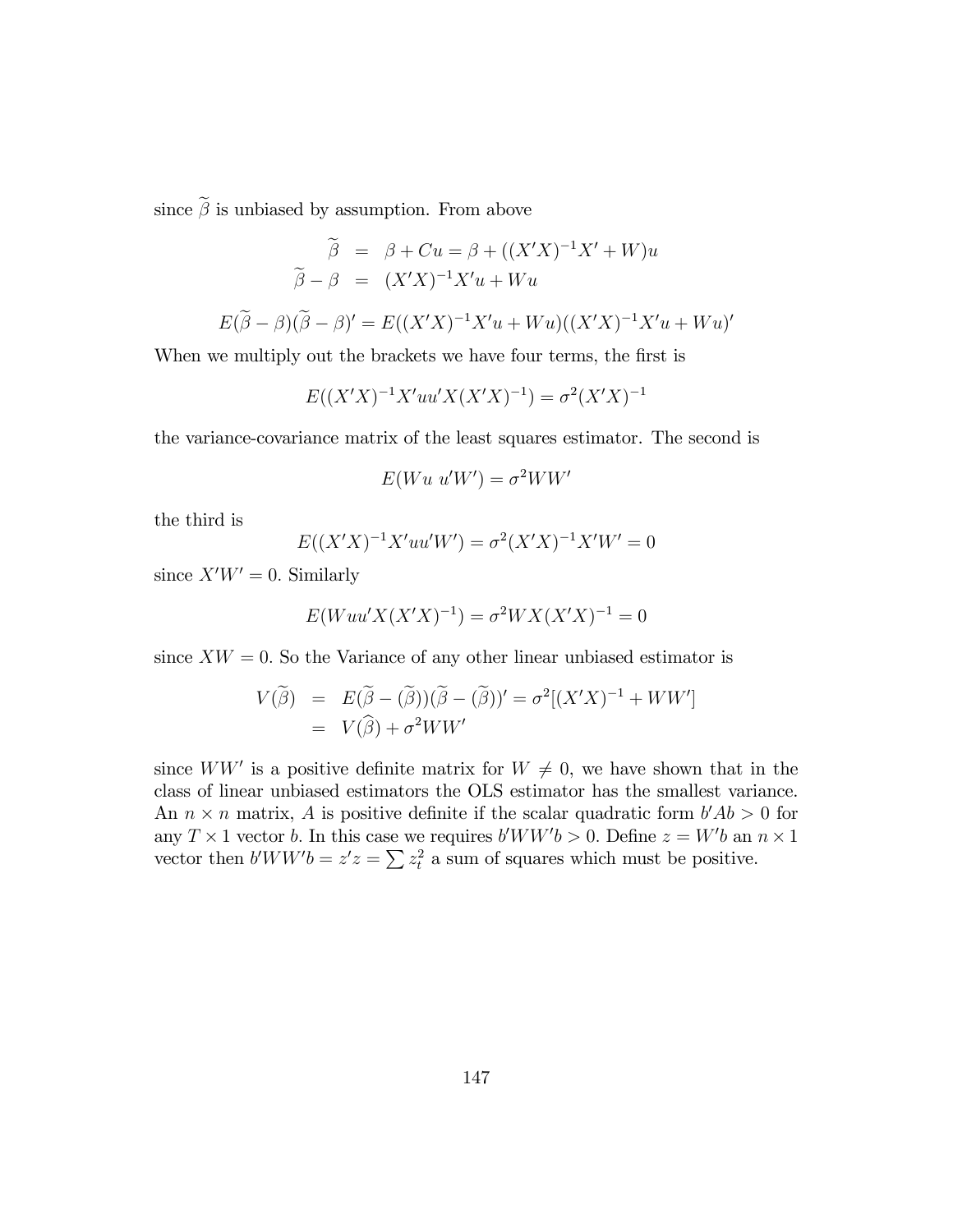## 25. Index

AR (autoregressive) 138-141 ARDL (autoregressive distributed lag) 140-142 Asymptotic 104 Average (arithmetic mean) 41, 100-102 Bayes theorem/Bayesian statistics 17-18, 77-8, 100 CAPM (capital asset pricing model) 113-4, Central limit theorem, 85-6 Cobb Douglas production function, 121-2 Confidence intervals, 107-8 Consistent 104 Correlation coefficient 43, 117 Covariance, 42-3 Demand function 16, 121 Dummy variables, 131-2 Durbin Watson statistic Dynamics 139-42 ECM (error correction model) 140-1 efficient market hypothesis 37 Exchange rates 95-6 F distribution, tests, 92, 129 GARCH, 142 GDP/GNP, Gross Domestic/National Product 51-2, 55 Geometric mean 41, 66, 94 Graphs 40, 50 Growth rates, 55-9, 92-3 Hypothesis tests, 108-11 Index numbers, 66-70 Inflation rates,  $55-9$ ,  $66-70$ Interest rates, 92-4 114 Kurtosis, 43, 65 Law of large numbers, 98 Least squares, 101, 116, 118 Logarithms, 37-8, 66-7, 93, 121-2 Logistic, 133 Mean, see average and geometric mean